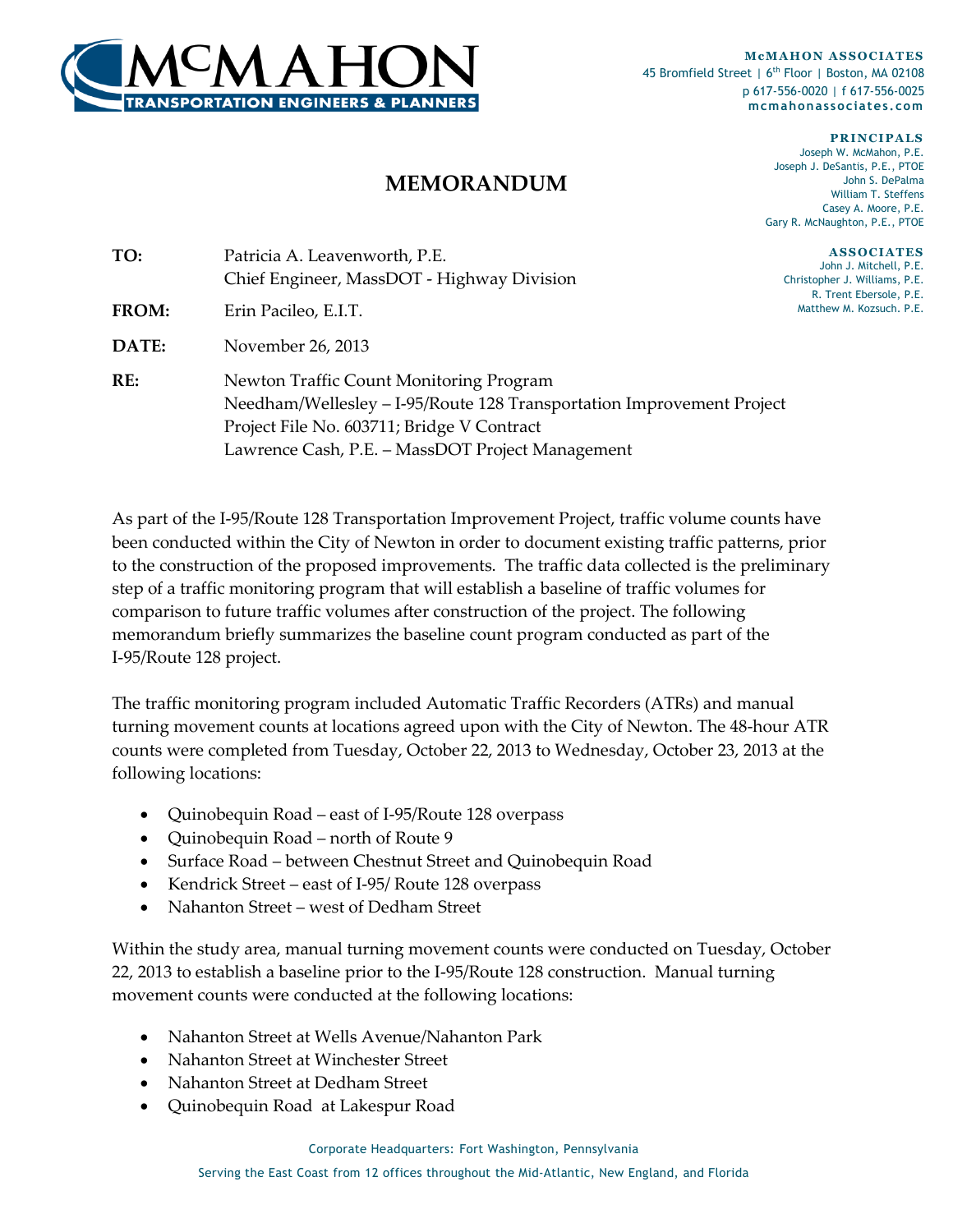Patricia A. Leavenworth, P.E. November 26, 2013 Page 2 of 2

The ATR and manual turning movement count data is attached to this memorandum.

Continued coordination will be necessary in order to respond to potential concerns at the locations discussed above by conducting additional counts during and after construction, on an as needed basis. If traffic conditions at these locations do not present any issues, during or after construction, there would be no need to conduct further counts. Based on future coordination with the City of Newton, any location identified as having experienced an increase in traffic volumes can result in follow-up traffic counts. If additional counts are necessary, the timing and completion of the count will be coordinated at that time.

The traffic counts attached to this memorandum are presented as collected in the field. Should a comparison of existing and future volumes be necessary, it is anticipated that the existing and future volume data would require conversion to a more comparable format. Creating comparable data may include alteration of the counted data to account for seasonal adjustment, peak-hour traffic volumes and average annual daily traffic. As part of the review of existing and future traffic volume data, anticipated overall background growth is also important to identify and distinguish from specific changes in travel patterns due to the I-95/Route 128 Improvement Project. As future traffic counts are conducted, changes in traffic patterns will be assessed on an individual, location-by-location basis.

The results of the comparison between the baseline traffic volumes and potential future traffic volume counts will be reviewed and will inform a decision as to the appropriate action to be taken at each location. If you have any questions regarding the traffic monitoring program, please do not hesitate to contact us.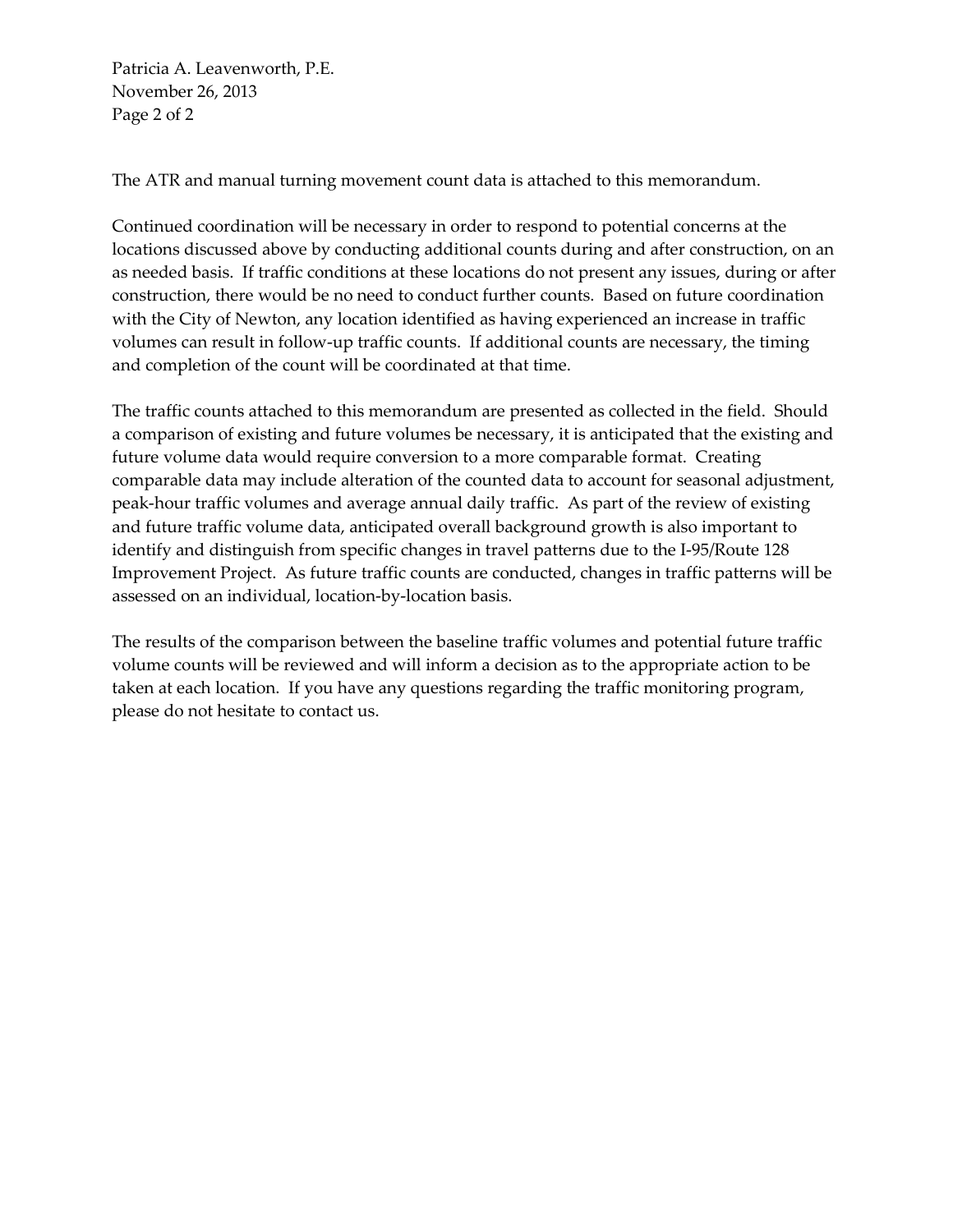Quinobequin Road east of I-95 overpass City, State: Newton, MA Client: McMahon/ E. Pacileo 133590 A Volume 133590 A Volume 133590 A Volume 133590 A Volume



|           |              |             |                         |    |                         |                         | Email: datarequests@pdillc.com |     |                  |        |                  |     |           |  |
|-----------|--------------|-------------|-------------------------|----|-------------------------|-------------------------|--------------------------------|-----|------------------|--------|------------------|-----|-----------|--|
| Start     |              | EB          |                         |    |                         | WB                      |                                |     |                  | Combin |                  |     | 22-Oct-   |  |
| Time      | A.M.         |             | P.M.                    |    | A.M.                    |                         | P.M.                           |     | A.M.             | ed     | P.M.             |     | 13<br>Tue |  |
| 12:00     | $\mathbf{1}$ |             | $\overline{11}$         |    | $\overline{2}$          |                         | 16                             |     | 3                |        | $\overline{27}$  |     |           |  |
| 12:15     | 0            |             | 13                      |    | 0                       |                         | 27                             |     | 0                |        | 40               |     |           |  |
| 12:30     | 0            |             | 10                      |    | 0                       |                         | 13                             |     | 0                |        | 23               |     |           |  |
| 12:45     | 3            | 4           | 19                      | 53 | 0                       | $\overline{\mathbf{c}}$ | 9                              | 65  | 3                | 6      | 28               | 118 |           |  |
| 01:00     | 0            |             | 16                      |    | 0                       |                         | 18                             |     | 0                |        | 34               |     |           |  |
| 01:15     | 0            |             | 14                      |    | 0                       |                         | 14                             |     | 0                |        | 28               |     |           |  |
| 01:30     | 0            |             | 11                      |    | 0                       |                         | 17                             |     | 0                |        | 28               |     |           |  |
| 01:45     | 0            | $\mathbf 0$ | 19                      | 60 | 0                       | 0                       | 15                             | 64  | 0                | 0      | 34               | 124 |           |  |
|           |              |             |                         |    |                         |                         |                                |     |                  |        |                  |     |           |  |
| 02:00     | 0            |             | 10                      |    | 0                       |                         | 16                             |     | 0                |        | 26               |     |           |  |
| 02:15     | 0            |             | 16                      |    | 1                       |                         | 19                             |     | 1                |        | 35               |     |           |  |
| 02:30     | 0            |             | 19                      |    | 0                       |                         | 18                             |     | 0                |        | 37               |     |           |  |
| 02:45     | 0            | 0           | 12                      | 57 | 0                       | 1                       | 18                             | 71  | 0                | 1      | 30               | 128 |           |  |
| 03:00     | 0            |             | 20                      |    | 0                       |                         | 36                             |     | 0                |        | 56               |     |           |  |
| 03:15     | 1            |             | 15                      |    | 0                       |                         | 39                             |     | 1                |        | 54               |     |           |  |
| 03:30     | 0            |             | 13                      |    | 0                       |                         | 39                             |     | 0                |        | 52               |     |           |  |
| 03:45     | 0            | 1           | 18                      | 66 | 0                       | 0                       | 28                             | 142 | 0                | 1      | 46               | 208 |           |  |
| 04:00     | 0            |             | 15                      |    | 0                       |                         | 41                             |     | 0                |        | 56               |     |           |  |
| 04:15     | 0            |             | 11                      |    | 0                       |                         | 52                             |     | 0                |        | 63               |     |           |  |
| 04:30     | 0            |             | 14                      |    | 0                       |                         | 38                             |     | 0                |        | 52               |     |           |  |
| 04:45     | 0            | $\mathbf 0$ | 21                      | 61 | $\pmb{0}$               | 0                       | 40                             | 171 | 0                | 0      | 61               | 232 |           |  |
| 05:00     | 0            |             | 10                      |    | $\overline{\mathbf{c}}$ |                         | 46                             |     | 2                |        | 56               |     |           |  |
| 05:15     | 2            |             | 11                      |    | 1                       |                         | 48                             |     | 3                |        | 59               |     |           |  |
| 05:30     | 3            |             | 13                      |    | 0                       |                         | 51                             |     | 3                |        | 64               |     |           |  |
| 05:45     | 5            | 10          | 26                      | 60 | 1                       | 4                       | 62                             | 207 | 6                | 14     | 88               | 267 |           |  |
| 06:00     | 0            |             | 9                       |    | $\overline{\mathbf{c}}$ |                         | 49                             |     | $\boldsymbol{2}$ |        | 58               |     |           |  |
| 06:15     | 4            |             | 16                      |    | 4                       |                         | 36                             |     | 8                |        | 52               |     |           |  |
|           |              |             |                         |    |                         |                         |                                |     |                  |        |                  |     |           |  |
| 06:30     | 15           |             | 12                      |    | 6                       |                         | 30                             |     | 21               |        | 42               |     |           |  |
| 06:45     | 10           | 29          | 8                       | 45 | 14                      | 26                      | 11                             | 126 | 24               | 55     | 19               | 171 |           |  |
| 07:00     | 14           |             | $\boldsymbol{7}$        |    | 25                      |                         | 13                             |     | 39               |        | 20               |     |           |  |
| 07:15     | 11           |             | 8                       |    | 23                      |                         | 9                              |     | 34               |        | 17               |     |           |  |
| 07:30     | 27           |             | $\boldsymbol{7}$        |    | 27                      |                         | 13                             |     | 54               |        | 20               |     |           |  |
| 07:45     | 30           | 82          | 3                       | 25 | 45                      | 120                     | 4                              | 39  | 75               | 202    | $\overline{7}$   | 64  |           |  |
| 08:00     | 31           |             | 8                       |    | 26                      |                         | 9                              |     | 57               |        | 17               |     |           |  |
| 08:15     | 47           |             | 3                       |    | 31                      |                         | 3                              |     | 78               |        | 6                |     |           |  |
| 08:30     | 31           |             | 3                       |    | 24                      |                         | 11                             |     | 55               |        | 14               |     |           |  |
| 08:45     | 39           | 148         | 5                       | 19 | 17                      | 98                      | 8                              | 31  | 56               | 246    | 13               | 50  |           |  |
| 09:00     | 39           |             | 5                       |    | 24                      |                         | 6                              |     | 63               |        | 11               |     |           |  |
| 09:15     | 25           |             | 4                       |    | 17                      |                         | 9                              |     | 42               |        | 13               |     |           |  |
| 09:30     | 23           |             | 1                       |    | 15                      |                         | 6                              |     | 38               |        | $\overline{7}$   |     |           |  |
| 09:45     | 19           | 106         | 5                       | 15 | 8                       | 64                      | 3                              | 24  | 27               | 170    | 8                | 39  |           |  |
| 10:00     | 12           |             | 3                       |    | 14                      |                         | $\overline{\mathbf{c}}$        |     | 26               |        | 5                |     |           |  |
| 10:15     | 8            |             | $\mathbf 5$             |    | 9                       |                         | $\overline{c}$                 |     | 17               |        | $\boldsymbol{7}$ |     |           |  |
| 10:30     | 17           |             | $\pmb{0}$               |    | 21                      |                         | 3                              |     | 38               |        | 3                |     |           |  |
| 10:45     | 14           | 51          | 2                       | 10 | 11                      | 55                      | 0                              | 7   | 25               | 106    | 2                | 17  |           |  |
| 11:00     | 8            |             | 0                       |    | 12                      |                         | $\overline{\mathbf{c}}$        |     | 20               |        | $\boldsymbol{2}$ |     |           |  |
| 11:15     | 17           |             | $\overline{\mathbf{c}}$ |    | 19                      |                         | 0                              |     | 36               |        | $\mathbf 2$      |     |           |  |
| 11:30     |              |             | 1                       |    |                         |                         |                                |     |                  |        |                  |     |           |  |
|           | 15           |             |                         |    | 14                      |                         | 2                              |     | 29               |        | 3                |     |           |  |
| 11:45     | 24           | 64          | $\mathbf 0$             | 3  | 18                      | 63                      | 1                              | 5   | 42               | 127    | 1                | 8   |           |  |
| Total     | 495          |             | 474                     |    | 433                     |                         | 952                            |     | 928              |        | 1426             |     |           |  |
| Percent   | 53.3%        |             | 33.2%                   |    | 46.7%                   |                         | 66.8%                          |     |                  |        |                  |     |           |  |
|           |              |             |                         |    |                         |                         |                                |     |                  |        |                  |     |           |  |
| Day Total |              | 969         |                         |    |                         | 1385                    |                                |     |                  | 2354   |                  |     |           |  |
|           |              |             |                         |    |                         |                         |                                |     |                  |        |                  |     |           |  |
|           |              |             |                         |    |                         |                         |                                |     |                  |        |                  |     |           |  |
| Peak      | 08:15        |             | 02:15                   |    | 07:30                   | $\blacksquare$          | 05:15                          |     | 07:45            |        | 05:15            |     |           |  |
| Vol.      | 156          |             | 67                      |    | 129                     |                         | 210                            |     | 265              |        | 269              |     |           |  |
| P.H.F.    | 0.830        |             | 0.838                   |    | 0.717                   |                         | 0.847                          |     | 0.849            |        | 0.764            |     |           |  |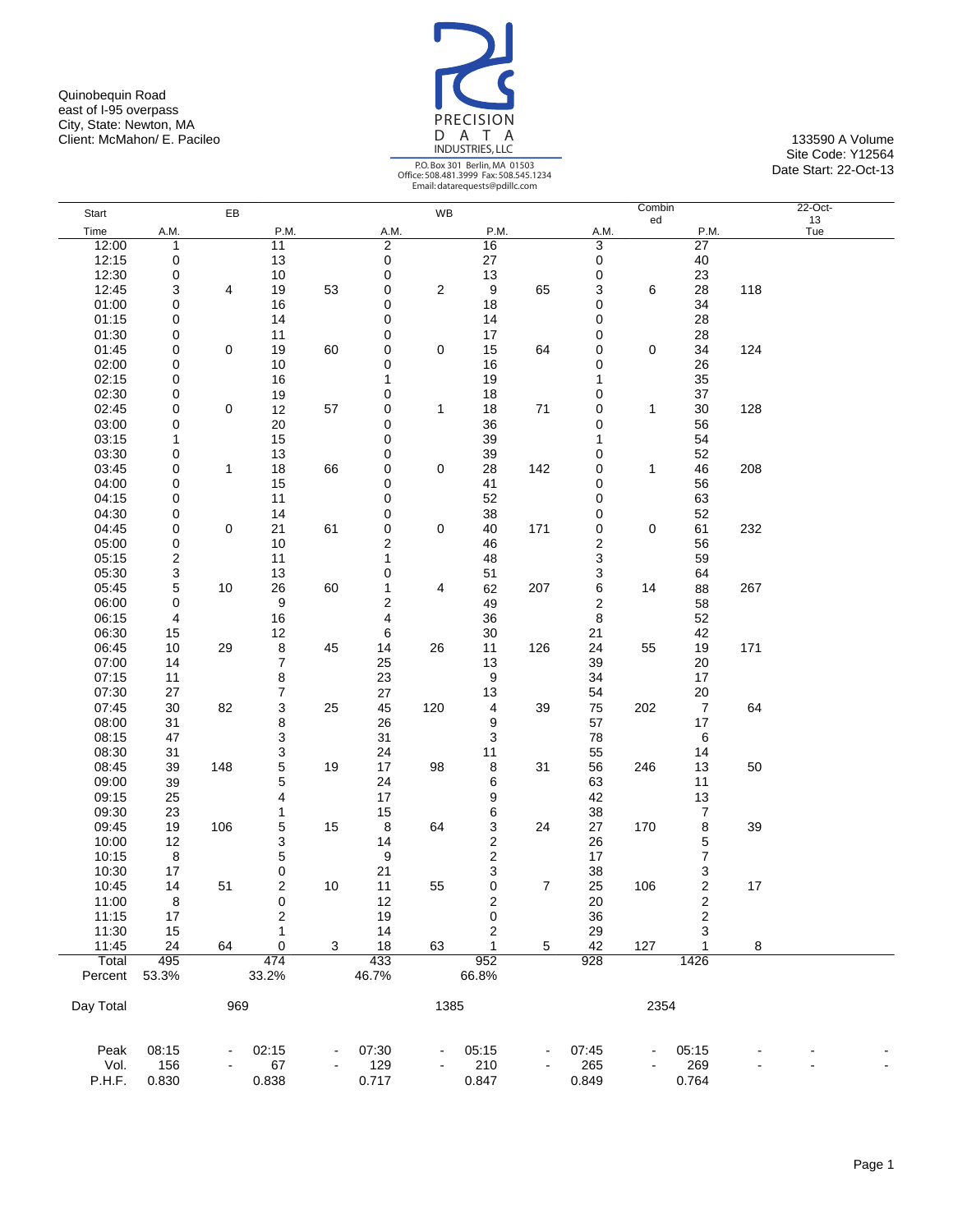Quinobequin Road east of I-95 overpass City, State: Newton, MA Client: McMahon/ E. Pacileo 133590 A Volume 133590 A Volume 133590 A Volume 133590 A Volume



|           |                         |                |                  |    |              |      | Email: datarequests@pdilic.com |     |                  |              |                         |     |                 |  |
|-----------|-------------------------|----------------|------------------|----|--------------|------|--------------------------------|-----|------------------|--------------|-------------------------|-----|-----------------|--|
| Start     |                         | EB             |                  |    |              | WB   |                                |     |                  | Combin<br>ed |                         |     | $23-Oct-$<br>13 |  |
| Time      | A.M.                    |                | P.M.             |    | A.M.         |      | P.M.                           |     | A.M.             |              | P.M.                    |     | Wed             |  |
| 12:00     | 1                       |                | 16               |    | 0            |      | 9                              |     | $\mathbf{1}$     |              | 25                      |     |                 |  |
| 12:15     | 0                       |                | 20               |    | 0            |      | 18                             |     | $\mathbf 0$      |              | 38                      |     |                 |  |
| 12:30     | 0                       |                | 20               |    | 0            |      | 21                             |     | 0                |              | 41                      |     |                 |  |
| 12:45     | 0                       | $\mathbf{1}$   | 16               | 72 | 0            | 0    | 16                             | 64  | 0                | 1            | 32                      | 136 |                 |  |
| 01:00     | 0                       |                | 20               |    | $\mathbf 0$  |      | 19                             |     | 0                |              | 39                      |     |                 |  |
| 01:15     | 1                       |                | 17               |    | 2            |      | 29                             |     | 3                |              | 46                      |     |                 |  |
| 01:30     | 1                       |                | 10               |    | $\mathbf{1}$ |      | 14                             |     | $\boldsymbol{2}$ |              | 24                      |     |                 |  |
| 01:45     | 0                       | $\overline{c}$ | 11               | 58 | 0            | 3    | 20                             | 82  | 0                | 5            | 31                      | 140 |                 |  |
| 02:00     | 0                       |                | 22               |    | 0            |      | 25                             |     | 0                |              | 47                      |     |                 |  |
| 02:15     | 0                       |                | $\boldsymbol{9}$ |    | 0            |      | 18                             |     | 0                |              | 27                      |     |                 |  |
|           |                         |                |                  |    |              |      |                                |     |                  |              |                         |     |                 |  |
| 02:30     | 0                       |                | 10               |    | 0            |      | 13                             |     | 0                |              | 23                      |     |                 |  |
| 02:45     | 0                       | 0              | $\boldsymbol{7}$ | 48 | 0            | 0    | 32                             | 88  | 0                | 0            | 39                      | 136 |                 |  |
| 03:00     | 0                       |                | 16               |    | 0            |      | 51                             |     | 0                |              | 67                      |     |                 |  |
| 03:15     | 0                       |                | 14               |    | 0            |      | 32                             |     | 0                |              | 46                      |     |                 |  |
| 03:30     | 0                       |                | 8                |    | 0            |      | 31                             |     | 0                |              | 39                      |     |                 |  |
| 03:45     | 0                       | $\mathbf 0$    | 11               | 49 | 0            | 0    | 48                             | 162 | 0                | 0            | 59                      | 211 |                 |  |
| 04:00     | 0                       |                | 18               |    | 0            |      | 45                             |     | 0                |              | 63                      |     |                 |  |
| 04:15     | 0                       |                | 21               |    | 0            |      | 32                             |     | 0                |              | 53                      |     |                 |  |
| 04:30     | 0                       |                | 13               |    | 0            |      | 31                             |     | 0                |              | 44                      |     |                 |  |
| 04:45     | 0                       | 0              | 16               | 68 | 0            | 0    | 52                             | 160 | 0                | $\mathbf 0$  | 68                      | 228 |                 |  |
| 05:00     | 3                       |                | 12               |    | 1            |      | 53                             |     | 4                |              | 65                      |     |                 |  |
| 05:15     | 1                       |                | 20               |    | 3            |      | 80                             |     | 4                |              | 100                     |     |                 |  |
| 05:30     | 2                       |                | 19               |    | 0            |      | 44                             |     | 2                |              | 63                      |     |                 |  |
| 05:45     | $\overline{\mathbf{c}}$ | 8              | 17               | 68 | $\mathbf 0$  | 4    | 60                             | 237 | $\boldsymbol{2}$ | 12           | $77\,$                  | 305 |                 |  |
| 06:00     | $\pmb{0}$               |                | 12               |    | 2            |      | 41                             |     | $\boldsymbol{2}$ |              | 53                      |     |                 |  |
| 06:15     | 0                       |                | 14               |    | $\mathbf 5$  |      | 29                             |     | 5                |              | 43                      |     |                 |  |
| 06:30     | 10                      |                | 9                |    | 3            |      | 32                             |     | 13               |              | 41                      |     |                 |  |
| 06:45     | 16                      | 26             | 11               | 46 | 15           | 25   | 21                             | 123 | 31               | 51           | 32                      | 169 |                 |  |
| 07:00     | 15                      |                | 10               |    | 31           |      | 18                             |     | 46               |              | 28                      |     |                 |  |
| 07:15     | 21                      |                | 10               |    | 17           |      | 8                              |     | 38               |              | 18                      |     |                 |  |
| 07:30     | 19                      |                | 4                |    | 43           |      | 19                             |     | 62               |              | 23                      |     |                 |  |
| 07:45     | 28                      | 83             | 4                | 28 | 37           | 128  | 4                              | 49  | 65               | 211          | 8                       | 77  |                 |  |
| 08:00     | 37                      |                | 2                |    | 37           |      | 5                              |     | 74               |              | 7                       |     |                 |  |
| 08:15     | 51                      |                | $\pmb{0}$        |    | 33           |      | 6                              |     | 84               |              | 6                       |     |                 |  |
| 08:30     | 36                      |                | 3                |    | 31           |      | 4                              |     | 67               |              | 7                       |     |                 |  |
| 08:45     | 38                      | 162            | 5                | 10 | 16           | 117  | 5                              | 20  | 54               | 279          | 10                      | 30  |                 |  |
|           |                         |                |                  |    |              |      | 5                              |     |                  |              |                         |     |                 |  |
| 09:00     | 28                      |                | 4                |    | 13           |      |                                |     | 41               |              | 9                       |     |                 |  |
| 09:15     | 15                      |                | 3                |    | 14           |      | 8                              |     | 29               |              | 11                      |     |                 |  |
| 09:30     | 16                      |                | 2                |    | 13           |      | 6                              |     | 29               |              | 8                       |     |                 |  |
| 09:45     | 16                      | 75             | 2                | 11 | 10           | 50   | 5                              | 24  | 26               | 125          | 7                       | 35  |                 |  |
| 10:00     | 12                      |                | 1                |    | 18           |      | 3                              |     | 30               |              | 4                       |     |                 |  |
| 10:15     | 13                      |                | 2                |    | 16           |      | 3                              |     | 29               |              | 5                       |     |                 |  |
| 10:30     | 16                      |                | 0                |    | 14           |      | $\overline{\mathbf{c}}$        |     | 30               |              | $\overline{\mathbf{c}}$ |     |                 |  |
| 10:45     | 21                      | 62             | 0                | 3  | 8            | 56   |                                | 9   | 29               | 118          |                         | 12  |                 |  |
| 11:00     | 12                      |                | 2                |    | 15           |      | 0                              |     | 27               |              | 2                       |     |                 |  |
| 11:15     | 13                      |                | 1                |    | 9            |      | 0                              |     | 22               |              | 1                       |     |                 |  |
| 11:30     | 18                      |                | 2                |    | 13           |      | 1                              |     | 31               |              | 3                       |     |                 |  |
| 11:45     | 17                      | 60             | 5                | 10 | 29           | 66   | 2                              | 3   | 46               | 126          | 7                       | 13  |                 |  |
| Total     | 479                     |                | 471              |    | 449          |      | 1021                           |     | 928              |              | 1492                    |     |                 |  |
| Percent   | 51.6%                   |                | 31.6%            |    | 48.4%        |      | 68.4%                          |     |                  |              |                         |     |                 |  |
|           |                         |                |                  |    |              |      |                                |     |                  |              |                         |     |                 |  |
| Day Total |                         | 950            |                  |    |              | 1470 |                                |     |                  | 2420         |                         |     |                 |  |
|           |                         |                |                  |    |              |      |                                |     |                  |              |                         |     |                 |  |
| Peak      | 08:00                   |                | 00:15            |    | 07:30        |      | 05:00                          |     | 07:45            |              | 05:00                   |     |                 |  |
| Vol.      | 162                     |                | 76               |    | 150          |      | 237                            |     | 290              |              | 305                     |     |                 |  |
| P.H.F.    | 0.794                   |                | 0.950            |    | 0.872        |      | 0.741                          |     | 0.863            |              | 0.763                   |     |                 |  |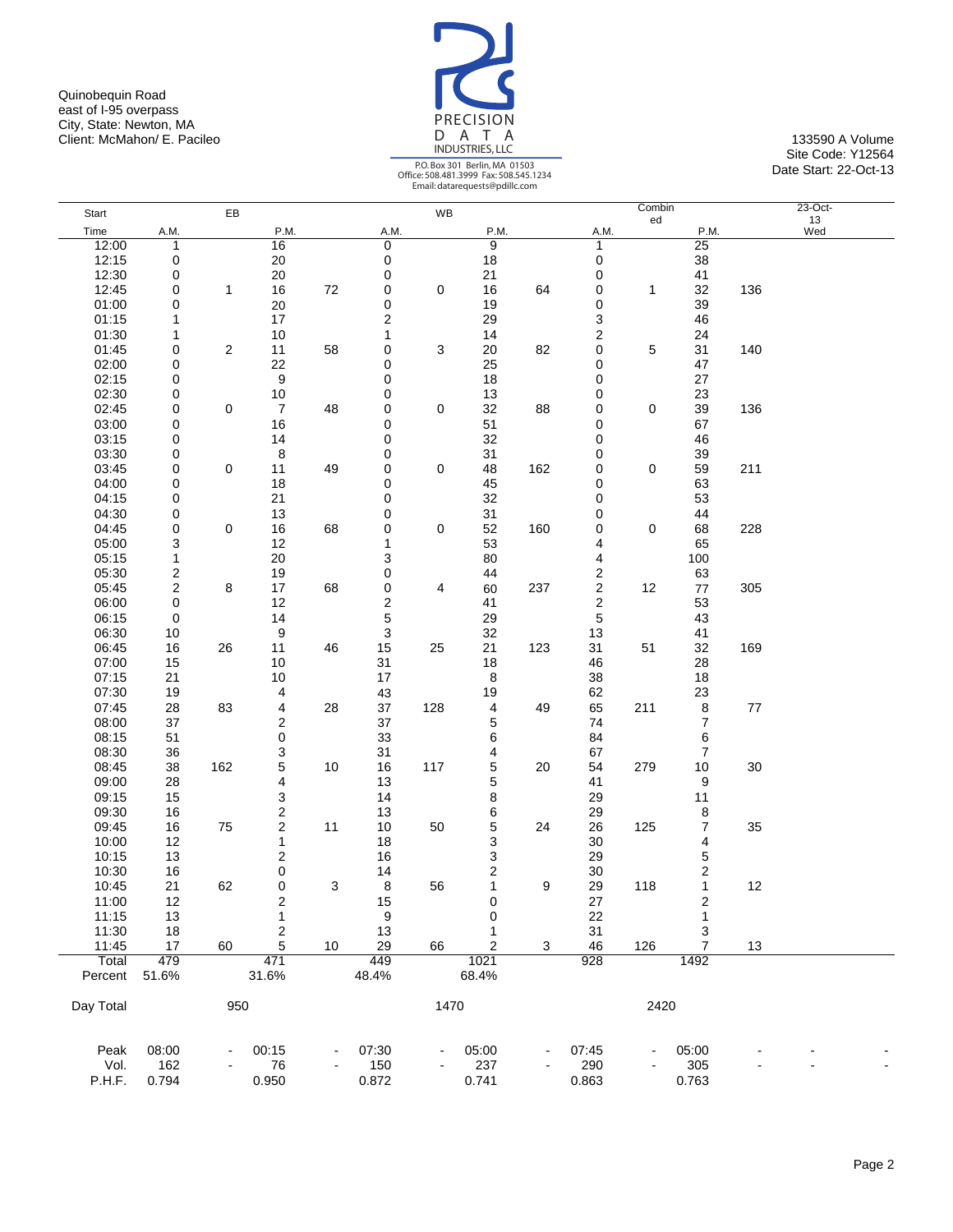Quinobequin Road north of Boylston Street City, State: Newton, MA Client: McMahon/ E. Pacileo 133590 B Volume 133590 B Volume 133590 B Volume 133590 B Volume



|           |                         |           |                 |                |                         |           | Email: datarequests@pdillc.com |     |       |        |       |     |           |  |
|-----------|-------------------------|-----------|-----------------|----------------|-------------------------|-----------|--------------------------------|-----|-------|--------|-------|-----|-----------|--|
| Start     |                         | <b>NB</b> |                 |                |                         | <b>SB</b> |                                |     |       | Combin |       |     | 22-Oct-   |  |
| Time      | A.M.                    |           | P.M.            |                | A.M.                    |           | P.M.                           |     | A.M.  | ed     | P.M.  |     | 13<br>Tue |  |
| 12:00     | 3                       |           | $\overline{24}$ |                | 0                       |           | 28                             |     | 3     |        | 52    |     |           |  |
| 12:15     | 0                       |           | 19              |                | 1                       |           | 23                             |     | 1     |        | 42    |     |           |  |
| 12:30     | $\overline{\mathbf{c}}$ |           | 18              |                | 0                       |           | 28                             |     | 2     |        | 46    |     |           |  |
| 12:45     | 3                       | 8         | 13              | 74             | 0                       | 1         | 23                             | 102 | 3     | 9      | 36    | 176 |           |  |
| 01:00     | 0                       |           | 14              |                | 0                       |           | 13                             |     | 0     |        | 27    |     |           |  |
| 01:15     | 0                       |           | 18              |                | 0                       |           | 20                             |     | 0     |        | 38    |     |           |  |
| 01:30     | 0                       |           | 13              |                | 0                       |           | 18                             |     | 0     |        | 31    |     |           |  |
|           |                         | 0         |                 |                |                         |           |                                |     |       | 0      |       |     |           |  |
| 01:45     | 0                       |           | 21              | 66             | 0                       | 0         | 21                             | 72  | 0     |        | 42    | 138 |           |  |
| 02:00     | 0                       |           | 18              |                | 0                       |           | 16                             |     | 0     |        | 34    |     |           |  |
| 02:15     | 0                       |           | 15              |                | 1                       |           | 22                             |     | 1     |        | 37    |     |           |  |
| 02:30     | 0                       |           | 20              |                | 0                       |           | 18                             |     | 0     |        | 38    |     |           |  |
| 02:45     | 0                       | 0         | 17              | 70             | 0                       | 1         | 25                             | 81  | 0     | 1      | 42    | 151 |           |  |
| 03:00     | 0                       |           | 18              |                | 0                       |           | 32                             |     | 0     |        | 50    |     |           |  |
| 03:15     | 1                       |           | 18              |                | 0                       |           | 40                             |     | 1     |        | 58    |     |           |  |
| 03:30     | 0                       |           | 25              |                | 0                       |           | 43                             |     | 0     |        | 68    |     |           |  |
| 03:45     | 0                       | 1         | 21              | 82             | 0                       | 0         | 48                             | 163 | 0     | 1      | 69    | 245 |           |  |
| 04:00     | 0                       |           | 16              |                | 0                       |           | 49                             |     | 0     |        | 65    |     |           |  |
| 04:15     | 0                       |           | 22              |                | 0                       |           | 57                             |     | 0     |        | 79    |     |           |  |
| 04:30     | 0                       |           | 26              |                | 0                       |           | 63                             |     | 0     |        | 89    |     |           |  |
| 04:45     | $\mathbf{1}$            | 1         | 25              | 89             | 1                       | 1         | 66                             | 235 | 2     | 2      | 91    | 324 |           |  |
| 05:00     | $\boldsymbol{2}$        |           | 22              |                | $\overline{\mathbf{c}}$ |           | 80                             |     | 4     |        | 102   |     |           |  |
| 05:15     | $\overline{\mathbf{c}}$ |           | 27              |                | 5                       |           | 78                             |     | 7     |        | 105   |     |           |  |
| 05:30     | $\mathbf{1}$            |           | 43              |                | 3                       |           | 76                             |     | 4     |        | 119   |     |           |  |
| 05:45     | 3                       | 8         | 30              | 122            | 1                       | 11        | 90                             | 324 | 4     | 19     | 120   | 446 |           |  |
| 06:00     | 3                       |           | 32              |                | 4                       |           | 62                             |     | 7     |        | 94    |     |           |  |
| 06:15     | 4                       |           | 29              |                | 10                      |           | 64                             |     | 14    |        | 93    |     |           |  |
| 06:30     | 16                      |           | 29              |                | 10                      |           | 53                             |     | 26    |        | 82    |     |           |  |
| 06:45     | 17                      | 40        | 15              | 105            | 9                       | 33        | 36                             | 215 | 26    | 73     | 51    | 320 |           |  |
| 07:00     | 20                      |           | 13              |                | 20                      |           | 16                             |     | 40    |        | 29    |     |           |  |
| 07:15     | 42                      |           | 11              |                | 28                      |           | 11                             |     | 70    |        | 22    |     |           |  |
| 07:30     | 58                      |           | 8               |                | 28                      |           | 6                              |     | 86    |        | 14    |     |           |  |
| 07:45     | 54                      | 174       | 8               | 40             | 42                      | 118       | 6                              | 39  | 96    | 292    | 14    | 79  |           |  |
| 08:00     | 62                      |           | 8               |                | 50                      |           | 3                              |     | 112   |        | 11    |     |           |  |
| 08:15     | 53                      |           | 5               |                | 40                      |           | 4                              |     | 93    |        | 9     |     |           |  |
| 08:30     | 49                      |           |                 |                | 70                      |           |                                |     | 119   |        | 18    |     |           |  |
| 08:45     | 38                      | 202       | 10<br>12        | 35             | 34                      | 194       | 8<br>$\overline{\mathbf{c}}$   | 17  | 72    | 396    | 14    | 52  |           |  |
|           |                         |           |                 |                |                         |           | $\overline{c}$                 |     |       |        |       |     |           |  |
| 09:00     | 34                      |           | 9               |                | 36                      |           |                                |     | 70    |        | 11    |     |           |  |
| 09:15     | 22                      |           | 10              |                | 25                      |           | 6                              |     | 47    |        | 16    |     |           |  |
| 09:30     | 24                      |           | 5               |                | 15                      |           | 3                              |     | 39    |        | 8     |     |           |  |
| 09:45     | 27                      | 107       | 5               | 29             | 13                      | 89        | 0                              | 11  | 40    | 196    | 5     | 40  |           |  |
| 10:00     | 19                      |           | $\overline{7}$  |                | 14                      |           | 0                              |     | 33    |        | 7     |     |           |  |
| 10:15     | 10                      |           | 6               |                | 17                      |           | 3                              |     | 27    |        | 9     |     |           |  |
| 10:30     | 18                      |           | $\overline{c}$  |                | 22                      |           | $\overline{\mathbf{c}}$        |     | 40    |        | 4     |     |           |  |
| 10:45     | 20                      | 67        | 0               | 15             | 14                      | 67        | 2                              | 7   | 34    | 134    | 2     | 22  |           |  |
| 11:00     | 16                      |           | 0               |                | 12                      |           | 1                              |     | 28    |        | 1     |     |           |  |
| 11:15     | 28                      |           |                 |                | 18                      |           | 0                              |     | 46    |        | 1     |     |           |  |
| 11:30     | 30                      |           | 1               |                | 16                      |           | $\overline{\mathbf{c}}$        |     | 46    |        | 3     |     |           |  |
| 11:45     | 33                      | 107       | 0               | $\overline{c}$ | 21                      | 67        | 0                              | 3   | 54    | 174    | 0     | 5   |           |  |
| Total     | 715                     |           | 729             |                | 582                     |           | 1269                           |     | 1297  |        | 1998  |     |           |  |
| Percent   | 55.1%                   |           | 36.5%           |                | 44.9%                   |           | 63.5%                          |     |       |        |       |     |           |  |
|           |                         |           |                 |                |                         |           |                                |     |       |        |       |     |           |  |
| Day Total |                         | 1444      |                 |                |                         | 1851      |                                |     |       | 3295   |       |     |           |  |
| Peak      | 07:30                   |           | 05:30           |                | 07:45                   |           | 05:00                          |     | 07:45 |        | 05:00 |     |           |  |
| Vol.      | 227                     |           | 134             |                | 202                     |           | 324                            |     | 420   |        | 446   |     |           |  |
| P.H.F.    | 0.915                   |           | 0.779           |                | 0.721                   |           | 0.900                          |     | 0.882 |        | 0.929 |     |           |  |
|           |                         |           |                 |                |                         |           |                                |     |       |        |       |     |           |  |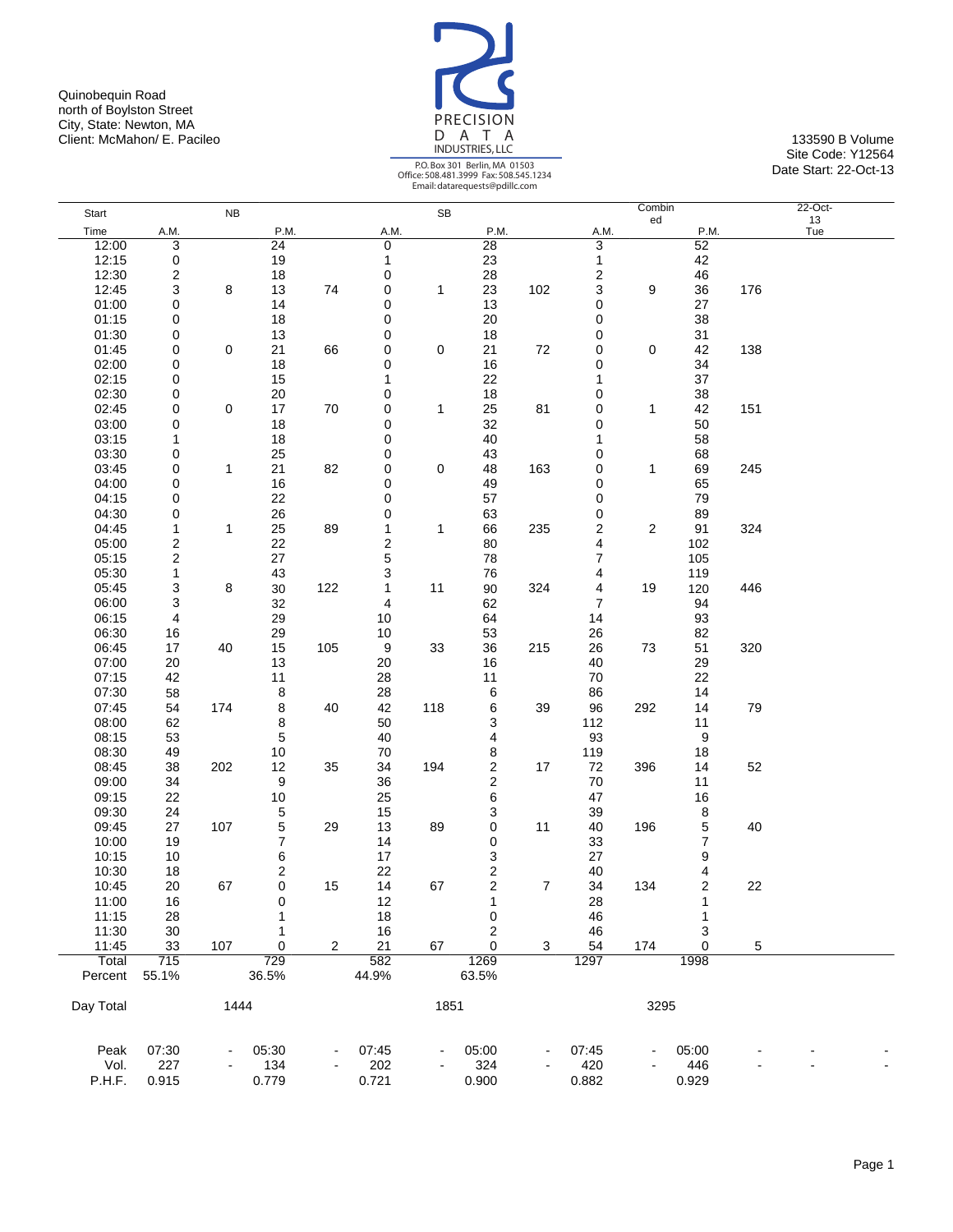Quinobequin Road north of Boylston Street City, State: Newton, MA Client: McMahon/ E. Pacileo 133590 B Volume 133590 B Volume 133590 B Volume 133590 B Volume



|           |                         |                |                         |     |       |                         | Email: datarequests@pdilic.com |     |              |              |                |     |                  |  |
|-----------|-------------------------|----------------|-------------------------|-----|-------|-------------------------|--------------------------------|-----|--------------|--------------|----------------|-----|------------------|--|
| Start     |                         | NB             |                         |     |       | SB                      |                                |     |              | Combin<br>ed |                |     | $23$ -Oct-<br>13 |  |
| Time      | A.M.                    |                | P.M.                    |     | A.M.  |                         | P.M.                           |     | A.M.         |              | P.M.           |     | Wed              |  |
| 12:00     | 1                       |                | 41                      |     | 1     |                         | 17                             |     | 2            |              | 58             |     |                  |  |
| 12:15     | 1                       |                | 34                      |     | 0     |                         | 28                             |     | $\mathbf{1}$ |              | 62             |     |                  |  |
| 12:30     | 1                       |                | 36                      |     | 0     |                         | 22                             |     | 1            |              | 58             |     |                  |  |
| 12:45     | 0                       | 3              | 44                      | 155 | 1     | $\overline{\mathbf{c}}$ | 18                             | 85  | 1            | 5            | 62             | 240 |                  |  |
| 01:00     | 0                       |                | 32                      |     | 0     |                         | 18                             |     | 0            |              | 50             |     |                  |  |
| 01:15     | 0                       |                | 15                      |     | 1     |                         | 22                             |     | 1            |              | 37             |     |                  |  |
| 01:30     | 1                       |                | 15                      |     | 1     |                         | 16                             |     | 2            |              | 31             |     |                  |  |
| 01:45     | 0                       | 1              | 12                      | 74  | 0     | $\overline{\mathbf{c}}$ | 25                             | 81  | 0            | 3            | 37             | 155 |                  |  |
| 02:00     | 0                       |                | 11                      |     | 0     |                         | 28                             |     | 0            |              | 39             |     |                  |  |
| 02:15     | 0                       |                | 18                      |     | 0     |                         | 20                             |     | 0            |              | 38             |     |                  |  |
| 02:30     | 0                       |                | 18                      |     | 0     |                         | 20                             |     | 0            |              | 38             |     |                  |  |
| 02:45     | 0                       | $\mathbf 0$    | 27                      | 74  | 0     | 0                       | 30                             | 98  | 0            | 0            | 57             | 172 |                  |  |
| 03:00     | 0                       |                | 11                      |     | 0     |                         | 64                             |     | 0            |              | 75             |     |                  |  |
| 03:15     | 0                       |                | 18                      |     | 0     |                         | 42                             |     | 0            |              | 60             |     |                  |  |
| 03:30     | 0                       |                | 16                      |     | 0     |                         | 42                             |     | 0            |              | 58             |     |                  |  |
| 03:45     | 0                       | $\mathbf 0$    | 17                      | 62  | 0     | 0                       | 56                             | 204 | 0            | 0            | 73             | 266 |                  |  |
| 04:00     | 0                       |                | 19                      |     | 0     |                         | 52                             |     | 0            |              | 71             |     |                  |  |
| 04:15     | 0                       |                | 19                      |     | 0     |                         | 44                             |     | 0            |              | 63             |     |                  |  |
| 04:30     | 0                       |                | 26                      |     | 0     |                         | 44                             |     | 0            |              | 70             |     |                  |  |
|           |                         | $\mathbf 0$    |                         |     |       |                         |                                |     |              | 0            | 79             |     |                  |  |
| 04:45     | 0                       |                | 21                      | 85  | 0     | 0                       | 58                             | 198 | 0            |              |                | 283 |                  |  |
| 05:00     | 2                       |                | 30                      |     | 2     |                         | 64                             |     | 4            |              | 94             |     |                  |  |
| 05:15     | $\overline{\mathbf{c}}$ |                | 33                      |     | 4     |                         | 86                             |     | 6            |              | 119            |     |                  |  |
| 05:30     | 0                       |                | 44                      |     | 2     |                         | 62                             |     | 2            |              | 106            |     |                  |  |
| 05:45     | 3                       | $\overline{7}$ | 49                      | 156 | 3     | 11                      | 68                             | 280 | 6            | 18           | 117            | 436 |                  |  |
| 06:00     | $\overline{\mathbf{c}}$ |                | 27                      |     | 6     |                         | 52                             |     | 8            |              | 79             |     |                  |  |
| 06:15     | 0                       |                | 33                      |     | 7     |                         | 36                             |     | 7            |              | 69             |     |                  |  |
| 06:30     | 9                       |                | 19                      |     | 6     |                         | 31                             |     | 15           |              | 50             |     |                  |  |
| 06:45     | 17                      | 28             | 26                      | 105 | 12    | 31                      | 16                             | 135 | 29           | 59           | 42             | 240 |                  |  |
| 07:00     | 32                      |                | 22                      |     | 18    |                         | 8                              |     | 50           |              | 30             |     |                  |  |
| 07:15     | 40                      |                | 14                      |     | 16    |                         | 12                             |     | 56           |              | 26             |     |                  |  |
| 07:30     | 52                      |                | 3                       |     | 42    |                         | 14                             |     | 94           |              | 17             |     |                  |  |
| 07:45     | 62                      | 186            | 12                      | 51  | 35    | 111                     | 3                              | 37  | 97           | 297          | 15             | 88  |                  |  |
| 08:00     | 55                      |                | 7                       |     | 36    |                         | $\boldsymbol{2}$               |     | 91           |              | 9              |     |                  |  |
| 08:15     | 64                      |                | 9                       |     | 48    |                         | 6                              |     | 112          |              | 15             |     |                  |  |
| 08:30     | 40                      |                | 8                       |     | 47    |                         | $\overline{\mathbf{c}}$        |     | 87           |              | 10             |     |                  |  |
| 08:45     | 40                      | 199            | 6                       | 30  | 43    | 174                     | 4                              | 14  | 83           | 373          | 10             | 44  |                  |  |
| 09:00     | 23                      |                | 7                       |     | 29    |                         | 4                              |     | 52           |              | 11             |     |                  |  |
| 09:15     | 32                      |                | 3                       |     | 48    |                         | 4                              |     | 80           |              | $\overline{7}$ |     |                  |  |
| 09:30     | $30\,$                  |                | 5                       |     | 40    |                         | $\overline{\mathbf{c}}$        |     | 70           |              | $\overline{7}$ |     |                  |  |
| 09:45     | $\,8\,$                 | 93             | 4                       | 19  | 25    | 142                     | 4                              | 14  | 33           | 235          | 8              | 33  |                  |  |
| 10:00     | 17                      |                | 4                       |     | 40    |                         | 1                              |     | 57           |              | 5              |     |                  |  |
| 10:15     | 30                      |                | $\overline{\mathbf{c}}$ |     | 40    |                         | 3                              |     | $70\,$       |              | 5              |     |                  |  |
| 10:30     | 28                      |                | 4                       |     | 26    |                         | 1                              |     | 54           |              | 5              |     |                  |  |
| 10:45     | 28                      | 103            | 2                       | 12  | 9     | 115                     | 2                              | 7   | 37           | 218          | 4              | 19  |                  |  |
| 11:00     | 25                      |                | $\mathbf{1}$            |     | 12    |                         | 0                              |     | 37           |              | 1              |     |                  |  |
| 11:15     | 24                      |                | 3                       |     | 16    |                         | 1                              |     | 40           |              | 4              |     |                  |  |
| 11:30     | 26                      |                | 6                       |     | 23    |                         | 0                              |     | 49           |              | 6              |     |                  |  |
| 11:45     | 27                      | 102            | 5                       | 15  | 17    | 68                      | 4                              | 5   | 44           | 170          | 9              | 20  |                  |  |
| Total     | 722                     |                | 838                     |     | 656   |                         | 1158                           |     | 1378         |              | 1996           |     |                  |  |
| Percent   | 52.4%                   |                | 42.0%                   |     | 47.6% |                         | 58.0%                          |     |              |              |                |     |                  |  |
|           |                         |                |                         |     |       |                         |                                |     |              |              |                |     |                  |  |
| Day Total |                         | 1560           |                         |     |       | 1814                    |                                |     |              | 3374         |                |     |                  |  |
|           |                         |                |                         |     |       |                         |                                |     |              |              |                |     |                  |  |
| Peak      | 07:30                   |                | 05:00                   |     | 08:00 |                         | 05:00                          |     | 07:30        |              | 05:00          |     |                  |  |
| Vol.      | 233                     |                | 156                     |     | 174   |                         | 280                            |     | 394          |              | 436            |     |                  |  |
| P.H.F.    | 0.910                   |                | 0.796                   |     | 0.906 |                         | 0.814                          |     | 0.879        |              | 0.916          |     |                  |  |
|           |                         |                |                         |     |       |                         |                                |     |              |              |                |     |                  |  |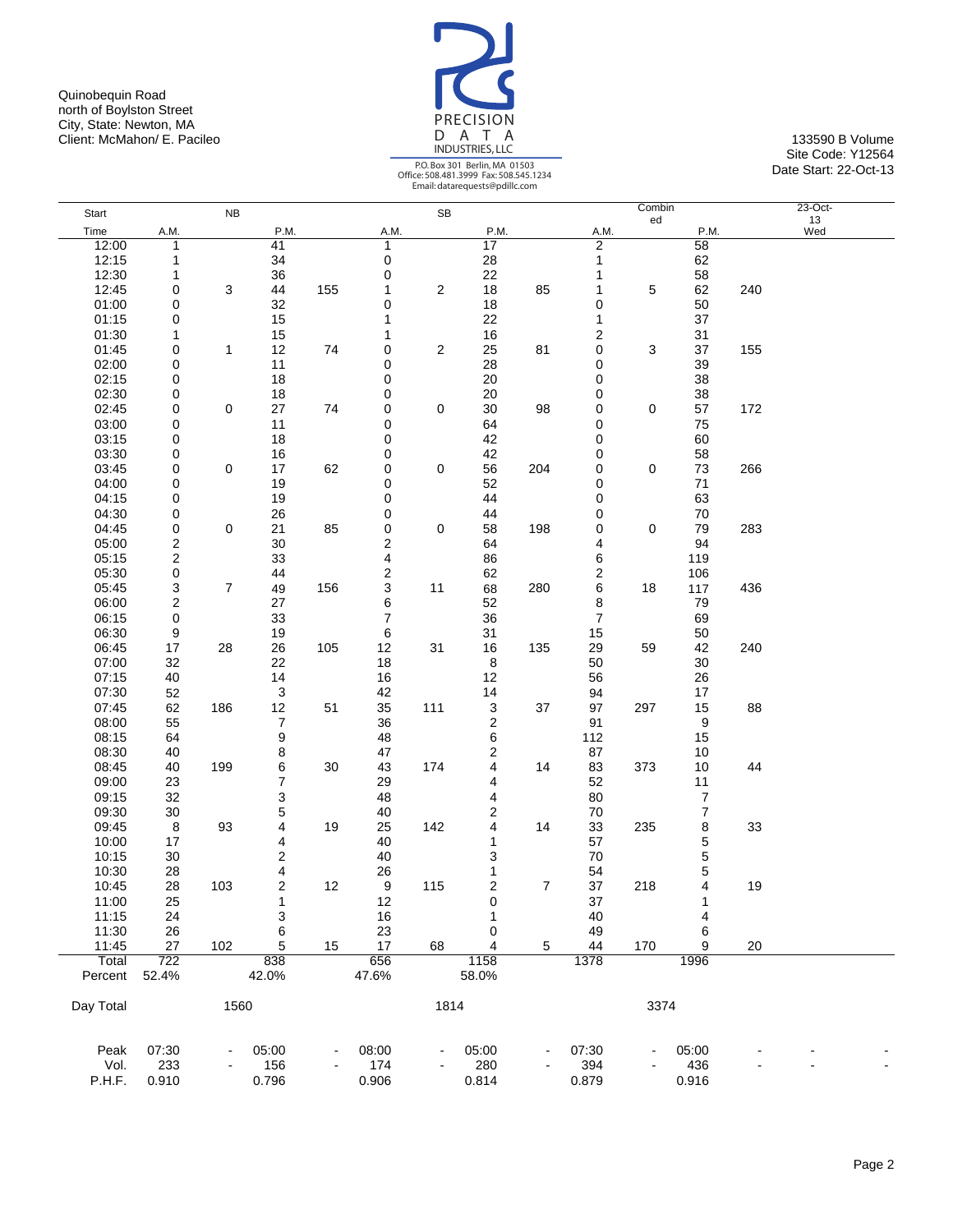Boylston Street between Chestnut St & Quinobequin Road City, State: Newton, MA south of West Street **133590 C Volume** 133590 C Volume



|           |                         |                |             |     |                         |      | Email: datarequests@pdilic.com |     |        |                |                |     |               |
|-----------|-------------------------|----------------|-------------|-----|-------------------------|------|--------------------------------|-----|--------|----------------|----------------|-----|---------------|
| Start     |                         | <b>WB</b>      |             |     |                         | EB   |                                |     |        | Combin<br>ed   |                |     | 22-Oct-<br>13 |
| Time      | A.M.                    |                | P.M.        |     | A.M.                    |      | P.M.                           |     | A.M.   |                | P.M.           |     | Tue           |
| 12:00     | 4                       |                | 48          |     | 0                       |      | $\overline{17}$                |     | 4      |                | 65             |     |               |
| 12:15     | 4                       |                | 42          |     | $\pmb{0}$               |      | 12                             |     | 4      |                | 54             |     |               |
| 12:30     | 1                       |                | 51          |     | 0                       |      | 12                             |     | 1      |                | 63             |     |               |
| 12:45     | 1                       | 10             | 62          | 203 | $\mathbf 0$             | 0    | $20\,$                         | 61  | 1      | 10             | 82             | 264 |               |
| 01:00     | 2                       |                | 44          |     | 0                       |      | 16                             |     | 2      |                | 60             |     |               |
|           |                         |                | 47          |     | 0                       |      |                                |     | 0      |                |                |     |               |
| 01:15     | 0                       |                |             |     |                         |      | 18                             |     |        |                | 65             |     |               |
| 01:30     | 0                       |                | 44          |     | 0                       |      | 13                             |     | 0      |                | 57             |     |               |
| 01:45     | 0                       | 2              | 49          | 184 | 0                       | 0    | 10                             | 57  | 0      | $\overline{c}$ | 59             | 241 |               |
| 02:00     | 1                       |                | 54          |     | 0                       |      | 22                             |     | 1      |                | 76             |     |               |
| 02:15     | 0                       |                | 71          |     | 1                       |      | 22                             |     | 1      |                | 93             |     |               |
| 02:30     | 0                       |                | 64          |     | 0                       |      | 20                             |     | 0      |                | 84             |     |               |
| 02:45     | 0                       | 1              | 63          | 252 | 0                       | 1    | 24                             | 88  | 0      | 2              | 87             | 340 |               |
| 03:00     | 2                       |                | 70          |     | 0                       |      | 21                             |     | 2      |                | 91             |     |               |
| 03:15     | $\boldsymbol{2}$        |                | 58          |     | 1                       |      | 20                             |     | 3      |                | 78             |     |               |
| 03:30     | $\mathbf{1}$            |                | 66          |     | $\pmb{0}$               |      | 33                             |     | 1      |                | 99             |     |               |
| 03:45     | 2                       | $\overline{7}$ | 68          | 262 | $\overline{\mathbf{c}}$ | 3    | 18                             | 92  | 4      | 10             | 86             | 354 |               |
| 04:00     | $\mathbf{1}$            |                | 78          |     | 0                       |      | 34                             |     | 1      |                | 112            |     |               |
| 04:15     | 0                       |                | 74          |     | 0                       |      | 40                             |     | 0      |                | 114            |     |               |
| 04:30     |                         |                |             |     | 0                       |      | 48                             |     | 3      |                | 139            |     |               |
|           | 3                       |                | 91          |     |                         |      |                                |     |        |                |                |     |               |
| 04:45     | 4                       | 8              | 66          | 309 | 0                       | 0    | 36                             | 158 | 4      | 8              | 102            | 467 |               |
| 05:00     | 2                       |                | 66          |     | 1                       |      | 32                             |     | 3      |                | 98             |     |               |
| 05:15     | $\overline{\mathbf{c}}$ |                | 74          |     | 1                       |      | 60                             |     | 3      |                | 134            |     |               |
| 05:30     | 8                       |                | 62          |     | 2                       |      | 63                             |     | 10     |                | 125            |     |               |
| 05:45     | 10                      | 22             | 64          | 266 | $\overline{\mathbf{c}}$ | 6    | 64                             | 219 | 12     | 28             | 128            | 485 |               |
| 06:00     | 17                      |                | 72          |     | $\overline{\mathbf{4}}$ |      | 51                             |     | 21     |                | 123            |     |               |
| 06:15     | 11                      |                | 60          |     | 3                       |      | 42                             |     | 14     |                | 102            |     |               |
| 06:30     | 20                      |                | 60          |     | 10                      |      | 50                             |     | 30     |                | 110            |     |               |
| 06:45     | 41                      | 89             | 63          | 255 | 14                      | 31   | 32                             | 175 | 55     | 120            | 95             | 430 |               |
| 07:00     | 48                      |                | 40          |     | 26                      |      | 6                              |     | 74     |                | 46             |     |               |
| 07:15     | 76                      |                | 38          |     | 54                      |      | 12                             |     | 130    |                | 50             |     |               |
|           |                         |                | 24          |     | 36                      |      |                                |     | 116    |                | 30             |     |               |
| 07:30     | 80                      |                |             |     |                         |      | 6                              |     |        |                |                |     |               |
| 07:45     | 75                      | 279            | 21          | 123 | 46                      | 162  | 6                              | 30  | 121    | 441            | 27             | 153 |               |
| 08:00     | 88                      |                | 24          |     | 64                      |      | 4                              |     | 152    |                | 28             |     |               |
| 08:15     | 93                      |                | 24          |     | 72                      |      | 6                              |     | 165    |                | 30             |     |               |
| 08:30     | 93                      |                | 22          |     | 81                      |      | 5                              |     | 174    |                | 27             |     |               |
| 08:45     | 88                      | 362            | 23          | 93  | 52                      | 269  | 2                              | 17  | 140    | 631            | 25             | 110 |               |
| 09:00     | 74                      |                | 17          |     | 53                      |      | $\mathbf{1}$                   |     | 127    |                | 18             |     |               |
| 09:15     | 68                      |                | 14          |     | 24                      |      | 0                              |     | 92     |                | 14             |     |               |
| 09:30     | 52                      |                | 11          |     | 18                      |      | $\overline{c}$                 |     | $70\,$ |                | 13             |     |               |
| 09:45     | 63                      | 257            | 9           | 51  | $20\,$                  | 115  | 0                              | 3   | 83     | 372            | 9              | 54  |               |
| 10:00     | 35                      |                | $\mathbf 5$ |     | 13                      |      | $\boldsymbol{2}$               |     | 48     |                | $\overline{7}$ |     |               |
| 10:15     | 46                      |                | 16          |     | 12                      |      | 3                              |     | 58     |                | 19             |     |               |
| 10:30     | 53                      |                | 8           |     | 20                      |      | 1                              |     | 73     |                | 9              |     |               |
| 10:45     | 52                      | 186            | 5           | 34  | 18                      | 63   | 2                              | 8   | $70\,$ | 249            |                | 42  |               |
| 11:00     | 43                      |                | 3           |     | 8                       |      | 1                              |     | 51     |                | 4              |     |               |
| 11:15     |                         |                | 4           |     | $20\,$                  |      | 0                              |     | 58     |                |                |     |               |
|           | 38                      |                |             |     |                         |      |                                |     |        |                | 4              |     |               |
| 11:30     | 52                      |                | 9           |     | 20                      |      | $\overline{c}$                 |     | 72     |                | 11             |     |               |
| 11:45     | 44                      | 177            | 3           | 19  | 14                      | 62   | 0                              | 3   | 58     | 239            | 3              | 22  |               |
| Total     | 1400                    |                | 2051        |     | 712                     |      | 911                            |     | 2112   |                | 2962           |     |               |
| Percent   | 66.3%                   |                | 69.2%       |     | 33.7%                   |      | 30.8%                          |     |        |                |                |     |               |
|           |                         |                |             |     |                         |      |                                |     |        |                |                |     |               |
| Day Total |                         | 3451           |             |     |                         | 1623 |                                |     |        | 5074           |                |     |               |
| Peak      | 08:00                   |                | 03:45       |     | 08:00                   |      | 05:15                          |     | 08:00  |                | 05:15          |     |               |
|           |                         |                |             |     |                         |      |                                |     | 631    |                |                |     |               |
| Vol.      | 362                     |                | 311         |     | 269                     |      | 238                            |     |        |                | 510            |     |               |
| P.H.F.    | 0.973                   |                | 0.854       |     | 0.830                   |      | 0.930                          |     | 0.907  |                | 0.951          |     |               |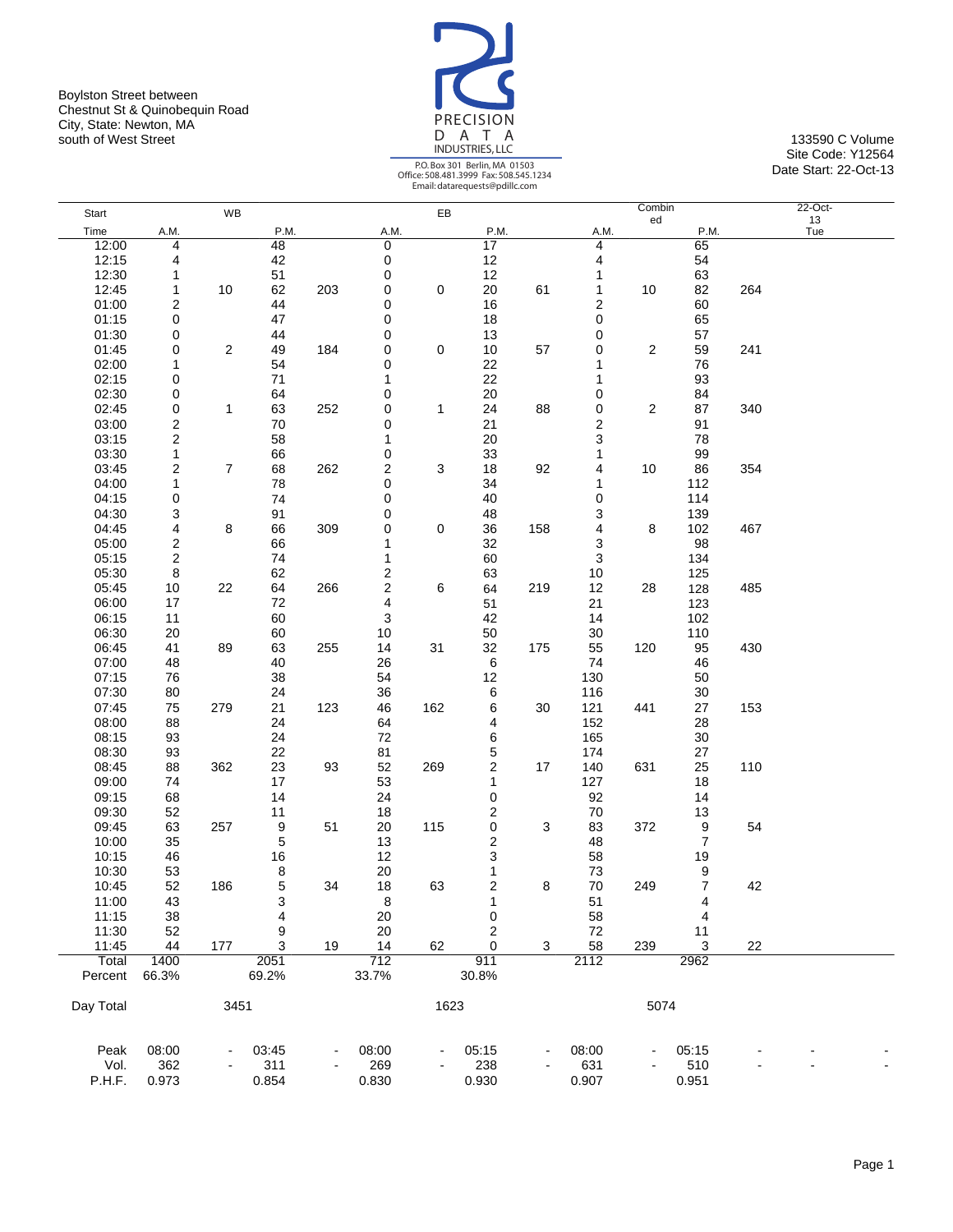Boylston Street between Chestnut St & Quinobequin Road City, State: Newton, MA south of West Street **133590 C Volume** 133590 C Volume



|                  |                         |           |                         |            |              |                         | Email: datarequests@pdific.com |     |       |              |                 |     |                 |  |
|------------------|-------------------------|-----------|-------------------------|------------|--------------|-------------------------|--------------------------------|-----|-------|--------------|-----------------|-----|-----------------|--|
| Start            |                         | <b>WB</b> |                         |            |              | EB                      |                                |     |       | Combin<br>ed |                 |     | $23-Oct-$<br>13 |  |
| Time             | A.M.                    |           | P.M.                    |            | A.M.         |                         | P.M.                           |     | A.M.  |              | P.M.            |     | Wed             |  |
| 12:00            | 1                       |           | 51                      |            | 0            |                         | 20                             |     | 1     |              | $\overline{71}$ |     |                 |  |
| 12:15            | $\mathbf{1}$            |           | 62                      |            | 0            |                         | 24                             |     | 1     |              | 86              |     |                 |  |
| 12:30            | 1                       |           | 58                      |            | 0            |                         | 28                             |     | 1     |              | 86              |     |                 |  |
| 12:45            | 2                       | 5         | 40                      | 211        | 1            | 1                       | 21                             | 93  | 3     | 6            | 61              | 304 |                 |  |
| 01:00            | 3                       |           | 52                      |            | 0            |                         | 22                             |     | 3     |              | 74              |     |                 |  |
| 01:15            | 0                       |           | 57                      |            | 0            |                         | 18                             |     | 0     |              | 75              |     |                 |  |
| 01:30            | 1                       |           | 58                      |            | 0            |                         | 24                             |     | 1     |              | 82              |     |                 |  |
| 01:45            | $\boldsymbol{2}$        | 6         | 58                      | 225        | 0            | 0                       | 21                             | 85  | 2     | 6            | 79              | 310 |                 |  |
| 02:00            | $\boldsymbol{2}$        |           | 50                      |            | 2            |                         | 16                             |     | 4     |              | 66              |     |                 |  |
| 02:15            | $\mathbf{1}$            |           | 52                      |            | 0            |                         | $20\,$                         |     | 1     |              | 72              |     |                 |  |
| 02:30            | 0                       |           | 46                      |            | 0            |                         | 12                             |     | 0     |              | 58              |     |                 |  |
| 02:45            |                         | 3         | 63                      | 211        | 0            | $\overline{\mathbf{c}}$ | 27                             | 75  | 0     | 5            | 90              | 286 |                 |  |
|                  | 0                       |           |                         |            | 0            |                         |                                |     |       |              |                 |     |                 |  |
| 03:00            | 3                       |           | 78                      |            |              |                         | 28                             |     | 3     |              | 106             |     |                 |  |
| 03:15            | 0                       |           | 85                      |            | 0            |                         | 46                             |     | 0     |              | 131             |     |                 |  |
| 03:30            | 1                       |           | 86                      |            | 0            |                         | 28                             |     | 1     |              | 114             |     |                 |  |
| 03:45            | 0                       | 4         | 80                      | 329        | 0            | 0                       | 41                             | 143 | 0     | 4            | 121             | 472 |                 |  |
| 04:00            | 1                       |           | 78                      |            | 0            |                         | 40                             |     | 1     |              | 118             |     |                 |  |
| 04:15            | 0                       |           | 88                      |            | 0            |                         | 30                             |     | 0     |              | 118             |     |                 |  |
| 04:30            | $\overline{\mathbf{c}}$ |           | 86                      |            | 0            |                         | 48                             |     | 2     |              | 134             |     |                 |  |
| 04:45            | $\boldsymbol{2}$        | 5         | 66                      | 318        | 1            | $\mathbf{1}$            | 52                             | 170 | 3     | 6            | 118             | 488 |                 |  |
| 05:00            | 1                       |           | 66                      |            | 0            |                         | 40                             |     | 1     |              | 106             |     |                 |  |
| 05:15            | 2                       |           | 64                      |            | 0            |                         | 69                             |     | 2     |              | 133             |     |                 |  |
| 05:30            | 6                       |           | 58                      |            | 0            |                         | 62                             |     | 6     |              | 120             |     |                 |  |
| 05:45            | 12                      | 21        | 61                      | 249        | 4            | 4                       | 64                             | 235 | 16    | 25           | 125             | 484 |                 |  |
| 06:00            | 9                       |           | 62                      |            | 1            |                         | 42                             |     | 10    |              | 104             |     |                 |  |
| 06:15            | 14                      |           | 71                      |            | 4            |                         | 42                             |     | 18    |              | 113             |     |                 |  |
| 06:30            | 20                      |           | 21                      |            | 4            |                         | 68                             |     | 24    |              | 89              |     |                 |  |
| 06:45            | 36                      | 79        | 0                       | 154        | 12           | 21                      | 76                             | 228 | 48    | 100          | 76              | 382 |                 |  |
| 07:00            | 51                      |           | 0                       |            | 24           |                         | 63                             |     | 75    |              | 63              |     |                 |  |
| 07:15            | 74                      |           | 0                       |            | 52           |                         | 50                             |     | 126   |              | 50              |     |                 |  |
| 07:30            | 87                      |           | 0                       |            | 51           |                         | 33                             |     | 138   |              | 33              |     |                 |  |
| 07:45            | 75                      | 287       | 0                       | 0          | 44           | 171                     | 37                             | 183 | 119   | 458          | 37              | 183 |                 |  |
| 08:00            | 90                      |           | 0                       |            | 60           |                         | 21                             |     | 150   |              | 21              |     |                 |  |
| 08:15            | 98                      |           | 0                       |            | 85           |                         | 22                             |     | 183   |              | 22              |     |                 |  |
| 08:30            | 95                      |           | 0                       |            | 70           |                         | 30                             |     | 165   |              | 30              |     |                 |  |
| 08:45            | 92                      | 375       | $\overline{\mathbf{c}}$ | $\sqrt{2}$ | 62           | 277                     | 17                             | 90  | 154   | 652          | 19              | 92  |                 |  |
| 09:00            | 86                      |           | 21                      |            | 44           |                         | 8                              |     | 130   |              | 29              |     |                 |  |
| 09:15            | 62                      |           | 12                      |            | 21           |                         | 5                              |     | 83    |              | 17              |     |                 |  |
| 09:30            | 50                      |           | 9                       |            | 18           |                         | $\overline{\mathbf{c}}$        |     | 68    |              | 11              |     |                 |  |
| 09:45            | 42                      | 240       | 3                       | 45         | 16           | 99                      | 0                              | 15  | 58    | 339          | 3               | 60  |                 |  |
| 10:00            | 30                      |           | 7                       |            | 16           |                         | 1                              |     | 46    |              | 8               |     |                 |  |
| 10:15            | 42                      |           | 5                       |            | 18           |                         | 0                              |     | 60    |              | 5               |     |                 |  |
| 10:30            |                         |           |                         |            | 21           |                         | 0                              |     |       |              | $10$            |     |                 |  |
|                  | 45                      | 165       | 10                      |            |              |                         |                                |     | 66    |              |                 |     |                 |  |
| 10:45            | 48                      |           | 6                       | 28         | 20           | 75                      | $\overline{\mathbf{c}}$        | 3   | 68    | 240          | 8               | 31  |                 |  |
| 11:00            | 54                      |           | 8                       |            | 22<br>30     |                         | 3                              |     | 76    |              | 11              |     |                 |  |
| 11:15            | 60                      |           | 6                       |            |              |                         | 1                              |     | 90    |              | $\overline{7}$  |     |                 |  |
| 11:30            | 46                      |           | 12                      |            | 11           |                         | 2                              |     | 57    |              | 14              |     |                 |  |
| 11:45            | 52                      | 212       | 13                      | 39         | 22           | 85                      | 2                              | 8   | 74    | 297          | 15              | 47  |                 |  |
| Total<br>Percent | 1402<br>65.6%           |           | 1811<br>57.7%           |            | 736<br>34.4% |                         | 1328<br>42.3%                  |     | 2138  |              | 3139            |     |                 |  |
| Day Total        |                         | 3213      |                         |            |              | 2064                    |                                |     |       | 5277         |                 |     |                 |  |
|                  |                         |           |                         |            |              |                         |                                |     |       |              |                 |     |                 |  |
| Peak             | 08:00                   |           | 03:30                   |            | 08:00        |                         | 06:30                          |     | 08:00 |              | 03:45           |     |                 |  |
| Vol.             | 375                     |           | 332                     |            | 277          |                         | 257                            |     | 652   |              | 491             |     |                 |  |
| P.H.F.           | 0.957                   |           | 0.943                   |            | 0.815        |                         | 0.845                          |     | 0.891 |              | 0.916           |     |                 |  |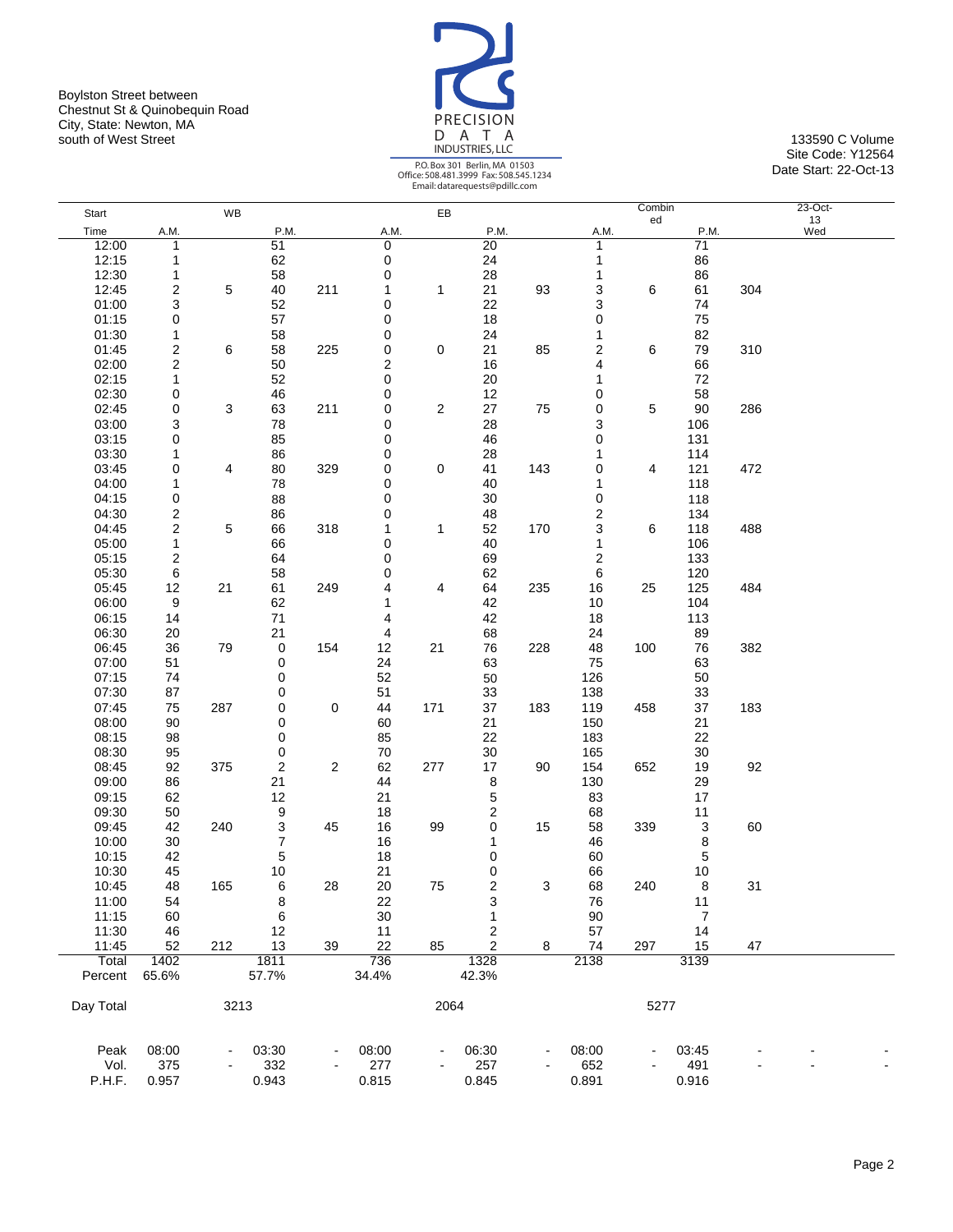Kendrick Street east of I-95 overpass City, State: Needham, MA Client: McMahon/ E. Pacileo 133590 D Volume 133590 D Volume 133590 D Volume



Site Code: Y12564 Date Start: 22-Oct-13

|           |                  |                |       |     |                         |       |       |      |                 | Combin |       |      | 22-Oct- |
|-----------|------------------|----------------|-------|-----|-------------------------|-------|-------|------|-----------------|--------|-------|------|---------|
| Start     |                  | EB             |       |     |                         | WB    |       |      |                 | ed     |       |      | 13      |
| Time      | A.M.             |                | P.M.  |     | A.M.                    |       | P.M.  |      | A.M.            |        | P.M.  |      | Tue     |
| 12:00     | 5                |                | 136   |     | 9                       |       | 163   |      | $\overline{14}$ |        | 299   |      |         |
| 12:15     | 1                |                | 116   |     | 4                       |       | 135   |      | 5               |        | 251   |      |         |
| 12:30     | 0                |                | 140   |     | 5                       |       | 132   |      | 5               |        | 272   |      |         |
| 12:45     | 1                | $\overline{7}$ | 149   | 541 | 6                       | 24    | 132   | 562  | 7               | 31     | 281   | 1103 |         |
| 01:00     | 1                |                | 116   |     | 4                       |       | 154   |      | 5               |        | 270   |      |         |
| 01:15     | 1                |                | 133   |     | 7                       |       | 144   |      | 8               |        | 277   |      |         |
| 01:30     | 8                |                | 90    |     | 6                       |       | 115   |      | 14              |        | 205   |      |         |
| 01:45     | 1                | 11             | 112   | 451 | 2                       | 19    | 150   | 563  | 3               | 30     | 262   | 1014 |         |
| 02:00     | 1                |                | 104   |     | 6                       |       | 134   |      | 7               |        | 238   |      |         |
| 02:15     | 1                |                | 108   |     | 1                       |       | 162   |      | 2               |        | 270   |      |         |
| 02:30     | 1                |                | 105   |     | 2                       |       | 182   |      | 3               |        | 287   |      |         |
| 02:45     | 2                | 5              | 142   | 459 | 3                       | 12    | 218   | 696  | 5               | 17     | 360   | 1155 |         |
| 03:00     | 2                |                | 148   |     | 4                       |       | 184   |      | 6               |        | 332   |      |         |
| 03:15     | $\mathbf{1}$     |                | 162   |     | $\overline{\mathbf{c}}$ |       | 226   |      | 3               |        | 388   |      |         |
| 03:30     | 2                |                | 164   |     | $\overline{\mathbf{c}}$ |       | 228   |      | 4               |        | 392   |      |         |
| 03:45     | $\boldsymbol{2}$ | $\overline{7}$ | 152   | 626 | $\overline{\mathbf{c}}$ | 10    | 220   | 858  | 4               | 17     | 372   | 1484 |         |
| 04:00     | 1                |                | 124   |     | 0                       |       | 308   |      | 1               |        | 432   |      |         |
| 04:15     | 4                |                | 124   |     | 4                       |       | 291   |      | 8               |        | 415   |      |         |
| 04:30     | 6                |                | 117   |     | 4                       |       | 372   |      | 10              |        | 489   |      |         |
| 04:45     | 8                | 19             | 129   | 494 | 1                       | 9     | 355   | 1326 | 9               | 28     | 484   | 1820 |         |
| 05:00     | 16               |                | 123   |     | 8                       |       | 450   |      | 24              |        | 573   |      |         |
| 05:15     | 21               |                | 140   |     | 6                       |       | 362   |      | 27              |        | 502   |      |         |
| 05:30     | 26               |                | 156   |     | 14                      |       | 376   |      | 40              |        | 532   |      |         |
| 05:45     | 49               | 112            | 126   | 545 | 14                      | 42    | 346   | 1534 | 63              | 154    | 472   | 2079 |         |
| 06:00     | 42               |                | 148   |     | 14                      |       | 371   |      | 56              |        | 519   |      |         |
| 06:15     | 98               |                | 137   |     | 20                      |       | 312   |      | 118             |        | 449   |      |         |
| 06:30     | 142              |                | 118   |     | 37                      |       | 269   |      | 179             |        | 387   |      |         |
| 06:45     | 183              | 465            | 89    | 492 | 48                      | 119   | 262   | 1214 | 231             | 584    | 351   | 1706 |         |
| 07:00     | 254              |                | 82    |     | 62                      |       | 209   |      | 316             |        | 291   |      |         |
| 07:15     | 320              |                | 92    |     | 80                      |       | 108   |      | 400             |        | 200   |      |         |
| 07:30     | 391              |                | 57    |     | 116                     |       | 108   |      | 507             |        | 165   |      |         |
| 07:45     | 423              | 1388           | 67    | 298 | 104                     | 362   | 96    | 521  | 527             | 1750   | 163   | 819  |         |
| 08:00     | 426              |                | 61    |     | 112                     |       | 92    |      | 538             |        | 153   |      |         |
| 08:15     | 444              |                | 56    |     | 102                     |       | 94    |      | 546             |        | 150   |      |         |
| 08:30     | 438              |                | 36    |     | 106                     |       | 78    |      | 544             |        | 114   |      |         |
| 08:45     | 471              | 1779           | 44    | 197 | 113                     | 433   | 62    | 326  | 584             | 2212   | 106   | 523  |         |
| 09:00     | 430              |                | 32    |     | 98                      |       | 65    |      | 528             |        | 97    |      |         |
| 09:15     | 335              |                | 31    |     | 94                      |       | 58    |      | 429             |        | 89    |      |         |
| 09:30     | 226              |                | 23    |     | 99                      |       | 45    |      | 325             |        | 68    |      |         |
| 09:45     | 196              | 1187           | 14    | 100 | 85                      | 376   | 45    | 213  | 281             | 1563   | 59    | 313  |         |
| 10:00     | 147              |                | 18    |     | 89                      |       | 37    |      | 236             |        | 55    |      |         |
| 10:15     | 156              |                | 4     |     | 78                      |       | 19    |      | 234             |        | 23    |      |         |
| 10:30     | 118              |                | 9     |     | 95                      |       | 19    |      | 213             |        | 28    |      |         |
| 10:45     | 116              | 537            | 6     | 37  | 102                     | 364   | 18    | 93   | 218             | 901    | 24    | 130  |         |
| 11:00     | 120              |                | 11    |     | 89                      |       | 4     |      | 209             |        | 15    |      |         |
| 11:15     | 93               |                | 10    |     | 103                     |       | 16    |      | 196             |        | 26    |      |         |
| 11:30     | 126              |                | 10    |     | 120                     |       | 9     |      | 246             |        | 19    |      |         |
| 11:45     | 125              | 464            | 4     | 35  | 128                     | 440   | 10    | 39   | 253             | 904    | 14    | 74   |         |
| Total     | 5981             |                | 4275  |     | 2210                    |       | 7945  |      | 8191            |        | 12220 |      |         |
| Percent   | 73.0%            |                | 35.0% |     | 27.0%                   |       | 65.0% |      |                 |        |       |      |         |
| Day Total |                  | 10256          |       |     |                         | 10155 |       |      |                 | 20411  |       |      |         |
|           |                  |                |       |     |                         |       |       |      |                 |        |       |      |         |
| Peak      | 08:15            |                | 03:00 |     | 11:00                   |       | 04:45 |      | 08:00           |        | 04:45 |      |         |
| Vol.      | 1783             |                | 626   |     | 440                     |       | 1543  |      | 2212            |        | 2091  |      |         |
| P.H.F.    | 0.946            |                | 0.954 |     | 0.859                   |       | 0.857 |      | 0.947           |        | 0.912 |      |         |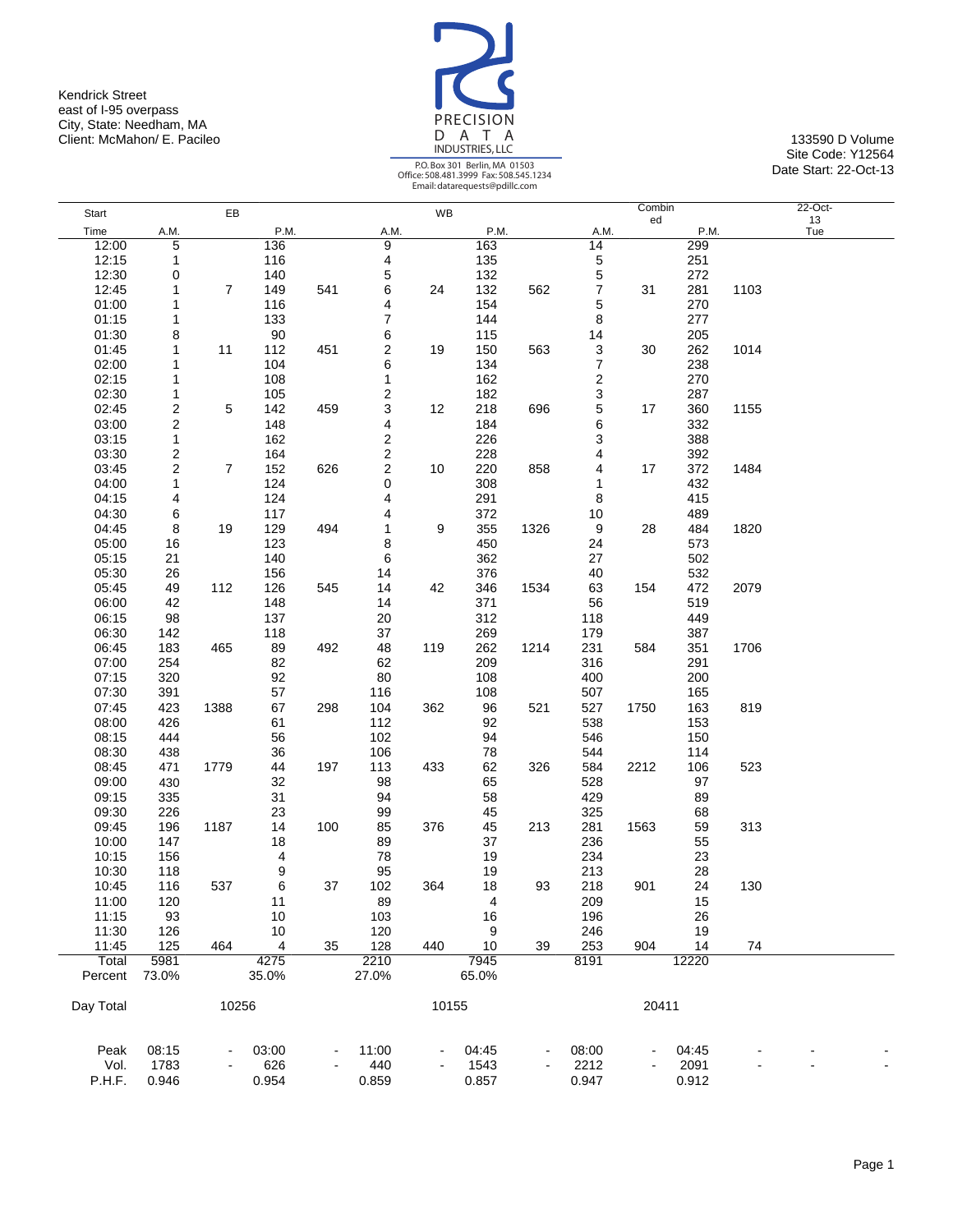Kendrick Street east of I-95 overpass City, State: Needham, MA Client: McMahon/ E. Pacileo 133590 D Volume 133590 D Volume 133590 D Volume



Site Code: Y12564 Date Start: 22-Oct-13

| Start     |                         | EB    |                  |     |                         | WB    |       |      |                         | Combin |       |      | $23-Oct-$ |
|-----------|-------------------------|-------|------------------|-----|-------------------------|-------|-------|------|-------------------------|--------|-------|------|-----------|
| Time      | A.M.                    |       | P.M.             |     | A.M.                    |       | P.M.  |      | A.M.                    | ed     | P.M.  |      | 13<br>Wed |
| 12:00     | 3                       |       | 132              |     | 9                       |       | 164   |      | 12                      |        | 296   |      |           |
| 12:15     | 4                       |       | 112              |     | 10                      |       | 158   |      | 14                      |        | 270   |      |           |
| 12:30     | 0                       |       | 148              |     | $\boldsymbol{7}$        |       | 142   |      | $\overline{7}$          |        | 290   |      |           |
| 12:45     | 3                       | 10    | 143              | 535 |                         | 34    | 132   | 596  | 11                      | 44     | 275   | 1131 |           |
|           |                         |       |                  |     | 8                       |       |       |      |                         |        |       |      |           |
| 01:00     | 1                       |       | 121              |     | 13                      |       | 139   |      | 14                      |        | 260   |      |           |
| 01:15     | 1                       |       | 139              |     | 1                       |       | 136   |      | 2                       |        | 275   |      |           |
| 01:30     | 5                       |       | 131              |     | $\overline{\mathbf{c}}$ |       | 138   |      | $\boldsymbol{7}$        |        | 269   |      |           |
| 01:45     | 1                       | 8     | 130              | 521 | 1                       | 17    | 130   | 543  | $\overline{\mathbf{c}}$ | 25     | 260   | 1064 |           |
| 02:00     | 1                       |       | 104              |     | 1                       |       | 167   |      | 2                       |        | 271   |      |           |
| 02:15     | 0                       |       | 102              |     | $\boldsymbol{2}$        |       | 194   |      | $\overline{\mathbf{c}}$ |        | 296   |      |           |
| 02:30     | 1                       |       | 128              |     | 4                       |       | 195   |      | 5                       |        | 323   |      |           |
| 02:45     | $\overline{\mathbf{c}}$ | 4     | 118              | 452 | $\overline{\mathbf{c}}$ | 9     | 190   | 746  | 4                       | 13     | 308   | 1198 |           |
| 03:00     | 1                       |       | 128              |     | 0                       |       | 214   |      | 1                       |        | 342   |      |           |
| 03:15     | 1                       |       | 166              |     | 1                       |       | 190   |      | 2                       |        | 356   |      |           |
| 03:30     | 0                       |       | 146              |     | $\mathbf 0$             |       | 252   |      | 0                       |        | 398   |      |           |
| 03:45     | 3                       | 5     | 172              | 612 | $\overline{\mathbf{c}}$ | 3     | 308   | 964  | $\mathbf 5$             | 8      | 480   | 1576 |           |
| 04:00     | $\boldsymbol{2}$        |       | 128              |     | $\overline{\mathbf{c}}$ |       | 314   |      | 4                       |        | 442   |      |           |
| 04:15     | 5                       |       | 133              |     | $\overline{\mathbf{c}}$ |       | 283   |      | $\overline{7}$          |        | 416   |      |           |
| 04:30     | 6                       |       | 150              |     | 8                       |       | 382   |      | 14                      |        | 532   |      |           |
| 04:45     | 14                      | 27    | 154              | 565 | $\boldsymbol{2}$        | 14    | 352   | 1331 | 16                      | 41     | 506   | 1896 |           |
| 05:00     | 9                       |       | 148              |     | 4                       |       | 414   |      | 13                      |        | 562   |      |           |
| 05:15     | 18                      |       | 172              |     | 10                      |       | 360   |      | 28                      |        | 532   |      |           |
| 05:30     |                         |       | 202              |     |                         |       | 360   |      | 42                      |        | 562   |      |           |
|           | 30<br>42                | 99    |                  | 692 | 12                      | 41    |       | 1480 |                         | 140    |       |      |           |
| 05:45     |                         |       | 170              |     | 15                      |       | 346   |      | 57                      |        | 516   | 2172 |           |
| 06:00     | 54                      |       | 162              |     | 29                      |       | 365   |      | 83                      |        | 527   |      |           |
| 06:15     | 96                      |       | 124              |     | 24                      |       | 312   |      | 120                     |        | 436   |      |           |
| 06:30     | 116                     |       | 127              |     | 32                      |       | 234   |      | 148                     |        | 361   |      |           |
| 06:45     | 195                     | 461   | 101              | 514 | 56                      | 141   | 167   | 1078 | 251                     | 602    | 268   | 1592 |           |
| 07:00     | 226                     |       | 88               |     | 68                      |       | 146   |      | 294                     |        | 234   |      |           |
| 07:15     | 312                     |       | 78               |     | 84                      |       | 130   |      | 396                     |        | 208   |      |           |
| 07:30     | 362                     |       | 72               |     | 98                      |       | 114   |      | 460                     |        | 186   |      |           |
| 07:45     | 408                     | 1308  | 70               | 308 | 96                      | 346   | 101   | 491  | 504                     | 1654   | 171   | 799  |           |
| 08:00     | 409                     |       | 46               |     | 136                     |       | 104   |      | 545                     |        | 150   |      |           |
| 08:15     | 450                     |       | 50               |     | 104                     |       | 83    |      | 554                     |        | 133   |      |           |
| 08:30     | 436                     |       | 46               |     | 110                     |       | 84    |      | 546                     |        | 130   |      |           |
| 08:45     | 426                     | 1721  | 48               | 190 | 102                     | 452   | 52    | 323  | 528                     | 2173   | 100   | 513  |           |
| 09:00     | 372                     |       | 42               |     | 86                      |       | 66    |      | 458                     |        | 108   |      |           |
| 09:15     | 317                     |       | 35               |     | 138                     |       | 60    |      | 455                     |        | 95    |      |           |
| 09:30     | 244                     |       | 19               |     | 110                     |       | 44    |      | 354                     |        | 63    |      |           |
| 09:45     | 206                     | 1139  | 16               | 112 | 86                      | 420   | 38    | 208  | 292                     | 1559   | 54    | 320  |           |
| 10:00     | 176                     |       | 22               |     | 104                     |       | 33    |      | 280                     |        | 55    |      |           |
| 10:15     | 150                     |       | 15               |     | 96                      |       | 25    |      | 246                     |        | 40    |      |           |
| 10:30     | 138                     |       | $\boldsymbol{9}$ |     | 78                      |       | 20    |      | 216                     |        | 29    |      |           |
|           |                         |       | $\overline{7}$   | 53  | 104                     |       |       |      |                         |        | 39    |      |           |
| 10:45     | 146                     | 610   |                  |     |                         | 382   | 32    | 110  | 250                     | 992    |       | 163  |           |
| 11:00     | 112                     |       | 17               |     | 102                     |       | 17    |      | 214                     |        | 34    |      |           |
| 11:15     | 104                     |       | $\overline{7}$   |     | 100                     |       | 13    |      | 204                     |        | 20    |      |           |
| 11:30     | 134                     |       | 10               |     | 124                     |       | 29    |      | 258                     |        | 39    |      |           |
| 11:45     | 134                     | 484   | 6                | 40  | 142                     | 468   | 20    | 79   | 276                     | 952    | 26    | 119  |           |
| Total     | 5876                    |       | 4594             |     | 2327                    |       | 7949  |      | 8203                    |        | 12543 |      |           |
| Percent   | 71.6%                   |       | 36.6%            |     | 28.4%                   |       | 63.4% |      |                         |        |       |      |           |
|           |                         |       |                  |     |                         |       |       |      |                         |        |       |      |           |
| Day Total |                         | 10470 |                  |     |                         | 10276 |       |      |                         | 20746  |       |      |           |
|           |                         |       |                  |     |                         |       |       |      |                         |        |       |      |           |
| Peak      | 08:00                   |       | 05:15            |     | 11:00                   |       | 04:30 |      | 08:00                   |        | 05:00 |      |           |
| Vol.      | 1721                    |       | 706              |     | 468                     |       | 1508  |      | 2173                    |        | 2172  |      |           |
| P.H.F.    | 0.956                   |       | 0.874            |     | 0.824                   |       | 0.911 |      | 0.981                   |        | 0.966 |      |           |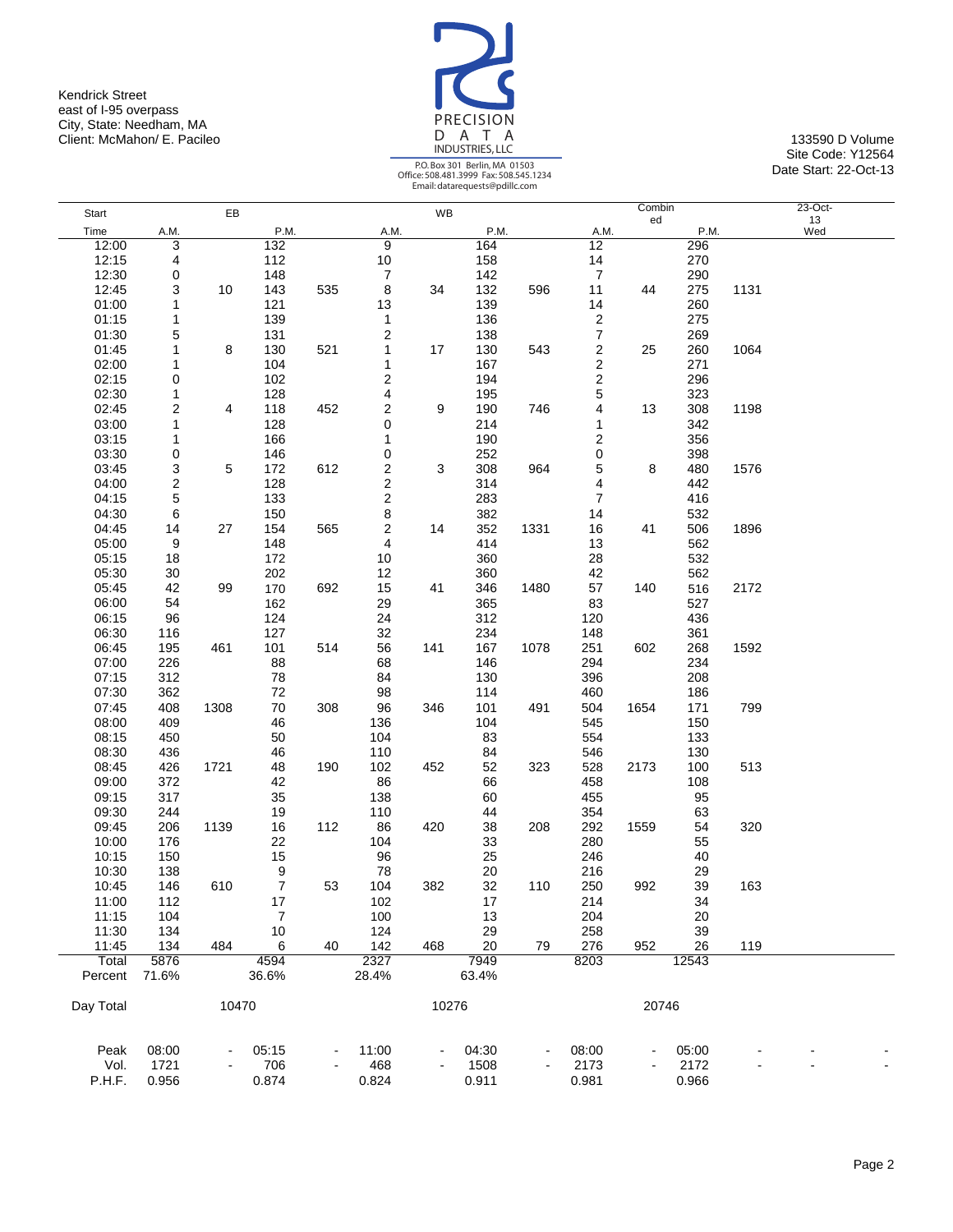Nahanton Street west of Dedham Street City, State: Newton, MA Client: McMahon/ E. Pacileo 133590 E Volume 133590 E Volume 133590 E Volume 133590 E Volume



|                  |                |                |               |     |                |                | Email: datarequests@pdillc.com |     |             |              |       |      |                  |  |
|------------------|----------------|----------------|---------------|-----|----------------|----------------|--------------------------------|-----|-------------|--------------|-------|------|------------------|--|
| Start            |                | WB             |               |     |                | EB             |                                |     |             | Combin<br>ed |       |      | $22$ -Oct-<br>13 |  |
| Time             | A.M.           |                | P.M.          |     | A.M.           |                | P.M.                           |     | A.M.        |              | P.M.  |      | Tue              |  |
| 12:00            | 4              |                | 118           |     | 8              |                | 116                            |     | 12          |              | 234   |      |                  |  |
| 12:15            | 0              |                | 115           |     | 6              |                | 101                            |     | 6           |              | 216   |      |                  |  |
| 12:30            | 2              |                | 118           |     | 8              |                | 100                            |     | 10          |              | 218   |      |                  |  |
| 12:45            | 1              | $\overline{7}$ | 107           | 458 | 9              | 31             | 98                             | 415 | 10          | 38           | 205   | 873  |                  |  |
| 01:00            | 4              |                | 105           |     | 4              |                | 104                            |     | 8           |              | 209   |      |                  |  |
| 01:15            | 2              |                | 107           |     | 4              |                | 100                            |     | 6           |              | 207   |      |                  |  |
| 01:30            | 0              |                | 98            |     | 3              |                | 91                             |     | 3           |              | 189   |      |                  |  |
| 01:45            | 0              | 6              | 126           | 436 | $\overline{c}$ | 13             | 88                             | 383 | $\mathbf 2$ | 19           | 214   | 819  |                  |  |
| 02:00            | 2              |                | 129           |     | 1              |                | 112                            |     | 3           |              | 241   |      |                  |  |
| 02:15            | 0              |                | 148           |     | 0              |                | 99                             |     | 0           |              | 247   |      |                  |  |
| 02:30            | 0              |                | 168           |     | 0              |                | 102                            |     | 0           |              | 270   |      |                  |  |
| 02:45            | 0              | 2              | 186           | 631 | 3              | 4              | 128                            | 441 | 3           | 6            | 314   | 1072 |                  |  |
| 03:00            | 0              |                | 188           |     | 4              |                | 120                            |     | 4           |              | 308   |      |                  |  |
| 03:15            | 0              |                | 212           |     | 1              |                | 151                            |     | 1           |              | 363   |      |                  |  |
| 03:30            | 1              |                | 188           |     | 0              |                | 148                            |     | 1           |              | 336   |      |                  |  |
| 03:45            | 0              | $\mathbf{1}$   | 202           | 790 | 0              | 5              | 164                            | 583 | 0           | 6            | 366   | 1373 |                  |  |
| 04:00            | 1              |                | 198           |     | 0              |                | 141                            |     | 1           |              | 339   |      |                  |  |
| 04:15            | 4              |                | 166           |     | 0              |                | 166                            |     | 4           |              | 332   |      |                  |  |
| 04:30            | 11             |                | 147           |     | 0              |                | 172                            |     | 11          |              | 319   |      |                  |  |
| 04:45            | 10             | 26             | 180           | 691 | 2              | $\overline{2}$ | 151                            | 630 | 12          | 28           | 331   | 1321 |                  |  |
| 05:00            | $\overline{7}$ |                | 152           |     | 2              |                | 242                            |     | 9           |              | 394   |      |                  |  |
|                  |                |                | 164           |     | 6              |                |                                |     | 24          |              |       |      |                  |  |
| 05:15            | 18             |                |               |     |                |                | 256                            |     |             |              | 420   |      |                  |  |
| 05:30            | 41             |                | 151           |     | 18             |                | 239                            |     | 59          |              | 390   |      |                  |  |
| 05:45            | 35             | 101            | 164           | 631 | 19             | 45             | 234                            | 971 | 54          | 146          | 398   | 1602 |                  |  |
| 06:00            | 39             |                | 151           |     | 22             |                | 197                            |     | 61          |              | 348   |      |                  |  |
| 06:15            | 44             |                | 158           |     | 53             |                | 225                            |     | 97          |              | 383   |      |                  |  |
| 06:30            | 64             |                | 130           |     | 84             |                | 200                            |     | 148         |              | 330   |      |                  |  |
| 06:45            | 100            | 247            | 120           | 559 | 110            | 269            | 138                            | 760 | 210         | 516          | 258   | 1319 |                  |  |
| 07:00            | 114            |                | 110           |     | 152            |                | 123                            |     | 266         |              | 233   |      |                  |  |
| 07:15            | 176            |                | 96            |     | 180            |                | 104                            |     | 356         |              | 200   |      |                  |  |
| 07:30            | 230            |                | 81            |     | 180            |                | 88                             |     | 410         |              | 169   |      |                  |  |
| 07:45            | 252            | 772            | 77            | 364 | 172            | 684            | 114                            | 429 | 424         | 1456         | 191   | 793  |                  |  |
| 08:00            | 239            |                | 60            |     | 189            |                | 73                             |     | 428         |              | 133   |      |                  |  |
| 08:15            | 254            |                | 62            |     | 136            |                | 80                             |     | 390         |              | 142   |      |                  |  |
| 08:30            | 271            |                | 66            |     | 130            |                | 72                             |     | 401         |              | 138   |      |                  |  |
| 08:45            | 253            | 1017           | 45            | 233 | 130            | 585            | 57                             | 282 | 383         | 1602         | 102   | 515  |                  |  |
| 09:00            | 169            |                | 44            |     | 130            |                | 71                             |     | 299         |              | 115   |      |                  |  |
| 09:15            | 168            |                | 42            |     | 120            |                | 58                             |     | 288         |              | 100   |      |                  |  |
| 09:30            | 134            |                | 21            |     | 108            |                | 54                             |     | 242         |              | 75    |      |                  |  |
| 09:45            | 118            | 589            | 28            | 135 | 116            | 474            | 40                             | 223 | 234         | 1063         | 68    | 358  |                  |  |
| 10:00            | 120            |                | 13            |     | 83             |                | 46                             |     | 203         |              | 59    |      |                  |  |
| 10:15            | 121            |                | 9             |     | 104            |                | 14                             |     | 225         |              | 23    |      |                  |  |
| 10:30            | 88             |                | 12            |     | 88             |                | 25                             |     | 176         |              | 37    |      |                  |  |
| 10:45            | 112            | 441            | 6             | 40  | 87             | 362            | 12                             | 97  | 199         | 803          | 18    | 137  |                  |  |
| 11:00            | 92             |                | 3             |     | 94             |                | 16                             |     | 186         |              | 19    |      |                  |  |
| 11:15            | 96             |                | 11            |     | 94             |                | 12                             |     | 190         |              | 23    |      |                  |  |
| 11:30            | 91             |                | 10            |     | 102            |                | 16                             |     | 193         |              | 26    |      |                  |  |
| 11:45            | 96             | 375            | 5             | 29  | 104            | 394            | 12                             | 56  | 200         | 769          | 17    | 85   |                  |  |
| Total<br>Percent | 3584<br>55.5%  |                | 4997<br>48.7% |     | 2868<br>44.5%  |                | 5270<br>51.3%                  |     | 6452        |              | 10267 |      |                  |  |
| Day Total        |                | 8581           |               |     |                | 8138           |                                |     |             | 16719        |       |      |                  |  |
| Peak             | 08:00          |                | 03:15         |     | 07:15          |                | 05:00                          |     | 07:30       |              | 05:00 |      |                  |  |
| Vol.             | 1017           |                | 800           |     | 721            |                | 971                            |     | 1652        |              | 1602  |      |                  |  |
| P.H.F.           | 0.938          |                | 0.943         |     | 0.954          |                | 0.948                          |     | 0.965       |              | 0.954 |      |                  |  |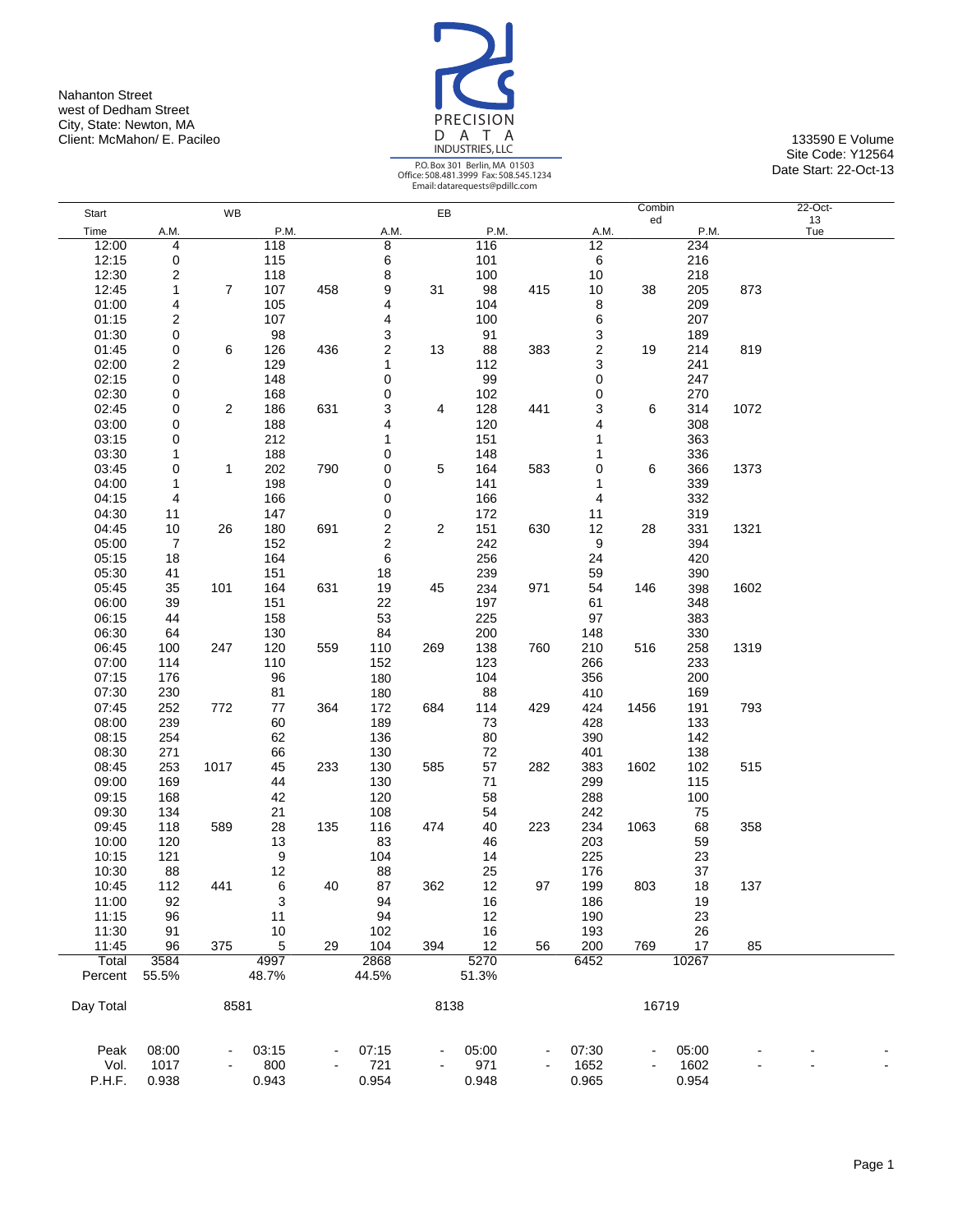Nahanton Street west of Dedham Street City, State: Newton, MA Client: McMahon/ E. Pacileo 133590 E Volume 133590 E Volume 133590 E Volume 133590 E Volume



Site Code: Y12564 Date Start: 22-Oct-13

|               |                  |             |             |     |                         |      |             |     |                         | Combin |             |      | $23-Oct-$ |  |
|---------------|------------------|-------------|-------------|-----|-------------------------|------|-------------|-----|-------------------------|--------|-------------|------|-----------|--|
| Start         |                  | WB          |             |     |                         | EB   |             |     |                         | ed     |             |      | 13        |  |
| Time<br>12:00 | A.M.             |             | P.M.<br>115 |     | A.M.<br>7               |      | P.M.<br>111 |     | A.M.<br>10              |        | P.M.<br>226 |      | Wed       |  |
| 12:15         | 3<br>3           |             | 111         |     | 4                       |      | 100         |     | 7                       |        | 211         |      |           |  |
| 12:30         | 4                |             | 96          |     | 4                       |      | 104         |     | 8                       |        | 200         |      |           |  |
| 12:45         | 3                | 13          | 122         | 444 | 7                       | 22   | 107         | 422 | 10                      | 35     | 229         | 866  |           |  |
| 01:00         | 1                |             | 119         |     | 5                       |      | 104         |     | 6                       |        | 223         |      |           |  |
| 01:15         | 1                |             | 112         |     | $\overline{\mathbf{c}}$ |      | 108         |     | 3                       |        | 220         |      |           |  |
| 01:30         | 1                |             | 88          |     | 4                       |      | 98          |     | 5                       |        | 186         |      |           |  |
| 01:45         | 1                | 4           | 145         | 464 | 2                       | 13   | 122         | 432 | 3                       | 17     | 267         | 896  |           |  |
| 02:00         | 1                |             | 122         |     | 1                       |      | 124         |     | 2                       |        | 246         |      |           |  |
| 02:15         | 0                |             | 132         |     | 1                       |      | 101         |     | 1                       |        | 233         |      |           |  |
| 02:30         | 0                |             | 107         |     | 5                       |      | 110         |     | 5                       |        | 217         |      |           |  |
| 02:45         | 0                | $\mathbf 1$ | 168         | 529 | 2                       | 9    | 148         | 483 | $\overline{\mathbf{c}}$ | 10     | 316         | 1012 |           |  |
| 03:00         | 0                |             | 174         |     | 4                       |      | 119         |     | 4                       |        | 293         |      |           |  |
| 03:15         | 0                |             | 226         |     | 0                       |      | 134         |     | 0                       |        | 360         |      |           |  |
| 03:30         | 0                |             | 186         |     | 1                       |      | 155         |     | 1                       |        | 341         |      |           |  |
| 03:45         | 1                | 1           | 182         | 768 | $\pmb{0}$               | 5    | 148         | 556 | 1                       | 6      | 330         | 1324 |           |  |
| 04:00         | 1                |             | 210         |     | 2                       |      | 131         |     | 3                       |        | 341         |      |           |  |
| 04:15         | $\boldsymbol{7}$ |             | 194         |     | 0                       |      | 182         |     | 7                       |        | 376         |      |           |  |
| 04:30         | 12               |             | 136         |     | 4                       |      | 180         |     | 16                      |        | 316         |      |           |  |
| 04:45         | 18               | 38          | 156         | 696 | 6                       | 12   | 171         | 664 | 24                      | 50     | 327         | 1360 |           |  |
| 05:00         | 12               |             | 153         |     | 2                       |      | 202         |     | 14                      |        | 355         |      |           |  |
| 05:15         | 14               |             | 172         |     | 4                       |      | 194         |     | 18                      |        | 366         |      |           |  |
| 05:30         | 27               |             | 176         |     | 15                      |      | 194         |     | 42                      |        | 370         |      |           |  |
| 05:45         | 37               | 90          | 157         | 658 | 22                      | 43   | 180         | 770 | 59                      | 133    | 337         | 1428 |           |  |
| 06:00         | 48               |             | 124         |     | 28                      |      | 198         |     | 76                      |        | 322         |      |           |  |
| 06:15         | 56               |             | 154         |     | 60                      |      | 176         |     | 116                     |        | 330         |      |           |  |
| 06:30         | 66               |             | 109         |     | 74                      |      | 196         |     | 140                     |        | 305         |      |           |  |
| 06:45         | 98               | 268         | 97          | 484 | 116                     | 278  | 172         | 742 | 214                     | 546    | 269         | 1226 |           |  |
| 07:00         | 98               |             | 91          |     | 149                     |      | 132         |     | 247                     |        | 223         |      |           |  |
| 07:15         | 186              |             | 71          |     | 160                     |      | 93          |     | 346                     |        | 164         |      |           |  |
| 07:30         | 206              |             | 74          |     | 188                     |      | 96          |     | 394                     |        | 170         |      |           |  |
| 07:45         | 244              | 734         | 63          | 299 | 165                     | 662  | 95          | 416 | 409                     | 1396   | 158         | 715  |           |  |
| 08:00         | 244              |             | 65          |     | 142                     |      | 88          |     | 386                     |        | 153         |      |           |  |
| 08:15         | 262              |             | 53          |     | 141                     |      | 76          |     | 403                     |        | 129         |      |           |  |
| 08:30         | 272              |             | 36          |     | 132                     |      | 88          |     | 404                     |        | 124         |      |           |  |
| 08:45         | 226              | 1004        | 32          | 186 | 140                     | 555  | 66          | 318 | 366                     | 1559   | 98          | 504  |           |  |
| 09:00         | 186              |             | 28          |     | 122                     |      | 72          |     | 308                     |        | 100         |      |           |  |
| 09:15         | 166              |             | 44          |     | 105                     |      | 46          |     | 271                     |        | 90          |      |           |  |
| 09:30         | 136              |             | 20          |     | 101                     |      | 39          |     | 237                     |        | 59          |      |           |  |
| 09:45         | 125              | 613         | 25          | 117 | 109                     | 437  | 29          | 186 | 234                     | 1050   | 54          | 303  |           |  |
| 10:00         | 122              |             | 33          |     | 109                     |      | 30          |     | 231                     |        | 63          |      |           |  |
| 10:15         | 112              |             | 11          |     | 98                      |      | 18          |     | 210                     |        | 29          |      |           |  |
| 10:30         | 100              |             | 18          |     | 108                     |      | 9           |     | 208                     |        | 27          |      |           |  |
| 10:45         | 108              | 442         | 17          | 79  | 121                     | 436  | 15          | 72  | 229                     | 878    | 32          | 151  |           |  |
| 11:00         | 105              |             | 9           |     | 98                      |      | 24          |     | 203                     |        | 33          |      |           |  |
| 11:15         | 106              |             | 15          |     | 92                      |      | 12          |     | 198                     |        | 27          |      |           |  |
| 11:30         | 76               |             | 18          |     | 104                     |      | 17          |     | 180                     |        | 35          |      |           |  |
| 11:45         | 124              | 411         | 17          | 59  | 120                     | 414  | 17          | 70  | 244                     | 825    | 34          | 129  |           |  |
| Total         | 3619             |             | 4783        |     | 2886                    |      | 5131        |     | 6505                    |        | 9914        |      |           |  |
| Percent       | 55.6%            |             | 48.2%       |     | 44.4%                   |      | 51.8%       |     |                         |        |             |      |           |  |
| Day Total     |                  | 8402        |             |     |                         | 8017 |             |     |                         | 16419  |             |      |           |  |
|               |                  |             |             |     |                         |      |             |     |                         |        |             |      |           |  |
| Peak          | 07:45            |             | 03:15       |     | 07:00                   |      | 05:00       |     | 07:45                   |        | 05:00       |      |           |  |
| Vol.          | 1022             |             | 804         |     | 662                     |      | 770         |     | 1602                    |        | 1428        |      |           |  |
| P.H.F.        | 0.939            |             | 0.889       |     | 0.880                   |      | 0.953       |     | 0.979                   |        | 0.965       |      |           |  |
|               |                  |             |             |     |                         |      |             |     |                         |        |             |      |           |  |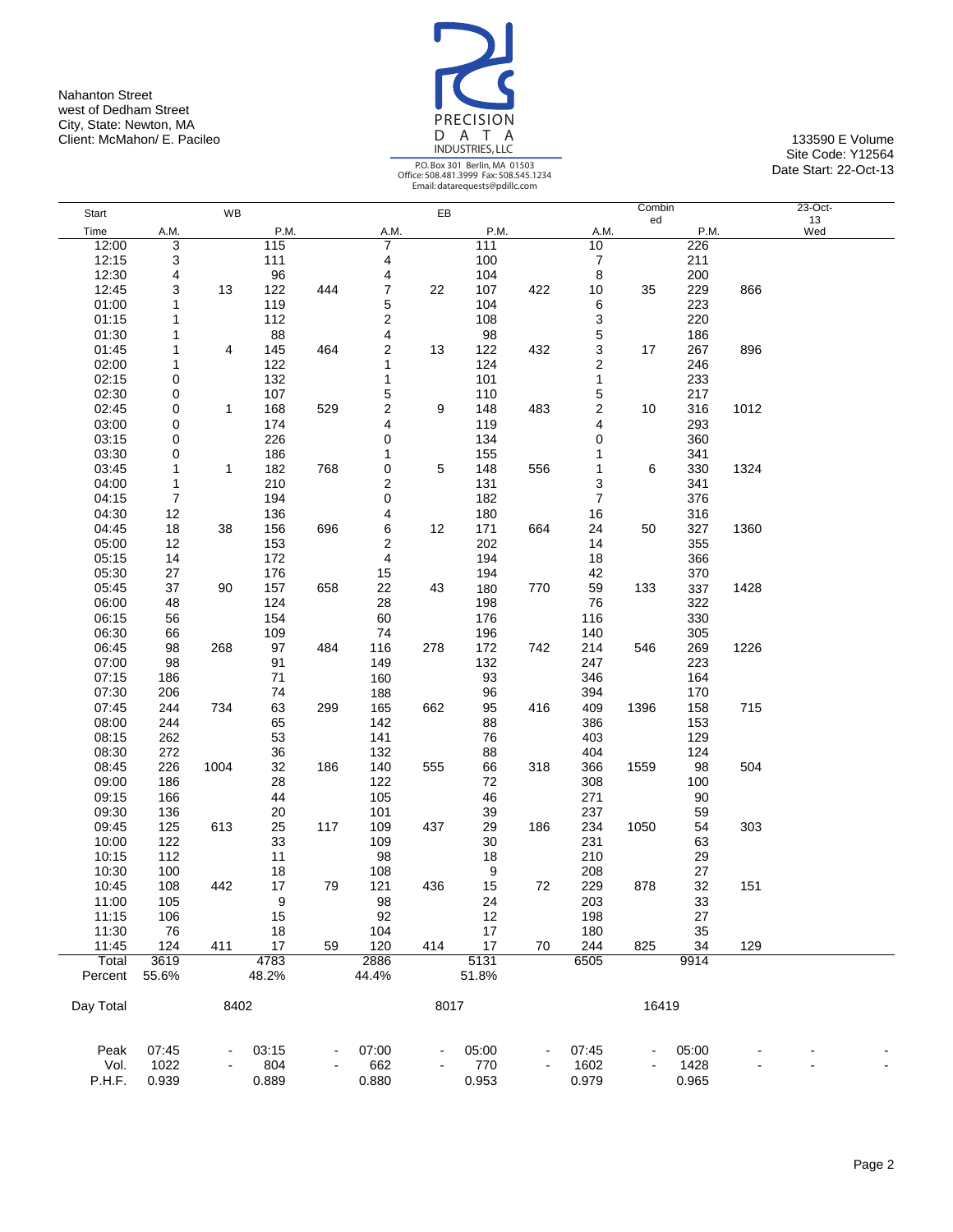

File Name : 133590 A Site Code : Y12564 Start Date : 10/22/2013 Page No : 1

|                       |                 |                      |                |        |       |                        |      | <b>Groups Printed- Cars - Heavy Vehicles</b> |       |                     |      |             |       |                        |      |             |            |
|-----------------------|-----------------|----------------------|----------------|--------|-------|------------------------|------|----------------------------------------------|-------|---------------------|------|-------------|-------|------------------------|------|-------------|------------|
|                       |                 | <b>Nahanton Park</b> |                |        |       | <b>Nahanton Street</b> |      |                                              |       | <b>Wells Avenue</b> |      |             |       | <b>Nahanton Street</b> |      |             |            |
|                       |                 | <b>From North</b>    |                |        |       | <b>From East</b>       |      |                                              |       | <b>From South</b>   |      |             |       | <b>From West</b>       |      |             |            |
| <b>Start Time</b>     | Right           | Thru                 | Left           | U-Turn | Right | Thru                   | Left | U-Turn                                       | Right | Thru                | Left | U-Turn      | Right | Thru                   | Left | U-Turn      | Int. Total |
| 07:00 AM              | 10              | $\Omega$             | 14             | 0      | 12    | 90                     | 28   | 0                                            | 4     | 0                   | 8    | $\Omega$    | 61    | 177                    |      | $\Omega$    | 411        |
| 07:15 AM              | 0               | $\Omega$             | 15             | 0      | 11    | 137                    | 32   | 0                                            | 13    | 0                   | 8    |             | 56    | 236                    | 11   | 0           | 519        |
| 07:30 AM              | 4               |                      | 14             | 0      | 10    | 180                    | 68   | 0                                            | 19    |                     | 22   |             | 97    | 210                    | 14   |             | 640        |
| 07:45 AM              | 9               | 9                    | 15             | 0      | 50    | 162                    | 103  | 0                                            | 59    | 4                   | 30   | 0           | 159   | 188                    | 21   | 0           | 809        |
| Total                 | $2\overline{3}$ | 10                   | 58             | 0      | 83    | 569                    | 231  | 0                                            | 95    | 5                   | 68   | $\mathbf 0$ | 373   | 811                    | 53   | 0           | 2379       |
|                       |                 |                      |                |        |       |                        |      |                                              |       |                     |      |             |       |                        |      |             |            |
| 08:00 AM              |                 |                      | 14             | 0      | 28    | 186                    | 78   | 0                                            | 61    | 3                   | 24   | $\mathbf 0$ | 132   | 196                    | 21   | 0           | 751        |
| 08:15 AM              | 23              |                      | 8              | 0      | 38    | 185                    | 111  | 0                                            | 21    |                     | 17   | 0           | 144   | 160                    | 19   | 0           | 728        |
| 08:30 AM              | 14              |                      | 14             | 0      | 34    | 186                    | 109  | 0                                            | 14    | 2                   | 17   |             | 169   | 153                    | 26   | 0           | 739        |
| 08:45 AM              | 23              |                      | 17             | 0      | 33    | 184                    | 111  | 0                                            | 6     | 0                   | 20   | $\Omega$    | 174   | 173                    | 25   | 0           | 767        |
| Total                 | 67              | 4                    | 53             | 0      | 133   | 741                    | 409  | 0                                            | 102   | 6                   | 78   | $\mathbf 0$ | 619   | 682                    | 91   | $\mathbf 0$ | 2985       |
|                       |                 |                      |                |        |       |                        |      |                                              |       |                     |      |             |       |                        |      |             |            |
| <b>Grand Total</b>    | 90              | 14                   | 111            | 0      | 216   | 1310                   | 640  | 0                                            | 197   | 11                  | 146  | 0           | 992   | 1493                   | 144  | 0           | 5364       |
| Apprch %              | 41.9            | 6.5                  | 51.6           | 0      | 10    | 60.5                   | 29.5 | 0                                            | 55.6  | 3.1                 | 41.2 | $\Omega$    | 37.7  | 56.8                   | 5.5  | 0           |            |
| Total %               | 1.7             | 0.3                  | 2.1            | 0      | 4     | 24.4                   | 11.9 | 0                                            | 3.7   | 0.2                 | 2.7  | $\Omega$    | 18.5  | 27.8                   | 2.7  | 0           |            |
| Cars                  | 88              | 14                   | 109            | 0      | 214   | 1293                   | 630  | 0                                            | 185   | 10                  | 139  | $\Omega$    | 982   | 1458                   | 142  | $\Omega$    | 5264       |
| % Cars                | 97.8            | 100                  | 98.2           | 0      | 99.1  | 98.7                   | 98.4 | 0                                            | 93.9  | 90.9                | 95.2 | 0           | 99    | 97.7                   | 98.6 | 0           | 98.1       |
| <b>Heavy Vehicles</b> | 2               | 0                    | $\overline{2}$ | 0      | 2     | 17                     | 10   | 0                                            | 12    |                     |      | $\Omega$    | 10    | 35                     | 2    | $\Omega$    | 100        |
| % Heavy Vehicles      | 2.2             | 0                    | 1.8            | 0      | 0.9   | 1.3                    | 1.6  | 0                                            | 6.1   | 9.1                 | 4.8  | 0           |       | 2.3                    | 1.4  | 0           | 1.9        |
|                       |                 |                      |                |        |       |                        |      |                                              |       |                     |      |             |       |                        |      |             |            |

|                                                            |       |      | <b>Nahanton Park</b> |        |            |       |      | <b>Nahanton Street</b> |        |                 |       |      | <b>Wells Avenue</b> |        |            |       |      | <b>Nahanton Street</b> |        |            |            |
|------------------------------------------------------------|-------|------|----------------------|--------|------------|-------|------|------------------------|--------|-----------------|-------|------|---------------------|--------|------------|-------|------|------------------------|--------|------------|------------|
|                                                            |       |      | <b>From North</b>    |        |            |       |      | <b>From East</b>       |        |                 |       |      | <b>From South</b>   |        |            |       |      | <b>From West</b>       |        |            |            |
| <b>Start Time</b>                                          | Right | Thru | Left                 | U-Turn | App. Total | Right | Thru | Left                   | U-Turn | App. Total      | Right | Thru | Left                | U-Turn | App. Total | Right | Thru | ∟eft                   | U-Turn | App. Total | Int. Total |
| Peak Hour Analysis From 07:00 AM to 08:45 AM - Peak 1 of 1 |       |      |                      |        |            |       |      |                        |        |                 |       |      |                     |        |            |       |      |                        |        |            |            |
| Peak Hour for Entire Intersection Begins at 07:45 AM       |       |      |                      |        |            |       |      |                        |        |                 |       |      |                     |        |            |       |      |                        |        |            |            |
| 07:45 AM                                                   | 9     | 9    | 15                   |        | 33         | 50    | 162  | 103                    | 0      | 315             | 59    | 4    | 30                  | 0      | 93         | 159   | 188  | 21                     | 0      | 368        | 809        |
| 08:00 AM                                                   |       |      | 14                   |        | 22         | 28    | 186  | 78                     |        | 292             | 61    | 3    | 24                  |        | 88         | 132   | 196  | 21                     | 0      | 349        | 751        |
| 08:15 AM                                                   | 23    |      | 8                    |        | 32         | 38    | 185  | 111                    | 0      | 334             | 21    |      | 17                  |        | 39         | 144   | 160  | 19                     | 0      | 323        | 728        |
| 08:30 AM                                                   | 14    |      | 14                   |        | 29         | 34    | 186  | 109                    | 0      | 329             | 14    | 2    | 17                  | 0      | 33         | 169   | 153  | 26                     | 0      | 348        | 739        |
| <b>Total Volume</b>                                        | 53    | 12   | 51                   |        | 116        | 150   | 719  | 401                    | 0      | 1270            | 155   | 10   | 88                  | 0      | 253        | 604   | 697  | 87                     | 0      | 1388       | 3027       |
| % App. Total                                               | 45.7  | 10.3 | 44                   |        |            | 11.8  | 56.6 | 31.6                   | 0      |                 | 61.3  | 4    | 34.8                | 0      |            | 43.5  | 50.2 | 6.3                    | 0      |            |            |
| PHF                                                        | .576  | .333 | .850                 | 000    | .879       | 750   | 966  | 903.                   | .000   | .951            | .635  | .625 | 733                 | .000   | .680       | .893  | 889  | .837                   | .000   | .943       | .935       |
| Cars                                                       | 52    | 12   | 50                   | 0      | 114        | 150   | 710  | 396                    | 0      | 1256            | 147   | 9    | 84                  | 0      | 240        | 599   | 681  | 85                     | 0      | 1365       | 2975       |
| % Cars                                                     | 98.1  | 100  | 98.0                 |        | 98.3       | 100   | 98.7 | 98.8                   | 0      | 98.9            | 94.8  | 90.0 | 95.5                | 0      | 94.9       | 99.2  | 97.  | 97.7                   | 0      | 98.3       | 98.3       |
| <b>Heavy Vehicles</b>                                      |       |      |                      |        | $\sim$     |       |      | 5                      | 0      | 14              |       |      | 4                   | 0      | 13         | 5     | 16   | ◠                      | 0      | 23         | 52         |
| % Heavy Vehicles                                           | 1.9   |      | 2.0                  |        |            |       | .3   | 1.2                    | 0      | $\mathsf{L}$ .1 | 5.2   | 10.0 | 4.5                 | 0      | 5.1        | 0.8   | 2.3  | 2.3                    | 0      | ⇁<br>، ا   | 1.7        |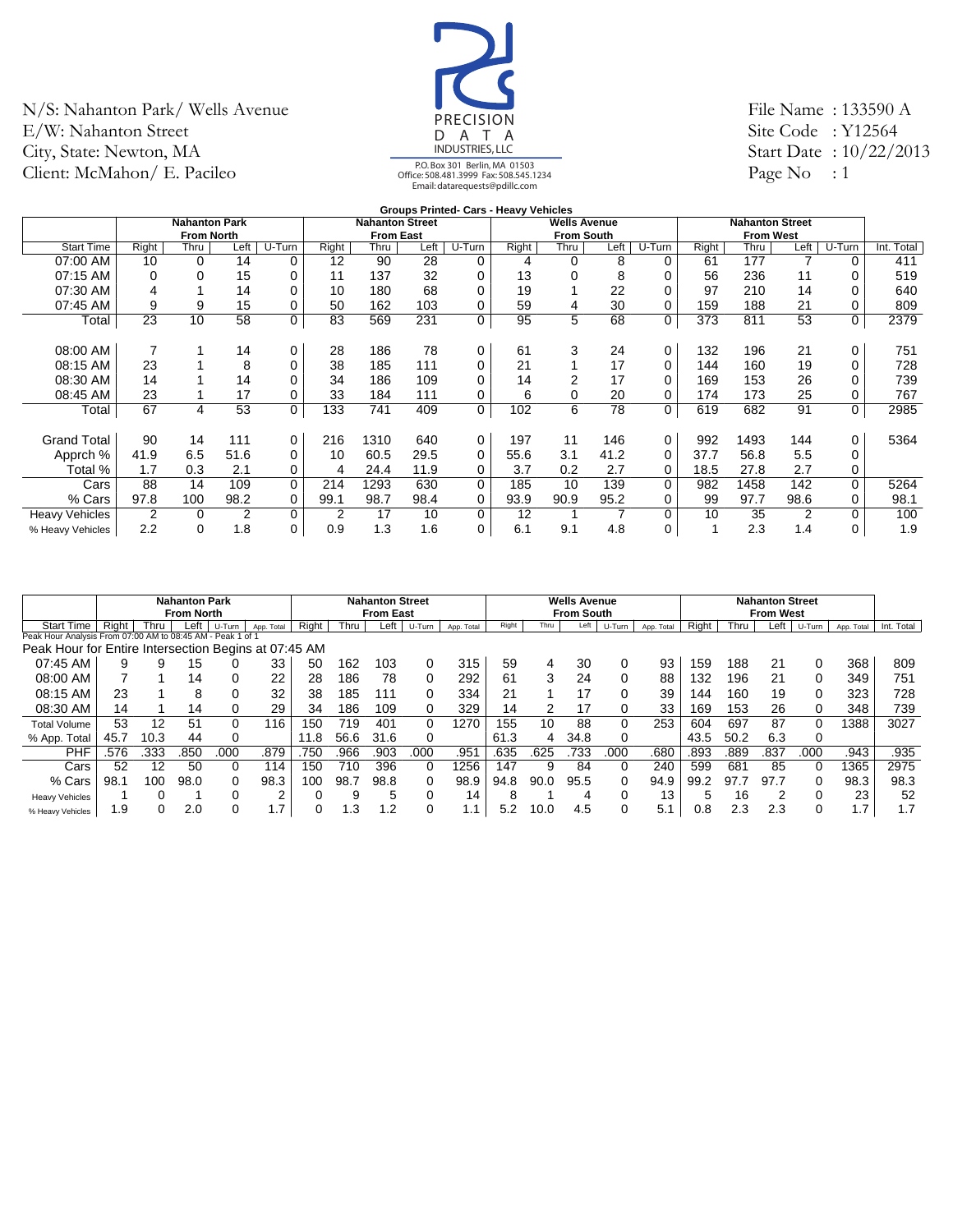

File Name : 133590 A Site Code : Y12564 Start Date : 10/22/2013 Page No : 1

|                    |       |                      |      |        |       |                        |      | <b>Groups Printed- Cars</b> |       |                     |      |        |       |                        |      |        |               |
|--------------------|-------|----------------------|------|--------|-------|------------------------|------|-----------------------------|-------|---------------------|------|--------|-------|------------------------|------|--------|---------------|
|                    |       | <b>Nahanton Park</b> |      |        |       | <b>Nahanton Street</b> |      |                             |       | <b>Wells Avenue</b> |      |        |       | <b>Nahanton Street</b> |      |        |               |
|                    |       | <b>From North</b>    |      |        |       | <b>From East</b>       |      |                             |       | <b>From South</b>   |      |        |       | <b>From West</b>       |      |        |               |
| <b>Start Time</b>  | Right | Thru                 | Left | U-Turn | Right | Thru                   | Left | U-Turn                      | Right | Thru                | Left | U-Turn | Right | Thru                   | Left | U-Turn | Total<br>Int. |
| 07:00 AM           | 9     |                      | 14   | 0      | 11    | 87                     | 27   | 0                           | 4     | 0                   |      | 0      | 61    | 174                    |      | 0      | 401           |
| 07:15 AM           |       |                      | 14   | 0      | 11    | 135                    | 30   | 0                           | 11    |                     |      | 0      | 55    | 233                    | 11   |        | 507           |
| 07:30 AM           |       |                      | 14   | 0      | 9     | 179                    | 66   | 0                           | 17    |                     | 21   | 0      | 95    | 204                    | 14   |        | 625           |
| 07:45 AM           | 9     | 9                    | 15   | 0      | 50    | 159                    | 101  | 0                           | 57    | 4                   | 29   | 0      | 155   | 185                    | 19   |        | 792           |
| Total              | 22    | 10                   | 57   | 0      | 81    | 560                    | 224  | 0                           | 89    | 5                   | 64   | 0      | 366   | 796                    | 51   | 0      | 2325          |
|                    |       |                      |      |        |       |                        |      |                             |       |                     |      |        |       |                        |      |        |               |
| 08:00 AM           | 6     |                      | 14   | 0      | 28    | 185                    | 78   | 0                           | 58    | 3                   | 23   | 0      | 132   | 193                    | 21   | 0      | 742           |
| 08:15 AM           | 23    |                      |      | 0      | 38    | 182                    | 109  | 0                           | 20    |                     | 16   | 0      | 143   | 155                    | 19   |        | 714           |
| 08:30 AM           | 14    |                      | 14   | 0      | 34    | 184                    | 108  | 0                           | 12    |                     | 16   | 0      | 169   | 148                    | 26   |        | 727           |
| 08:45 AM           | 23    |                      | 17   | 0      | 33    | 182                    | 111  | 0                           | 6     | 0                   | 20   | 0      | 172   | 166                    | 25   |        | 756           |
| Total              | 66    | 4                    | 52   | 0      | 133   | 733                    | 406  | 0                           | 96    | 5                   | 75   | 0      | 616   | 662                    | 91   | 0      | 2939          |
|                    |       |                      |      |        |       |                        |      |                             |       |                     |      |        |       |                        |      |        |               |
| <b>Grand Total</b> | 88    | 14                   | 109  | 0      | 214   | 1293                   | 630  | 0                           | 185   | 10                  | 139  | 0      | 982   | 1458                   | 142  | 0      | 5264          |
| Apprch %           | 41.7  | 6.6                  | 51.7 | 0      | 10    | 60.5                   | 29.5 | 0                           | 55.4  | 3                   | 41.6 | 0      | 38    | 56.5                   | 5.5  | 0      |               |
| Total %            | 1.7   | 0.3                  | 2.1  | 0      | 4.1   | 24.6                   | 12   | 0                           | 3.5   | 0.2                 | 2.6  | 0      | 18.7  | 27.7                   | 2.7  | 0      |               |
|                    |       |                      |      |        |       |                        |      |                             |       |                     |      |        |       |                        |      |        |               |

|                                                            |       |      | <b>Nahanton Park</b><br><b>From North</b> |        |            |       |      | <b>Nahanton Street</b><br><b>From East</b> |        |            |       |      | <b>Wells Avenue</b><br><b>From South</b> |        |            |       |      | <b>Nahanton Street</b><br><b>From West</b> |        |            |            |
|------------------------------------------------------------|-------|------|-------------------------------------------|--------|------------|-------|------|--------------------------------------------|--------|------------|-------|------|------------------------------------------|--------|------------|-------|------|--------------------------------------------|--------|------------|------------|
| <b>Start Time</b>                                          | Right | Thru | Left                                      | U-Turn | App. Total | Right | Thru | Left                                       | U-Turn | App. Total | Right | Thru | Left                                     | U-Turn | App. Total | Right | Thru | Left                                       | U-Turn | App. Total | Int. Total |
| Peak Hour Analysis From 07:00 AM to 08:45 AM - Peak 1 of 1 |       |      |                                           |        |            |       |      |                                            |        |            |       |      |                                          |        |            |       |      |                                            |        |            |            |
| Peak Hour for Entire Intersection Begins at 07:45 AM       |       |      |                                           |        |            |       |      |                                            |        |            |       |      |                                          |        |            |       |      |                                            |        |            |            |
| 07:45 AM                                                   |       |      | 15                                        |        | 33         | 50    | 159  | 101                                        |        | 310        | 57    | 4    | 29                                       |        | 90         | 155   | 185  | 19                                         | 0      | 359        | 792        |
| 08:00 AM                                                   | 6     |      | 14                                        |        | 21         | 28    | 185  | 78                                         |        | 291        | 58    | 3    | 23                                       |        | 84         | 132   | 193  | 21                                         | 0      | 346        | 742        |
| 08:15 AM                                                   | 23    |      |                                           |        | 31         | 38    | 182  | 109                                        |        | 329        | 20    |      | 16                                       |        | 37         | 143   | 155  | 19                                         | 0      | 317        | 714        |
| 08:30 AM                                                   | 14    |      | 14                                        |        | 29         | 34    | 184  | 108                                        |        | 326        | 12    |      | 16                                       |        | 29         | 169   | 148  | 26                                         | 0      | 343        | 727        |
| <b>Total Volume</b>                                        | 52    | 12   | 50                                        |        | '14        | 150   | 710  | 396                                        |        | 1256       | 147   | 9    | 84                                       |        | 240        | 599   | 681  | 85                                         | 0      | 365        | 2975       |
| % App. Total                                               | 45.6  | 10.5 | 43.9                                      |        |            | 1.9   | 56.5 | 31.5                                       |        |            | 61.2  | 3.8  | 35                                       |        |            | 43.9  | 49.9 | 6.2                                        | 0      |            |            |
| PHF                                                        | .565  |      | .833                                      | 00C    | .864       | 750   | 959  | .908                                       | 000    | 954.       | .634  | 563  | 724                                      | 000    | .667       | .886  | 882  | .817                                       | 000    | .951       | .939       |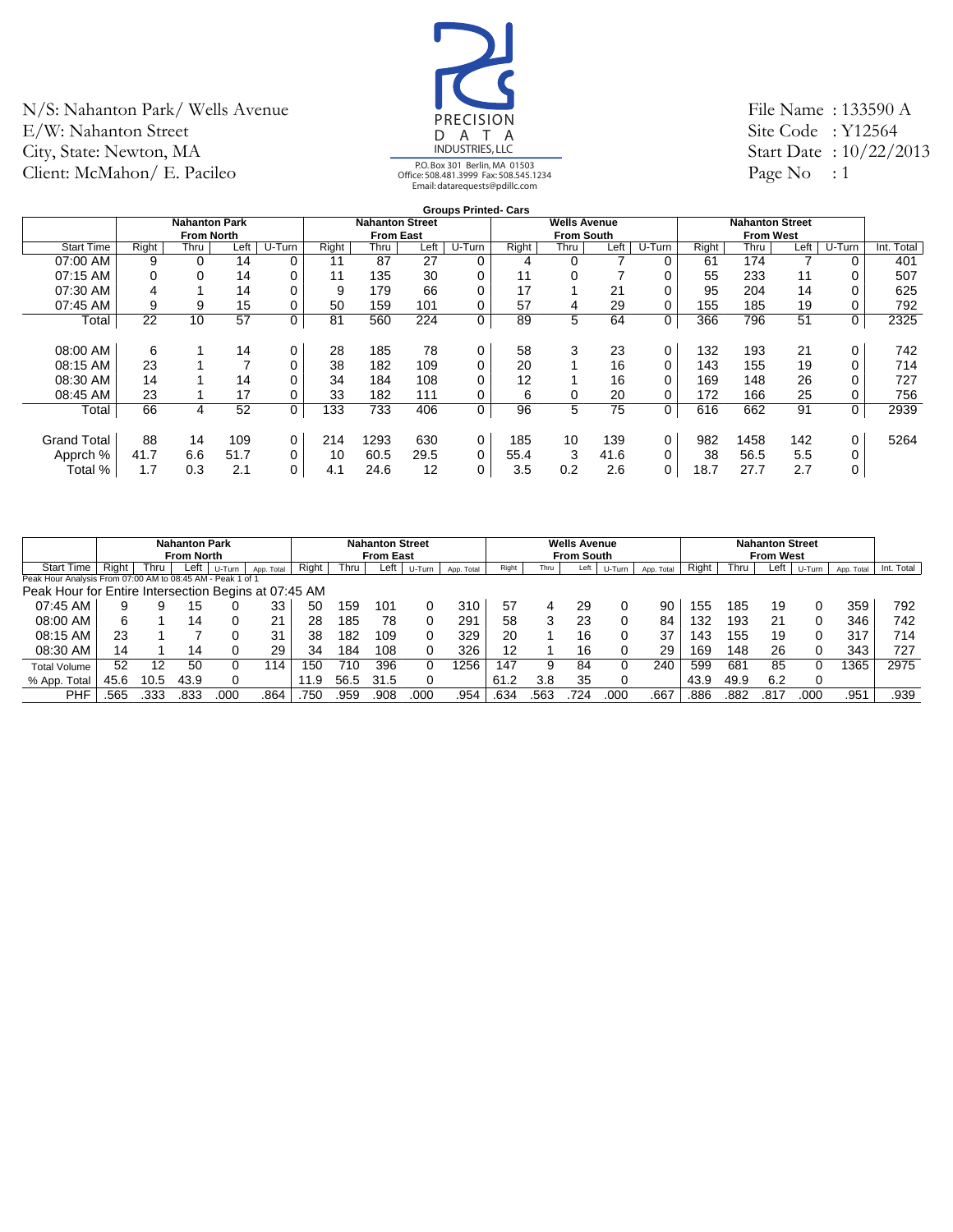

File Name : 133590 A Site Code : Y12564 Start Date : 10/22/2013 Page No : 1

#### **Groups Printed- Heavy Vehicles**

|                    |       |                      |                |        |                |                        |      |        | Groups Printed- Heavy venicles |                     |      |          |       |                        |                |          |            |
|--------------------|-------|----------------------|----------------|--------|----------------|------------------------|------|--------|--------------------------------|---------------------|------|----------|-------|------------------------|----------------|----------|------------|
|                    |       | <b>Nahanton Park</b> |                |        |                | <b>Nahanton Street</b> |      |        |                                | <b>Wells Avenue</b> |      |          |       | <b>Nahanton Street</b> |                |          |            |
|                    |       | <b>From North</b>    |                |        |                | <b>From East</b>       |      |        |                                | <b>From South</b>   |      |          |       | <b>From West</b>       |                |          |            |
| <b>Start Time</b>  | Right | Thru                 | Left           | U-Turn | Right          | Thru                   | Left | U-Turn | Right                          | Thru                | Left | $U-Turn$ | Right | Thru                   | Left           | $U-Turn$ | Int. Total |
| 07:00 AM           |       | 0                    | $\Omega$       | 0      |                | 3                      |      | 0      | 0                              | 0                   |      |          | 0     | 3                      | $\Omega$       |          | 10         |
| 07:15 AM           |       |                      |                | 0      |                | 2                      |      | 0      | 2                              |                     |      |          |       |                        |                |          | 12         |
| 07:30 AM           |       |                      |                |        |                |                        |      |        |                                |                     |      |          |       |                        |                |          | 15         |
| 07:45 AM           |       |                      |                | 0      | 0              | 3                      |      | 0      |                                |                     |      |          | 4     |                        |                |          | 17         |
| Total              |       | $\Omega$             |                | 0      | $\overline{2}$ | 9                      | 7    | 0      | 6                              | 0                   | 4    | 0        | 7     | 15                     | $\overline{2}$ |          | 54         |
|                    |       |                      |                |        |                |                        |      |        |                                |                     |      |          |       |                        |                |          |            |
| 08:00 AM           |       |                      | $\Omega$       | 0      | $\Omega$       |                        | 0    | 0      | 3                              |                     |      |          | 0     |                        | 0              |          | 9          |
| 08:15 AM           |       |                      |                | 0      |                | 3                      | 2    | 0      |                                |                     |      |          |       |                        |                |          | 14         |
| 08:30 AM           |       |                      |                |        |                |                        |      |        |                                |                     |      |          |       |                        |                |          | 12         |
| 08:45 AM           |       |                      |                | 0      |                |                        | 0    | 0      |                                |                     |      |          |       |                        |                |          | 11         |
| Total              |       | 0                    |                | 0      | 0              | 8                      | 3    | 0      | 6                              |                     | 3    | 0        | 3     | 20                     | $\Omega$       |          | 46         |
|                    |       |                      |                |        |                |                        |      |        |                                |                     |      |          |       |                        |                |          |            |
| <b>Grand Total</b> | 2     |                      | 2              | 0      | 2              | 17                     | 10   | 0      | 12                             |                     |      |          | 10    | 35                     | 2              |          | 100        |
| Apprch %           | 50    |                      | 50             | 0      | 6.9            | 58.6                   | 34.5 | 0      | 60                             | 5                   | 35   |          | 21.3  | 74.5                   | 4.3            |          |            |
| Total %            | 2     |                      | $\overline{2}$ | 0      | 2              | 17                     | 10   | 0      | 12                             |                     |      |          | 10    | 35                     | ◠              |          |            |
|                    |       |                      |                |        |                |                        |      |        |                                |                     |      |          |       |                        |                |          |            |

|                                                            |          |      | <b>Nahanton Park</b><br><b>From North</b> |        |            |       |      | <b>Nahanton Street</b><br><b>From East</b> |        |            |       |      | <b>Wells Avenue</b><br><b>From South</b> |        |            |       |      | <b>Nahanton Street</b><br><b>From West</b> |        |            |            |
|------------------------------------------------------------|----------|------|-------------------------------------------|--------|------------|-------|------|--------------------------------------------|--------|------------|-------|------|------------------------------------------|--------|------------|-------|------|--------------------------------------------|--------|------------|------------|
| <b>Start Time</b>                                          | Right    | Thru | Left                                      | U-Turn | App. Total | Right | Thru | Left                                       | U-Turn | App. Total | Right | Thru | Left                                     | U-Turn | App. Total | Right | Thru | Left                                       | U-Turn | App. Total | Int. Total |
| Peak Hour Analysis From 07:00 AM to 08:45 AM - Peak 1 of 1 |          |      |                                           |        |            |       |      |                                            |        |            |       |      |                                          |        |            |       |      |                                            |        |            |            |
| Peak Hour for Entire Intersection Begins at 07:30 AM       |          |      |                                           |        |            |       |      |                                            |        |            |       |      |                                          |        |            |       |      |                                            |        |            |            |
| 07:30 AM                                                   |          |      |                                           |        |            |       |      |                                            |        |            |       |      |                                          |        |            |       |      |                                            |        | 8          | 15         |
| 07:45 AM                                                   | 0        |      |                                           |        |            |       |      |                                            |        |            |       |      |                                          |        |            |       |      |                                            |        | 9          | 17         |
| 08:00 AM                                                   |          |      |                                           |        |            |       |      |                                            |        |            |       |      |                                          |        |            |       |      |                                            |        | ົ          | 9          |
| 08:15 AM                                                   | $\Omega$ |      |                                           |        |            |       |      |                                            |        |            |       |      |                                          |        |            |       | ∽    |                                            |        | 6          | 14         |
| <b>Total Volume</b>                                        |          |      |                                           |        | ີ          |       |      |                                            |        | 15         |       |      |                                          |        | 12         |       |      |                                            |        | 26         | 55         |
| % App. Total                                               | 50       |      | 50                                        |        |            | 6.7   | 53.3 | 40                                         |        |            | 66.7  |      | 33.3                                     | 0      |            | 26.9  | 65.4 |                                            |        |            |            |
| PHF                                                        | .250     |      | 250                                       | .000   | .500       | .250  | .667 | .750                                       | .000   | .750       | .667  | .000 | .00                                      | .000   | .750       | .438  | .708 | .250                                       | .000   | .722       | .809       |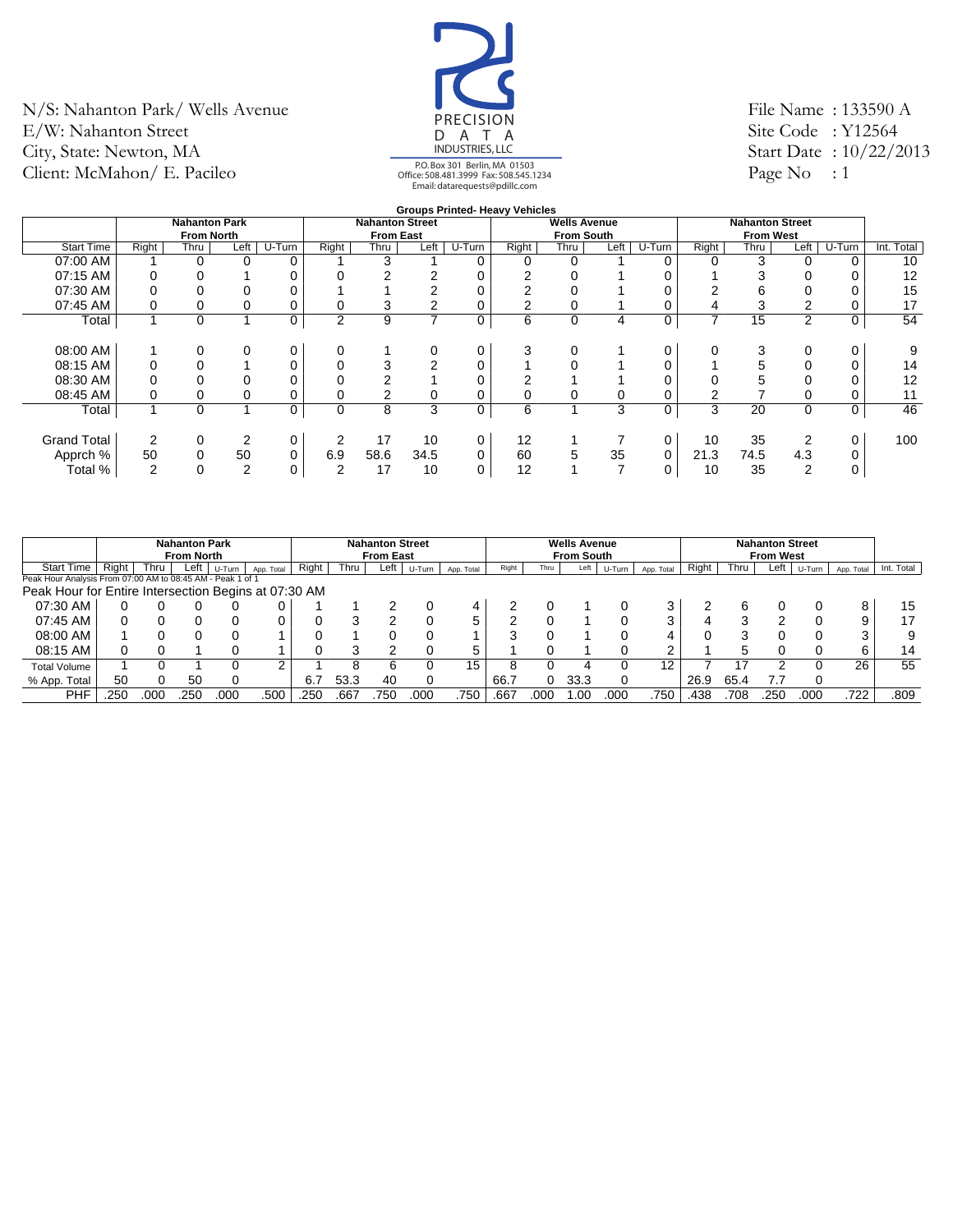

File Name : 133590 A Site Code : Y12564 Start Date : 10/22/2013 Page No : 1

|                    |       |                      |          |      |             |                        |             |      | <b>Groups Printed- Peds and Bikes</b> |                     |          |      |             |                        |          |      |            |
|--------------------|-------|----------------------|----------|------|-------------|------------------------|-------------|------|---------------------------------------|---------------------|----------|------|-------------|------------------------|----------|------|------------|
|                    |       | <b>Nahanton Park</b> |          |      |             | <b>Nahanton Street</b> |             |      |                                       | <b>Wells Avenue</b> |          |      |             | <b>Nahanton Street</b> |          |      |            |
|                    |       | <b>From North</b>    |          |      |             | <b>From East</b>       |             |      |                                       | <b>From South</b>   |          |      |             | <b>From West</b>       |          |      |            |
| <b>Start Time</b>  | Right | Thru                 | Left     | Peds | Right       | Thru                   | Left        | Peds | Right                                 | Thru                | Left     | Peds | Right       | Thru                   | Left     | Peds | Int. Total |
| 07:00 AM           |       |                      | $\Omega$ | 0    |             | 3                      | 0           | 0    |                                       | 0                   |          |      |             | 3                      |          |      | 6          |
| 07:15 AM           |       |                      |          |      |             |                        |             |      |                                       |                     |          |      |             |                        |          |      |            |
| 07:30 AM           |       |                      |          | 0    |             |                        |             |      |                                       |                     |          |      |             |                        |          |      |            |
| 07:45 AM           |       |                      | 0        | 0    |             | 0                      |             | 0    |                                       |                     |          |      |             |                        |          |      | 8          |
| Total              | 0     | $\Omega$             | $\Omega$ | 0    | $\mathbf 0$ | 4                      |             | 0    |                                       | 0                   | 0        | 0    | $\mathbf 0$ | 12                     | $\Omega$ | 0    | 18         |
|                    |       |                      |          |      |             |                        |             |      |                                       |                     |          |      |             |                        |          |      |            |
| 08:00 AM           |       |                      | 0        | 0    | 0           |                        | 0           | 0    |                                       |                     |          | 0    |             |                        |          |      | 5          |
| 08:15 AM           |       |                      | $\Omega$ | 0    |             |                        |             | 0    |                                       |                     |          | 0    |             |                        |          |      |            |
| 08:30 AM           |       |                      |          | 0    |             |                        |             | 0    |                                       |                     |          |      |             |                        |          |      |            |
| 08:45 AM           |       |                      | 0        | 0    |             |                        | 0           | 0    |                                       | 0                   |          |      |             |                        |          |      | 0          |
| Total              | 0     | $\Omega$             | $\Omega$ | 0    | $\mathbf 0$ | 4                      | $\mathbf 0$ | 0    | 0                                     | 0                   | $\Omega$ | 0    | $\mathbf 0$ | 5                      | 0        | 0    | 9          |
|                    |       |                      |          |      |             |                        |             |      |                                       |                     |          |      |             |                        |          |      |            |
| <b>Grand Total</b> |       |                      | 0        | 0    | 0           | 8                      |             | 0    |                                       |                     |          | 0    | 0           | 17                     |          |      | 27         |
| Apprch %           |       |                      | $\Omega$ | 0    | 0           | 88.9                   | 11.1        | 0    | 100                                   |                     |          | 0    | 0           | 100                    |          |      |            |
| Total %            | 0     | 0                    | $\Omega$ | 0    | 0           | 29.6                   | 3.7         | 0    | 3.7                                   | 0                   |          | 0    | 0           | 63                     | 0        |      |            |
|                    |       |                      |          |      |             |                        |             |      |                                       |                     |          |      |             |                        |          |      |            |

|                                                            |       |      | <b>Nahanton Park</b><br><b>From North</b> |      |            |       |      | <b>Nahanton Street</b><br><b>From East</b> |      |            |       |      | <b>Wells Avenue</b><br><b>From South</b> |      |            |       |      | <b>Nahanton Street</b><br><b>From West</b> |      |            |            |
|------------------------------------------------------------|-------|------|-------------------------------------------|------|------------|-------|------|--------------------------------------------|------|------------|-------|------|------------------------------------------|------|------------|-------|------|--------------------------------------------|------|------------|------------|
| <b>Start Time</b>                                          | Right | Thru | Left                                      | Peds | App. Total | Riaht | Thru | Left                                       | Peds | App. Total | Right | Thru | Left                                     | Peds | App. Total | Right | Thru | Left                                       | Peds | App. Total | Int. Total |
| Peak Hour Analysis From 07:00 AM to 08:45 AM - Peak 1 of 1 |       |      |                                           |      |            |       |      |                                            |      |            |       |      |                                          |      |            |       |      |                                            |      |            |            |
| Peak Hour for Entire Intersection Begins at 07:00 AM       |       |      |                                           |      |            |       |      |                                            |      |            |       |      |                                          |      |            |       |      |                                            |      |            |            |
| 07:00 AM                                                   |       |      |                                           |      |            |       |      |                                            |      |            |       |      |                                          |      |            |       |      |                                            |      | 3          |            |
| 07:15 AM                                                   |       |      |                                           |      |            |       |      |                                            |      |            |       |      |                                          |      |            |       |      |                                            |      |            |            |
| 07:30 AM                                                   |       |      |                                           |      |            |       |      |                                            |      |            |       |      |                                          |      |            |       |      |                                            |      |            |            |
| 07:45 AM                                                   |       |      |                                           |      |            |       |      |                                            |      |            |       |      |                                          |      |            |       |      |                                            |      |            |            |
| <b>Total Volume</b>                                        |       |      |                                           |      |            |       |      |                                            |      | 5.         |       |      |                                          |      |            |       | 12   |                                            |      | 12         | 18         |
| % App. Total                                               |       |      |                                           |      |            |       | 80   | 20                                         |      |            | 100   |      |                                          |      |            |       | 100  |                                            |      |            |            |
| PHF                                                        | .000  | 000  | .00C                                      | 00C  | .000       | .000  | .333 | .250                                       | 00C  | .417       | .250  | 000  | .000                                     | 000  | .250       | .000  | .429 | .000                                       | 000  | .429       | .563       |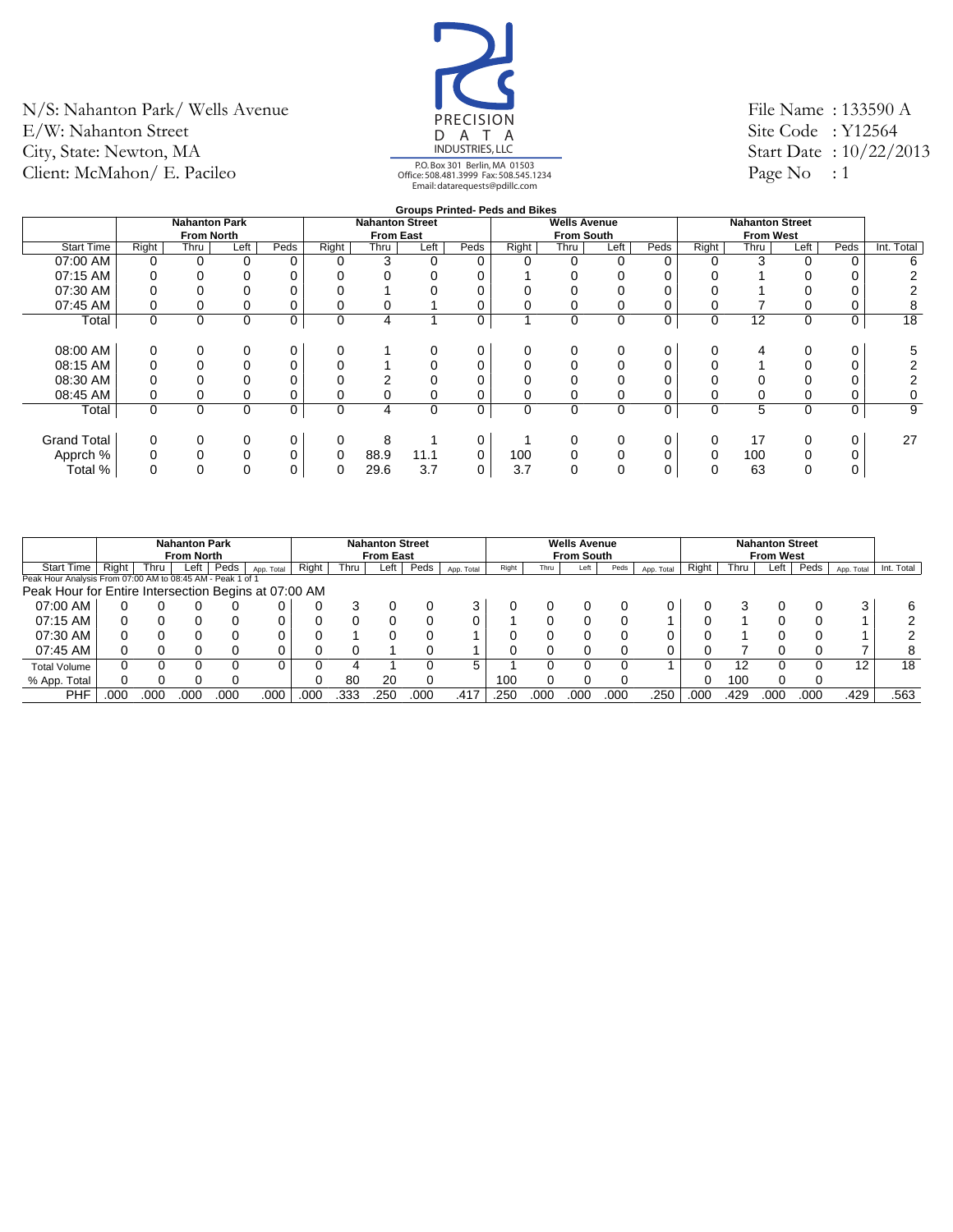

File Name : 133590 A Site Code : Y12564 Start Date : 10/22/2013 Page No : 1

|                                                            |       |        | <b>Nahanton Park</b> |        |                    |       |      | <b>Nahanton Street</b> |        |            |       |      | <b>Wells Avenue</b> |          |            |       |      | <b>Nahanton Street</b> |          |                   |            |
|------------------------------------------------------------|-------|--------|----------------------|--------|--------------------|-------|------|------------------------|--------|------------|-------|------|---------------------|----------|------------|-------|------|------------------------|----------|-------------------|------------|
|                                                            |       |        | <b>From North</b>    |        |                    |       |      | <b>From East</b>       |        |            |       |      | <b>From South</b>   |          |            |       |      | <b>From West</b>       |          |                   |            |
| <b>Start Time</b>                                          | Right | Thru l | Left                 | U-Turn | App. Total         | Right | Thru | Left                   | U-Turn | App. Total | Right | Thru | Left                | U-Turn   | App. Total | Right | Thru | Left                   | U-Turn   | App. Total        | Int. Total |
| Peak Hour Analysis From 07:00 AM to 08:45 AM - Peak 1 of 1 |       |        |                      |        |                    |       |      |                        |        |            |       |      |                     |          |            |       |      |                        |          |                   |            |
| Peak Hour for Entire Intersection Begins at 07:45 AM       |       |        |                      |        |                    |       |      |                        |        |            |       |      |                     |          |            |       |      |                        |          |                   |            |
| 07:45 AM                                                   | 9     |        | 15                   |        | 33                 | 50    | 162  | 103                    | 0      | 315        | 59    | 4    | 30                  | 0        | 93         | 159   | 188  | 21                     | 0        | 368               | 809        |
| 08:00 AM                                                   |       |        | 14                   |        | 22                 | 28    | 186  | 78                     | 0      | 292        | 61    | 3    | 24                  | $\Omega$ | 88         | 132   | 196  | 21                     | 0        | 349               | 751        |
| 08:15 AM                                                   | 23    |        | 8                    |        | 32                 | 38    | 185  | 111                    | 0      | 334        | 21    |      | 17                  | 0        | 39         | 144   | 160  | 19                     | 0        | 323               | 728        |
| 08:30 AM                                                   | 14    |        | 14                   |        | 29                 | 34    | 186  | 109                    | 0      | 329        | 14    | 2    | 17                  | 0        | 33         | 169   | 153  | 26                     | 0        | 348               | 739        |
| <b>Total Volume</b>                                        | 53    | 12     | 51                   |        | 116                | 150   | 719  | 40 <sup>4</sup>        | 0      | 1270       | 155   | 10   | 88                  | 0        | 253        | 604   | 697  | 87                     | $\Omega$ | 388               | 3027       |
| % App. Total                                               | 45.7  | 10.3   | 44                   |        |                    | 11.8  | 56.6 | 31.6                   | 0      |            | 61.3  | 4    | 34.8                | 0        |            | 43.5  | 50.2 | 6.3                    | 0        |                   |            |
| <b>PHF</b>                                                 | .576  | .333   | .850                 | .000   | .879               | 750   | 966  | .903                   | .000   | .951       | .635  | .625 | .733                | .000     | .680       | .893  | .889 | .837                   | .000     | .943              | .935       |
| Cars                                                       | 52    | 12     | 50                   |        | 114                | 150   | 710  | 396                    | 0      | 1256       | 147   | 9    | 84                  | 0        | 240        | 599   | 681  | 85                     | $\Omega$ | 1365              | 2975       |
| % Cars                                                     | 98.1  | 100    | 98.0                 |        | 98.3               | 100   | 98.7 | 98.8                   | 0      | 98.9       | 94.8  | 90.0 | 95.5                | 0        | 94.9       | 99.2  | 97.7 | 97.7                   | 0        | 98.3              | 98.3       |
| <b>Heavy Vehicles</b>                                      |       |        |                      |        | ົ                  |       |      | 5                      | 0      | 14         | 8     |      | 4                   | 0        | 13         | 5     | 16   |                        | C        | 23                | 52         |
| % Heavy Vehicles                                           | 1.9   |        | 2.0                  |        | 17<br>$\mathbf{L}$ |       | .3   | 1.2                    | 0      | 1.1        | 5.2   | 10.0 | 4.5                 | 0        | 5.1        | 0.8   | 2.3  | 2.3                    | $\Omega$ | 7<br>$\mathbf{L}$ | 1.7        |

![](_page_16_Figure_4.jpeg)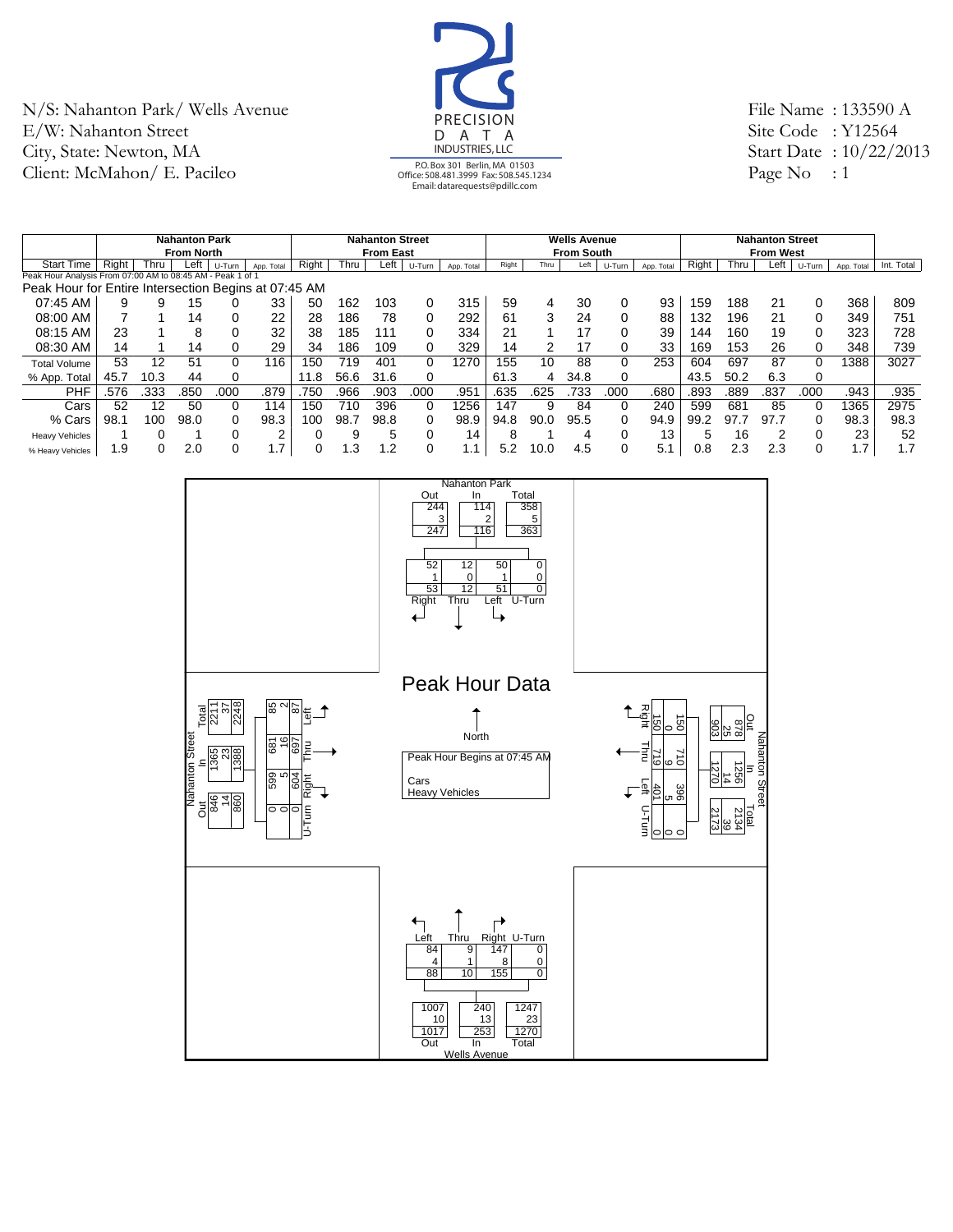![](_page_17_Picture_1.jpeg)

File Name : 133590 AA Site Code : Y12564 Start Date : 10/22/2013 Page No : 1

|                       |       |                      |      |             |       |                        |      |             | <b>Groups Printed- Cars - Heavy Vehicles</b> |                     |      |          |       |                        |      |             |            |
|-----------------------|-------|----------------------|------|-------------|-------|------------------------|------|-------------|----------------------------------------------|---------------------|------|----------|-------|------------------------|------|-------------|------------|
|                       |       | <b>Nahanton Park</b> |      |             |       | <b>Nahanton Street</b> |      |             |                                              | <b>Wells Avenue</b> |      |          |       | <b>Nahanton Street</b> |      |             |            |
|                       |       | <b>From North</b>    |      |             |       | <b>From East</b>       |      |             |                                              | <b>From South</b>   |      |          |       | <b>From West</b>       |      |             |            |
| <b>Start Time</b>     | Right | Thru                 | Left | U-Turn      | Right | Thru                   | Left | U-Turn      | Right                                        | Thru                | Left | U-Turn   | Right | Thru                   | Left | U-Turn      | Int. Total |
| 04:00 PM              | 21    | 2                    | 27   | 0           | 12    | 144                    | 48   | 0           | 86                                           | $\overline{2}$      | 147  | 0        | 42    | 107                    | 18   | $\Omega$    | 656        |
| 04:15 PM              | 23    | $\overline{2}$       | 19   | 0           | 15    | 156                    | 47   | $\Omega$    | 95                                           | 4                   | 125  | 0        | 32    | 126                    | 14   | 0           | 658        |
| 04:30 PM              | 16    | $\Omega$             | 15   | $\mathbf 0$ | 17    | 156                    | 31   | $\Omega$    | 72                                           | 4                   | 138  |          | 28    | 139                    | 15   | 0           | 631        |
| 04:45 PM              | 20    |                      | 26   | 0           | 19    | 150                    | 56   | 0           | 69                                           |                     | 129  | 0        | 33    | 115                    | 14   | 0           | 633        |
| Total                 | 80    | 5                    | 87   | 0           | 63    | 606                    | 182  | 0           | 322                                          | 11                  | 539  | 0        | 135   | 487                    | 61   | $\mathbf 0$ | 2578       |
|                       |       |                      |      |             |       |                        |      |             |                                              |                     |      |          |       |                        |      |             |            |
| 05:00 PM              | 26    |                      | 31   | $\mathbf 0$ | 14    | 138                    | 38   | $\mathbf 0$ | 130                                          | 4                   | 180  | 0        | 29    | 152                    |      | 0           | 750        |
| 05:15 PM              | 16    |                      | 19   | 0           |       | 137                    | 52   | 0           | 101                                          |                     | 152  | 0        | 45    | 153                    | 9    | 0           | 693        |
| 05:30 PM              | 13    |                      | 19   | $\mathbf 0$ | 16    | 150                    | 66   | 0           | 86                                           | $\overline{2}$      | 124  |          | 47    | 157                    |      | 0           | 688        |
| 05:45 PM              | 17    | 0                    | 24   | $\mathbf 0$ | 20    | 141                    | 52   | 0           | 119                                          | 0                   | 145  | 0        | 49    | 151                    |      | 0           | 725        |
| Total                 | 72    | 3                    | 93   | 0           | 57    | 566                    | 208  | 0           | 436                                          | 7                   | 601  | 0        | 170   | 613                    | 30   | $\mathbf 0$ | 2856       |
|                       |       |                      |      |             |       |                        |      |             |                                              |                     |      |          |       |                        |      |             |            |
| <b>Grand Total</b>    | 152   | 8                    | 180  | 0           | 120   | 1172                   | 390  | 0           | 758                                          | 18                  | 1140 | 0        | 305   | 1100                   | 91   | 0           | 5434       |
| Apprch %              | 44.7  | 2.4                  | 52.9 | 0           | 7.1   | 69.7                   | 23.2 | $\Omega$    | 39.6                                         | 0.9                 | 59.5 | 0        | 20.4  | 73.5                   | 6.1  | $\Omega$    |            |
| Total %               | 2.8   | 0.1                  | 3.3  | 0           | 2.2   | 21.6                   | 7.2  | 0           | 13.9                                         | 0.3                 | 21   | 0        | 5.6   | 20.2                   | 1.7  | 0           |            |
| Cars                  | 148   | 8                    | 180  | $\Omega$    | 119   | 1145                   | 387  | $\Omega$    | 753                                          | 17                  | 1138 | $\Omega$ | 301   | 1095                   | 88   | $\Omega$    | 5379       |
| % Cars                | 97.4  | 100                  | 100  | 0           | 99.2  | 97.7                   | 99.2 | 0           | 99.3                                         | 94.4                | 99.8 | 0        | 98.7  | 99.5                   | 96.7 | 0           | 99         |
| <b>Heavy Vehicles</b> | 4     | 0                    | 0    | 0           |       | 27                     | 3    | 0           | 5                                            |                     | 2    | $\Omega$ | 4     | 5                      | 3    | $\Omega$    | 55         |
| % Heavy Vehicles      | 2.6   | $\mathbf 0$          | 0    | 0           | 0.8   | 2.3                    | 0.8  | 0           | 0.7                                          | 5.6                 | 0.2  | 0        | 1.3   | 0.5                    | 3.3  | 0           |            |
|                       |       |                      |      |             |       |                        |      |             |                                              |                     |      |          |       |                        |      |             |            |

|                                                            |       |      | <b>Nahanton Park</b><br><b>From North</b> |        |            |       |      | <b>Nahanton Street</b><br><b>From East</b> |        |            |       |      | <b>Wells Avenue</b><br><b>From South</b> |        |            |       |      | <b>Nahanton Street</b><br><b>From West</b> |        |            |            |
|------------------------------------------------------------|-------|------|-------------------------------------------|--------|------------|-------|------|--------------------------------------------|--------|------------|-------|------|------------------------------------------|--------|------------|-------|------|--------------------------------------------|--------|------------|------------|
| <b>Start Time</b>                                          | Right | Thru | Left                                      | U-Turn | App. Total | Right | Thru | Left                                       | U-Turn | App. Total | Right | Thru | Left                                     | U-Turn | App. Total | Right | Thru | Left                                       | U-Turn | App. Total | Int. Total |
| Peak Hour Analysis From 04:00 PM to 05:45 PM - Peak 1 of 1 |       |      |                                           |        |            |       |      |                                            |        |            |       |      |                                          |        |            |       |      |                                            |        |            |            |
| Peak Hour for Entire Intersection Begins at 05:00 PM       |       |      |                                           |        |            |       |      |                                            |        |            |       |      |                                          |        |            |       |      |                                            |        |            |            |
| 05:00 PM                                                   | 26    |      | 31                                        |        | 58         | 14    | 138  | 38                                         | 0      | 190        | 130   | 4    | 180                                      | 0      | 314        | 29    | 152  |                                            | 0      | 188        | 750        |
| 05:15 PM                                                   | 16    |      | 19                                        |        | 36         |       | 137  | 52                                         | 0      | 196        | 101   |      | 152                                      | 0      | 254        | 45    | 153  | 9                                          | 0      | 207        | 693        |
| 05:30 PM                                                   | 13    |      | 19                                        |        | 33         | 16    | 150  | 66                                         | 0      | 232        | 86    |      | 124                                      | 0      | 212        | 47    | 157  |                                            | 0      | 211        | 688        |
| 05:45 PM                                                   | 17    | 0    | 24                                        |        | 41         | 20    | 141  | 52                                         | 0      | 213        | 119   | 0    | 145                                      | 0      | 264        | 49    | 151  |                                            | 0      | 207        | 725        |
| <b>Total Volume</b>                                        | 72    | 3    | 93                                        |        | 168        | 57    | 566  | 208                                        | 0      | 831        | 436   |      | 601                                      | 0      | 1044       | 170   | 613  | 30                                         | 0      | 813        | 2856       |
| % App. Total                                               | 42.9  | l.8  | 55.4                                      |        |            | 6.9   | 68.1 | 25                                         | 0      |            | 41.8  | 0.7  | 57.6                                     | 0      |            | 20.9  | 75.4 | 3.7                                        | 0      |            |            |
| PHF                                                        | .692  | 750  | 750                                       | 000    | .724       | .713  | .943 | .788                                       | .000   | .895       | .838  | .438 | .835                                     | .000   | .831       | .867  | .976 | .833                                       | .000   | .963       | .952       |
| Cars                                                       | 70    |      | 93                                        | 0      | 166        | 57    | 554  | 208                                        | 0      | 819        | 436   | 6    | 600                                      | 0      | 1042       | 170   | 611  | 28                                         | 0      | 809        | 2836       |
| % Cars                                                     | 97.2  | 100  | 100                                       |        | 98.8       | 100   | 97.9 | 100                                        | 0      | 98.6       | 100   | 85.7 | 99.8                                     | 0      | 99.8       | 100   | 99.7 | 93.3                                       | 0      | 99.5       | 99.3       |
| <b>Heavy Vehicles</b>                                      | 2     |      |                                           |        | $\sqrt{2}$ |       | 12   |                                            | 0      | 12         |       |      |                                          |        |            |       |      |                                            |        | 4          | 20         |
| % Heavy Vehicles                                           | 2.8   |      |                                           |        | .2         |       | 2.1  |                                            | 0      | 4.،        |       | 14.3 | 0.2                                      |        | 0.2        |       | 0.3  | 6.7                                        | 0      | 0.5        | 0.7        |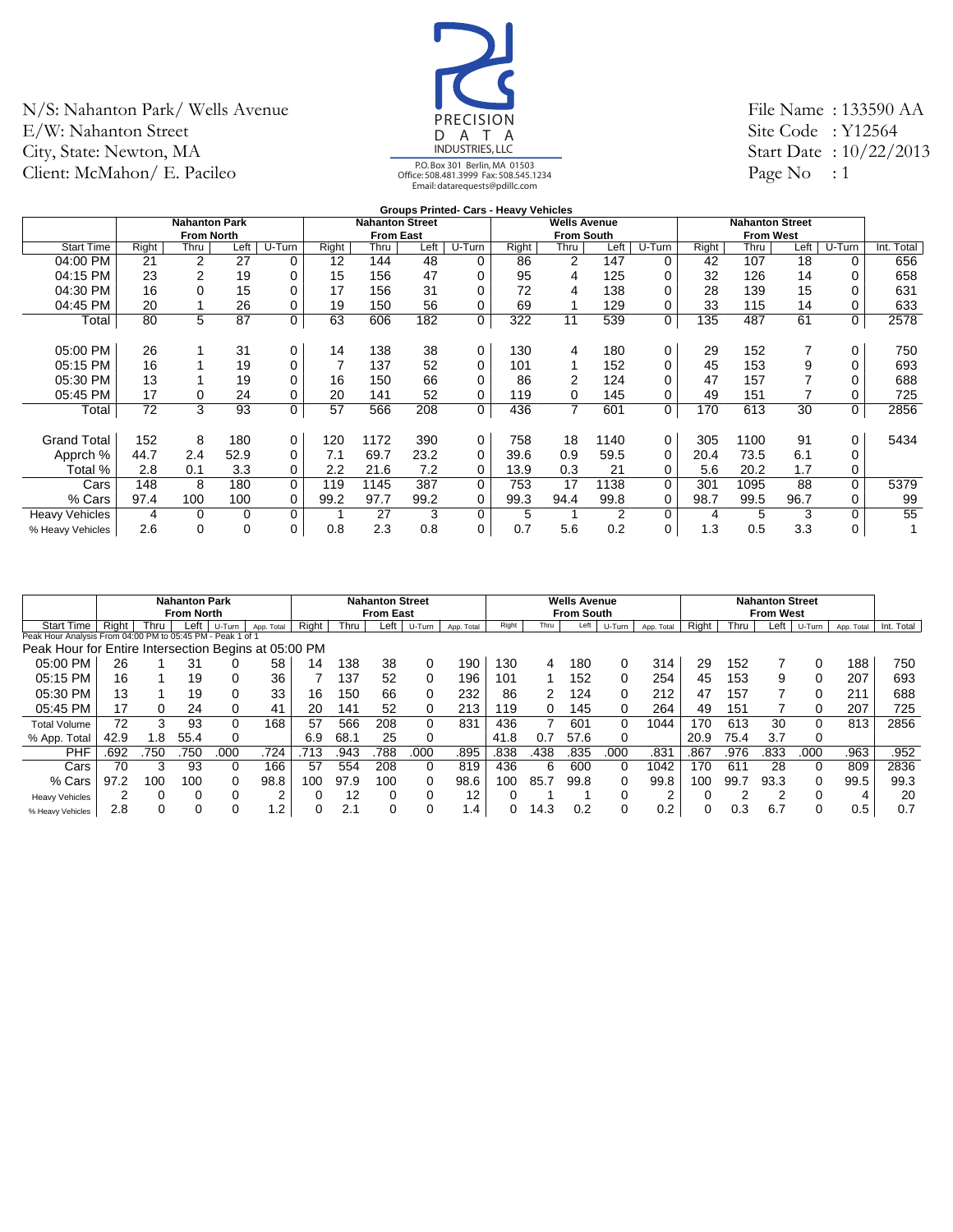![](_page_18_Picture_1.jpeg)

File Name : 133590 AA Site Code : Y12564 Start Date : 10/22/2013 Page No : 1

|                    |       |                      |      |        |       |                        |      | <b>Groups Printed- Cars</b> |       |                     |      |             |       |                        |      |             |            |
|--------------------|-------|----------------------|------|--------|-------|------------------------|------|-----------------------------|-------|---------------------|------|-------------|-------|------------------------|------|-------------|------------|
|                    |       | <b>Nahanton Park</b> |      |        |       | <b>Nahanton Street</b> |      |                             |       | <b>Wells Avenue</b> |      |             |       | <b>Nahanton Street</b> |      |             |            |
|                    |       | <b>From North</b>    |      |        |       | <b>From East</b>       |      |                             |       | <b>From South</b>   |      |             |       | <b>From West</b>       |      |             |            |
| <b>Start Time</b>  | Right | Thru                 | Left | U-Turn | Right | Thru                   | Left | U-Turn                      | Right | Thru                | Left | U-Turn      | Right | Thru                   | Left | U-Turn      | Int. Total |
| 04:00 PM           | 21    | $\overline{2}$       | 27   | 0      | 12    | 140                    | 46   | 0                           | 83    | 2                   | 147  | 0           | 42    | 107                    | 17   | 0           | 646        |
| 04:15 PM           | 22    | 2                    | 19   | 0      | 14    | 150                    | 47   | 0                           | 94    | 4                   | 124  |             | 30    | 125                    | 14   | $\Omega$    | 645        |
| 04:30 PM           | 15    |                      | 15   | 0      | 17    | 154                    | 30   | 0                           | 72    | 4                   | 138  |             | 28    | 137                    | 15   | $\Omega$    | 625        |
| 04:45 PM           | 20    |                      | 26   | 0      | 19    | 147                    | 56   | 0                           | 68    |                     | 129  |             | 31    | 115                    | 14   | $\Omega$    | 627        |
| Total              | 78    | 5                    | 87   | 0      | 62    | 591                    | 179  | 0                           | 317   | 11                  | 538  | 0           | 131   | 484                    | 60   | 0           | 2543       |
|                    |       |                      |      |        |       |                        |      |                             |       |                     |      |             |       |                        |      |             |            |
| 05:00 PM           | 26    |                      | 31   | 0      | 14    | 134                    | 38   | 0                           | 130   | 4                   | 179  | 0           | 29    | 152                    |      | 0           | 745        |
| 05:15 PM           | 16    |                      | 19   | 0      | ⇁     | 134                    | 52   | 0                           | 101   |                     | 152  |             | 45    | 153                    | 9    | 0           | 690        |
| 05:30 PM           | 13    |                      | 19   | 0      | 16    | 149                    | 66   | 0                           | 86    |                     | 124  |             | 47    | 156                    |      | 0           | 685        |
| $05:45$ PM         | 15    |                      | 24   | 0      | 20    | 137                    | 52   | 0                           | 119   | 0                   | 145  |             | 49    | 150                    | 5    | 0           | 716        |
| Total              | 70    | 3                    | 93   | 0      | 57    | 554                    | 208  | 0                           | 436   | 6                   | 600  | 0           | 170   | 611                    | 28   | $\mathbf 0$ | 2836       |
|                    |       |                      |      |        |       |                        |      |                             |       |                     |      |             |       |                        |      |             |            |
| <b>Grand Total</b> | 148   | 8                    | 180  | 0      | 119   | 1145                   | 387  | 0                           | 753   | 17                  | 138  | $\mathbf 0$ | 301   | 1095                   | 88   | 0           | 5379       |
| Apprch %           | 44    | 2.4                  | 53.6 | 0      | 7.2   | 69.4                   | 23.4 | $\mathbf 0$                 | 39.5  | 0.9                 | 59.6 | 0           | 20.3  | 73.8                   | 5.9  | 0           |            |
| Total %            | 2.8   | 0.1                  | 3.3  | 0      | 2.2   | 21.3                   | 7.2  | 0                           | 14    | 0.3                 | 21.2 | 0           | 5.6   | 20.4                   | 1.6  | 0           |            |
|                    |       |                      |      |        |       |                        |      |                             |       |                     |      |             |       |                        |      |             |            |

|                                                            |       |      | <b>Nahanton Park</b><br><b>From North</b> |        |            |       |      | <b>Nahanton Street</b><br><b>From East</b> |        |            |       |      | <b>Wells Avenue</b><br><b>From South</b> |        |            |       |      | <b>Nahanton Street</b><br><b>From West</b> |          |            |            |
|------------------------------------------------------------|-------|------|-------------------------------------------|--------|------------|-------|------|--------------------------------------------|--------|------------|-------|------|------------------------------------------|--------|------------|-------|------|--------------------------------------------|----------|------------|------------|
| <b>Start Time</b>                                          | Right | Thru | Left                                      | U-Turn | App. Total | Right | Thru | Left                                       | U-Turn | App. Total | Right | Thru | Left                                     | U-Turn | App. Total | Right | Thru | Left                                       | U-Turn   | App. Total | Int. Total |
| Peak Hour Analysis From 04:00 PM to 05:45 PM - Peak 1 of 1 |       |      |                                           |        |            |       |      |                                            |        |            |       |      |                                          |        |            |       |      |                                            |          |            |            |
| Peak Hour for Entire Intersection Begins at 05:00 PM       |       |      |                                           |        |            |       |      |                                            |        |            |       |      |                                          |        |            |       |      |                                            |          |            |            |
| 05:00 PM                                                   | 26    |      | 31                                        |        | 58         | 14    | 34   | 38                                         |        | 186        | 130   | 4    | 179                                      |        | 313        | 29    | 152  |                                            |          | 188        | 745        |
| 05:15 PM                                                   | 16    |      | 19                                        |        | 36         |       | 34   | 52                                         |        | 193        | 101   |      | 152                                      |        | 254        | 45    | 153  | 9                                          | 0        | 207        | 690        |
| 05:30 PM                                                   | 13    |      | 19                                        |        | 33         | 16    | 149  | 66                                         |        | 231        | 86    |      | 124                                      | 0      | 21'        | 47    | 156  |                                            | 0        | 210        | 685        |
| 05:45 PM                                                   | 15    |      | 24                                        |        | 39         | 20    | 37   | 52                                         |        | 209        | 119   |      | 145                                      |        | 264        | 49    | 150  | 5                                          | 0        | 204        | 716        |
| <b>Total Volume</b>                                        | 70    | 3    | 93                                        |        | 166        | 57    | 554  | 208                                        |        | 819        | 436   | 6    | 600                                      |        | 1042       | 70    | 611  | 28                                         | 0        | 809        | 2836       |
| % App. Total                                               | 42.2  | .8   | 56                                        |        |            |       |      | 25.4                                       |        |            | 41.8  | 0.6  | 57.6                                     |        |            | 21    | 75.5 | 3.5                                        | $\Omega$ |            |            |
| PHF                                                        | .673  | 75C  | 750                                       | 00C    | .716       | 713   | .930 | 788                                        | .00C   | 886.       | .838  | 375  | .838                                     | 000    | 832        | .867  | .979 | 778                                        | 000      | .963       | .952       |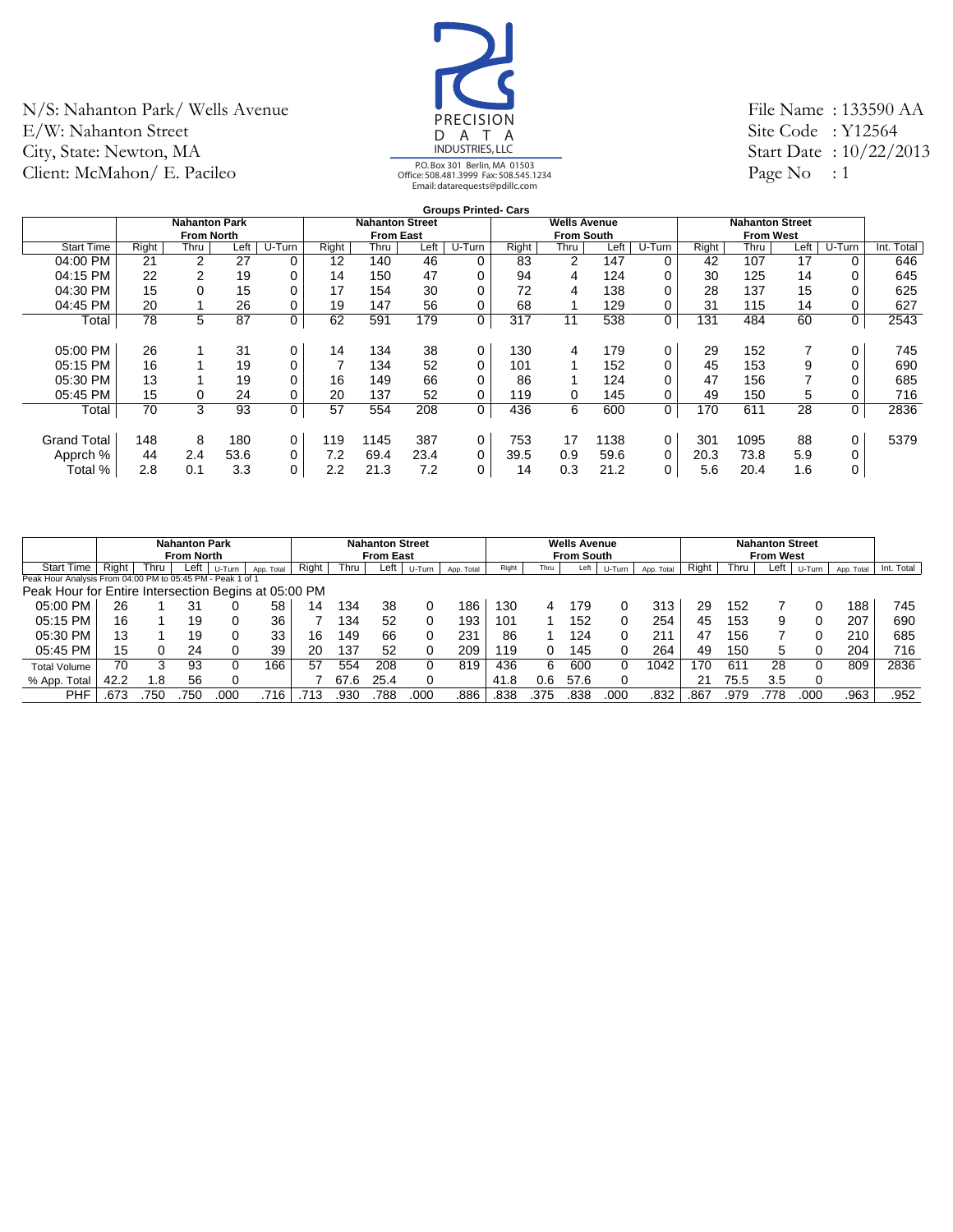![](_page_19_Picture_1.jpeg)

File Name : 133590 AA Site Code: Y12564 Start Date : 10/22/2013 Page No : 1

#### **Groups Printed- Heavy Vehicles**

|                    |                |                      |          |        |       |                        |             |        | <b>STOUDS FITTING THEAVY VEITICIES</b> |                     |          |        |          |                        |          |        |                 |
|--------------------|----------------|----------------------|----------|--------|-------|------------------------|-------------|--------|----------------------------------------|---------------------|----------|--------|----------|------------------------|----------|--------|-----------------|
|                    |                | <b>Nahanton Park</b> |          |        |       | <b>Nahanton Street</b> |             |        |                                        | <b>Wells Avenue</b> |          |        |          | <b>Nahanton Street</b> |          |        |                 |
|                    |                | <b>From North</b>    |          |        |       | <b>From East</b>       |             |        |                                        | <b>From South</b>   |          |        |          | <b>From West</b>       |          |        |                 |
| <b>Start Time</b>  | Right          | Thru                 | Left     | U-Turn | Right | Thru                   | Left        | U-Turn | Right                                  | Thru                | Left     | U-Turn | Right    | Thru                   | Left     | U-Turn | Int. Total      |
| 04:00 PM           |                |                      | 0        | 0      | 0     | 4                      |             |        |                                        |                     |          |        | 0        |                        |          |        | 10              |
| 04:15 PM           |                |                      | 0        | 0      |       | 6                      |             |        |                                        |                     |          |        |          |                        |          |        | 13              |
| 04:30 PM           |                |                      |          | 0      | 0     |                        |             |        |                                        |                     |          |        |          |                        |          |        | 6               |
| 04:45 PM           | 0              |                      | 0        | 0      | 0     | 3                      | 0           |        |                                        |                     | $\Omega$ |        |          |                        | $\Omega$ |        | 6               |
| Total              | $\overline{2}$ | 0                    | $\Omega$ | 0      |       | 15                     | 3           | 0      | 5                                      | 0                   |          | 0      | 4        | 3                      |          |        | $\overline{35}$ |
|                    |                |                      |          |        |       |                        |             |        |                                        |                     |          |        |          |                        |          |        |                 |
| 05:00 PM           | 0              | 0                    | 0        | 0      | 0     | 4                      | 0           | 0      | 0                                      |                     |          |        | $\Omega$ |                        | 0        |        | 5               |
| 05:15 PM           |                |                      |          | 0      | 0     | 3                      |             |        |                                        |                     |          |        |          |                        |          |        |                 |
| 05:30 PM           |                |                      |          |        | 0     |                        |             |        |                                        |                     |          |        |          |                        |          |        |                 |
| 05:45 PM           |                |                      |          |        | 0     | 4                      | 0           |        |                                        |                     |          |        |          |                        |          |        | 9               |
| Total              | $\overline{2}$ | 0                    | $\Omega$ | 0      | 0     | 12                     | $\mathbf 0$ | 0      | 0                                      |                     |          | 0      | 0        | 2                      | ◠        |        | 20              |
|                    |                |                      |          |        |       |                        |             |        |                                        |                     |          |        |          |                        |          |        |                 |
| <b>Grand Total</b> | 4              | 0                    | $\Omega$ | 0      |       | 27                     | 3           | 0      | 5                                      |                     |          |        | 4        |                        | 3        |        | 55              |
| Apprch %           | 100            |                      | 0        | 0      | 3.2   | 87.1                   | 9.7         | 0      | 62.5                                   | 12.5                | 25       |        | 33.3     | 41.7                   | 25       |        |                 |
| Total %            | 7.3            |                      |          | 0      | 1.8   | 49.1                   | 5.5         | 0      | 9.1                                    | 1.8                 | 3.6      |        | 7.3      | 9.1                    | 5.5      |        |                 |
|                    |                |                      |          |        |       |                        |             |        |                                        |                     |          |        |          |                        |          |        |                 |

|                                                            |       |      | <b>Nahanton Park</b><br><b>From North</b> |        |            |       |      | <b>Nahanton Street</b><br><b>From East</b> |        |            |       |      | <b>Wells Avenue</b><br><b>From South</b> |        |            |       |      | <b>Nahanton Street</b><br><b>From West</b> |        |            |            |
|------------------------------------------------------------|-------|------|-------------------------------------------|--------|------------|-------|------|--------------------------------------------|--------|------------|-------|------|------------------------------------------|--------|------------|-------|------|--------------------------------------------|--------|------------|------------|
| <b>Start Time</b>                                          | Right | Thru | Left                                      | U-Turn | App. Total | Right | Thru | Left                                       | U-Turn | App. Total | Right | Thru | Left                                     | U-Turn | App. Total | Right | Thru | Left                                       | U-Turn | App. Total | Int. Total |
| Peak Hour Analysis From 04:00 PM to 05:45 PM - Peak 1 of 1 |       |      |                                           |        |            |       |      |                                            |        |            |       |      |                                          |        |            |       |      |                                            |        |            |            |
| Peak Hour for Entire Intersection Begins at 04:00 PM       |       |      |                                           |        |            |       |      |                                            |        |            |       |      |                                          |        |            |       |      |                                            |        |            |            |
| 04:00 PM                                                   |       |      |                                           |        |            |       |      |                                            |        |            |       |      |                                          |        |            |       |      |                                            |        |            | 10         |
| 04:15 PM                                                   |       |      |                                           |        |            |       |      |                                            |        |            |       |      |                                          |        |            |       |      |                                            |        | ว          | 13         |
| 04:30 PM                                                   |       |      |                                           |        |            |       |      |                                            |        |            |       |      |                                          |        |            |       |      |                                            |        | ⌒          | 6          |
| 04:45 PM                                                   |       |      |                                           |        |            |       |      |                                            |        |            |       |      |                                          |        |            |       |      |                                            |        | ⌒          |            |
| <b>Total Volume</b>                                        | 2     |      |                                           |        |            |       | 15   |                                            |        | 19         |       |      |                                          |        | ี          |       |      |                                            |        | 8          | 35         |
| % App. Total                                               | 100   |      |                                           |        |            | 5.3   | 78.9 | 15.8                                       |        |            | 83.3  |      | 16.                                      |        |            | 50    | 37.5 | 12.5                                       |        |            |            |
| PHF                                                        | .500  | 000  | .00C                                      | 00C    | .500       | .250  | .625 | .375                                       | ooc    | .679       | .417  | 000  | .250                                     | 000    | .500       | .500  | .375 | .250                                       | .000   | .667       | .673       |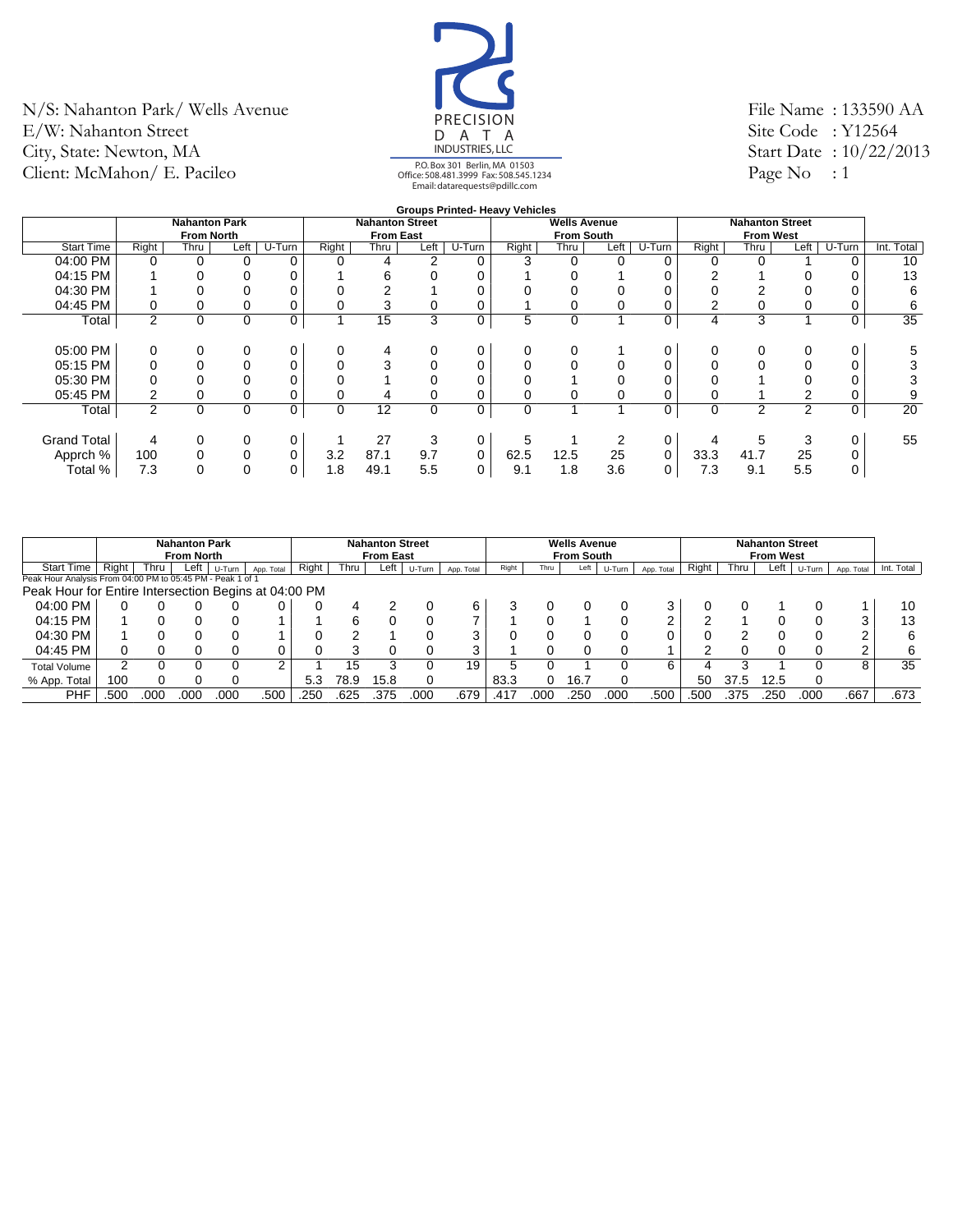![](_page_20_Picture_1.jpeg)

File Name : 133590 AA Site Code: Y12564 Start Date : 10/22/2013 Page No : 1

### **Groups Printed- Peds and Bikes**

|                    |       |                      |          |      |             |                        |             |      | Groups Printed-Peds and Bikes |                     |          |      |             |                        |      |          |            |
|--------------------|-------|----------------------|----------|------|-------------|------------------------|-------------|------|-------------------------------|---------------------|----------|------|-------------|------------------------|------|----------|------------|
|                    |       | <b>Nahanton Park</b> |          |      |             | <b>Nahanton Street</b> |             |      |                               | <b>Wells Avenue</b> |          |      |             | <b>Nahanton Street</b> |      |          |            |
|                    |       | <b>From North</b>    |          |      |             | <b>From East</b>       |             |      |                               | <b>From South</b>   |          |      |             | <b>From West</b>       |      |          |            |
| <b>Start Time</b>  | Right | Thru                 | Left     | Peds | Right       | Thru                   | Left        | Peds | Right                         | Thru                | Left     | Peds | Right       | Thru                   | Left | Peds     | Int. Total |
| 04:00 PM           | 0     | 0                    | 0        | 0    | $\Omega$    |                        | 0           | 0    | 0                             | 0                   | $\Omega$ |      |             |                        | 0    | $\Omega$ |            |
| 04:15 PM           |       |                      | 0        | 0    | 0           |                        | 0           |      |                               |                     |          |      |             |                        |      | 0        |            |
| 04:30 PM           |       |                      |          | 0    | 0           |                        |             |      |                               |                     |          |      |             |                        |      |          |            |
| 04:45 PM           |       |                      | 0        | 0    | 0           |                        |             |      |                               |                     | 0        |      |             |                        |      | 0        | 4          |
| Total              | 0     | 0                    | 0        | 0    | $\mathbf 0$ | 2                      | $\mathbf 0$ | 0    | 0                             | 0                   | 0        | 0    | $\mathbf 0$ | 8                      | 0    | 0        | 10         |
|                    |       |                      |          |      |             |                        |             |      |                               |                     |          |      |             |                        |      |          |            |
| 05:00 PM           |       |                      | 0        | 0    | 0           | 0                      | 0           | 0    | 0                             |                     | 0        | 0    |             |                        |      | 0        |            |
| 05:15 PM           |       |                      |          | 0    |             | 2                      |             | 0    |                               |                     | 0        |      |             |                        |      |          |            |
| 05:30 PM           |       |                      |          | 0    |             |                        |             |      |                               |                     |          |      |             |                        |      |          |            |
| 05:45 PM           |       |                      |          | 0    |             | 2                      |             |      |                               |                     |          |      |             |                        |      |          |            |
| Total              | 0     | 0                    | 0        | 0    | $\mathbf 0$ | $\overline{4}$         | $\Omega$    | 0    | 0                             | 0                   | $\Omega$ | 0    | $\Omega$    | 6                      |      | 0        | 11         |
|                    |       |                      |          |      |             |                        |             |      |                               |                     |          |      |             |                        |      |          |            |
| <b>Grand Total</b> |       |                      | 0        | 0    | 0           | 6                      | 0           |      | 0                             |                     | $\Omega$ |      | $\Omega$    | 14                     |      |          | 21         |
| Apprch %           |       |                      | $\Omega$ | 0    | $\Omega$    | 100                    | 0           | 0    | 0                             |                     | $\Omega$ |      |             | 93.3                   | 6.7  |          |            |
| Total %            |       | U                    | $\Omega$ | 0    | 0           | 28.6                   | 0           | 0    | 0                             |                     | $\Omega$ |      | 0           | 66.7                   | 4.8  | 0        |            |
|                    |       |                      |          |      |             |                        |             |      |                               |                     |          |      |             |                        |      |          |            |

|                                                            |       |      | <b>Nahanton Park</b><br><b>From North</b> |      |            |       |      | <b>Nahanton Street</b><br><b>From East</b> |      |            |       |      | <b>Wells Avenue</b><br><b>From South</b> |      |            |       |      | <b>Nahanton Street</b><br><b>From West</b> |      |            |            |
|------------------------------------------------------------|-------|------|-------------------------------------------|------|------------|-------|------|--------------------------------------------|------|------------|-------|------|------------------------------------------|------|------------|-------|------|--------------------------------------------|------|------------|------------|
| <b>Start Time</b>                                          | Right | Thru | Left                                      | Peds | App. Total | Riaht | Thru | Left                                       | Peds | App. Total | Right | Thru | Left                                     | Peds | App. Total | Right | Thru | Left                                       | Peds | App. Total | Int. Total |
| Peak Hour Analysis From 04:00 PM to 05:45 PM - Peak 1 of 1 |       |      |                                           |      |            |       |      |                                            |      |            |       |      |                                          |      |            |       |      |                                            |      |            |            |
| Peak Hour for Entire Intersection Begins at 04:45 PM       |       |      |                                           |      |            |       |      |                                            |      |            |       |      |                                          |      |            |       |      |                                            |      |            |            |
| 04:45 PM                                                   |       |      |                                           |      |            |       |      |                                            |      |            |       |      |                                          |      |            |       |      |                                            |      | 3          |            |
| 05:00 PM                                                   |       |      |                                           |      |            |       |      |                                            |      |            |       |      |                                          |      |            |       | ◠    |                                            |      | ົ          |            |
| 05:15 PM                                                   |       |      |                                           |      |            |       |      |                                            |      |            |       |      |                                          |      |            |       |      |                                            |      |            |            |
| 05:30 PM                                                   |       |      |                                           |      |            |       |      |                                            |      |            |       |      |                                          |      |            |       |      |                                            |      | 2          |            |
| <b>Total Volume</b>                                        |       |      |                                           |      |            |       |      |                                            |      |            |       |      |                                          |      |            |       |      |                                            |      | 8          | 11         |
| % App. Total                                               |       |      |                                           |      |            |       | 10C  |                                            |      |            |       |      |                                          |      |            |       | 87.5 | 12.5                                       |      |            |            |
| PHF                                                        | .000  | 000  | .00C                                      | 00C  | .000       | .000  | .375 | .000                                       | 000  | .375       | .000  | 000  | .000                                     | .000 | .000       | .000  | .583 | .250                                       | .000 | .667       | .688       |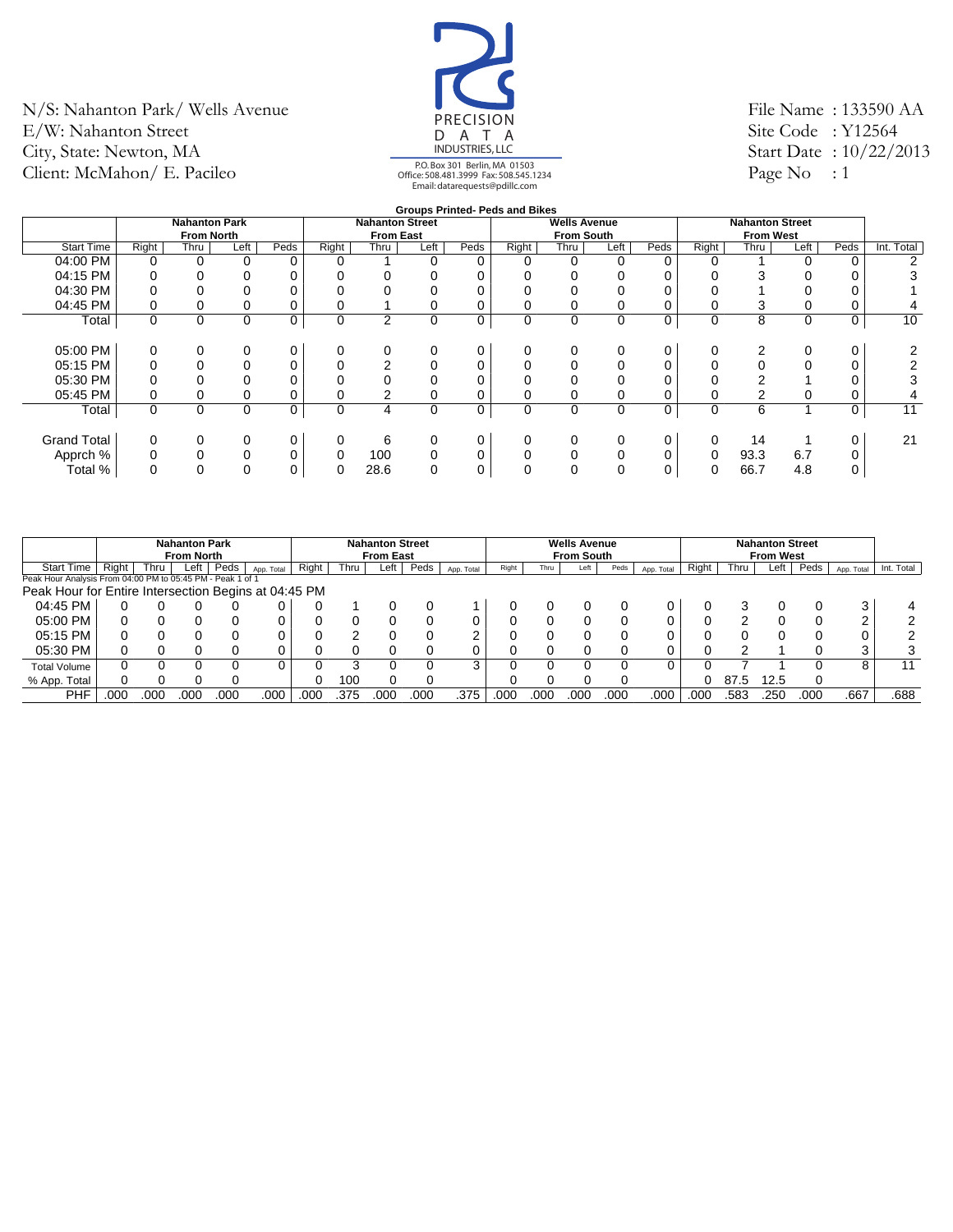![](_page_21_Picture_1.jpeg)

File Name : 133590 AA Site Code : Y12564 Start Date : 10/22/2013 Page No : 1

|                                                      |       |       | <b>Nahanton Park</b> |               |                |       |      | <b>Nahanton Street</b> |        |            |       |      | <b>Wells Avenue</b> |        |            |       |      | <b>Nahanton Street</b> |          |            |            |
|------------------------------------------------------|-------|-------|----------------------|---------------|----------------|-------|------|------------------------|--------|------------|-------|------|---------------------|--------|------------|-------|------|------------------------|----------|------------|------------|
|                                                      |       |       | <b>From North</b>    |               |                |       |      | <b>From East</b>       |        |            |       |      | <b>From South</b>   |        |            |       |      | <b>From West</b>       |          |            |            |
| Start Time                                           | Right | Thru. | Left                 | U-Turn        | App. Total     | Right | Thru | Left                   | U-Turn | App. Total | Right | Thru | Left                | U-Turn | App. Total | Right | Thru | Left                   | U-Turn   | App. Total | Int. Total |
| Peak Hour Analysis From 04:00 PM to 05:45 PM         |       |       |                      | - Peak 1 of 1 |                |       |      |                        |        |            |       |      |                     |        |            |       |      |                        |          |            |            |
| Peak Hour for Entire Intersection Begins at 05:00 PM |       |       |                      |               |                |       |      |                        |        |            |       |      |                     |        |            |       |      |                        |          |            |            |
| 05:00 PM                                             | 26    |       | 31                   |               | 58             | 14    | 138  | 38                     | 0      | 190        | 130   | 4    | 180                 | 0      | 314        | 29    | 152  |                        | -0       | 188        | 750        |
| 05:15 PM                                             | 16    |       | 19                   |               | 36             |       | 37ء  | 52                     | 0      | 196        | 101   |      | 152                 | 0      | 254        | 45    | 153  | 9                      |          | 207        | 693        |
| 05:30 PM                                             | 13    |       | 19                   |               | 33             | 16    | 150  | 66                     | 0      | 232        | 86    | 2    | 124                 | 0      | 212        | 47    | 157  |                        |          | 211        | 688        |
| 05:45 PM                                             | 17    |       | 24                   |               | 41             | 20    | 141  | 52                     | 0      | 213        | 119   | 0    | 145                 | 0      | 264        | 49    | 151  |                        | 0        | 207        | 725        |
| <b>Total Volume</b>                                  | 72    | 3     | 93                   |               | 168            | 57    | 566  | 208                    | 0      | 831        | 436   | 7    | 601                 | 0      | 1044       | 170   | 613  | 30                     | $\Omega$ | 813        | 2856       |
| % App. Total                                         | 42.9  | .8    | 55.4                 | 0             |                | 6.9   | 68.1 | 25                     | 0      |            | 41.8  | 0.7  | 57.6                | 0      |            | 20.9  | 75.4 | 3.7                    | $\Omega$ |            |            |
| <b>PHF</b>                                           | .692  | 750   | 750                  | .000          | .724           | .713  | .943 | 788                    | .000   | .895       | .838  | .438 | .835                | .000   | .831       | .867  | .976 | .833                   | .000     | .963       | .952       |
| Cars                                                 | 70    |       | 93                   |               | 166            | 57    | 554  | 208                    | 0      | 819        | 436   | 6    | 600                 | 0      | 1042       | 170   | 611  | 28                     | $\Omega$ | 809        | 2836       |
| % Cars                                               | 97.2  | 100   | 100                  |               | 98.8           | 100   | 97.9 | 100                    | 0      | 98.6       | 100   | 85.7 | 99.8                | 0      | 99.8       | 100   | 99   | 93.3                   | 0        | 99.5       | 99.3       |
| <b>Heavy Vehicles</b>                                | 2     |       |                      |               | C              |       | 12   | 0                      |        | 12         |       |      |                     | 0      | ⌒          |       | ◠    | c                      |          |            | 20         |
| % Heavy Vehicles                                     | 2.8   |       |                      |               | $\overline{2}$ |       | 2.1  |                        |        | $\cdot$ 4  | 0     | 14.3 | 0.2                 | 0      | 0.2        |       | 0.3  | 6.7                    |          | 0.5        | 0.7        |

![](_page_21_Figure_4.jpeg)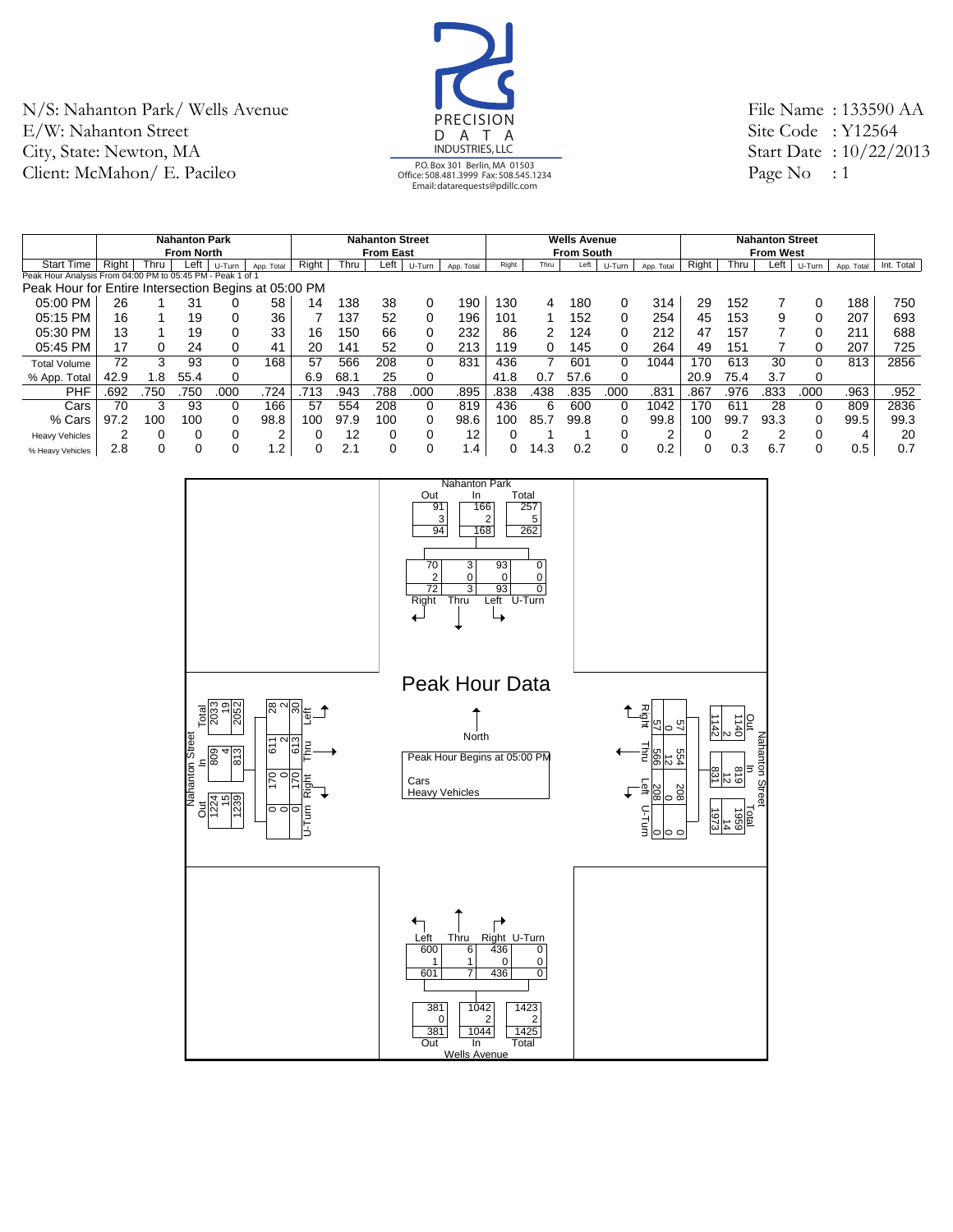![](_page_22_Picture_1.jpeg)

File Name : 133590 B Site Code: Y12564 Start Date : 10/22/2013 Page No : 1

#### **Groups Printed- Cars - Heavy Vehicles Winchester Street From North Nahanton Street From East Nahanton Street From West** Start Time | Right | Left | U-Turn | Right | Thru | U-Turn | Thru | Left | U-Turn | Int. Total 07:00 AM | 29 4 0 | 8 95 0 | 155 33 0 | 324 07:15 AM | 29 5 0 | 13 159 0 | 173 73 0 | 452 07:30 AM | 60 5 0 | 24 208 0 | 185 61 0 | 543 07:45 AM | 76 7 0 | 18 243 0 | 189 78 0 | 611 Total 194 21 0 63 705 0 702 245 0 1930 08:00 AM | 71 5 0 | 28 217 0 | 175 79 0 | 575 08:15 AM | 106 6 0 | 19 224 0 | 142 52 0 | 549 08:30 AM 86 10 0 25 207 0 90 57 0 475 08:45 AM | 95 5 0 | 33 120 0 | 53 65 0 | 371 Total 358 26 0 | 105 768 0 | 460 253 0 | 1970 Grand Total 552 47 0 168 1473 0 1162 498 0 3900 Apprch % | 92.2 7.8 0 | 10.2 89.8 0 | 70 30 0 Total % | 14.2 1.2 0 | 4.3 37.8 0 | 29.8 12.8 0 Cars 546 43 0 162 1453 0 1131 489 0 3824 % Cars | 98.9 91.5 0 | 96.4 98.6 0 | 97.3 98.2 0 | 98.1 Heavy Vehicles 6 4 0 6 20 0 31 9 0 76 % Heavy Vehicles | 1.1 8.5 0 | 3.6 1.4 0 | 2.7 1.8 0 | 1.9

|                                                            |        | <b>Winchester Street</b><br><b>From North</b> |        |               |       |      | <b>Nahanton Street</b><br><b>From East</b> |               |      |      | <b>Nahanton Street</b><br><b>From West</b> |               |            |
|------------------------------------------------------------|--------|-----------------------------------------------|--------|---------------|-------|------|--------------------------------------------|---------------|------|------|--------------------------------------------|---------------|------------|
| <b>Start Time</b>                                          | Right  | Left                                          | U-Turn | Total<br>App. | Right | Thru | U-Turn                                     | Total<br>App. | Thru | Left | U-Turn                                     | Total<br>App. | Int. Total |
| Peak Hour Analysis From 07:00 AM to 08:45 AM - Peak 1 of 1 |        |                                               |        |               |       |      |                                            |               |      |      |                                            |               |            |
| Peak Hour for Entire Intersection Begins at 07:30 AM       |        |                                               |        |               |       |      |                                            |               |      |      |                                            |               |            |
| 07:30 AM                                                   | 60     |                                               |        | 65            | 24    | 208  |                                            | 232           | 185  | 61   | 0                                          | 246           | 543        |
| 07:45 AM                                                   | 76     |                                               |        | 83            | 18    | 243  |                                            | 261           | 189  | 78   |                                            | 267           | 611        |
| 08:00 AM                                                   | 71     | 5                                             |        | 76            | 28    | 217  |                                            | 245           | 175  | 79   |                                            | 254           | 575        |
| 08:15 AM                                                   | 106    | 6                                             | 0      | 112           | 19    | 224  |                                            | 243           | 142  | 52   |                                            | 194           | 549        |
| Total Volume                                               | 313    | 23                                            | 0      | 336           | 89    | 892  |                                            | 981           | 691  | 270  | 0                                          | 961           | 2278       |
| % App. Total                                               | 93.2   | 6.8                                           | 0      |               | 9.1   | 90.9 |                                            |               | 71.9 | 28.1 | 0                                          |               |            |
| <b>PHF</b>                                                 | .738   | .821                                          | .000   | .750          | .795  | .918 | .000                                       | .940          | .914 | .854 | .000                                       | .900          | .932       |
| Cars                                                       | 310    | 21                                            | 0      | 331           | 86    | 882  |                                            | 968           | 671  | 267  |                                            | 938           | 2237       |
| % Cars                                                     | 99.0   | 91.3                                          | 0      | 98.5          | 96.6  | 98.9 |                                            | 98.7          | 97.1 | 98.9 |                                            | 97.6          | 98.2       |
| <b>Heavy Vehicles</b>                                      | $\sim$ | ົ                                             | 0      | 5             | 3     | 10   |                                            | 13            | 20   | 3    |                                            | 23            | 41         |
| % Heavy Vehicles                                           | 1.0    | 8.7                                           | 0      | 1.5           | 3.4   | 1.1  |                                            | .3            | 2.9  | 1.1  |                                            | 2.4           | 1.8        |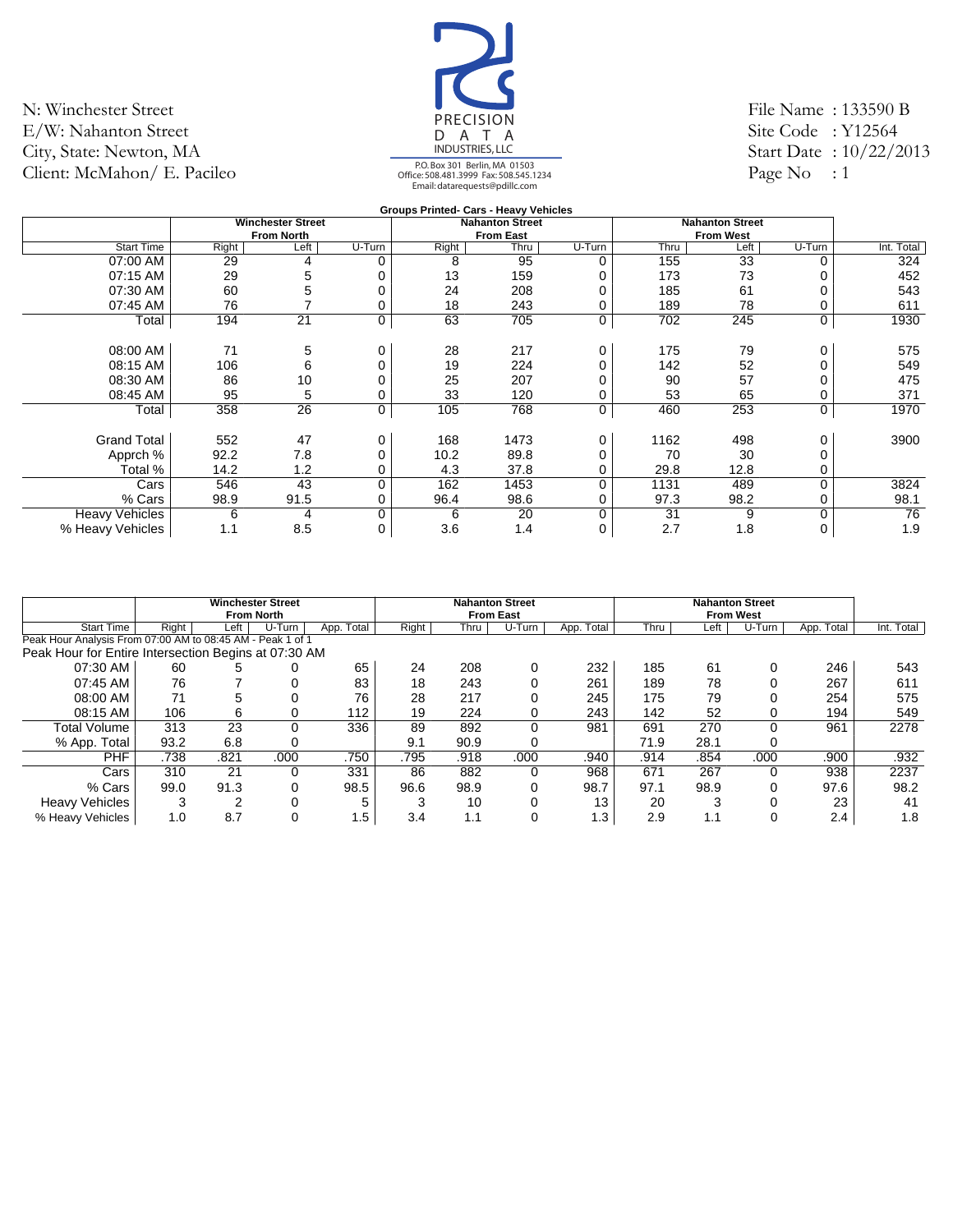![](_page_23_Picture_1.jpeg)

File Name : 133590 B Site Code: Y12564 Start Date : 10/22/2013 Page No : 1

|                    |       |                          |        |       | <b>Groups Printed- Cars</b> |        |      |                        |        |            |
|--------------------|-------|--------------------------|--------|-------|-----------------------------|--------|------|------------------------|--------|------------|
|                    |       | <b>Winchester Street</b> |        |       | <b>Nahanton Street</b>      |        |      | <b>Nahanton Street</b> |        |            |
|                    |       | <b>From North</b>        |        |       | <b>From East</b>            |        |      | <b>From West</b>       |        |            |
| <b>Start Time</b>  | Right | Left                     | U-Turn | Right | Thru                        | U-Turn | Thru | Left                   | U-Turn | Int. Total |
| 07:00 AM           | 29    | 4                        | 0      | 8     | 90                          | 0      | 153  | 33                     | ∩      | 317        |
| 07:15 AM           | 27    | 5                        | 0      | 13    | 158                         | 0      | 169  | 71                     |        | 443        |
| 07:30 AM           | 59    | 5                        |        | 22    | 207                         | 0      | 179  | 60                     |        | 532        |
| 07:45 AM           | 76    |                          |        | 18    | 240                         | 0      | 185  | 78                     |        | 604        |
| Total              | 191   | 21                       | 0      | 61    | 695                         | 0      | 686  | 242                    | 0      | 1896       |
|                    |       |                          |        |       |                             |        |      |                        |        |            |
| 08:00 AM           | 70    | 4                        | 0      | 27    | 216                         | 0      | 170  | 78                     | 0      | 565        |
| 08:15 AM           | 105   | 5                        |        | 19    | 219                         | 0      | 137  | 51                     |        | 536        |
| 08:30 AM           | 85    | 8                        |        | 25    | 203                         | 0      | 86   | 57                     |        | 464        |
| 08:45 AM           | 95    | 5                        |        | 30    | 120                         | 0      | 52   | 61                     |        | 363        |
| Total              | 355   | 22                       | 0      | 101   | 758                         | 0      | 445  | 247                    | 0      | 1928       |
|                    |       |                          |        |       |                             |        |      |                        |        |            |
| <b>Grand Total</b> | 546   | 43                       | 0      | 162   | 1453                        | 0      | 1131 | 489                    | 0      | 3824       |
| Apprch %           | 92.7  | 7.3                      |        | 10    | 90                          | 0      | 69.8 | 30.2                   |        |            |
| Total %            | 14.3  | 1.1                      | 0      | 4.2   | 38                          | 0      | 29.6 | 12.8                   |        |            |
|                    |       |                          |        |       |                             |        |      |                        |        |            |

|                                                            |       |      | <b>Winchester Street</b><br><b>From North</b> |            |       |      | <b>Nahanton Street</b><br><b>From East</b> |            |      |      | <b>Nahanton Street</b><br><b>From West</b> |            |            |
|------------------------------------------------------------|-------|------|-----------------------------------------------|------------|-------|------|--------------------------------------------|------------|------|------|--------------------------------------------|------------|------------|
| <b>Start Time</b>                                          | Right | Left | U-Turn                                        | App. Total | Right | Thru | U-Turn                                     | App. Total | Thru | ∟eft | U-Turn                                     | App. Total | Int. Total |
| Peak Hour Analysis From 07:00 AM to 08:45 AM - Peak 1 of 1 |       |      |                                               |            |       |      |                                            |            |      |      |                                            |            |            |
| Peak Hour for Entire Intersection Begins at 07:30 AM       |       |      |                                               |            |       |      |                                            |            |      |      |                                            |            |            |
| 07:30 AM                                                   | 59    |      |                                               | 64         | 22    | 207  |                                            | 229        | 179  | 60   |                                            | 239        | 532        |
| 07:45 AM                                                   | 76    |      |                                               | 83         | 18    | 240  |                                            | 258        | 185  | 78   |                                            | 263        | 604        |
| 08:00 AM                                                   | 70    |      |                                               | 74         | 27    | 216  |                                            | 243        | 170  | 78   |                                            | 248        | 565        |
| 08:15 AM                                                   | 105   |      |                                               | 110        | 19    | 219  |                                            | 238        | 137  | 51   |                                            | 188        | 536        |
| Total Volume                                               | 310   | 21   |                                               | 331        | 86    | 882  |                                            | 968        | 671  | 267  |                                            | 938        | 2237       |
| $%$ App.<br>Total                                          | 93.7  | 6.3  |                                               |            | 8.9   | 91.1 |                                            |            | 71.5 | 28.5 |                                            |            |            |
| <b>PHF</b>                                                 | .738  | .750 | .000                                          | .752       | .796  | .919 | .000                                       | .938       | .907 | .856 | .000                                       | .892       | .926       |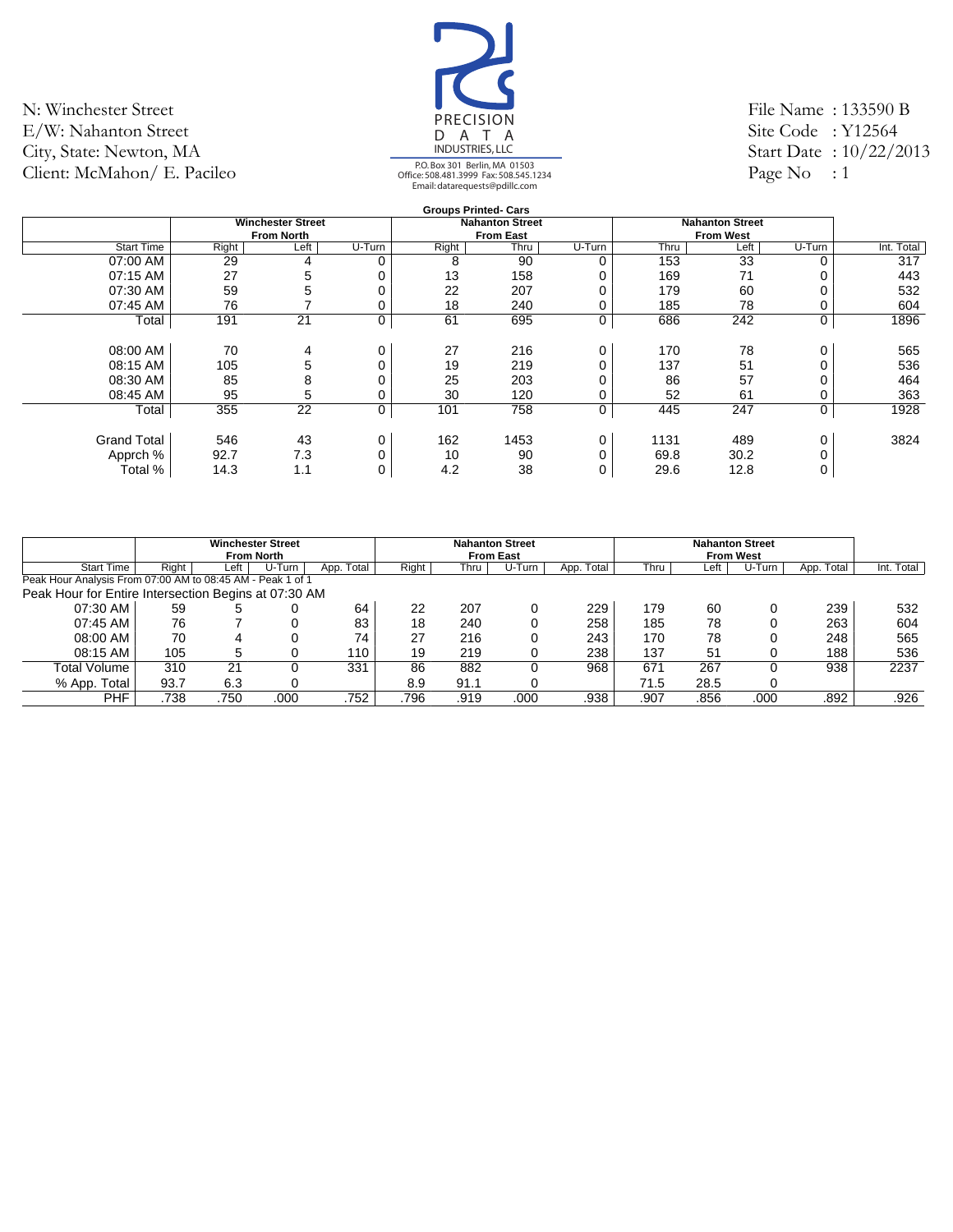![](_page_24_Picture_1.jpeg)

File Name : 133590 B Site Code: Y12564 Start Date : 10/22/2013 Page No : 1

|                    |       |                          |        |                | <b>Groups Printed- Heavy Vehicles</b> |        |      |                        |        |            |
|--------------------|-------|--------------------------|--------|----------------|---------------------------------------|--------|------|------------------------|--------|------------|
|                    |       | <b>Winchester Street</b> |        |                | <b>Nahanton Street</b>                |        |      | <b>Nahanton Street</b> |        |            |
|                    |       | <b>From North</b>        |        |                | <b>From East</b>                      |        |      | <b>From West</b>       |        |            |
| <b>Start Time</b>  | Right | Left                     | U-Turn | Right          | Thru                                  | U-Turn | Thru | Left                   | U-Turn | Int. Total |
| 07:00 AM           |       |                          |        |                | 5                                     |        | C    |                        |        |            |
| 07:15 AM           |       |                          |        |                |                                       |        |      |                        |        |            |
| 07:30 AM           |       |                          |        |                |                                       |        | n    |                        |        |            |
| 07:45 AM           |       |                          |        |                |                                       |        | 4    |                        |        |            |
| Total              | 3     | $\mathbf 0$              | 0      | $\overline{2}$ | 10                                    | 0      | 16   | 3                      | 0      | 34         |
|                    |       |                          |        |                |                                       |        |      |                        |        |            |
| 08:00 AM           |       |                          | 0      |                |                                       |        |      |                        |        | 10         |
| 08:15 AM           |       |                          |        |                |                                       |        |      |                        |        | 13         |
| 08:30 AM           |       |                          |        |                |                                       |        |      |                        |        | 11         |
| 08:45 AM           |       |                          |        |                |                                       |        |      |                        |        | 8          |
| Total              | 3     | 4                        | 0      | 4              | 10                                    | 0      | 15   | 6                      | 0      | 42         |
|                    |       |                          |        |                |                                       |        |      |                        |        |            |
| <b>Grand Total</b> | 6     |                          |        | 6              | 20                                    | 0      | 31   | 9                      | 0      | 76         |
| Apprch %           | 60    | 40                       |        | 23.1           | 76.9                                  |        | 77.5 | 22.5                   |        |            |
| Total %            | 7.9   | 5.3                      |        | 7.9            | 26.3                                  |        | 40.8 | 11.8                   |        |            |
|                    |       |                          |        |                |                                       |        |      |                        |        |            |

|                                                            |       |      | <b>Winchester Street</b><br><b>From North</b> |            |       |      | <b>Nahanton Street</b><br><b>From East</b> |            |      |      | <b>Nahanton Street</b><br><b>From West</b> |            |            |
|------------------------------------------------------------|-------|------|-----------------------------------------------|------------|-------|------|--------------------------------------------|------------|------|------|--------------------------------------------|------------|------------|
| <b>Start Time</b>                                          | Right | Left | U-Turn                                        | App. Total | Right | Thru | U-Turn                                     | App. Total | Thru | Left | U-Turn                                     | App. Total | Int. Total |
| Peak Hour Analysis From 07:00 AM to 08:45 AM - Peak 1 of 1 |       |      |                                               |            |       |      |                                            |            |      |      |                                            |            |            |
| Peak Hour for Entire Intersection Begins at 08:00 AM       |       |      |                                               |            |       |      |                                            |            |      |      |                                            |            |            |
| 08:00 AM                                                   |       |      |                                               | ົ          |       |      |                                            |            |      |      |                                            |            | 10         |
| 08:15 AM                                                   |       |      |                                               |            |       |      |                                            |            |      |      |                                            |            | 13         |
| 08:30 AM                                                   |       |      |                                               |            |       |      |                                            |            |      |      |                                            |            |            |
| 08:45 AM                                                   |       |      |                                               |            |       |      |                                            | ⌒          |      |      |                                            |            | 8          |
| Total Volume                                               |       |      |                                               |            |       | 10   |                                            | 14         | 15   | ี    |                                            | 21         | 42         |
| % App. Total                                               | 42.9  | 57.1 |                                               |            | 28.6  | 71.4 |                                            |            | 71.4 | 28.6 |                                            |            |            |
| PHF                                                        | .750  | .500 | .000                                          | .583       | .333  | .500 | .000                                       | .700       | .750 | .375 | .000                                       | .875       | .808       |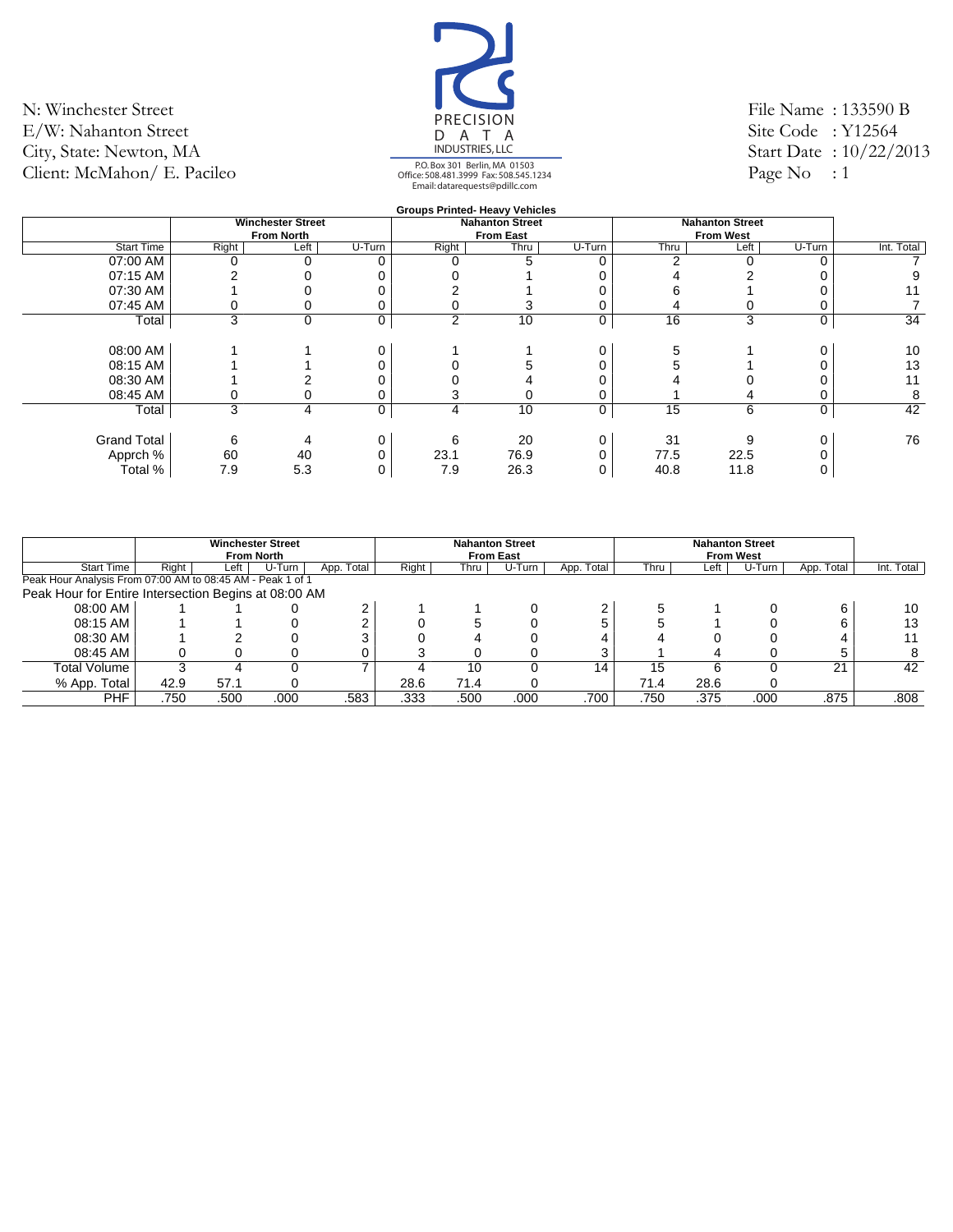![](_page_25_Picture_1.jpeg)

File Name : 133590 B Site Code: Y12564 Start Date : 10/22/2013 Page No : 1

|                    |       |                          |      |          | <b>Groups Printed- Peds and Bikes</b> |      |      |                        |      |            |
|--------------------|-------|--------------------------|------|----------|---------------------------------------|------|------|------------------------|------|------------|
|                    |       | <b>Winchester Street</b> |      |          | <b>Nahanton Street</b>                |      |      | <b>Nahanton Street</b> |      |            |
|                    |       | <b>From North</b>        |      |          | <b>From East</b>                      |      |      | <b>From West</b>       |      |            |
| <b>Start Time</b>  | Right | Left                     | Peds | Right    | Thru                                  | Peds | Thru | Left                   | Peds | Int. Total |
| 07:00 AM           |       |                          |      |          |                                       |      |      |                        |      | 0          |
| 07:15 AM           |       |                          |      |          |                                       |      |      |                        |      |            |
| 07:30 AM           |       |                          |      |          |                                       |      |      |                        |      |            |
| 07:45 AM           |       |                          |      |          |                                       |      |      |                        |      |            |
| Total              |       |                          | 0    | 0        | 0                                     | 0    | 2    |                        | 0    | 5          |
|                    |       |                          |      |          |                                       |      |      |                        |      |            |
| 08:00 AM           |       |                          | 0    |          |                                       |      |      |                        |      | 3          |
| 08:15 AM           |       |                          |      |          |                                       |      |      |                        |      | Ω          |
| 08:30 AM           |       |                          |      |          |                                       |      |      |                        |      |            |
| 08:45 AM           |       |                          |      |          |                                       |      |      |                        |      | 0          |
| Total              |       |                          | 0    | $\Omega$ | $\mathbf 0$                           | 0    | 0    |                        | 0    | 3          |
|                    |       |                          |      |          |                                       |      |      |                        |      |            |
| <b>Grand Total</b> |       |                          | 0    |          |                                       |      |      |                        |      | 8          |
| Apprch %           | 50    | 50                       |      |          |                                       |      | 50   | 50                     |      |            |
| Total %            | 25    | 25                       |      |          |                                       |      | 25   | 25                     |      |            |
|                    |       |                          |      |          |                                       |      |      |                        |      |            |

|                                                            |       | <b>Winchester Street</b><br><b>From North</b> |      |            |       |      | <b>Nahanton Street</b><br><b>From East</b> |            |      |      | <b>Nahanton Street</b><br><b>From West</b> |                   |            |
|------------------------------------------------------------|-------|-----------------------------------------------|------|------------|-------|------|--------------------------------------------|------------|------|------|--------------------------------------------|-------------------|------------|
| <b>Start Time</b>                                          | Right | Left                                          | Peds | App. Total | Right | Thru | Peds                                       | App. Total | Thru | Left | Peds                                       | App. Total        | Int. Total |
| Peak Hour Analysis From 07:00 AM to 08:45 AM - Peak 1 of 1 |       |                                               |      |            |       |      |                                            |            |      |      |                                            |                   |            |
| Peak Hour for Entire Intersection Begins at 07:15 AM       |       |                                               |      |            |       |      |                                            |            |      |      |                                            |                   |            |
| 07:15 AM                                                   |       |                                               |      |            |       |      |                                            |            |      |      |                                            |                   |            |
| 07:30 AM                                                   |       |                                               |      |            |       |      |                                            |            |      |      |                                            |                   |            |
| 07:45 AM                                                   |       |                                               |      |            |       |      |                                            |            |      |      |                                            |                   |            |
| 08:00 AM                                                   |       |                                               |      |            |       |      |                                            |            |      |      |                                            |                   |            |
| Total Volume                                               |       |                                               |      | 4          |       |      |                                            |            |      |      |                                            |                   | 8          |
| % App. Total                                               | 50    | 50                                            |      |            |       |      |                                            |            | 50   | 50   |                                            |                   |            |
| <b>PHF</b>                                                 | .500  | .500                                          | .000 | .500       | .000  | .000 | .000                                       | .000       | .250 | .500 | .000                                       | .500 <sup>2</sup> | .667       |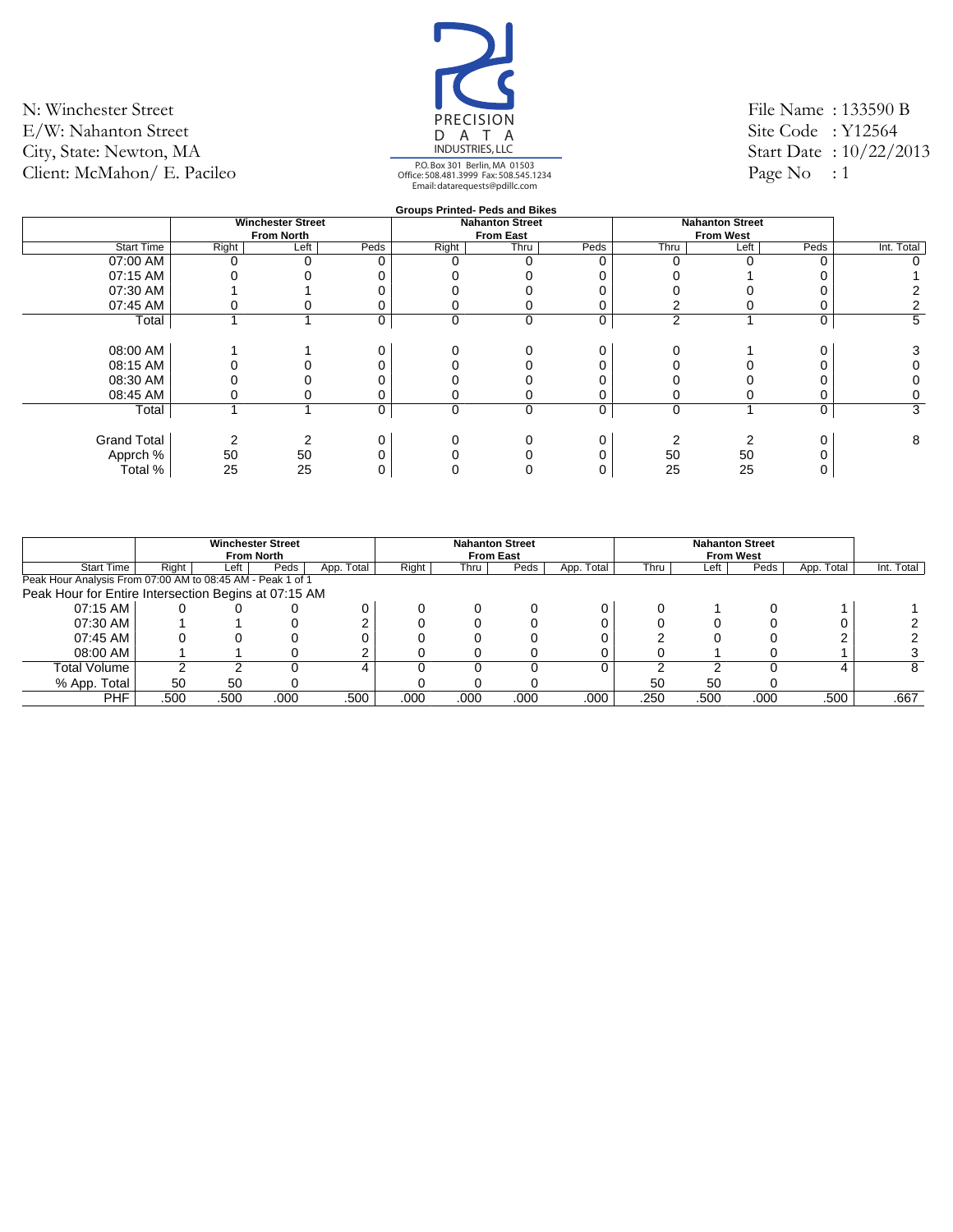![](_page_26_Picture_1.jpeg)

File Name : 133590 B Site Code: Y12564 Start Date : 10/22/2013 Page No : 1

|                                                            |       |                   | <b>Winchester Street</b> |            |       |      | <b>Nahanton Street</b> |            |      |      | <b>Nahanton Street</b> |            |            |
|------------------------------------------------------------|-------|-------------------|--------------------------|------------|-------|------|------------------------|------------|------|------|------------------------|------------|------------|
|                                                            |       | <b>From North</b> |                          |            |       |      | <b>From East</b>       |            |      |      | <b>From West</b>       |            |            |
| <b>Start Time</b>                                          | Right | Left              | U-Turn                   | App. Total | Right | Thru | U-Turn                 | App. Total | Thru | Left | U-Turn                 | App. Total | Int. Total |
| Peak Hour Analysis From 07:00 AM to 08:45 AM - Peak 1 of 1 |       |                   |                          |            |       |      |                        |            |      |      |                        |            |            |
| Peak Hour for Entire Intersection Begins at 07:30 AM       |       |                   |                          |            |       |      |                        |            |      |      |                        |            |            |
| 07:30 AM                                                   | 60    |                   | 0                        | 65         | 24    | 208  | 0                      | 232        | 185  | 61   |                        | 246        | 543        |
| 07:45 AM                                                   | 76    |                   | 0                        | 83         | 18    | 243  | 0                      | 261        | 189  | 78   |                        | 267        | 611        |
| 08:00 AM                                                   | 71    |                   | $\Omega$                 | 76         | 28    | 217  |                        | 245        | 175  | 79   |                        | 254        | 575        |
| 08:15 AM                                                   | 106   | 6                 | 0                        | 112        | 19    | 224  | 0                      | 243        | 142  | 52   |                        | 194        | 549        |
| Total Volume                                               | 313   | 23                | $\Omega$                 | 336        | 89    | 892  | 0                      | 981        | 691  | 270  | 0                      | 961        | 2278       |
| % App. Total                                               | 93.2  | 6.8               | 0                        |            | 9.1   | 90.9 | 0                      |            | 71.9 | 28.1 |                        |            |            |
| <b>PHF</b>                                                 | .738  | .821              | .000                     | .750       | .795  | .918 | .000                   | .940       | .914 | .854 | .000                   | .900       | .932       |
| Cars                                                       | 310   | 21                | 0                        | 331        | 86    | 882  | 0                      | 968        | 671  | 267  |                        | 938        | 2237       |
| % Cars                                                     | 99.0  | 91.3              | 0                        | 98.5       | 96.6  | 98.9 | 0                      | 98.7       | 97.1 | 98.9 |                        | 97.6       | 98.2       |
| <b>Heavy Vehicles</b>                                      | 3     |                   | $\Omega$                 | 5          | 3     | 10   |                        | 13         | 20   | 3    |                        | 23         | 41         |
| % Heavy Vehicles                                           | 1.0   | 8.7               | $\Omega$                 | 1.5        | 3.4   | 1.1  | 0                      | 1.3        | 2.9  | 1.1  |                        | 2.4        | 1.8        |

![](_page_26_Figure_4.jpeg)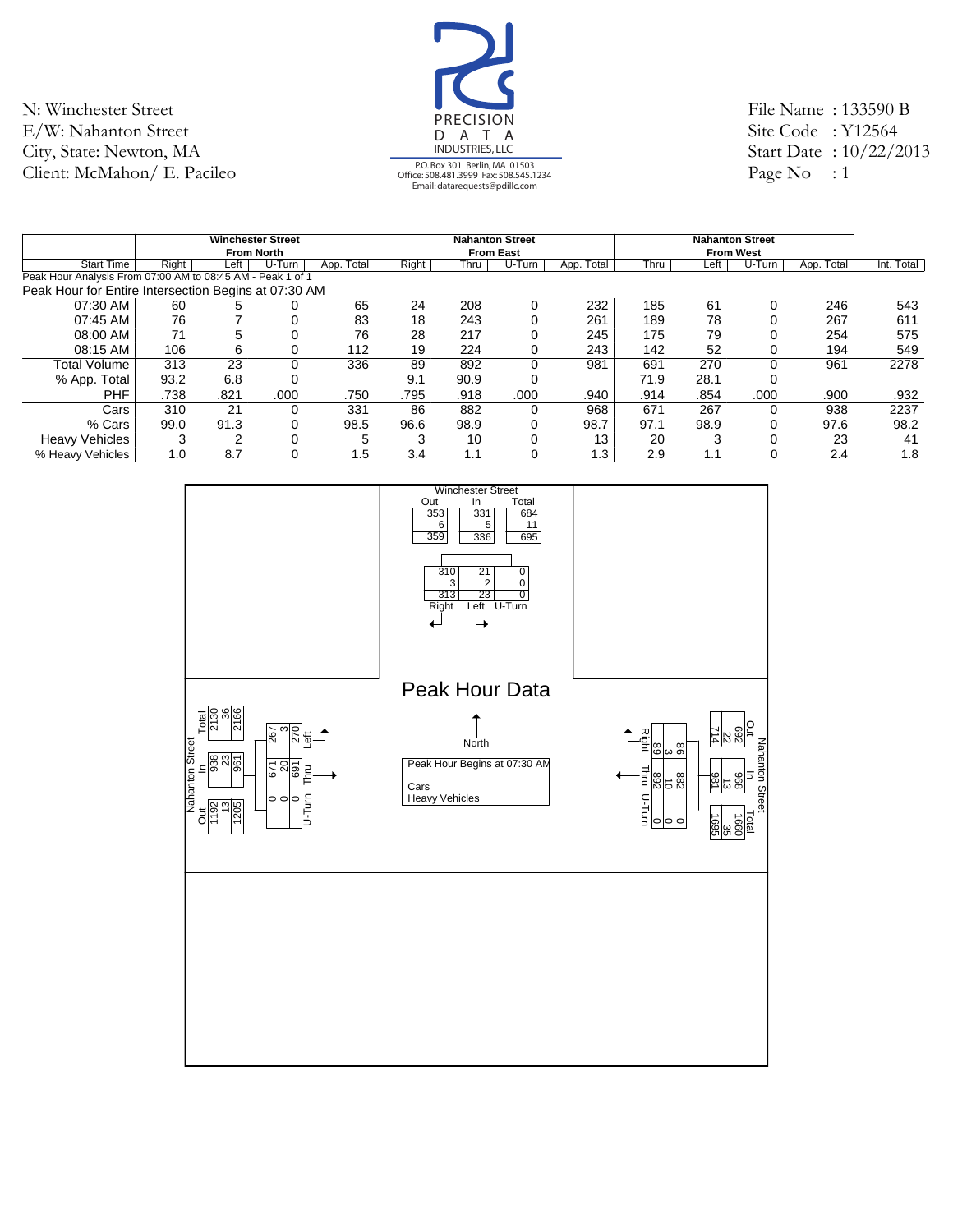![](_page_27_Picture_1.jpeg)

File Name : 133590 BB Site Code : Y12564 Start Date : 10/22/2013 Page No  $: 1$ 

|                       |       |                          |        |       | Groups Printed- Cars - Heavy Vehicles |        |      |                        |        |            |
|-----------------------|-------|--------------------------|--------|-------|---------------------------------------|--------|------|------------------------|--------|------------|
|                       |       | <b>Winchester Street</b> |        |       | <b>Nahanton Street</b>                |        |      | <b>Nahanton Street</b> |        |            |
|                       |       | <b>From North</b>        |        |       | <b>From East</b>                      |        |      | <b>From West</b>       |        |            |
| <b>Start Time</b>     | Right | Left                     | U-Turn | Right | Thru                                  | U-Turn | Thru | Left                   | U-Turn | Int. Total |
| 04:00 PM              | 60    | 6                        | 0      | 6     | 168                                   |        | 141  | 74                     | 0      | 455        |
| 04:15 PM              | 85    | 12                       |        | 12    | 109                                   |        | 192  | 120                    |        | 530        |
| 04:30 PM              | 107   | 12                       |        | 12    | 167                                   |        | 348  | 93                     |        | 739        |
| 04:45 PM              | 159   | 9                        | 0      | 12    | 194                                   |        | 266  | 119                    | 0      | 759        |
| Total                 | 411   | 39                       | 0      | 42    | 638                                   | 0      | 947  | 406                    | 0      | 2483       |
| 05:00 PM              | 77    | 5                        | 0      | 6     | 108                                   |        | 210  | 100                    | 0      | 506        |
| 05:15 PM              | 81    |                          | 0      | 15    | 117                                   |        | 175  | 93                     | 0      | 485        |
| 05:30 PM              | 87    | 13                       |        | 8     | 124                                   |        | 162  | 86                     |        | 480        |
| 05:45 PM              | 76    | 8                        | 0      | 10    | 142                                   |        | 186  | 100                    | 0      | 522        |
| Total                 | 321   | 30                       | 0      | 39    | 491                                   | 0      | 733  | 379                    | 0      | 1993       |
| <b>Grand Total</b>    | 732   | 69                       | 0      | 81    | 1129                                  |        | 1680 | 785                    | 0      | 4476       |
| Apprch %              | 91.4  | 8.6                      | 0      | 6.7   | 93.3                                  |        | 68.2 | 31.8                   | 0      |            |
| Total %               | 16.4  | 1.5                      | 0      | 1.8   | 25.2                                  |        | 37.5 | 17.5                   | 0      |            |
| Cars                  | 718   | 67                       | 0      | 78    | 1113                                  | 0      | 1676 | 775                    | 0      | 4427       |
| % Cars                | 98.1  | 97.1                     | 0      | 96.3  | 98.6                                  |        | 99.8 | 98.7                   | 0      | 98.9       |
| <b>Heavy Vehicles</b> | 14    | 2                        | 0      | 3     | 16                                    | ი      | 4    | 10                     | 0      | 49         |
| % Heavy Vehicles      | 1.9   | 2.9                      | 0      | 3.7   | 1.4                                   | 0      | 0.2  | 1.3                    | 0      | 1.1        |

|                                                            |       |      | <b>Winchester Street</b> |            |       |      | <b>Nahanton Street</b> |            |      |      | <b>Nahanton Street</b> |            |            |
|------------------------------------------------------------|-------|------|--------------------------|------------|-------|------|------------------------|------------|------|------|------------------------|------------|------------|
|                                                            |       |      | <b>From North</b>        |            |       |      | <b>From East</b>       |            |      |      | <b>From West</b>       |            |            |
| <b>Start Time</b>                                          | Right | Left | U-Turn                   | App. Total | Right | Thru | U-Turn                 | App. Total | Thru | Left | U-Turn                 | App. Total | Int. Total |
| Peak Hour Analysis From 04:00 PM to 05:45 PM - Peak 1 of 1 |       |      |                          |            |       |      |                        |            |      |      |                        |            |            |
| Peak Hour for Entire Intersection Begins at 04:15 PM       |       |      |                          |            |       |      |                        |            |      |      |                        |            |            |
| 04:15 PM                                                   | 85    | 12   | 0                        | 97         | 12    | 109  |                        | 121        | 192  | 120  | 0                      | 312        | 530        |
| 04:30 PM                                                   | 107   | 12   |                          | 119        | 12    | 167  |                        | 179        | 348  | 93   |                        | 441        | 739        |
| 04:45 PM                                                   | 159   | 9    |                          | 168        | 12    | 194  |                        | 206        | 266  | 119  |                        | 385        | 759        |
| 05:00 PM                                                   | 77    | 5    | 0                        | 82         | 6     | 108  |                        | 114        | 210  | 100  |                        | 310        | 506        |
| Total Volume                                               | 428   | 38   | 0                        | 466        | 42    | 578  |                        | 620        | 1016 | 432  | $\Omega$               | 1448       | 2534       |
| % App. Total                                               | 91.8  | 8.2  | 0                        |            | 6.8   | 93.2 |                        |            | 70.2 | 29.8 | 0                      |            |            |
| <b>PHF</b>                                                 | .673  | .792 | .000                     | .693       | .875  | .745 | .000                   | .752       | .730 | .900 | .000                   | .821       | .835       |
| Cars                                                       | 419   | 38   | 0                        | 457        | 40    | 570  |                        | 610        | 1016 | 426  | 0                      | 1442       | 2509       |
| % Cars                                                     | 97.9  | 100  | 0                        | 98.1       | 95.2  | 98.6 |                        | 98.4       | 100  | 98.6 | $\Omega$               | 99.6       | 99.0       |
| <b>Heavy Vehicles</b>                                      | 9     |      | 0                        | 9          | ົ     | 8    |                        | 10         |      | 6    |                        |            | 25         |
| % Heavy Vehicles                                           | 2.1   |      | 0                        | 1.9        | 4.8   | 1.4  |                        | 1.6        |      | 1.4  |                        | 0.4        | 1.0        |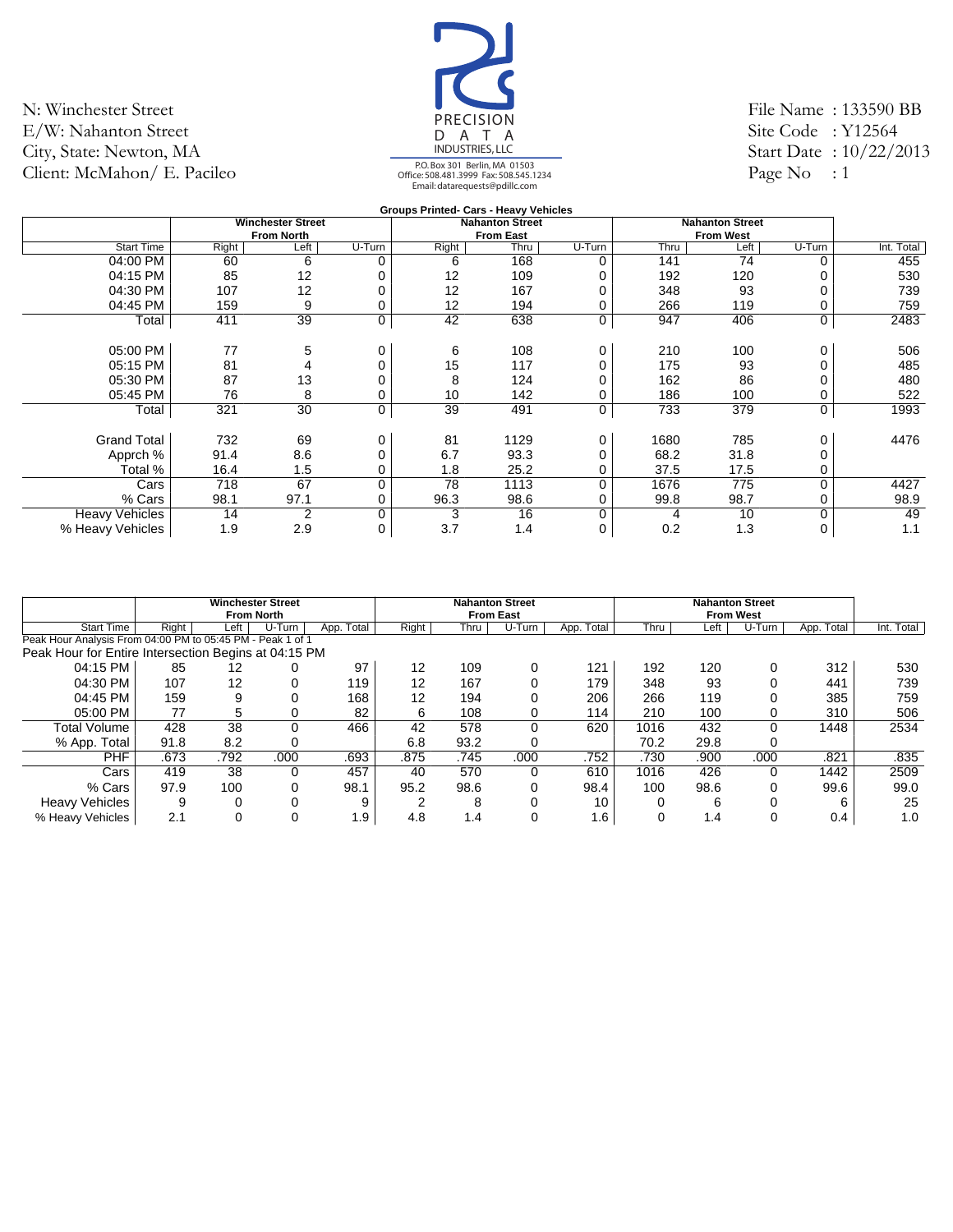![](_page_28_Picture_1.jpeg)

File Name : 133590 BB Site Code : Y12564 Start Date : 10/22/2013 Page No : 1

|                    |       |                          |        |       | <b>Groups Printed- Cars</b> |        |      |                        |             |            |
|--------------------|-------|--------------------------|--------|-------|-----------------------------|--------|------|------------------------|-------------|------------|
|                    |       | <b>Winchester Street</b> |        |       | <b>Nahanton Street</b>      |        |      | <b>Nahanton Street</b> |             |            |
|                    |       | <b>From North</b>        |        |       | <b>From East</b>            |        |      | <b>From West</b>       |             |            |
| <b>Start Time</b>  | Right | Left                     | U-Turn | Right | Thru                        | U-Turn | Thru | Left                   | U-Turn      | Int. Total |
| 04:00 PM           | 58    | 6                        | 0      | 6     | 163                         | 0      | 138  | 74                     | $\Omega$    | 445        |
| 04:15 PM           | 83    | $12 \overline{ }$        | 0      | 11    | 104                         |        | 192  | 117                    |             | 519        |
| 04:30 PM           | 105   | 12                       |        | 12    | 166                         |        | 348  | 91                     |             | 734        |
| 04:45 PM           | 159   | 9                        |        | 11    | 193                         |        | 266  | 118                    |             | 756        |
| Total              | 405   | 39                       | 0      | 40    | 626                         | 0      | 944  | 400                    | 0           | 2454       |
|                    |       |                          |        |       |                             |        |      |                        |             |            |
| 05:00 PM           | 72    | 5                        | 0      | 6     | 107                         | 0      | 210  | 100                    | $\Omega$    | 500        |
| 05:15 PM           | 81    | 3                        | 0      | 14    | 117                         | 0      | 174  | 92                     |             | 481        |
| 05:30 PM           | 86    | 13                       |        | 8     | 122                         |        | 162  | 84                     |             | 475        |
| 05:45 PM           | 74    |                          |        | 10    | 141                         |        | 186  | 99                     |             | 517        |
| Total              | 313   | 28                       | 0      | 38    | 487                         | 0      | 732  | 375                    | $\mathbf 0$ | 1973       |
|                    |       |                          |        |       |                             |        |      |                        |             |            |
| <b>Grand Total</b> | 718   | 67                       | 0      | 78    | 1113                        | 0      | 1676 | 775                    | 0           | 4427       |
| Apprch %           | 91.5  | 8.5                      | 0      | 6.5   | 93.5                        |        | 68.4 | 31.6                   |             |            |
| Total %            | 16.2  | 1.5                      | 0      | 1.8   | 25.1                        | 0      | 37.9 | 17.5                   | 0           |            |
|                    |       |                          |        |       |                             |        |      |                        |             |            |

|                                                            |       |                                                                                                                 | <b>Winchester Street</b><br><b>From North</b> |            |       |      | <b>Nahanton Street</b><br><b>From East</b> |            |      |      | <b>Nahanton Street</b><br><b>From West</b> |            |            |
|------------------------------------------------------------|-------|-----------------------------------------------------------------------------------------------------------------|-----------------------------------------------|------------|-------|------|--------------------------------------------|------------|------|------|--------------------------------------------|------------|------------|
| <b>Start Time</b>                                          | Right | Left                                                                                                            | U-Turn                                        | App. Total | Right | Thru | U-Turn                                     | App. Total | Thru | ∟eft | U-Turn                                     | App. Total | Int. Total |
| Peak Hour Analysis From 04:00 PM to 05:45 PM - Peak 1 of 1 |       |                                                                                                                 |                                               |            |       |      |                                            |            |      |      |                                            |            |            |
|                                                            |       | Peak Hour for Entire Intersection Begins at 04:15 PM<br>95<br>309<br>115<br>192<br>83<br>117<br>104<br>12<br>11 |                                               |            |       |      |                                            |            |      |      |                                            |            |            |
| 04:15 PM                                                   |       |                                                                                                                 |                                               |            |       |      |                                            |            |      |      |                                            |            | 519        |
| 04:30 PM                                                   | 105   | 12                                                                                                              |                                               | 117        | 12    | 166  |                                            | 178        | 348  | 91   |                                            | 439        | 734        |
| 04:45 PM                                                   | 159   | 9                                                                                                               |                                               | 168        | 11    | 193  |                                            | 204        | 266  | 118  |                                            | 384        | 756        |
| 05:00 PM                                                   | 72    |                                                                                                                 |                                               | 77         |       | 107  |                                            | 113        | 210  | 100  | 0                                          | 310        | 500        |
| Total Volume                                               | 419   | 38                                                                                                              |                                               | 457        | 40    | 570  |                                            | 610        | 1016 | 426  | 0                                          | 1442       | 2509       |
| % App. Total                                               | 91.7  | 8.3                                                                                                             |                                               |            | 6.6   | 93.4 |                                            |            | 70.5 | 29.5 | $\Omega$                                   |            |            |
| <b>PHF</b>                                                 | .659  | .792                                                                                                            | .000                                          | .680       | .833  | .738 | .000                                       | .748       | .730 | .903 | .000                                       | .821       | .830       |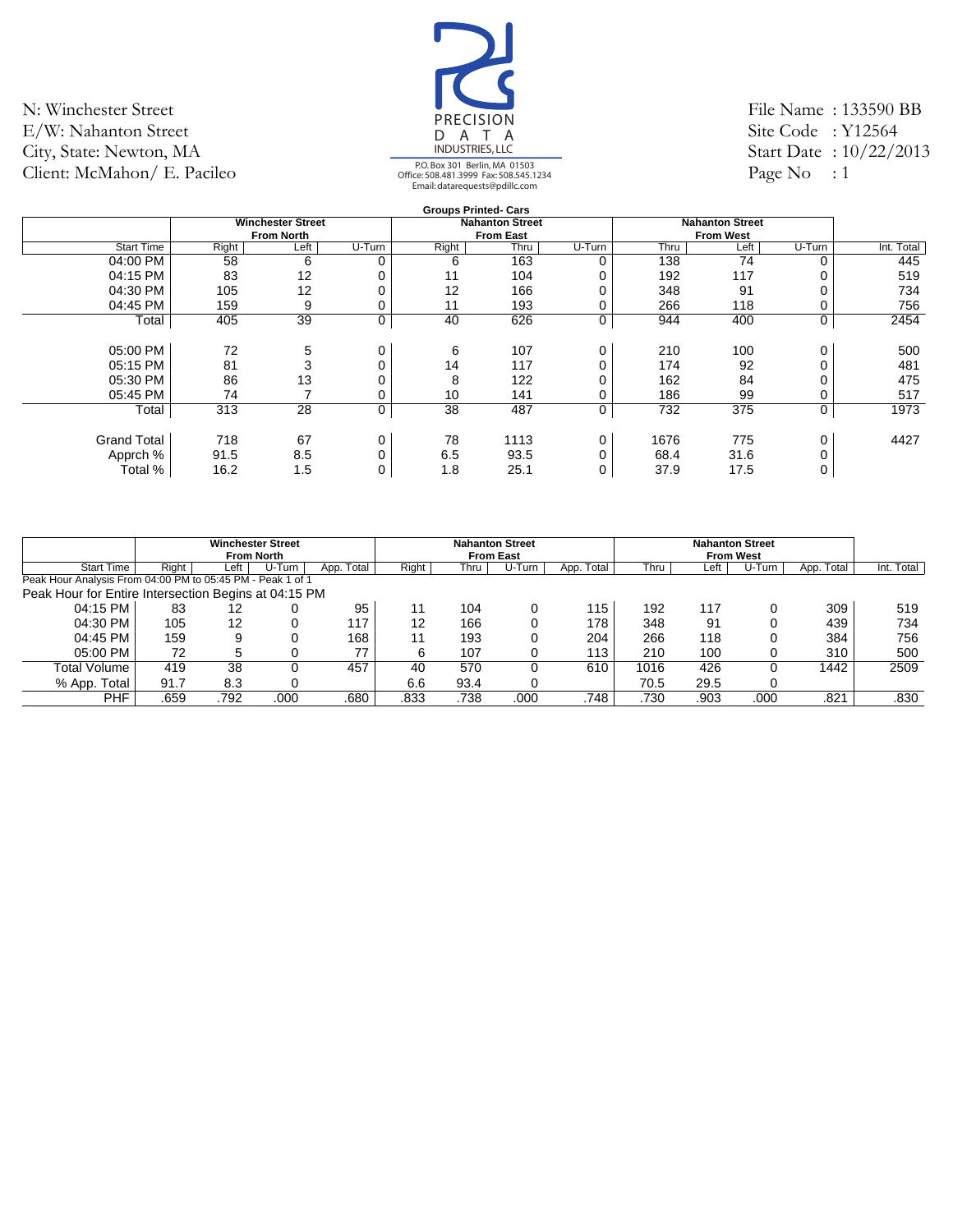![](_page_29_Picture_1.jpeg)

File Name : 133590 BB Site Code : Y12564 Start Date : 10/22/2013 Page No : 1

|                    |            |                          |        |       | <b>Groups Printed- Heavy Vehicles</b> |        |      |                        |        |            |
|--------------------|------------|--------------------------|--------|-------|---------------------------------------|--------|------|------------------------|--------|------------|
|                    |            | <b>Winchester Street</b> |        |       | <b>Nahanton Street</b>                |        |      | <b>Nahanton Street</b> |        |            |
|                    |            | <b>From North</b>        |        |       | <b>From East</b>                      |        |      | <b>From West</b>       |        |            |
| <b>Start Time</b>  | Right      | Left                     | U-Turn | Right | Thru                                  | U-Turn | Thru | Left                   | U-Turn | Int. Total |
| 04:00 PM           | $\sqrt{2}$ |                          | 0      |       | 5                                     |        | 3    |                        |        | 10         |
| 04:15 PM           |            |                          |        |       |                                       |        |      |                        |        | 11         |
| 04:30 PM           |            |                          |        |       |                                       |        |      |                        |        | 5          |
| 04:45 PM           |            |                          |        |       |                                       |        |      |                        |        | 3          |
| Total              | 6          | $\mathbf 0$              | 0      | 2     | 12                                    | 0      | 3    | 6                      | 0      | 29         |
|                    |            |                          |        |       |                                       |        |      |                        |        |            |
| 05:00 PM           |            |                          | 0      |       |                                       |        |      |                        |        | 6          |
| 05:15 PM           |            |                          |        |       |                                       |        |      |                        |        | 4          |
| 05:30 PM           |            |                          |        |       |                                       |        |      |                        |        | 5          |
| 05:45 PM           |            |                          |        |       |                                       |        |      |                        |        | 5          |
| Total              | 8          | $\mathcal{P}$            | 0      |       | 4                                     | 0      |      | 4                      | 0      | 20         |
|                    |            |                          |        |       |                                       |        |      |                        |        |            |
| <b>Grand Total</b> | 14         |                          | 0      |       | 16                                    |        |      | 10                     |        | 49         |
| Apprch %           | 87.5       | 12.5                     |        | 15.8  | 84.2                                  |        | 28.6 | 71.4                   |        |            |
| Total %            | 28.6       | 4.1                      |        | 6.1   | 32.7                                  |        | 8.2  | 20.4                   |        |            |
|                    |            |                          |        |       |                                       |        |      |                        |        |            |

|                                                            |       |      | <b>Winchester Street</b><br><b>From North</b> |            |       |      | <b>Nahanton Street</b><br><b>From East</b> |            |      |      | <b>Nahanton Street</b><br><b>From West</b> |            |            |
|------------------------------------------------------------|-------|------|-----------------------------------------------|------------|-------|------|--------------------------------------------|------------|------|------|--------------------------------------------|------------|------------|
| <b>Start Time</b>                                          | Right | Left | U-Turn                                        | App. Total | Right | Thru | U-Turn                                     | App. Total | Thru | Left | U-Turn                                     | App. Total | Int. Total |
| Peak Hour Analysis From 04:00 PM to 05:45 PM - Peak 1 of 1 |       |      |                                               |            |       |      |                                            |            |      |      |                                            |            |            |
| Peak Hour for Entire Intersection Begins at 04:00 PM       |       |      |                                               |            |       |      |                                            |            |      |      |                                            |            |            |
| 04:00 PM                                                   |       |      |                                               |            |       |      |                                            |            |      |      |                                            |            | 10         |
| 04:15 PM                                                   |       |      |                                               |            |       |      |                                            |            |      |      |                                            |            |            |
| 04:30 PM                                                   |       |      |                                               |            |       |      |                                            |            |      |      |                                            |            |            |
| 04:45 PM                                                   |       |      |                                               |            |       |      |                                            |            |      |      |                                            |            |            |
| Total Volume                                               |       |      |                                               | 6          |       | 12   |                                            | 14         |      | h    |                                            | 9          | 29         |
| % App. Total                                               | 100   |      |                                               |            | 14.3  | 85.7 |                                            |            | 33.3 | 66.7 |                                            |            |            |
| <b>PHF</b>                                                 | .750  | .000 | .000                                          | .750       | .500  | .600 | .000                                       | .583       | .250 | .500 | .000                                       | .750       | .659       |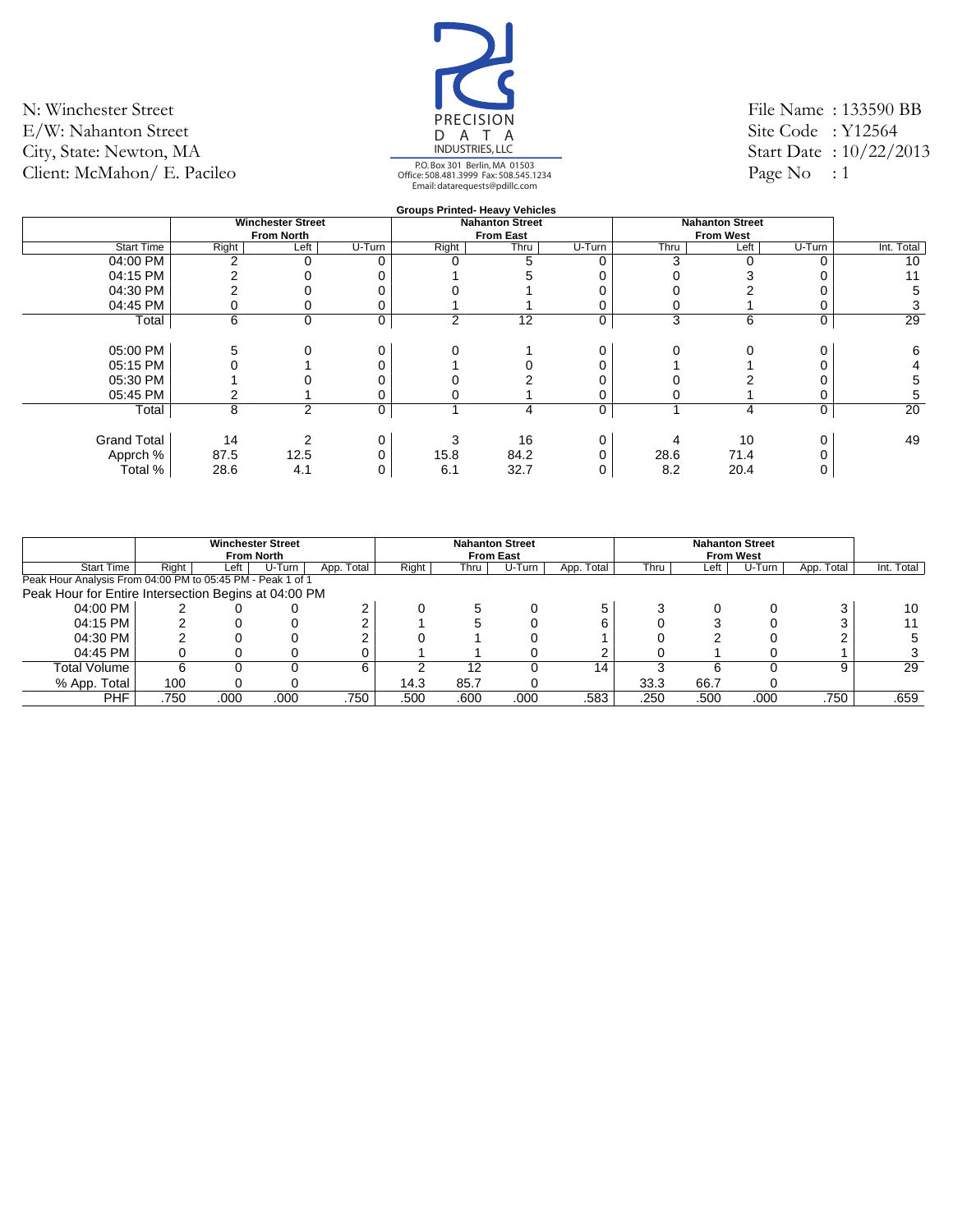![](_page_30_Picture_1.jpeg)

File Name : 133590 BB Site Code : Y12564 Start Date : 10/22/2013 Page No : 1

|                    |                                                                                                                       |  |      |          | <b>Groups Printed- Peds and Bikes</b> |      |      |                        |          |            |
|--------------------|-----------------------------------------------------------------------------------------------------------------------|--|------|----------|---------------------------------------|------|------|------------------------|----------|------------|
|                    |                                                                                                                       |  |      |          | <b>Nahanton Street</b>                |      |      | <b>Nahanton Street</b> |          |            |
|                    | <b>Winchester Street</b><br><b>From North</b><br>Left <sup>'</sup><br>Right<br>$\mathbf 0$<br>$\mathbf 0$<br>$\Omega$ |  |      |          | <b>From East</b>                      |      |      | <b>From West</b>       |          |            |
| <b>Start Time</b>  |                                                                                                                       |  | Peds | Right    | Thru                                  | Peds | Thru | Left                   | Peds     | Int. Total |
| 04:00 PM           |                                                                                                                       |  | 0    |          |                                       | 0    |      |                        | $\Omega$ |            |
| 04:15 PM           |                                                                                                                       |  |      |          |                                       |      |      |                        |          |            |
| 04:30 PM           |                                                                                                                       |  |      |          |                                       |      |      |                        |          |            |
| 04:45 PM           |                                                                                                                       |  |      | G.       |                                       | 0    |      | G                      | 0        | 10         |
| Total              |                                                                                                                       |  | 0    | 5        | 0                                     | 0    | 0    | 6                      | 0        | 11         |
|                    |                                                                                                                       |  |      |          |                                       |      |      |                        |          |            |
| 05:00 PM           |                                                                                                                       |  | 0    |          |                                       | 0    |      |                        |          |            |
| 05:15 PM           |                                                                                                                       |  |      |          |                                       |      |      |                        |          |            |
| 05:30 PM           |                                                                                                                       |  |      |          |                                       |      |      |                        |          |            |
| 05:45 PM           |                                                                                                                       |  |      |          |                                       | 0    |      |                        | 0        | 5          |
| Total              |                                                                                                                       |  | 0    | $\Omega$ | 3                                     | 0    | 5    | $\overline{2}$         | 0        | 11         |
|                    |                                                                                                                       |  |      |          |                                       |      |      |                        |          |            |
| <b>Grand Total</b> |                                                                                                                       |  |      |          |                                       | 0    |      | 8                      | 0        | 22         |
| Apprch %           | 100                                                                                                                   |  |      | 62.5     | 37.5                                  |      | 38.5 | 61.5                   | 0        |            |
| Total %            | 4.5                                                                                                                   |  |      | 22.7     | 13.6                                  | 0    | 22.7 | 36.4                   |          |            |
|                    |                                                                                                                       |  |      |          |                                       |      |      |                        |          |            |

|                                                            |       | <b>Winchester Street</b><br><b>From North</b> |      |            |       |      | <b>Nahanton Street</b><br><b>From East</b> |            |      |      | <b>Nahanton Street</b><br><b>From West</b> |            |            |
|------------------------------------------------------------|-------|-----------------------------------------------|------|------------|-------|------|--------------------------------------------|------------|------|------|--------------------------------------------|------------|------------|
| <b>Start Time</b>                                          | Right | Left                                          | Peds | App. Total | Right | Thru | Peds                                       | App. Total | Thru | Left | Peds                                       | App. Total | Int. Total |
| Peak Hour Analysis From 04:00 PM to 05:45 PM - Peak 1 of 1 |       |                                               |      |            |       |      |                                            |            |      |      |                                            |            |            |
| Peak Hour for Entire Intersection Begins at 04:45 PM       |       |                                               |      |            |       |      |                                            |            |      |      |                                            |            |            |
| 04:45 PM                                                   |       |                                               |      |            |       |      |                                            | 5          |      |      |                                            |            | 10         |
| 05:00 PM                                                   |       |                                               |      |            |       |      |                                            |            |      |      |                                            |            |            |
| 05:15 PM                                                   |       |                                               |      |            |       |      |                                            |            |      |      |                                            |            |            |
| 05:30 PM                                                   |       |                                               |      |            |       |      |                                            |            |      |      |                                            |            |            |
| Total Volume                                               |       |                                               |      |            |       |      |                                            | 6          |      |      |                                            | 10         | 16         |
| % App. Total                                               |       |                                               |      |            | 83.3  | 16.7 |                                            |            | 30   | 70   |                                            |            |            |
| PHF                                                        | .000  | .000                                          | .000 | .000       | .250  | .250 | .000                                       | .300       | .750 | .350 | .000                                       | .500       | .400       |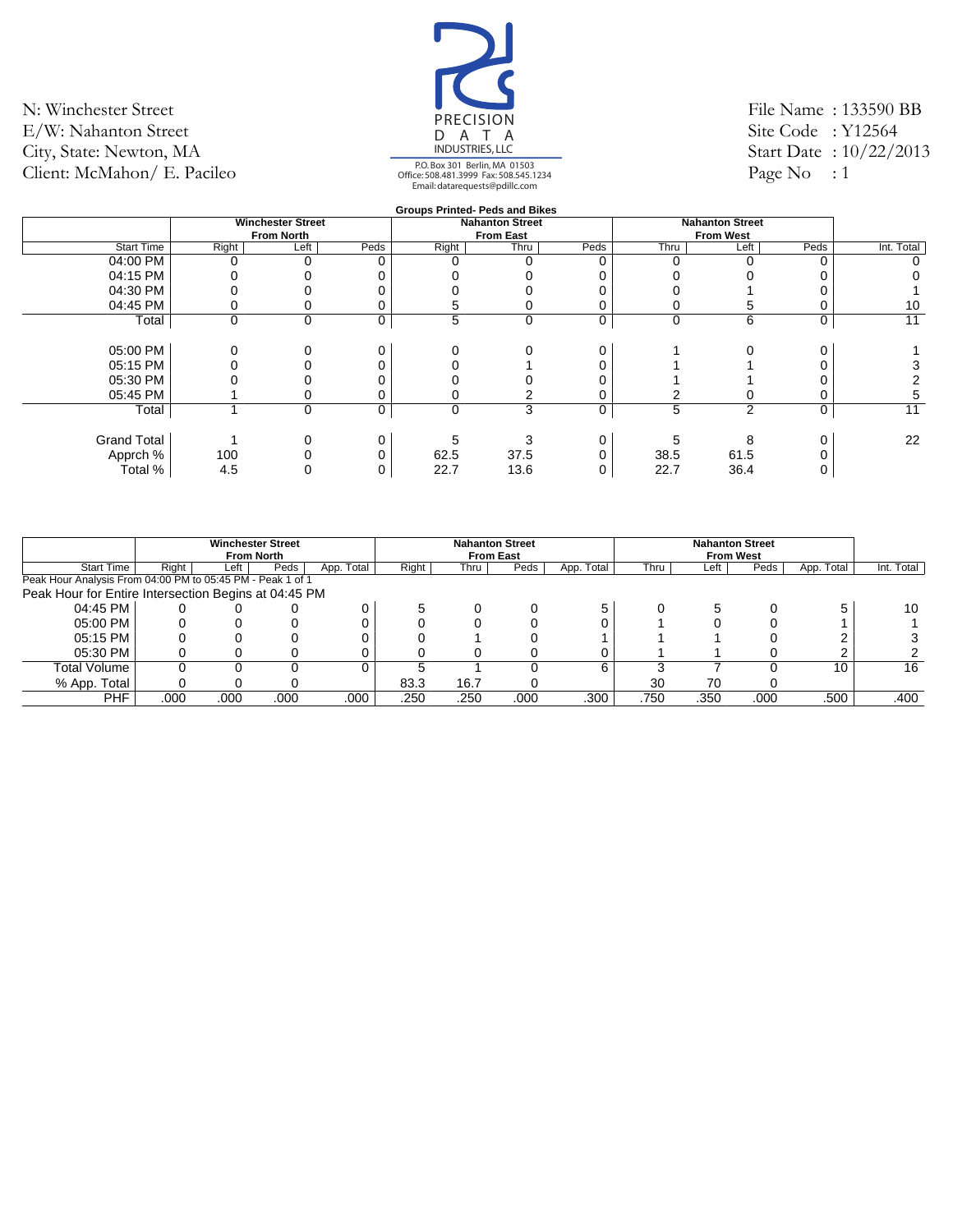![](_page_31_Picture_1.jpeg)

File Name : 133590 BB Site Code : Y12564 Start Date : 10/22/2013 Page No : 1

|                                                            |       |      | <b>Winchester Street</b><br><b>From North</b> |            |       |      | <b>Nahanton Street</b><br><b>From East</b> |            |      |      | <b>Nahanton Street</b><br><b>From West</b> |            |            |
|------------------------------------------------------------|-------|------|-----------------------------------------------|------------|-------|------|--------------------------------------------|------------|------|------|--------------------------------------------|------------|------------|
| <b>Start Time</b>                                          | Riaht | Left | U-Turn                                        | App. Total | Right | Thru | U-Turn                                     | App. Total | Thru | Left | U-Turn                                     | App. Total | Int. Total |
| Peak Hour Analysis From 04:00 PM to 05:45 PM - Peak 1 of 1 |       |      |                                               |            |       |      |                                            |            |      |      |                                            |            |            |
| Peak Hour for Entire Intersection Begins at 04:15 PM       |       |      |                                               |            |       |      |                                            |            |      |      |                                            |            |            |
| 04:15 PM                                                   | 85    | 12   |                                               | 97         | 12    | 109  | 0                                          | 121        | 192  | 120  | $\Omega$                                   | 312        | 530        |
| 04:30 PM                                                   | 107   | 12   | 0                                             | 119        | 12    | 167  | 0                                          | 179        | 348  | 93   |                                            | 441        | 739        |
| 04:45 PM                                                   | 159   |      | 0                                             | 168        | 12    | 194  | 0                                          | 206        | 266  | 119  |                                            | 385        | 759        |
| 05:00 PM                                                   | 77    | 5    | 0                                             | 82         | 6     | 108  | 0                                          | 114        | 210  | 100  | 0                                          | 310        | 506        |
| <b>Total Volume</b>                                        | 428   | 38   | $\Omega$                                      | 466        | 42    | 578  | $\Omega$                                   | 620        | 1016 | 432  | $\Omega$                                   | 1448       | 2534       |
| % App. Total                                               | 91.8  | 8.2  | 0                                             |            | 6.8   | 93.2 | 0                                          |            | 70.2 | 29.8 |                                            |            |            |
| <b>PHF</b>                                                 | .673  | .792 | .000                                          | .693       | .875  | .745 | .000                                       | .752       | .730 | .900 | .000                                       | .821       | .835       |
| Cars                                                       | 419   | 38   | $\Omega$                                      | 457        | 40    | 570  | $\Omega$                                   | 610        | 1016 | 426  | $\Omega$                                   | 1442       | 2509       |
| % Cars                                                     | 97.9  | 100  | 0                                             | 98.1       | 95.2  | 98.6 | 0                                          | 98.4       | 100  | 98.6 | 0                                          | 99.6       | 99.0       |
| <b>Heavy Vehicles</b>                                      | 9     |      | $\Omega$                                      | 9          | ◠     | 8    | 0                                          | 10         |      | 6    | $\Omega$                                   | 6          | 25         |
| % Heavy Vehicles                                           | 2.1   |      | $\Omega$                                      | 1.9        | 4.8   | 1.4  | 0                                          | 1.6        |      | 1.4  | 0                                          | 0.4        | 1.0        |

![](_page_31_Figure_4.jpeg)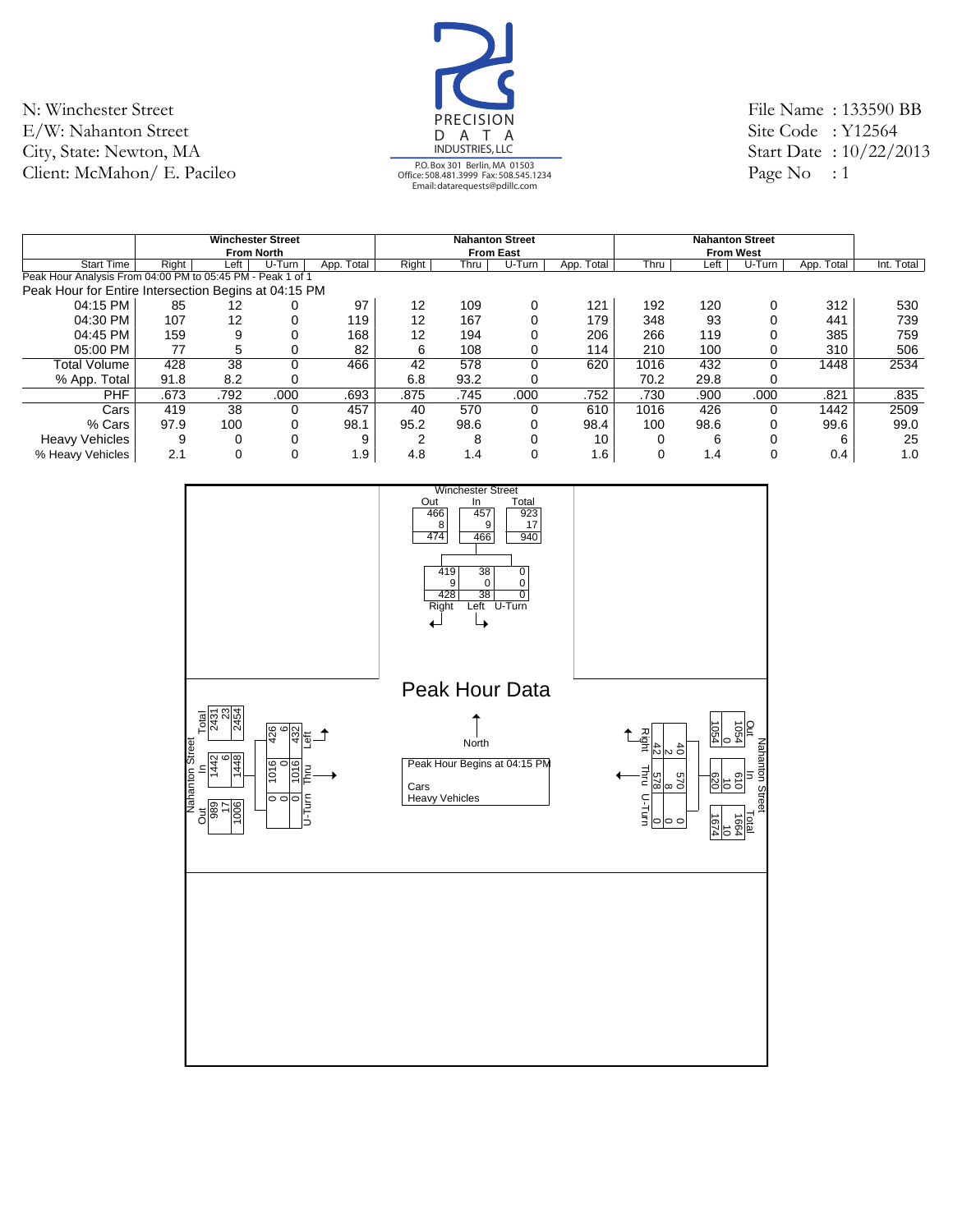![](_page_32_Picture_1.jpeg)

File Name : 133590 C Site Code: Y12564 Start Date : 10/22/2013 Page No  $: 1$ 

|                       |                   |                      |      |          |      |                      |      |        | <b>Groups Printed- Cars - Heavy Vehicles</b> |                  |                        |          |                   |                        |           |          |            |
|-----------------------|-------------------|----------------------|------|----------|------|----------------------|------|--------|----------------------------------------------|------------------|------------------------|----------|-------------------|------------------------|-----------|----------|------------|
|                       |                   | <b>Dedham Street</b> |      |          |      | <b>Dedham Street</b> |      |        |                                              |                  | <b>Nahanton Street</b> |          |                   | <b>Nahanton Street</b> |           |          |            |
|                       |                   | <b>From North</b>    |      |          |      | <b>From South</b>    |      |        |                                              | <b>From West</b> |                        |          |                   | <b>From Northwest</b>  |           |          |            |
| <b>Start Time</b>     | <b>Hard Right</b> | Right                | Thru | U-Turn   | Thru | Bear Left            | Left | U-Turn | Right                                        | Left             | Hard Left              | U-Turn   | <b>Hard Right</b> | Bear Right             | Hard Left | U-Turn   | Int. Total |
| 07:00 AM              | 5                 | $\Omega$             | 52   | 0        | 138  | 0                    | 105  | 0      | 139                                          | 0                | 0                      | 0        | $\Omega$          | 0                      | 11        | 0        | 450        |
| 07:15 AM              | 16                | 0                    | 84   | 0        | 142  | 0                    | 155  | 0      | 181                                          | 0                | $\Omega$               |          |                   |                        | 11        |          | 589        |
| 07:30 AM              | 29                | $\Omega$             | 108  | 0        | 125  | 0                    | 197  | 0      | 169                                          |                  |                        |          |                   |                        | 18        |          | 646        |
| 07:45 AM              | 28                | 0                    | 107  | 0        | 121  | 0                    | 220  | 0      | 165                                          | 0                |                        |          |                   |                        | 11        |          | 652        |
| Total                 | 78                | 0                    | 351  | 0        | 526  | 0                    | 677  | 0      | 654                                          | 0                | 0                      | 0        | $\mathbf 0$       | 0                      | 51        | 0        | 2337       |
|                       |                   |                      |      |          |      |                      |      |        |                                              |                  |                        |          |                   |                        |           |          |            |
| 08:00 AM              | 28                | 0                    | 90   | 0        | 132  | 0                    | 209  | 0      | 173                                          | 0                | 0                      | 0        | $\Omega$          | 0                      | 13        | 0        | 645        |
| 08:15 AM              | 28                | 0                    | 88   | 0        | 115  | 0                    | 224  | 0      | 127                                          | 0                | 0                      | 0        |                   |                        | 21        |          | 603        |
| 08:30 AM              | 41                | $\Omega$             | 64   | 0        | 140  | 0                    | 230  | 0      | 124                                          | 0                |                        |          |                   |                        | 5         |          | 604        |
| 08:45 AM              | 33                | 0                    | 94   | 0        | 112  | 0                    | 220  | 0      | 123                                          | 0                | 0                      |          |                   |                        | 13        |          | 595        |
| Total                 | 130               | 0                    | 336  | 0        | 499  | 0                    | 883  | 0      | 547                                          | 0                | $\mathbf 0$            | 0        | $\mathbf 0$       | 0                      | 52        | 0        | 2447       |
|                       |                   |                      |      |          |      |                      |      |        |                                              |                  |                        |          |                   |                        |           |          |            |
| <b>Grand Total</b>    | 208               | 0                    | 687  | 0        | 1025 | 0                    | 1560 | 0      | 1201                                         | 0                | 0                      | 0        | $\Omega$          | 0                      | 103       | 0        | 4784       |
| Apprch %              | 23.2              | 0                    | 76.8 | 0        | 39.7 | 0                    | 60.3 | 0      | 100                                          |                  |                        |          |                   |                        | 100       | 0        |            |
| Total %               | 4.3               | 0                    | 14.4 | 0        | 21.4 | 0                    | 32.6 | 0      | 25.1                                         | 0                | 0                      | 0        | 0                 |                        | 2.2       | 0        |            |
| Cars                  | 204               | $\Omega$             | 616  | $\Omega$ | 986  | $\Omega$             | 1543 | 0      | 1167                                         | $\Omega$         | $\Omega$               | $\Omega$ | 0                 | $\Omega$               | 101       | $\Omega$ | 4617       |
| % Cars                | 98.1              | 0                    | 89.7 | 0        | 96.2 | 0                    | 98.9 | 0      | 97.2                                         | 0                | 0                      |          | 0                 | 0                      | 98.1      | 0        | 96.5       |
| <b>Heavy Vehicles</b> | 4                 | $\Omega$             | 71   | 0        | 39   | 0                    | 17   | 0      | 34                                           | 0                | 0                      | $\Omega$ | 0                 | 0                      | 2         |          | 167        |
| % Heavy Vehicles      | 1.9               | $\Omega$             | 10.3 | 0        | 3.8  | 0                    | 1.1  | 0      | 2.8                                          | 0                | $\Omega$               | 0        | 0                 | 0                      | 1.9       | 0        | 3.5        |

|                                                            |                   |       | <b>Dedham Street</b> |        |            |      |           | <b>Dedham Street</b> |          |            |       |      | <b>Nahanton Street</b> |        |            |            |            | <b>Nahanton Street</b> |        |            |            |
|------------------------------------------------------------|-------------------|-------|----------------------|--------|------------|------|-----------|----------------------|----------|------------|-------|------|------------------------|--------|------------|------------|------------|------------------------|--------|------------|------------|
|                                                            |                   |       | <b>From North</b>    |        |            |      |           | <b>From South</b>    |          |            |       |      | <b>From West</b>       |        |            |            |            | <b>From Northwest</b>  |        |            |            |
| <b>Start Time</b>                                          | <b>Hard Right</b> | Right | Thru                 | U-Turn | App. Total | Thru | Bear Left | Left                 | U-Turn   | App. Total | Right | Left | Hard Left              | U-Turn | App. Total | Hard Right | Bear Right | Hard Left              | U-Turn | App. Total | Int. Total |
| Peak Hour Analysis From 07:00 AM to 08:45 AM - Peak 1 of 1 |                   |       |                      |        |            |      |           |                      |          |            |       |      |                        |        |            |            |            |                        |        |            |            |
| Peak Hour for Entire Intersection Begins at 07:30 AM       |                   |       |                      |        |            |      |           |                      |          |            |       |      |                        |        |            |            |            |                        |        |            |            |
| 07:30 AM                                                   | 29                | 0     | 108                  |        | 37         | 125  |           | 197                  |          | 322        | 169   |      |                        |        | 169        |            |            | 18                     | 0      | 18         | 646        |
| 07:45 AM                                                   | 28                | 0     | 107                  |        | 35         | 121  |           | 220                  |          | 341        | 165   |      |                        | 0      | 165        |            |            | 11                     | 0      |            | 652        |
| 08:00 AM                                                   | 28                | 0     | 90                   |        | 118        | 132  |           | 209                  |          | 341        | 173   |      |                        | 0      | 173        |            |            | 13                     | 0      | 13         | 645        |
| 08:15 AM                                                   | 28                | 0     | 88                   |        | 16         | 115  |           | 224                  |          | 339        | 127   |      |                        | ი      | 127        |            |            | 21                     | 0      | 21         | 603        |
| <b>Total Volume</b>                                        | 113               | 0     | 393                  | 0      | 506        | 493  |           | 850                  | $\Omega$ | 1343       | 634   | 0    | 0                      | 0      | 634        |            | 0          | 63                     | 0      | 63         | 2546       |
| % App. Total                                               | 22.3              | 0     | 77.7                 |        |            | 36.7 |           | 63.3                 | 0        |            | 100   |      | 0                      | O      |            |            |            | 100                    | 0      |            |            |
| <b>PHF</b>                                                 | .974              | .000  | .910                 | .000   | .923       | .934 | .000      | 949                  | .000     | .985       | .916  | 000  | 000                    | 000    | .916       | .000       | 000        | 750                    | 000    | .750       | .976       |
| Cars                                                       | 110               |       | 353                  |        | 463        | 478  |           | 843                  | 0        | 1321       | 615   |      |                        | 0      | 615        |            |            | 61                     | 0      | 61         | 2460       |
| % Cars                                                     | 97.3              | 0     | 89.8                 |        | 91.5       | 97.0 |           | 99.2                 | 0        | 98.4       | 97.0  |      |                        | ი      | 97.0       |            |            | 96.8                   | 0      | 96.8       | 96.6       |
| <b>Heavy Vehicles</b>                                      | 3                 |       | 40                   |        | 43         | 15   |           |                      |          | 22         | 19    |      |                        | ი      | 19         |            |            | ◠                      | 0      | $\sim$     | 86         |
| % Heavy Vehicles                                           | 2.7               |       | 10.2                 |        | 8.5        | 3.0  |           | 0.8                  | 0        | . 6        | 3.0   |      |                        |        | 3.0        |            | 0          | 3.2                    |        | 3.2        | 3.4        |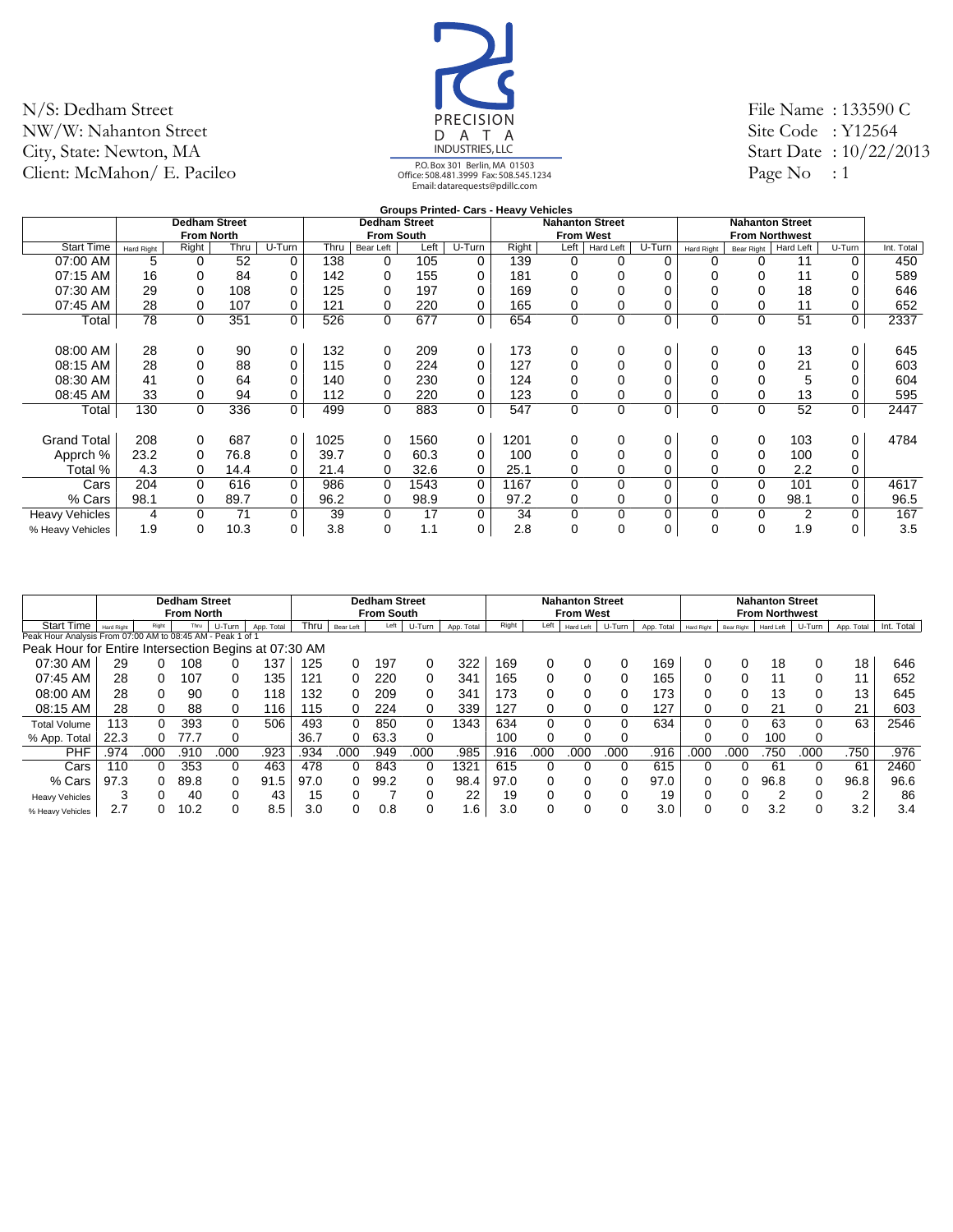![](_page_33_Picture_1.jpeg)

File Name : 133590 C Site Code: Y12564 Start Date : 10/22/2013 Page No  $: 1$ 

|                    |            |                      |      |        |      |                      |      | <b>Groups Printed- Cars</b> |       |                        |                  |        |             |                        |                  |          |            |
|--------------------|------------|----------------------|------|--------|------|----------------------|------|-----------------------------|-------|------------------------|------------------|--------|-------------|------------------------|------------------|----------|------------|
|                    |            | <b>Dedham Street</b> |      |        |      | <b>Dedham Street</b> |      |                             |       | <b>Nahanton Street</b> |                  |        |             | <b>Nahanton Street</b> |                  |          |            |
|                    |            | <b>From North</b>    |      |        |      | <b>From South</b>    |      |                             |       | <b>From West</b>       |                  |        |             | <b>From Northwest</b>  |                  |          |            |
| <b>Start Time</b>  | Hard Right | Right                | Thru | U-Turn | Thru | Bear Left            | Left | U-Turn                      | Right | Left                   | <b>Hard Left</b> | U-Turn | Hard Right  | Bear Right             | <b>Hard Left</b> | U-Turn   | Int. Total |
| 07:00 AM           | 5          |                      | 47   | 0      | 134  | 0                    | 100  | 0                           | 136   | 0                      | 0                | 0      | 0           |                        | 11               | 0        | 433        |
| 07:15 AM           | 15         |                      | 79   | 0      | 137  | $\Omega$             | 154  | 0                           | 179   | 0                      |                  |        |             |                        | 11               | 0        | 575        |
| 07:30 AM           | 28         |                      | 103  | 0      | 120  | 0                    | 195  | 0                           | 163   | 0                      |                  |        |             |                        | 18               | 0        | 627        |
| 07:45 AM           | 27         | 0                    | 102  | 0      | 119  | 0                    | 219  | 0                           | 158   | 0                      |                  |        |             |                        | 11               | 0        | 636        |
| Total              | 75         | 0                    | 331  | 0      | 510  | $\mathbf 0$          | 668  | 0                           | 636   | $\mathbf 0$            | 0                | 0      | $\mathbf 0$ | 0                      | 51               | 0        | 2271       |
|                    |            |                      |      |        |      |                      |      |                             |       |                        |                  |        |             |                        |                  |          |            |
| 08:00 AM           | 27         | 0                    | 80   | 0      | 128  | $\Omega$             | 208  | 0                           | 170   | 0                      | 0                | 0      | $\Omega$    | 0                      | 11               | $\Omega$ | 624        |
| 08:15 AM           | 28         | 0                    | 68   | 0      | 111  | $\Omega$             | 221  | $\Omega$                    | 124   | $\Omega$               | 0                |        |             |                        | 21               | 0        | 573        |
| 08:30 AM           | 41         |                      | 51   | 0      | 131  | 0                    | 228  | $\Omega$                    | 118   | 0                      |                  |        |             |                        | 5                | 0        | 574        |
| 08:45 AM           | 33         |                      | 86   | 0      | 106  | $\Omega$             | 218  | $\Omega$                    | 119   | 0                      |                  |        |             |                        | 13               | $\Omega$ | 575        |
| Total              | 129        | 0                    | 285  | 0      | 476  | $\Omega$             | 875  | 0                           | 531   | $\mathbf 0$            | 0                | 0      | $\Omega$    | 0                      | 50               | $\Omega$ | 2346       |
|                    |            |                      |      |        |      |                      |      |                             |       |                        |                  |        |             |                        |                  |          |            |
| <b>Grand Total</b> | 204        | $\Omega$             | 616  | 0      | 986  | 0                    | 1543 | 0                           | 1167  | 0                      | 0                |        | 0           | 0                      | 101              | 0        | 4617       |
| Apprch %           | 24.9       | 0                    | 75.1 | 0      | 39   | $\Omega$             | 61   | $\Omega$                    | 100   | $\Omega$               | $\Omega$         |        |             | 0                      | 100              | 0        |            |
| Total %            | 4.4        | 0                    | 13.3 | 0      | 21.4 | $\Omega$             | 33.4 | 0                           | 25.3  | 0                      | 0                | 0      | $\Omega$    | 0                      | 2.2              | 0        |            |
|                    |            |                      |      |        |      |                      |      |                             |       |                        |                  |        |             |                        |                  |          |            |

|                                                            |                   |       | <b>Dedham Street</b><br><b>From North</b> |        |            |      |           | <b>Dedham Street</b><br><b>From South</b> |        |            |       |      | <b>Nahanton Street</b><br><b>From West</b> |        |            |            |            | <b>Nahanton Street</b><br><b>From Northwest</b> |        |                |            |
|------------------------------------------------------------|-------------------|-------|-------------------------------------------|--------|------------|------|-----------|-------------------------------------------|--------|------------|-------|------|--------------------------------------------|--------|------------|------------|------------|-------------------------------------------------|--------|----------------|------------|
| <b>Start Time</b>                                          | <b>Hard Right</b> | Right | Thru                                      | U-Turn | App. Total | Thru | Bear Left | Left                                      | U-Turn | App. Total | Right | Left | Hard Left                                  | U-Turn | App. Total | Hard Right | Bear Right | Hard Left                                       | U-Turn | App. Total     | Int. Total |
| Peak Hour Analysis From 07:00 AM to 08:45 AM - Peak 1 of 1 |                   |       |                                           |        |            |      |           |                                           |        |            |       |      |                                            |        |            |            |            |                                                 |        |                |            |
| Peak Hour for Entire Intersection Begins at 07:15 AM       |                   |       |                                           |        |            |      |           |                                           |        |            |       |      |                                            |        |            |            |            |                                                 |        |                |            |
| 07:15 AM                                                   | 15                |       | 79                                        |        | 94         | 137  |           | 154                                       |        | 291        | 179   |      |                                            |        | 179        |            |            |                                                 |        |                | 575        |
| 07:30 AM                                                   | 28                |       | 103                                       |        | 131        | 120  |           | 195                                       |        | 315        | 163   |      |                                            |        | 163        |            |            | 18                                              |        | 18             | 627        |
| 07:45 AM                                                   | 27                |       | 102                                       |        | 129        | ∣19  |           | 219                                       |        | 338        | 158   |      |                                            |        | 158        |            |            |                                                 |        |                | 636        |
| 08:00 AM                                                   | 27                |       | 80                                        |        | 107        | 128  |           | 208                                       |        | 336        | 170   |      |                                            |        | 170        |            |            |                                                 |        |                | 624        |
| <b>Total Volume</b>                                        | 97                |       | 364                                       |        | 461        | 504  |           | 776                                       |        | 1280       | 670   |      |                                            |        | 670        |            |            | 51                                              |        | 5 <sup>′</sup> | 2462       |
| % App. Total                                               | 21                |       | 79                                        |        |            | 39.4 |           | 60.6                                      |        |            | 100   |      |                                            |        |            |            |            | 10C                                             |        |                |            |
| PHF                                                        | 866               | 000   | .883                                      | 00C    | .880       | .920 | 000       | .886                                      | 000    | .947       | .936  | 00C  | .000                                       | 000    | .936       | .000       | 000        | 708                                             | 000    | .708           | .968       |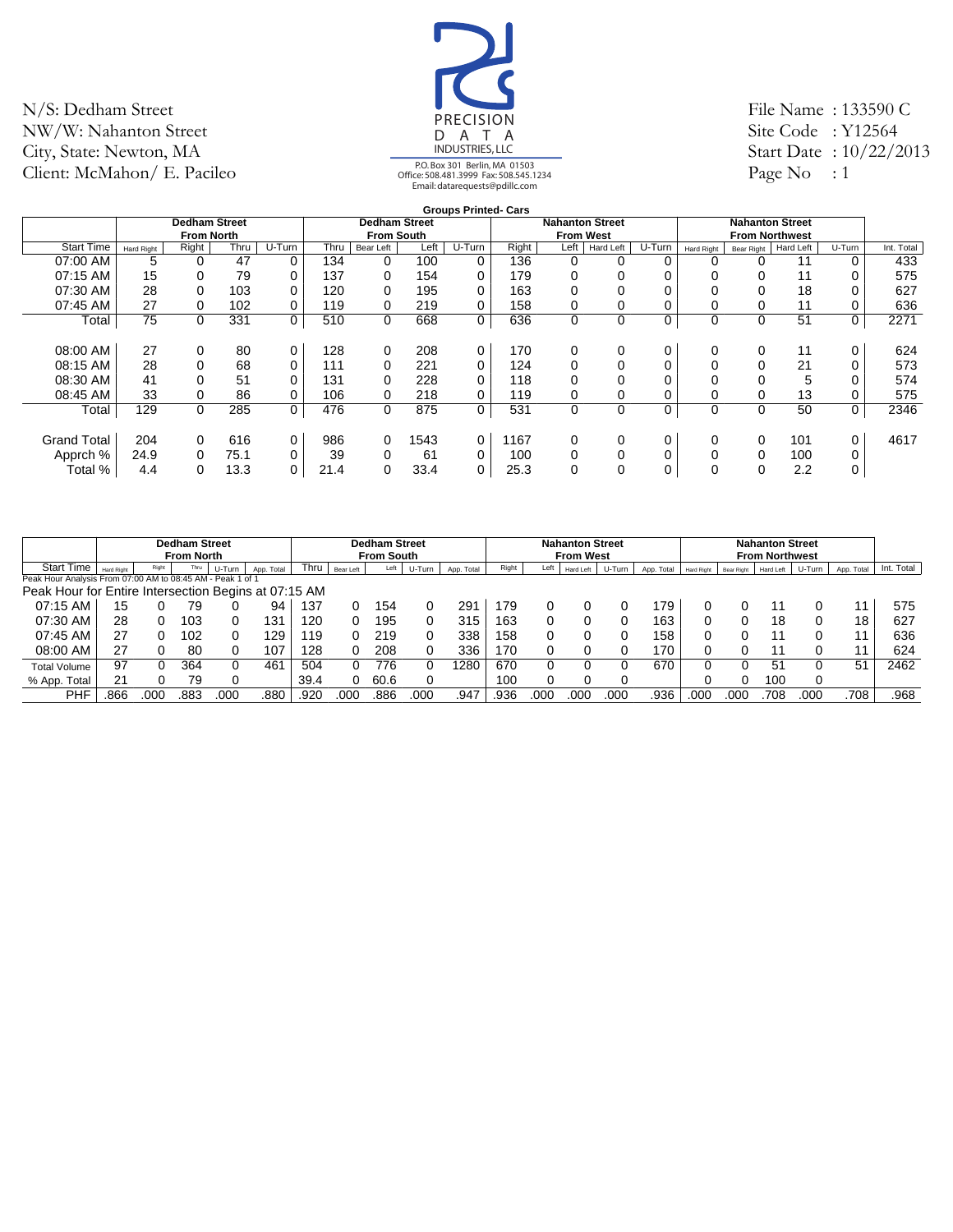![](_page_34_Picture_1.jpeg)

File Name : 133590 C Site Code: Y12564 Start Date : 10/22/2013 Page No  $: 1$ 

|                    |            |                      |      |        |      |                      |      |             | <b>Groups Printed- Heavy Vehicles</b> |                        |                  |          |            |            |                        |        |            |
|--------------------|------------|----------------------|------|--------|------|----------------------|------|-------------|---------------------------------------|------------------------|------------------|----------|------------|------------|------------------------|--------|------------|
|                    |            | <b>Dedham Street</b> |      |        |      | <b>Dedham Street</b> |      |             |                                       | <b>Nahanton Street</b> |                  |          |            |            | <b>Nahanton Street</b> |        |            |
|                    |            | <b>From North</b>    |      |        |      | <b>From South</b>    |      |             |                                       |                        | <b>From West</b> |          |            |            | <b>From Northwest</b>  |        |            |
| <b>Start Time</b>  | Hard Right | Right                | Thru | U-Turn | Thru | Bear Left            | Left | U-Turn      | Right                                 | Left                   | Hard Left        | $U-Turn$ | Hard Right | Bear Right | Hard Left              | U-Turn | Int. Total |
| 07:00 AM           | 0          | 0                    | 5    | 0      | 4    | 0                    | 5    | 0           | 3                                     | 0                      |                  |          | 0          |            |                        |        | 17         |
| 07:15 AM           |            |                      | 5    |        | 5    |                      |      |             |                                       | 0                      |                  |          |            |            |                        |        | 14         |
| 07:30 AM           |            |                      | 5    |        | 5    |                      | 2    |             |                                       |                        |                  |          |            |            |                        |        | 19         |
| 07:45 AM           |            |                      | 5    | 0      | 2    | 0                    |      |             |                                       |                        |                  |          |            |            |                        |        | 16         |
| Total              | 3          | 0                    | 20   | 0      | 16   | 0                    | 9    | 0           | 18                                    | 0                      | 0                | 0        | $\Omega$   | 0          | 0                      | 0      | 66         |
|                    |            |                      |      |        |      |                      |      |             |                                       |                        |                  |          |            |            |                        |        |            |
| 08:00 AM           |            | 0                    | 10   | 0      | 4    | 0                    |      | 0           | 3                                     | 0                      | 0                | 0        | 0          |            |                        |        | 21         |
| 08:15 AM           |            | $\Omega$             | 20   | 0      | 4    | 0                    | 3    | 0           |                                       | 0                      |                  |          |            |            |                        |        | 30         |
| 08:30 AM           |            |                      | 13   |        | 9    | 0                    | 2    | 0           | 6                                     |                        |                  |          |            |            |                        |        | 30         |
| 08:45 AM           |            |                      | 8    | 0      | 6    | 0                    | 2    | $\mathbf 0$ |                                       | 0                      |                  |          |            |            |                        |        | 20         |
| Total              | 4          | $\Omega$             | 51   | 0      | 23   | $\mathbf 0$          | 8    | 0           | 16                                    | 0                      | 0                | 0        | 0          | 0          | 2                      | 0      | 101        |
|                    |            |                      |      |        |      |                      |      |             |                                       |                        |                  |          |            |            |                        |        |            |
| <b>Grand Total</b> | 4          | $\Omega$             | 71   | 0      | 39   | 0                    | 17   | 0           | 34                                    | 0                      | 0                |          | $\Omega$   |            | 2                      | 0      | 167        |
| Apprch %           | 5.3        | $\Omega$             | 94.7 | 0      | 69.6 | $\Omega$             | 30.4 | $\Omega$    | 100                                   | 0                      | $\Omega$         | 0        |            | 0          | 100                    | 0      |            |
| Total %            | 2.4        | 0                    | 42.5 | 0      | 23.4 | 0                    | 10.2 | 0           | 20.4                                  | $\Omega$               | $\Omega$         | 0        | $\Omega$   | 0          | 1.2                    | 0      |            |
|                    |            |                      |      |        |      |                      |      |             |                                       |                        |                  |          |            |            |                        |        |            |

|                                                            |            |       | <b>Dedham Street</b><br><b>From North</b> |        |                 |      |           | <b>Dedham Street</b><br><b>From South</b> |        |            |       |      | <b>Nahanton Street</b><br><b>From West</b> |        |            |            |            | <b>Nahanton Street</b><br><b>From Northwest</b> |        |            |            |
|------------------------------------------------------------|------------|-------|-------------------------------------------|--------|-----------------|------|-----------|-------------------------------------------|--------|------------|-------|------|--------------------------------------------|--------|------------|------------|------------|-------------------------------------------------|--------|------------|------------|
| <b>Start Time</b>                                          | Hard Right | Right | Thru                                      | U-Turn | App. Total      | Thru | Bear Left | Left                                      | U-Turn | App. Total | Right | Left | Hard Left                                  | U-Turn | App. Total | Hard Right | Bear Right | Hard Left                                       | U-Turn | App. Total | Int. Total |
| Peak Hour Analysis From 07:00 AM to 08:45 AM - Peak 1 of 1 |            |       |                                           |        |                 |      |           |                                           |        |            |       |      |                                            |        |            |            |            |                                                 |        |            |            |
| Peak Hour for Entire Intersection Begins at 08:00 AM       |            |       |                                           |        |                 |      |           |                                           |        |            |       |      |                                            |        |            |            |            |                                                 |        |            |            |
| 08:00 AM                                                   |            |       |                                           |        |                 | 4    |           |                                           |        | b.         |       |      |                                            |        |            |            |            |                                                 |        |            | 21         |
| 08:15 AM                                                   |            |       | 20                                        |        | 20              |      |           |                                           |        |            |       |      |                                            |        |            |            |            |                                                 |        | 0          | 30         |
| 08:30 AM                                                   | 0          |       | 13                                        |        | 13 <sub>1</sub> |      |           |                                           |        |            |       |      |                                            |        | ⌒<br>6     |            |            |                                                 |        | 0          | 30         |
| 08:45 AM                                                   |            |       |                                           |        | R.              | n    |           |                                           |        |            |       |      |                                            |        |            |            |            |                                                 |        | 0          | 20         |
| <b>Total Volume</b>                                        |            |       | -51                                       |        | 52              | 23   |           |                                           |        | 31         | 16    |      |                                            |        | 16         |            |            |                                                 |        | ົ          | 101        |
| % App. Total                                               | . 9        |       | 98.1                                      |        |                 | 74.2 |           | 25.8                                      |        |            | 100   |      |                                            |        |            |            |            | 100                                             |        |            |            |
| PHF                                                        | 250        | 00C   | .638                                      | .000   | .650            | .639 | .00C      | .667                                      | .000   | .705       | .667  | .000 | 000                                        | .00C   | .667       | .000       | 000        | .250                                            | .000   | .250       | .842       |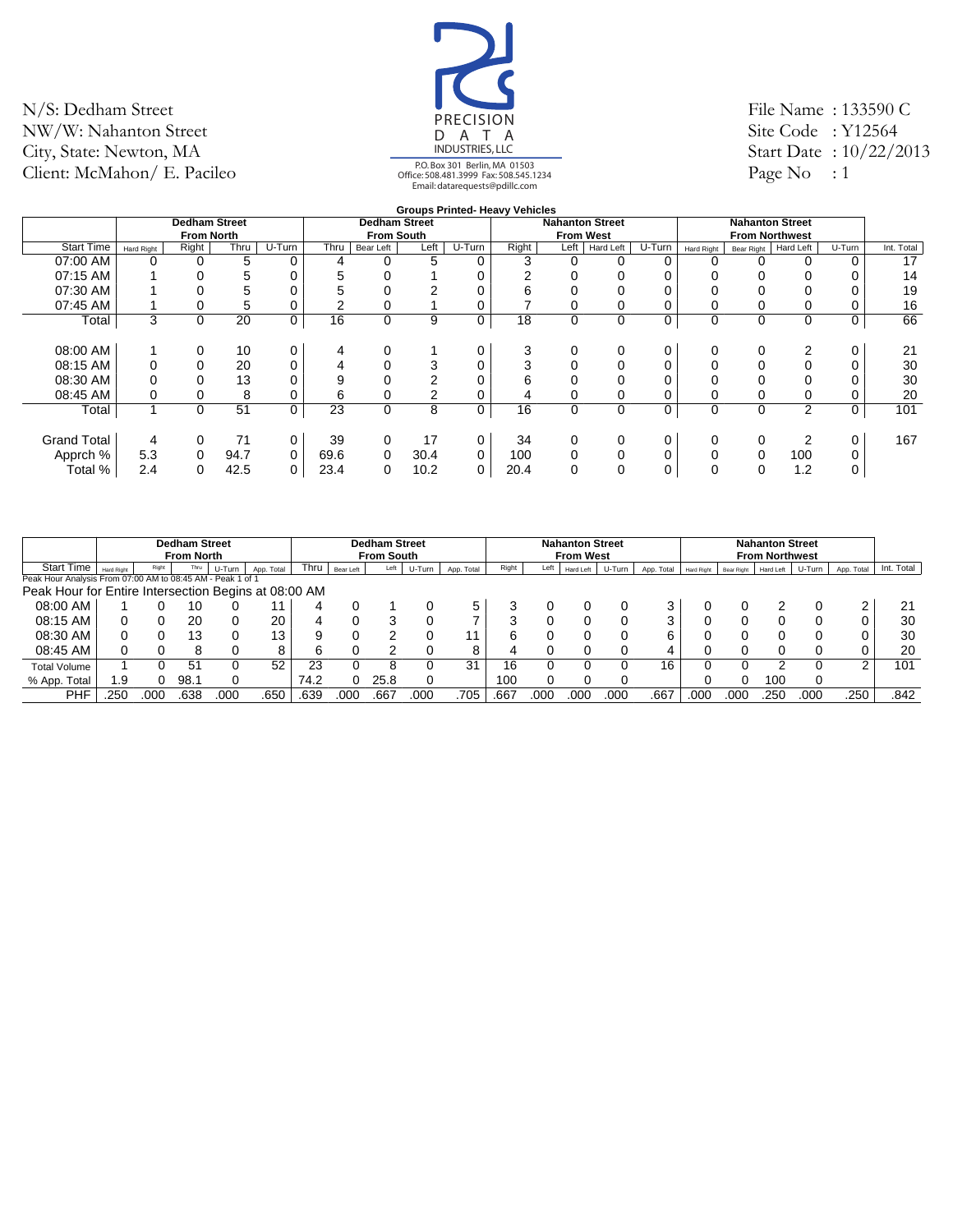![](_page_35_Picture_1.jpeg)

File Name : 133590 C Site Code: Y12564 Start Date : 10/22/2013 Page No : 1

|                    |            |                      |          |      |             |                      |          |      | <b>Groups Printed- Peds and Bikes</b> |                  |                        |      |            |            |                        |      |                |
|--------------------|------------|----------------------|----------|------|-------------|----------------------|----------|------|---------------------------------------|------------------|------------------------|------|------------|------------|------------------------|------|----------------|
|                    |            | <b>Dedham Street</b> |          |      |             | <b>Dedham Street</b> |          |      |                                       |                  | <b>Nahanton Street</b> |      |            |            | <b>Nahanton Street</b> |      |                |
|                    |            | <b>From North</b>    |          |      |             | <b>From South</b>    |          |      |                                       | <b>From West</b> |                        |      |            |            | <b>From Northwest</b>  |      |                |
| <b>Start Time</b>  | Hard Right | Right                | Thru     | Peds | Thru        | Bear Left            | Left     | Peds | Right                                 | Left             | Hard Left              | Peds | Hard Right | Bear Right | Hard Left              | Peds | Int. Total     |
| 07:00 AM           |            | $\Omega$             | $\Omega$ | 0    | $\Omega$    | 0                    |          | 0    | 0                                     |                  |                        |      |            |            |                        |      | $\overline{2}$ |
| 07:15 AM           |            |                      | $\Omega$ |      |             |                      |          | 0    |                                       |                  |                        |      |            |            |                        |      |                |
| 07:30 AM           |            |                      |          |      |             |                      |          |      | ົ                                     |                  |                        |      |            |            |                        |      |                |
| 07:45 AM           |            |                      | 0        | 0    |             | 0                    | 0        | 0    | 5                                     |                  |                        |      |            |            |                        |      | 5              |
| Total              | 0          | 0                    | $\Omega$ | 0    | $\mathbf 0$ | 0                    | и        | 0    | $\overline{ }$                        | 0                | $\Omega$               | 0    | 0          | 0          |                        |      | 9              |
|                    |            |                      |          |      |             |                      |          |      |                                       |                  |                        |      |            |            |                        |      |                |
| 08:00 AM           | 0          |                      | $\Omega$ | 0    | 0           | 0                    | $\Omega$ | 0    | 3                                     |                  | $\Omega$               |      | 0          |            | $\Omega$               |      | 3              |
| 08:15 AM           |            |                      |          | 0    |             | 0                    |          |      |                                       |                  |                        |      |            |            |                        |      |                |
| 08:30 AM           |            |                      |          |      |             |                      |          |      |                                       |                  |                        |      |            |            |                        |      |                |
| 08:45 AM           |            |                      |          | 0    |             |                      |          | 0    |                                       |                  |                        |      |            |            |                        |      |                |
| Total              | 0          | 0                    | $\Omega$ | 0    | $\mathbf 0$ | $\mathbf 0$          | 3        | 0    | 4                                     | 0                | 0                      | 0    | 0          | 0          | 0                      | 0    | $\overline{7}$ |
|                    |            |                      |          |      |             |                      |          |      |                                       |                  |                        |      |            |            |                        |      |                |
| <b>Grand Total</b> | 0          |                      | 0        | 0    | 0           | 0                    | 4        | 0    | 11                                    |                  | 0                      |      | 0          |            |                        |      | 16             |
| Apprch %           |            |                      | 0        | 0    | $\Omega$    | $\mathbf 0$          | 100      | 0    | 100                                   |                  | 0                      |      |            |            | 100                    |      |                |
| Total %            |            | $\Omega$             | $\Omega$ | 0    | $\mathbf 0$ | $\mathbf 0$          | 25       | 0    | 68.8                                  | $\Omega$         |                        | 0    | 0          |            | 6.2                    |      |                |
|                    |            |                      |          |      |             |                      |          |      |                                       |                  |                        |      |            |            |                        |      |                |

|                                                            |            |       | <b>Dedham Street</b><br><b>From North</b> |      |            |       |           | <b>Dedham Street</b><br><b>From South</b> |      |            |       |      | <b>Nahanton Street</b><br><b>From West</b> |      |            |                   |            | <b>Nahanton Street</b><br><b>From Northwest</b> |      |            |            |
|------------------------------------------------------------|------------|-------|-------------------------------------------|------|------------|-------|-----------|-------------------------------------------|------|------------|-------|------|--------------------------------------------|------|------------|-------------------|------------|-------------------------------------------------|------|------------|------------|
| <b>Start Time</b>                                          | Hard Right | Right | Thru                                      | Peds | App. Total | Thru, | Bear Left | Left                                      | Peds | App. Total | Right | Left | Hard Left                                  | Peds | App. Total | <b>Hard Right</b> | Bear Right | Hard Left                                       | Peds | App. Total | Int. Total |
| Peak Hour Analysis From 07:00 AM to 08:45 AM - Peak 1 of 1 |            |       |                                           |      |            |       |           |                                           |      |            |       |      |                                            |      |            |                   |            |                                                 |      |            |            |
| Peak Hour for Entire Intersection Begins at 07:30 AM       |            |       |                                           |      |            |       |           |                                           |      |            |       |      |                                            |      |            |                   |            |                                                 |      |            |            |
| 07:30 AM                                                   |            |       |                                           |      |            |       |           |                                           |      |            |       |      |                                            |      |            |                   |            |                                                 |      | 0          |            |
| 07:45 AM                                                   |            |       |                                           |      |            |       |           |                                           |      |            |       |      |                                            |      | 5          |                   |            |                                                 |      | 0          |            |
| 08:00 AM                                                   |            |       |                                           |      |            |       |           |                                           |      |            |       |      |                                            |      |            |                   |            |                                                 |      | ∩          | 3          |
| 08:15 AM                                                   |            |       |                                           |      |            |       |           |                                           |      |            |       |      |                                            |      |            |                   |            |                                                 |      |            |            |
| <b>Total Volume</b>                                        |            |       |                                           |      |            |       |           |                                           |      |            |       |      |                                            |      |            |                   |            |                                                 |      |            | 12         |
| % App. Total                                               |            |       |                                           |      |            |       |           | 10C                                       |      |            | 100   |      |                                            |      |            |                   |            |                                                 |      |            |            |
| PHF                                                        | .000       | 00C   | 00C                                       | .000 | .000       | .000  | 00C       | .25C                                      | .000 | .250       | .550  | .000 | 000                                        | .000 | .550       | .000              | 000        | 000                                             | .000 | .000       | .600       |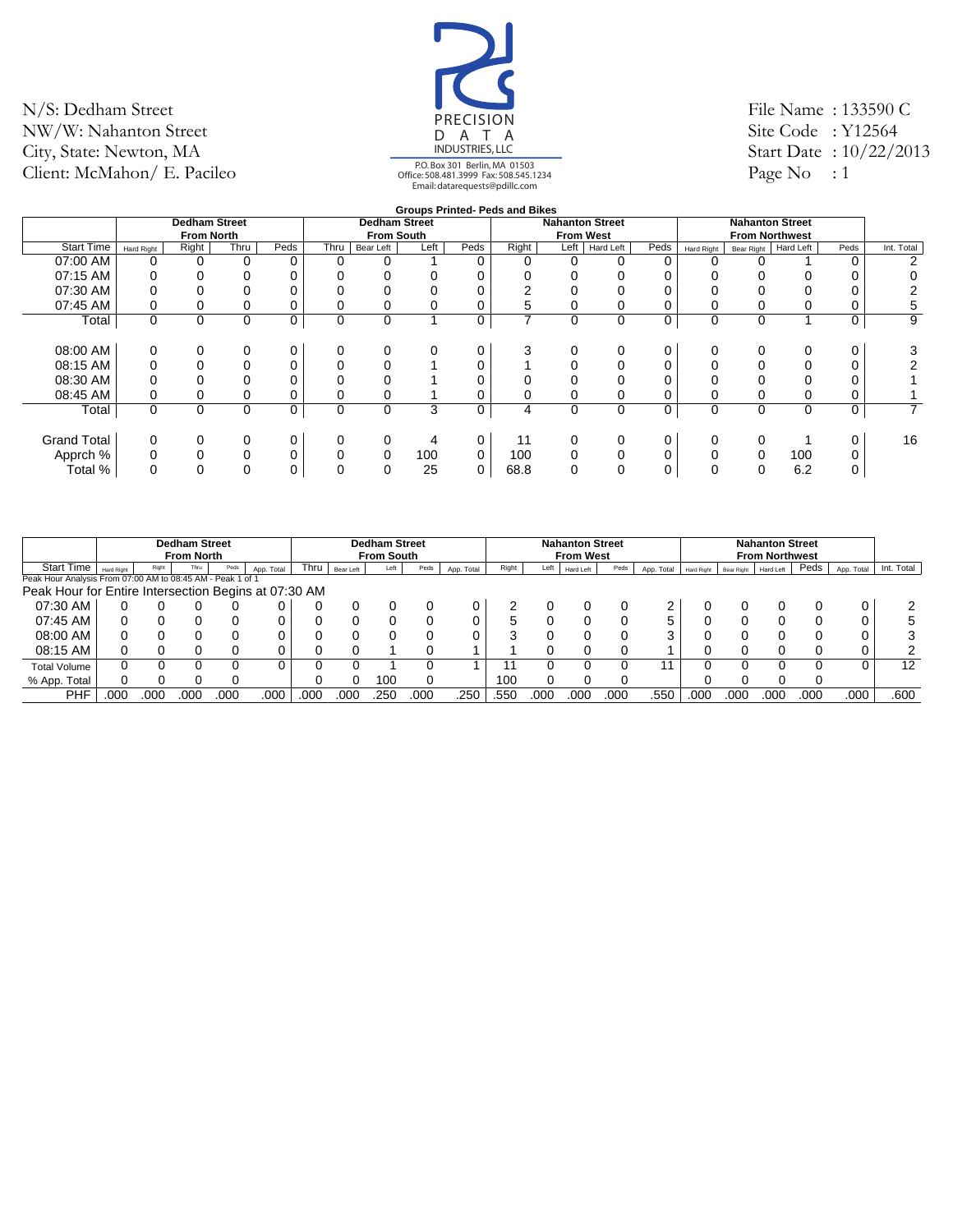![](_page_36_Picture_1.jpeg)

File Name : 133590 C Site Code: Y12564 Start Date : 10/22/2013 Page No : 1

|                                                            |                   |          | <b>Dedham Street</b> |          |            |      |           | <b>Dedham Street</b> |          |            |       |      | <b>Nahanton Street</b> |        |            |            |            | <b>Nahanton Street</b> |          |            |            |
|------------------------------------------------------------|-------------------|----------|----------------------|----------|------------|------|-----------|----------------------|----------|------------|-------|------|------------------------|--------|------------|------------|------------|------------------------|----------|------------|------------|
|                                                            |                   |          | <b>From North</b>    |          |            |      |           | <b>From South</b>    |          |            |       |      | <b>From West</b>       |        |            |            |            | <b>From Northwest</b>  |          |            |            |
| <b>Start Time</b>                                          | <b>Hard Right</b> | Right    | Thru                 | U-Turn   | App. Total | Thru | Bear Left | Left                 | U-Turn   | App. Total | Right | Left | Hard Left              | U-Turn | App. Total | Hard Right | Bear Right | Hard Left              | U-Turn   | App. Total | Int. Total |
| Peak Hour Analysis From 07:00 AM to 08:45 AM - Peak 1 of 1 |                   |          |                      |          |            |      |           |                      |          |            |       |      |                        |        |            |            |            |                        |          |            |            |
| Peak Hour for Entire Intersection Begins at 07:30 AM       |                   |          |                      |          |            |      |           |                      |          |            |       |      |                        |        |            |            |            |                        |          |            |            |
| 07:30 AM                                                   | 29                |          | 108                  |          | 137        | 125  |           | 197                  | 0        | 322        | 169   |      |                        |        | 169        |            |            | 18                     | 0        | 18         | 646        |
| 07:45 AM                                                   | 28                | 0        | 107                  |          | 135        | 121  |           | 220                  | 0        | 341        | 165   |      |                        |        | 165        |            |            | 11                     | $\Omega$ | 11         | 652        |
| 08:00 AM                                                   | 28                | 0        | 90                   |          | 118        | 132  |           | 209                  | 0        | 341        | 173   |      |                        |        | 173        |            |            | 13                     | 0        | 13         | 645        |
| 08:15 AM                                                   | 28                | 0        | 88                   |          | 116        | 115  |           | 224                  | 0        | 339        | 127   |      |                        |        | 127        |            |            | 21                     | $\Omega$ | 21         | 603        |
| <b>Total Volume</b>                                        | 13                |          | 393                  | 0        | 506        | 493  | 0         | 850                  | 0        | 343        | 634   | 0    |                        |        | 634        |            |            | 63                     | 0        | 63         | 2546       |
| % App. Total                                               | 22.3              | $\Omega$ | 77.7                 |          |            | 36.7 |           | 63.3                 | 0        |            | 100   | 0    |                        |        |            |            |            | 100                    | 0        |            |            |
| PHF                                                        | .974              | .000     | .910                 | .000     | .923       | .934 | 000       | 949                  | .000     | .985       | .916  | 000  | 000                    | 000    | .916       | .000       | 000        | 750                    | .000     | .750       | .976       |
| Cars                                                       | 110               | 0        | 353                  | $\Omega$ | 463        | 478  |           | 843                  | $\Omega$ | 1321       | 615   | 0    |                        | 0      | 615        |            |            | -61                    | $\Omega$ | 61         | 2460       |
| % Cars                                                     | 97.3              | $\Omega$ | 89.8                 | $\Omega$ | 91.5       | 97.0 |           | 99.2                 | 0        | 98.4       | 97.0  | 0    |                        | 0      | 97.0       |            |            | 96.8                   | 0        | 96.8       | 96.6       |
| <b>Heavy Vehicles</b>                                      | 3                 |          | 40                   |          | 43         | 15   |           |                      |          | 22         | 19    | 0    |                        |        | 19         |            |            | າ                      | $\Omega$ | ⌒          | 86         |
| % Heavy Vehicles                                           | 2.7               |          | 10.2                 |          | 8.5        | 3.0  |           | 0.8                  | 0        | . 6        | 3.0   | 0    |                        |        | 3.0        |            |            | 3.2                    |          | 3.2        | 3.4        |

![](_page_36_Figure_4.jpeg)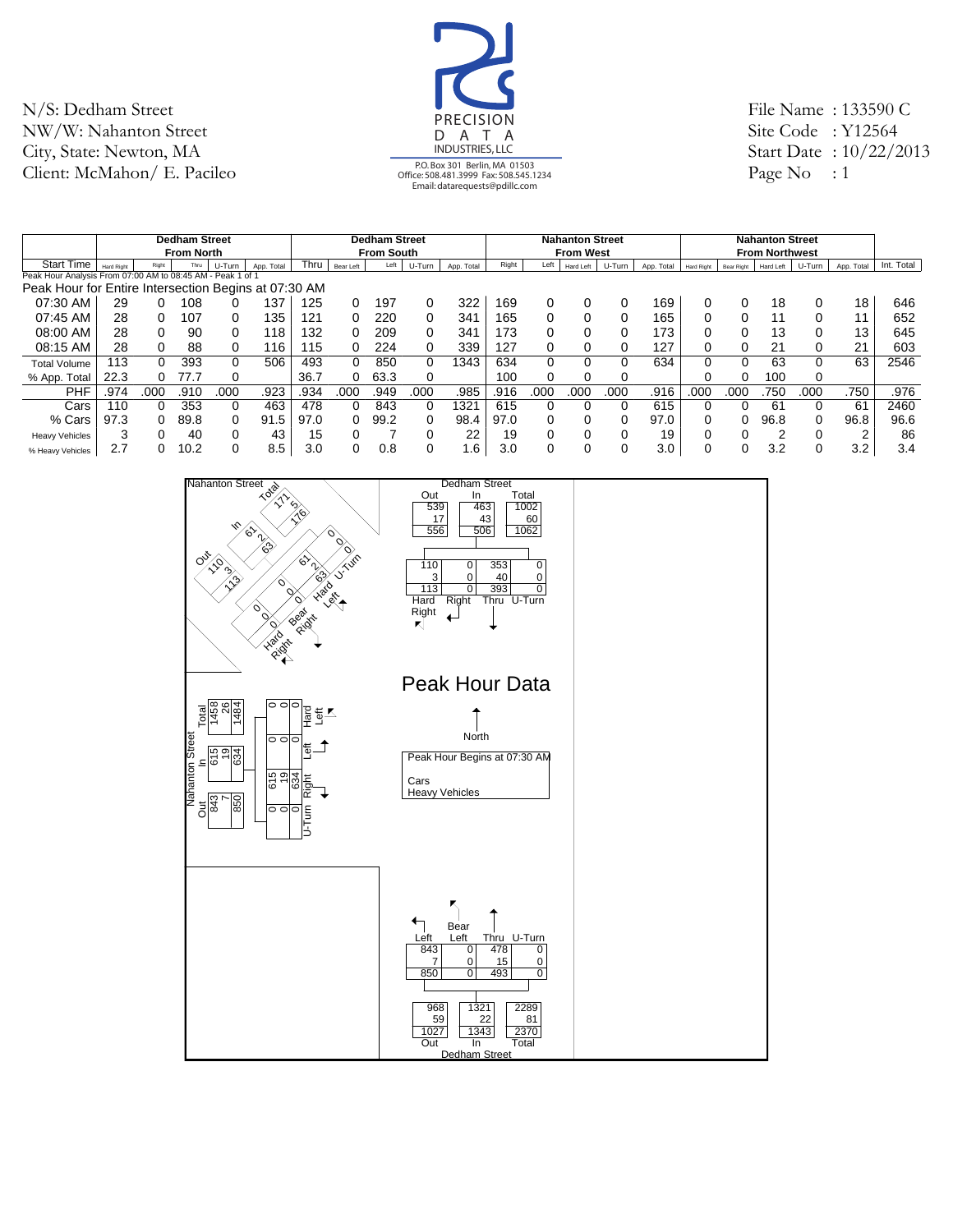![](_page_37_Picture_1.jpeg)

File Name : 133590 CC Site Code: Y12564 Start Date : 10/22/2013 Page No  $: 1$ 

|                       |                   |                      |      |                |      |                      |      |          | Groups Printed- Cars - Heavy Vehicles |                        |             |          |                   |                        |                  |             |            |
|-----------------------|-------------------|----------------------|------|----------------|------|----------------------|------|----------|---------------------------------------|------------------------|-------------|----------|-------------------|------------------------|------------------|-------------|------------|
|                       |                   | <b>Dedham Street</b> |      |                |      | <b>Dedham Street</b> |      |          |                                       | <b>Nahanton Street</b> |             |          |                   | <b>Nahanton Street</b> |                  |             |            |
|                       |                   | <b>From North</b>    |      |                |      | <b>From South</b>    |      |          |                                       | <b>From West</b>       |             |          |                   | <b>From Northwest</b>  |                  |             |            |
| <b>Start Time</b>     | <b>Hard Right</b> | Right                | Thru | U-Turn         | Thru | Bear Left            | Left | $U-Turn$ | Right                                 | Left                   | Hard Left   | U-Turn   | <b>Hard Right</b> | <b>Bear Right</b>      | <b>Hard Left</b> | U-Turn      | Int. Total |
| 04:00 PM              | 29                | $\Omega$             | 111  | 0              | 105  | 0                    | 165  | 0        | 138                                   | 0                      | 0           | $\Omega$ | 0                 |                        | 15               | 0           | 563        |
| 04:15 PM              | 13                | $\Omega$             | 134  | 0              | 113  | 0                    | 155  | $\Omega$ | 144                                   | 0                      |             |          |                   | 0                      | 19               | $\Omega$    | 578        |
| 04:30 PM              | 14                | $\Omega$             | 123  | 0              | 100  | 0                    | 129  | $\Omega$ | 159                                   |                        |             |          |                   |                        | 14               |             | 539        |
| 04:45 PM              | 23                | 0                    | 130  | 0              | 112  | 0                    | 152  | 0        | 134                                   | 0                      |             | 0        |                   | 0                      | 18               | 0           | 569        |
| Total                 | 79                | 0                    | 498  | $\overline{0}$ | 430  | $\mathbf 0$          | 601  | 0        | 575                                   | $\mathbf 0$            | 0           | 0        | 0                 | 0                      | 66               | 0           | 2249       |
| 05:00 PM              | 11                | 0                    | 131  | 0              | 119  | 0                    | 135  | 0        | 176                                   | 0                      | 0           | 0        | 0                 | 0                      | 30               | 0           | 602        |
|                       |                   |                      |      |                |      |                      |      |          |                                       |                        |             |          |                   |                        |                  |             |            |
| 05:15 PM              | 9                 | 0                    | 135  | 0              | 125  | 0                    | 119  | 0        | 184                                   |                        |             | 0        |                   |                        | 32               | 0           | 604        |
| 05:30 PM              | 17                | $\Omega$             | 137  | $\mathbf 0$    | 115  | 0                    | 136  | $\Omega$ | 163                                   | 0                      |             |          |                   |                        | 26               |             | 594        |
| 05:45 PM              | 23                | 0                    | 145  | 0              | 124  | 0                    | 104  | 0        | 176                                   |                        |             |          |                   |                        | 27               | 0           | 599        |
| Total                 | 60                | $\mathbf 0$          | 548  | $\overline{0}$ | 483  | 0                    | 494  | 0        | 699                                   | $\mathbf 0$            | $\mathbf 0$ | 0        | 0                 | $\mathbf 0$            | 115              | $\mathbf 0$ | 2399       |
| <b>Grand Total</b>    | 139               | $\Omega$             | 1046 | 0              | 913  | 0                    | 1095 | 0        | 1274                                  | 0                      | 0           | 0        | 0                 | 0                      | 181              | 0           | 4648       |
| Apprch %              | 11.7              | 0                    | 88.3 | 0              | 45.5 | 0                    | 54.5 | $\Omega$ | 100                                   |                        |             | 0        |                   | 0                      | 100              | 0           |            |
| Total %               | 3                 | 0                    | 22.5 | 0              | 19.6 | 0                    | 23.6 | 0        | 27.4                                  | 0                      | 0           | 0        | 0                 | 0                      | 3.9              | 0           |            |
| Cars                  | 136               | $\Omega$             | 1018 | $\mathbf 0$    | 887  | $\mathbf 0$          | 1080 | $\Omega$ | 1268                                  | $\Omega$               | 0           | 0        | $\Omega$          | $\Omega$               | 180              | $\Omega$    | 4569       |
| % Cars                | 97.8              | 0                    | 97.3 | 0              | 97.2 | 0                    | 98.6 | 0        | 99.5                                  | 0                      |             | 0        | 0                 | 0                      | 99.4             | 0           | 98.3       |
| <b>Heavy Vehicles</b> | 3                 | $\Omega$             | 28   | 0              | 26   | 0                    | 15   | 0        | 6                                     | 0                      | 0           | $\Omega$ | $\Omega$          | 0                      |                  | $\Omega$    | 79         |
| % Heavy Vehicles      | 2.2               | $\Omega$             | 2.7  | 0              | 2.8  | 0                    | 1.4  | 0        | 0.5                                   | 0                      | 0           | $\Omega$ | $\Omega$          | 0                      | 0.6              | 0           | 1.7        |

|                                                            |                   |       | <b>Dedham Street</b> |        |            |      |           | <b>Dedham Street</b> |        |            |       |      | <b>Nahanton Street</b> |        |            |            |            | <b>Nahanton Street</b> |          |            |            |
|------------------------------------------------------------|-------------------|-------|----------------------|--------|------------|------|-----------|----------------------|--------|------------|-------|------|------------------------|--------|------------|------------|------------|------------------------|----------|------------|------------|
|                                                            |                   |       | <b>From North</b>    |        |            |      |           | <b>From South</b>    |        |            |       |      | <b>From West</b>       |        |            |            |            | <b>From Northwest</b>  |          |            |            |
| <b>Start Time</b>                                          | <b>Hard Right</b> | Right | Thru                 | U-Turn | App. Total | Thru | Bear Left | Left                 | U-Turn | App. Total | Right | Left | Hard Left              | U-Turn | App. Total | Hard Right | Bear Right | Hard Left              | U-Turn   | App. Total | Int. Total |
| Peak Hour Analysis From 04:00 PM to 05:45 PM - Peak 1 of 1 |                   |       |                      |        |            |      |           |                      |        |            |       |      |                        |        |            |            |            |                        |          |            |            |
| Peak Hour for Entire Intersection Begins at 05:00 PM       |                   |       |                      |        |            |      |           |                      |        |            |       |      |                        |        |            |            |            |                        |          |            |            |
| 05:00 PM                                                   | 11                |       | 131                  |        | 42         | 119  |           | 135                  |        | 254        | 176   |      |                        | 0      | 176        |            |            | 30                     | 0        | 30         | 602        |
| 05:15 PM                                                   | 9                 | 0     | 135                  |        | 44         | 125  |           | 119                  |        | 244        | 184   |      |                        | 0      | 184        |            |            | 32                     | 0        | 32         | 604        |
| 05:30 PM                                                   | 17                |       | 137                  |        | 154        | 115  |           | 136                  |        | 251        | 163   |      |                        | 0      | 163        |            |            | 26                     | 0        | 26         | 594        |
| 05:45 PM                                                   | 23                | 0     | 145                  |        | 168        | 124  | 0         | 104                  |        | 228        | 176   |      |                        | ი      | 176        |            |            | 27                     | 0        | 27         | 599        |
| <b>Total Volume</b>                                        | 60                | 0     | 548                  |        | 608        | 483  |           | 494                  | 0      | 977        | 699   | 0    |                        | 0      | 699        |            |            | 115                    | $\Omega$ | 115        | 2399       |
| % App. Total                                               | 9.9               | 0     | 90.1                 |        |            | 49.4 |           | 50.6                 |        |            | 100   |      |                        |        |            |            |            | 100                    | 0        |            |            |
| PHF                                                        | 652               | 000   | 945                  | .000   | .905       | .966 | .000      | .908                 | .000   | .962       | .950  | 000  | .000                   | 000    | .950       | .000       | 000        | .898                   | .000     | .898       | .993       |
| Cars                                                       | 58                | 0     | 537                  |        | 595        | 471  |           | 489                  | 0      | 960        | 697   |      |                        | 0      | 697        |            |            | 115                    | 0        | 115        | 2367       |
| % Cars                                                     | 96.7              | 0     | 98.0                 |        | 97.9       | 97.5 |           | 99.0                 | 0      | 98.3       | 99.7  |      |                        | 0      | 99.7       |            | o          | 100                    | 0        | 100        | 98.7       |
| <b>Heavy Vehicles</b>                                      | 2                 |       | 11                   |        | 13         | 12   |           | 5                    |        | 17         |       |      |                        | 0      | $\sqrt{2}$ |            |            |                        | 0        |            | 32         |
| % Heavy Vehicles                                           | 3.3               |       | 2.0                  |        | 2.1        | 2.5  |           | 1.0                  |        | .7         | 0.3   |      | 0                      | ი      | 0.3        |            |            |                        |          | 0          | 1.3        |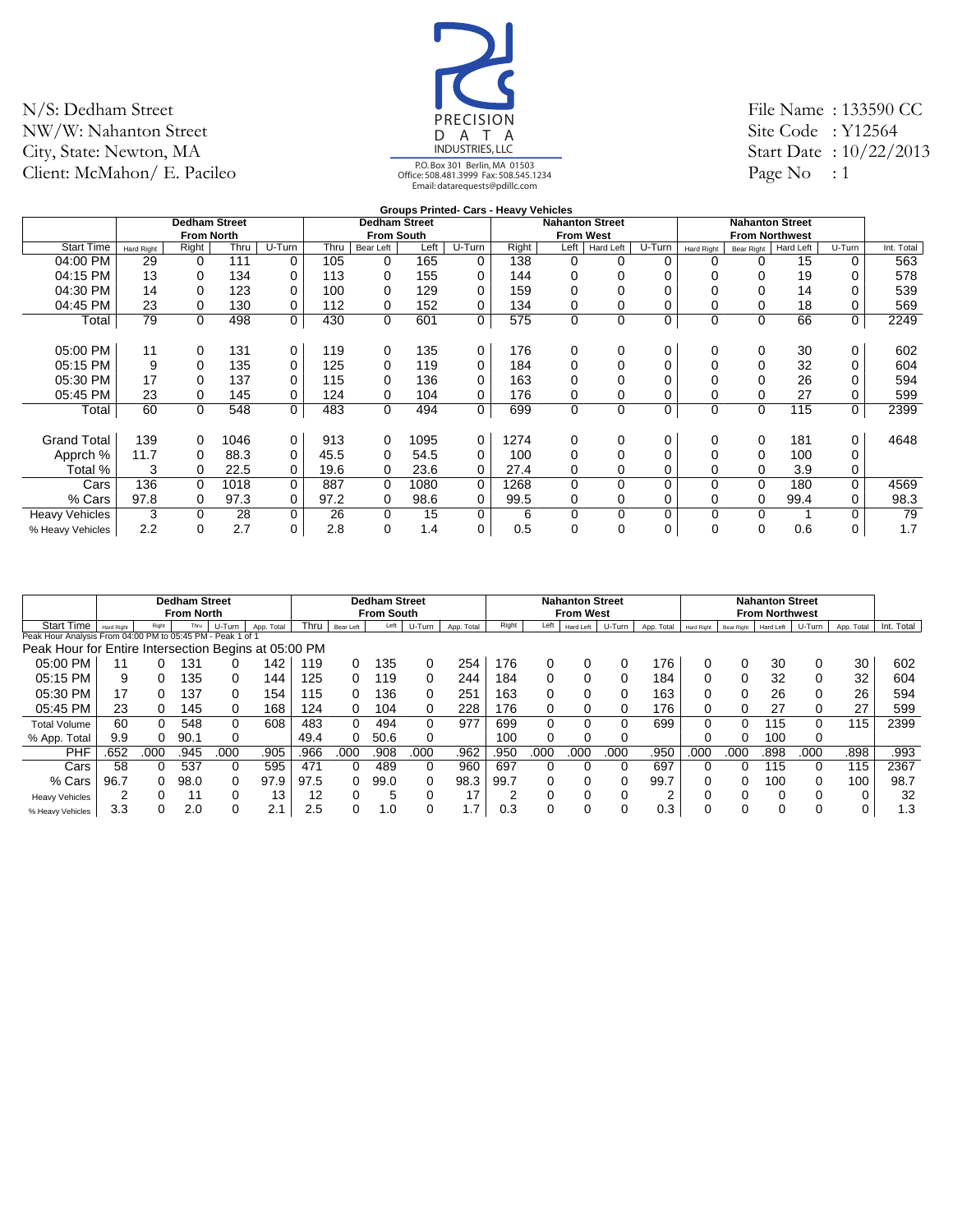![](_page_38_Picture_1.jpeg)

File Name : 133590 CC Site Code: Y12564 Start Date : 10/22/2013 Page No  $: 1$ 

|                    |            |                      |      |             |      |                      |      | <b>Groups Printed- Cars</b> |       |                        |             |          |             |                        |           |             |            |
|--------------------|------------|----------------------|------|-------------|------|----------------------|------|-----------------------------|-------|------------------------|-------------|----------|-------------|------------------------|-----------|-------------|------------|
|                    |            | <b>Dedham Street</b> |      |             |      | <b>Dedham Street</b> |      |                             |       | <b>Nahanton Street</b> |             |          |             | <b>Nahanton Street</b> |           |             |            |
|                    |            | <b>From North</b>    |      |             |      | <b>From South</b>    |      |                             |       | <b>From West</b>       |             |          |             | <b>From Northwest</b>  |           |             |            |
| <b>Start Time</b>  | Hard Right | Right                | Thru | U-Turn      | Thru | Bear Left            | Left | U-Turn                      | Right | Left                   | Hard Left   | U-Turn   | Hard Right  | Bear Right             | Hard Left | U-Turn      | Int. Total |
| 04:00 PM           | 28         | $\Omega$             | 106  | 0           | 101  | $\Omega$             | 159  | 0                           | 136   | 0                      | 0           | 0        | 0           |                        | 14        | 0           | 544        |
| 04:15 PM           | 13         | $\Omega$             | 132  | 0           | 110  | 0                    | 153  | 0                           | 143   | 0                      | 0           |          |             |                        | 19        | 0           | 570        |
| 04:30 PM           | 14         | $\Omega$             | 118  | 0           | 96   | $\Omega$             | 129  | 0                           | 158   | 0                      |             |          |             |                        | 14        | 0           | 529        |
| 04:45 PM           | 23         | 0                    | 125  | 0           | 109  | 0                    | 150  | 0                           | 134   | 0                      | 0           |          |             |                        | 18        | 0           | 559        |
| Total              | 78         | $\Omega$             | 481  | 0           | 416  | $\mathbf 0$          | 591  | 0                           | 571   | 0                      | 0           | 0        | 0           | 0                      | 65        | 0           | 2202       |
|                    |            |                      |      |             |      |                      |      |                             |       |                        |             |          |             |                        |           |             |            |
| 05:00 PM           | 11         | $\Omega$             | 128  | 0           | 116  | 0                    | 132  | 0                           | 176   | 0                      | 0           | 0        | 0           | 0                      | 30        | 0           | 593        |
| 05:15 PM           | 8          | $\Omega$             | 132  | 0           | 122  | $\Omega$             | 119  | 0                           | 183   | 0                      | 0           | $\Omega$ |             |                        | 32        | 0           | 596        |
| 05:30 PM           | 17         | $\Omega$             | 134  | 0           | 112  | 0                    | 136  | 0                           | 163   | 0                      | 0           |          |             |                        | 26        | 0           | 588        |
| 05:45 PM           | 22         | 0                    | 143  | 0           | 121  | 0                    | 102  | 0                           | 175   | 0                      | 0           |          |             |                        | 27        | 0           | 590        |
| Total              | 58         | $\Omega$             | 537  | 0           | 471  | $\mathbf 0$          | 489  | 0                           | 697   | $\mathbf 0$            | $\mathbf 0$ | 0        | $\mathbf 0$ | 0                      | 115       | $\mathbf 0$ | 2367       |
|                    |            |                      |      |             |      |                      |      |                             |       |                        |             |          |             |                        |           |             |            |
| <b>Grand Total</b> | 136        | $\Omega$             | 1018 | $\mathbf 0$ | 887  | 0                    | 1080 | 0                           | 1268  | 0                      | 0           | 0        | 0           | 0                      | 180       | 0           | 4569       |
| Apprch %           | 11.8       | $\Omega$             | 88.2 | 0           | 45.1 | $\Omega$             | 54.9 | 0                           | 100   | $\Omega$               | 0           |          |             | 0                      | 100       | 0           |            |
| Total %            | 3          |                      | 22.3 | 0           | 19.4 | 0                    | 23.6 | 0                           | 27.8  | 0                      | 0           |          | 0           | 0                      | 3.9       | 0           |            |
|                    |            |                      |      |             |      |                      |      |                             |       |                        |             |          |             |                        |           |             |            |

|                                                            |            |       | <b>Dedham Street</b><br><b>From North</b> |        |            |      |           | <b>Dedham Street</b><br><b>From South</b> |        |            |       |      | <b>Nahanton Street</b><br><b>From West</b> |        |            |                   |            | <b>Nahanton Street</b><br><b>From Northwest</b> |          |            |            |
|------------------------------------------------------------|------------|-------|-------------------------------------------|--------|------------|------|-----------|-------------------------------------------|--------|------------|-------|------|--------------------------------------------|--------|------------|-------------------|------------|-------------------------------------------------|----------|------------|------------|
| <b>Start Time</b>                                          | Hard Right | Right | Thru                                      | U-Turn | App. Total | Thru | Bear Left | Left                                      | U-Turn | App. Total | Right | Left | Hard Left                                  | U-Turn | App. Total | <b>Hard Right</b> | Bear Right | Hard Left                                       | U-Turn   | App. Total | Int. Total |
| Peak Hour Analysis From 04:00 PM to 05:45 PM - Peak 1 of 1 |            |       |                                           |        |            |      |           |                                           |        |            |       |      |                                            |        |            |                   |            |                                                 |          |            |            |
| Peak Hour for Entire Intersection Begins at 05:00 PM       |            |       |                                           |        |            |      |           |                                           |        |            |       |      |                                            |        |            |                   |            |                                                 |          |            |            |
| 05:00 PM                                                   | 11         |       | 128                                       |        | 39         | 116  |           | 132                                       |        | 248        | 176   |      |                                            |        | 76         |                   |            | 30                                              | 0        | 30         | 593        |
| 05:15 PM                                                   | 8          |       | 132                                       |        | 40         | 122  |           | 119                                       |        | 241        | 183   |      |                                            |        | 183        |                   |            | 32                                              | 0        | 32         | 596        |
| 05:30 PM                                                   | 17         |       | 134                                       |        | .51        | 12   |           | 136                                       |        | 248        | 163   |      |                                            |        | 163        |                   |            | 26                                              | 0        | 26         | 588        |
| 05:45 PM                                                   | 22         |       | 143                                       |        | 65         | 121  |           | 102                                       |        | 223        | 175   |      |                                            |        | 75         |                   |            | 27                                              | 0        | 27         | 590        |
| <b>Total Volume</b>                                        | 58         |       | 537                                       |        | 595        | 471  |           | 489                                       | 0      | 960        | 697   |      |                                            |        | 697        |                   |            | 115                                             | 0        | 115        | 2367       |
| % App. Total                                               | 9.7        |       | 90.3                                      |        |            | 49.1 |           | 50.9                                      | 0      |            | 100   |      |                                            |        |            |                   |            | 100                                             | $\Omega$ |            |            |
| <b>PHF</b>                                                 | .659       | 00C   | .939                                      | .00C   | .902       | .965 | .000      | 899                                       | .000   | .968       | .952  | 000  | 000                                        | 000    | .952       | .000              | 000        | 898                                             | 000      | .898       | .993       |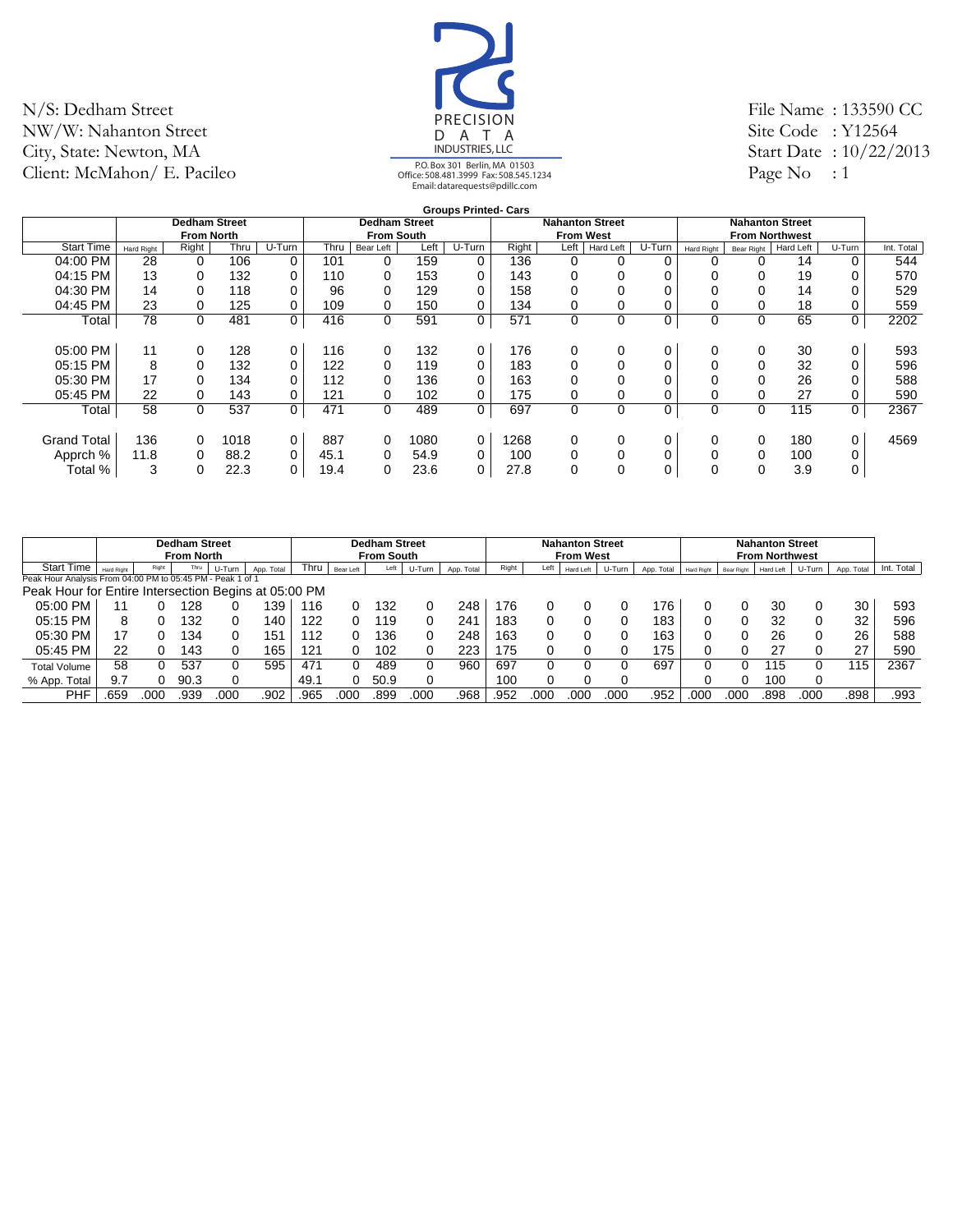![](_page_39_Picture_1.jpeg)

File Name : 133590 CC Site Code: Y12564 Start Date : 10/22/2013 Page No  $: 1$ 

|                    |                |                      |        |             |      |                      |      |        | <b>Groups Printed- Heavy Vehicles</b> |                  |                        |        |            |                        |           |        |            |
|--------------------|----------------|----------------------|--------|-------------|------|----------------------|------|--------|---------------------------------------|------------------|------------------------|--------|------------|------------------------|-----------|--------|------------|
|                    |                | <b>Dedham Street</b> |        |             |      | <b>Dedham Street</b> |      |        |                                       |                  | <b>Nahanton Street</b> |        |            | <b>Nahanton Street</b> |           |        |            |
|                    |                | <b>From North</b>    |        |             |      | <b>From South</b>    |      |        |                                       | <b>From West</b> |                        |        |            | <b>From Northwest</b>  |           |        |            |
| <b>Start Time</b>  | Hard Right     | Right                | Thru   | U-Turn      | Thru | Bear Left            | Left | U-Turn | Right                                 | Left             | Hard Left              | U-Turn | Hard Right | Bear Right             | Hard Left | U-Turn | Int. Total |
| 04:00 PM           |                | $\Omega$             | 5      | 0           | 4    | 0                    | 6    | 0      | 2                                     |                  |                        |        | 0          |                        |           |        | 19         |
| 04:15 PM           |                |                      | 2      |             | 3    |                      | ◠    |        |                                       |                  |                        |        |            |                        |           |        | 8          |
| 04:30 PM           |                |                      | 5      |             | 4    |                      |      |        |                                       |                  |                        |        |            |                        |           |        | 10         |
| 04:45 PM           |                |                      | 5      |             | 3    |                      | 2    |        |                                       |                  |                        |        |            |                        |           |        | 10         |
| Total              |                | 0                    | 17     | 0           | 14   | 0                    | 10   | 0      | 4                                     | 0                | $\mathbf 0$            | 0      | 0          | $\Omega$               |           |        | 47         |
|                    |                |                      |        |             |      |                      |      |        |                                       |                  |                        |        |            |                        |           |        |            |
| 05:00 PM           | 0              |                      | 3      | 0           | 3    | 0                    | 3    |        | 0                                     |                  |                        |        | $\Omega$   |                        | 0         |        | 9          |
| 05:15 PM           |                |                      | 3      | 0           | 3    |                      |      |        |                                       |                  |                        |        |            |                        |           |        | 8          |
| 05:30 PM           |                |                      | 3      |             | 3    |                      |      |        |                                       |                  |                        |        |            |                        |           |        | 6          |
| 05:45 PM           |                |                      | $\sim$ |             | 3    |                      | ົ    |        |                                       |                  |                        |        |            |                        |           |        | 9          |
| Total              | $\overline{2}$ | 0                    | 11     | 0           | 12   | 0                    | 5    | 0      | 2                                     | 0                | $\mathbf 0$            | 0      | 0          | 0                      | 0         | 0      | 32         |
|                    |                |                      |        |             |      |                      |      |        |                                       |                  |                        |        |            |                        |           |        |            |
| <b>Grand Total</b> | 3              | 0                    | 28     | 0           | 26   | 0                    | 15   | 0      | 6                                     |                  | 0                      |        | 0          |                        |           |        | 79         |
| Apprch %           | 9.7            | 0                    | 90.3   | $\mathbf 0$ | 63.4 | 0                    | 36.6 | 0      | 100                                   |                  |                        |        |            |                        | 100       |        |            |
| Total %            | 3.8            | 0                    | 35.4   | 0           | 32.9 | 0                    | 19   | 0      | 7.6                                   |                  |                        |        | 0          |                        | 1.3       |        |            |

|                                                            |                   |       | <b>Dedham Street</b><br><b>From North</b> |        |            |      |           | <b>Dedham Street</b><br><b>From South</b> |        |            |       |      | <b>Nahanton Street</b><br><b>From West</b> |        |            |            |            | <b>Nahanton Street</b><br><b>From Northwest</b> |        |            |            |
|------------------------------------------------------------|-------------------|-------|-------------------------------------------|--------|------------|------|-----------|-------------------------------------------|--------|------------|-------|------|--------------------------------------------|--------|------------|------------|------------|-------------------------------------------------|--------|------------|------------|
| <b>Start Time</b>                                          | <b>Hard Right</b> | Right | Thru                                      | U-Turn | App. Total | Thru | Bear Left | Left                                      | U-Turn | App. Total | Right | Left | Hard Left                                  | U-Turn | App. Total | Hard Right | Bear Right | Hard Left                                       | U-Turn | App. Total | Int. Total |
| Peak Hour Analysis From 04:00 PM to 05:45 PM - Peak 1 of 1 |                   |       |                                           |        |            |      |           |                                           |        |            |       |      |                                            |        |            |            |            |                                                 |        |            |            |
| Peak Hour for Entire Intersection Begins at 04:00 PM       |                   |       |                                           |        |            |      |           |                                           |        |            |       |      |                                            |        |            |            |            |                                                 |        |            |            |
| 04:00 PM                                                   |                   |       |                                           |        |            |      |           |                                           |        | 10         |       |      |                                            |        |            |            |            |                                                 |        |            | 19         |
| 04:15 PM                                                   |                   |       |                                           |        |            |      |           |                                           |        | Б.         |       |      |                                            |        |            |            |            |                                                 |        |            |            |
| 04:30 PM                                                   | 0                 |       |                                           |        |            |      |           |                                           |        | 4          |       |      |                                            |        |            |            |            |                                                 |        | 0          | 10         |
| 04:45 PM                                                   |                   |       | h                                         |        | 5          |      |           |                                           |        | 5.         |       |      |                                            |        |            |            |            |                                                 |        |            | 10         |
| <b>Total Volume</b>                                        |                   |       | 17                                        |        | 18         | 14   |           | 10                                        |        | 24         |       |      |                                            |        | Δ          |            |            |                                                 |        |            | 47         |
| % App. Total                                               | 5.6               |       | 94.4                                      |        |            | 58.3 |           | 41.7                                      |        |            | 100   |      |                                            |        |            |            |            | 10C                                             |        |            |            |
| PHF                                                        | .250              | 000   | .850                                      | 00C    | .750       | .875 | 000       | .417                                      | .00C   | .600       | .500  | 00C  | .000                                       | .000   | .500       | .000       | 000        | .250                                            | .000   | 250        | .618       |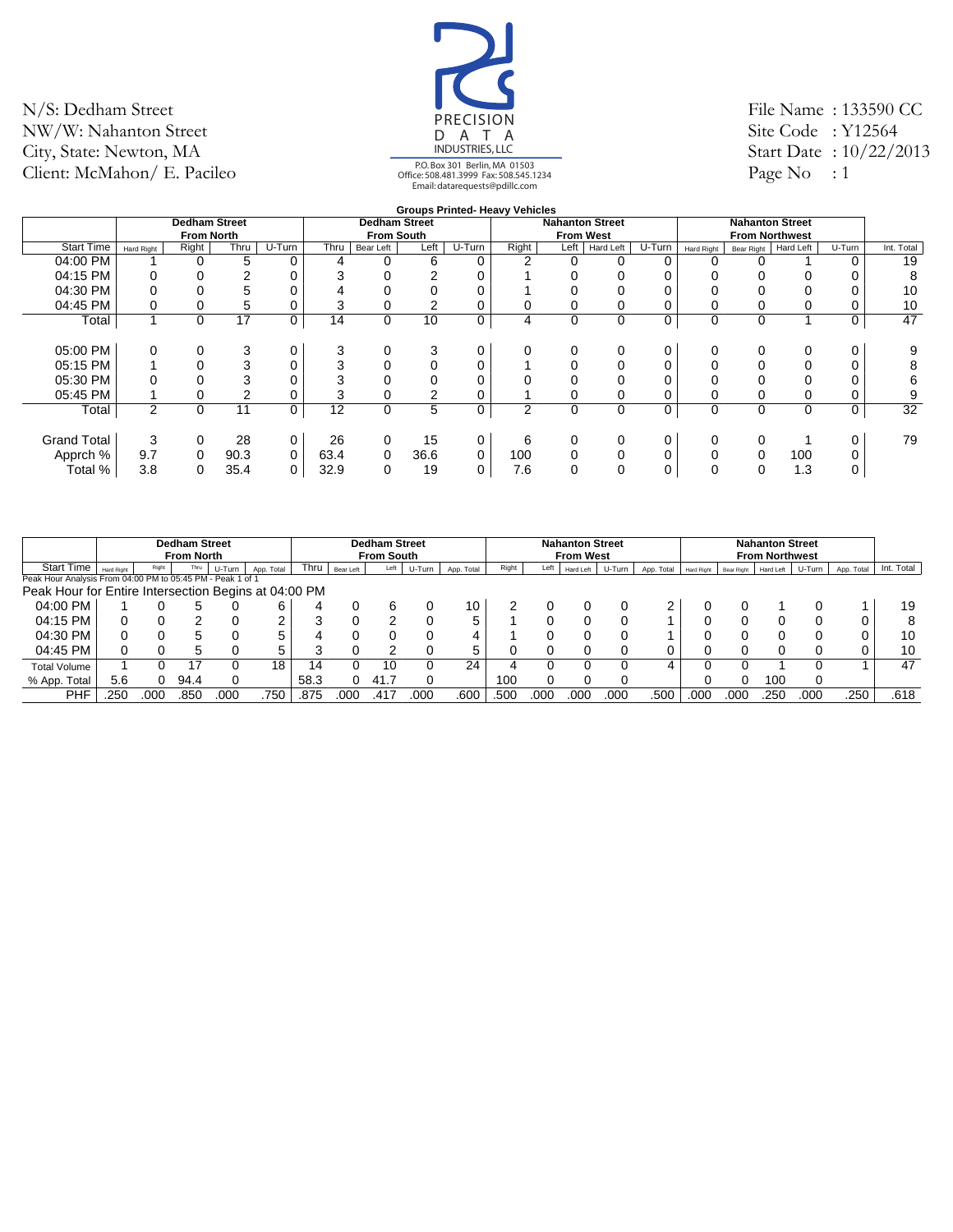![](_page_40_Picture_1.jpeg)

File Name : 133590 CC Site Code: Y12564 Start Date : 10/22/2013 Page No  $: 1$ 

|                    |                   |                      |             |      |      |                      |      |      | <b>Groups Printed- Peds and Bikes</b> |                        |           |      |             |            |                        |             |            |
|--------------------|-------------------|----------------------|-------------|------|------|----------------------|------|------|---------------------------------------|------------------------|-----------|------|-------------|------------|------------------------|-------------|------------|
|                    |                   | <b>Dedham Street</b> |             |      |      | <b>Dedham Street</b> |      |      |                                       | <b>Nahanton Street</b> |           |      |             |            | <b>Nahanton Street</b> |             |            |
|                    |                   | <b>From North</b>    |             |      |      | <b>From South</b>    |      |      |                                       | <b>From West</b>       |           |      |             |            | <b>From Northwest</b>  |             |            |
| <b>Start Time</b>  | <b>Hard Right</b> | Right                | Thru        | Peds | Thru | Bear Left            | Left | Peds | Right                                 | Left                   | Hard Left | Peds | Hard Right  | Bear Right | Hard Left              | Peds        | Int. Total |
| $04:00$ PM         |                   |                      | $\Omega$    | 0    | 0    | 0                    |      |      |                                       | 0                      |           |      |             |            |                        | 0           |            |
| 04:15 PM           |                   |                      | 0           | 0    |      |                      |      |      |                                       |                        |           |      |             |            |                        |             |            |
| 04:30 PM           |                   |                      | 0           | 0    |      |                      |      |      |                                       |                        |           |      |             |            |                        |             |            |
| 04:45 PM           |                   | 0                    | 0           | 0    | 0    | 0                    |      |      |                                       |                        |           |      |             |            |                        |             |            |
| Total              | $\mathbf 0$       | $\Omega$             | $\mathbf 0$ | 0    | 0    | $\mathbf 0$          | 4    | 0    | 2                                     | 0                      | 0         | 0    | $\mathbf 0$ | 0          | $\Omega$               | $\mathbf 0$ | 6          |
|                    |                   |                      |             |      |      |                      |      |      |                                       |                        |           |      |             |            |                        |             |            |
| 05:00 PM           | 0                 | 0                    | 0           | 0    | 0    | 0                    | 0    |      |                                       |                        | 0         |      | 0           |            |                        | 0           |            |
| 05:15 PM           |                   | $\Omega$             | 0           | 0    | 0    | $\Omega$             | 2    |      |                                       |                        |           |      |             |            |                        |             |            |
| 05:30 PM           |                   |                      | 0           | 0    |      | 0                    |      |      |                                       |                        |           |      |             |            |                        |             |            |
| 05:45 PM           | 0                 |                      | 0           | 0    | 0    | 0                    | 0    |      |                                       |                        |           |      |             |            |                        |             |            |
| Total              | 0                 | $\Omega$             | 0           | 0    | 0    | $\mathbf 0$          | 3    | 0    | $\Omega$                              | $\mathbf 0$            | 0         | 0    | $\mathbf 0$ | 0          | $\Omega$               | 0           | 3          |
|                    |                   |                      |             |      |      |                      |      |      |                                       |                        |           |      |             |            |                        |             |            |
| <b>Grand Total</b> | 0                 | 0                    | 0           | 0    | 0    | 0                    |      |      |                                       |                        | 0         |      | 0           |            |                        |             | 9          |
| Apprch %           |                   |                      | 0           | 0    | 0    | 0                    | 100  | 0    | 100                                   | 0                      |           |      |             |            |                        |             |            |
| Total %            | $\Omega$          | $\Omega$             | 0           | 0    | 0    | 0                    | 77.8 | 0    | 22.2                                  | 0                      | 0         | 0    | $\Omega$    |            |                        |             |            |
|                    |                   |                      |             |      |      |                      |      |      |                                       |                        |           |      |             |            |                        |             |            |

|                                                            |                   |       | <b>Dedham Street</b><br><b>From North</b> |      |            |      |           | <b>Dedham Street</b><br><b>From South</b> |      |            |       |      | <b>Nahanton Street</b><br><b>From West</b> |      |            |            |            | <b>Nahanton Street</b><br><b>From Northwest</b> |      |            |            |
|------------------------------------------------------------|-------------------|-------|-------------------------------------------|------|------------|------|-----------|-------------------------------------------|------|------------|-------|------|--------------------------------------------|------|------------|------------|------------|-------------------------------------------------|------|------------|------------|
| Start Time                                                 | <b>Hard Right</b> | Right | Thru                                      | Peds | App. Total | Thru | Bear Left | Left                                      | Peds | App. Total | Right | Left | Hard Left                                  | Peds | App. Total | Hard Right | Bear Right | <b>Hard Left</b>                                | Peds | App. Total | Int. Total |
| Peak Hour Analysis From 04:00 PM to 05:45 PM - Peak 1 of 1 |                   |       |                                           |      |            |      |           |                                           |      |            |       |      |                                            |      |            |            |            |                                                 |      |            |            |
| Peak Hour for Entire Intersection Begins at 04:00 PM       |                   |       |                                           |      |            |      |           |                                           |      |            |       |      |                                            |      |            |            |            |                                                 |      |            |            |
| 04:00 PM                                                   |                   |       |                                           |      |            |      |           |                                           |      |            |       |      |                                            |      |            |            |            |                                                 |      |            |            |
| 04:15 PM                                                   |                   |       |                                           |      |            |      |           |                                           |      |            |       |      |                                            |      |            |            |            |                                                 |      |            |            |
| 04:30 PM                                                   |                   |       |                                           |      |            |      |           |                                           |      |            |       |      |                                            |      |            |            |            |                                                 |      |            |            |
| 04:45 PM                                                   |                   |       |                                           |      |            |      |           |                                           |      |            |       |      |                                            |      |            |            |            |                                                 |      |            |            |
| <b>Total Volume</b>                                        |                   |       |                                           |      |            |      |           |                                           |      |            |       |      |                                            |      |            |            |            |                                                 |      |            | 6          |
| % App. Total                                               |                   |       |                                           |      |            |      |           | 100                                       |      |            | 100   |      |                                            |      |            |            |            |                                                 |      |            |            |
| <b>PHF</b>                                                 | 000               | 000   | 000                                       | 000  | .000       | .000 | 00C       | .500                                      | 00C  | .500       | .500  | 00C  | .000                                       | 000  | .500       | .000       | 000        | 00C                                             | 000  | .000       | .750       |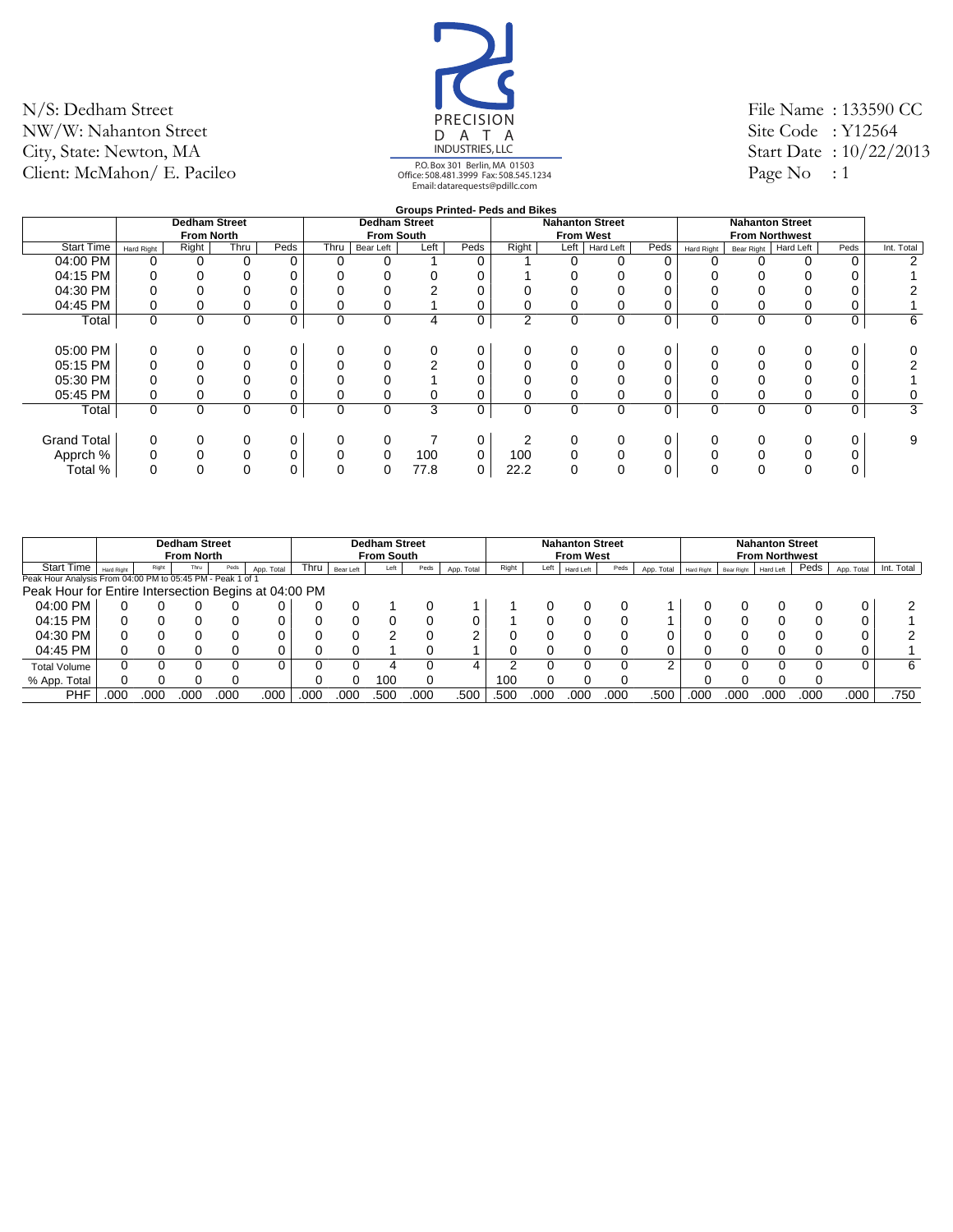![](_page_41_Picture_1.jpeg)

File Name : 133590 CC Site Code : Y12564 Start Date : 10/22/2013 Page No : 1

|                                                            |                   |          | <b>Dedham Street</b> |        |            |      |              | <b>Dedham Street</b> |        |            |       |      | <b>Nahanton Street</b> |        |            |            |            | <b>Nahanton Street</b> |          |            |            |
|------------------------------------------------------------|-------------------|----------|----------------------|--------|------------|------|--------------|----------------------|--------|------------|-------|------|------------------------|--------|------------|------------|------------|------------------------|----------|------------|------------|
|                                                            |                   |          | <b>From North</b>    |        |            |      |              | <b>From South</b>    |        |            |       |      | <b>From West</b>       |        |            |            |            | <b>From Northwest</b>  |          |            |            |
| <b>Start Time</b>                                          | <b>Hard Right</b> | Right    | Thru                 | U-Turn | App. Total | Thru | Bear Left    | Left                 | U-Turn | App. Total | Right | Left | Hard Left              | U-Turn | App. Total | Hard Right | Bear Right | Hard Left              | U-Turn   | App. Total | Int. Total |
| Peak Hour Analysis From 04:00 PM to 05:45 PM - Peak 1 of 1 |                   |          |                      |        |            |      |              |                      |        |            |       |      |                        |        |            |            |            |                        |          |            |            |
| Peak Hour for Entire Intersection Begins at 05:00 PM       |                   |          |                      |        |            |      |              |                      |        |            |       |      |                        |        |            |            |            |                        |          |            |            |
| 05:00 PM                                                   |                   |          | 131                  |        | 142        | 119  |              | 135                  | 0      | 254        | 176   |      |                        |        | 176        |            |            | 30                     | 0        | 30         | 602        |
| 05:15 PM                                                   | 9                 | $\Omega$ | 135                  |        | 144.       | 125  | 0            | 19،                  | 0      | 244        | 184   |      |                        |        | 184        |            |            | 32                     | 0        | 32         | 604        |
| 05:30 PM                                                   | 17                |          | 137                  |        | 154        | 115  |              | 136                  | 0      | 251        | 163   |      |                        |        | 163        |            |            | 26                     |          | 26         | 594        |
| 05:45 PM                                                   | 23                | 0        | 145                  | 0      | 168        | 124  | 0            | 104                  | 0      | 228        | 176   |      |                        |        | 176        | 0          |            | 27                     | 0        | 27         | 599        |
| <b>Total Volume</b>                                        | 60                | $\Omega$ | 548                  | 0      | 608        | 483  | <sup>0</sup> | 494                  | 0      | 977        | 699   | 0    |                        |        | 699        | 0          | 0          | 115                    | 0        | 115        | 2399       |
| % App. Total                                               | 9.9               |          | 90.1                 |        |            | 49.4 |              | 50.6                 | 0      |            | 100   |      |                        |        |            |            |            | 100                    | 0        |            |            |
| <b>PHF</b>                                                 | .652              | .000     | .945                 | .000   | .905       | .966 | .000         | .908                 | .000   | .962       | .950  | .000 | .000                   | .000   | .950       | .000       | .000       | .898                   | .000     | .898       | .993       |
| Cars                                                       | 58                |          | 537                  |        | 595        | 471  |              | 489                  | 0      | 960        | 697   |      |                        |        | 697        |            |            | 115                    | $\Omega$ | 115        | 2367       |
| % Cars                                                     | 96.7              | 0        | 98.0                 |        | 97.9       | 97.5 |              | 99.0                 | 0      | 98.3       | 99.7  |      |                        |        | 99.7       |            |            | 100                    | $\Omega$ | 100        | 98.7       |
| <b>Heavy Vehicles</b>                                      | 2                 | $\Omega$ | 11                   |        | 13         | 12   |              | 5                    | 0      | 17         |       |      |                        |        | $\sqrt{2}$ |            |            |                        | $\Omega$ |            | 32         |
| % Heavy Vehicles                                           | 3.3               |          | 2.0                  |        | 2.1        | 2.5  |              | 1.0                  | 0      | . .7       | 0.3   | ∩    |                        |        | 0.3        |            | 0          |                        | $\Omega$ | 0          | 1.3        |

![](_page_41_Figure_4.jpeg)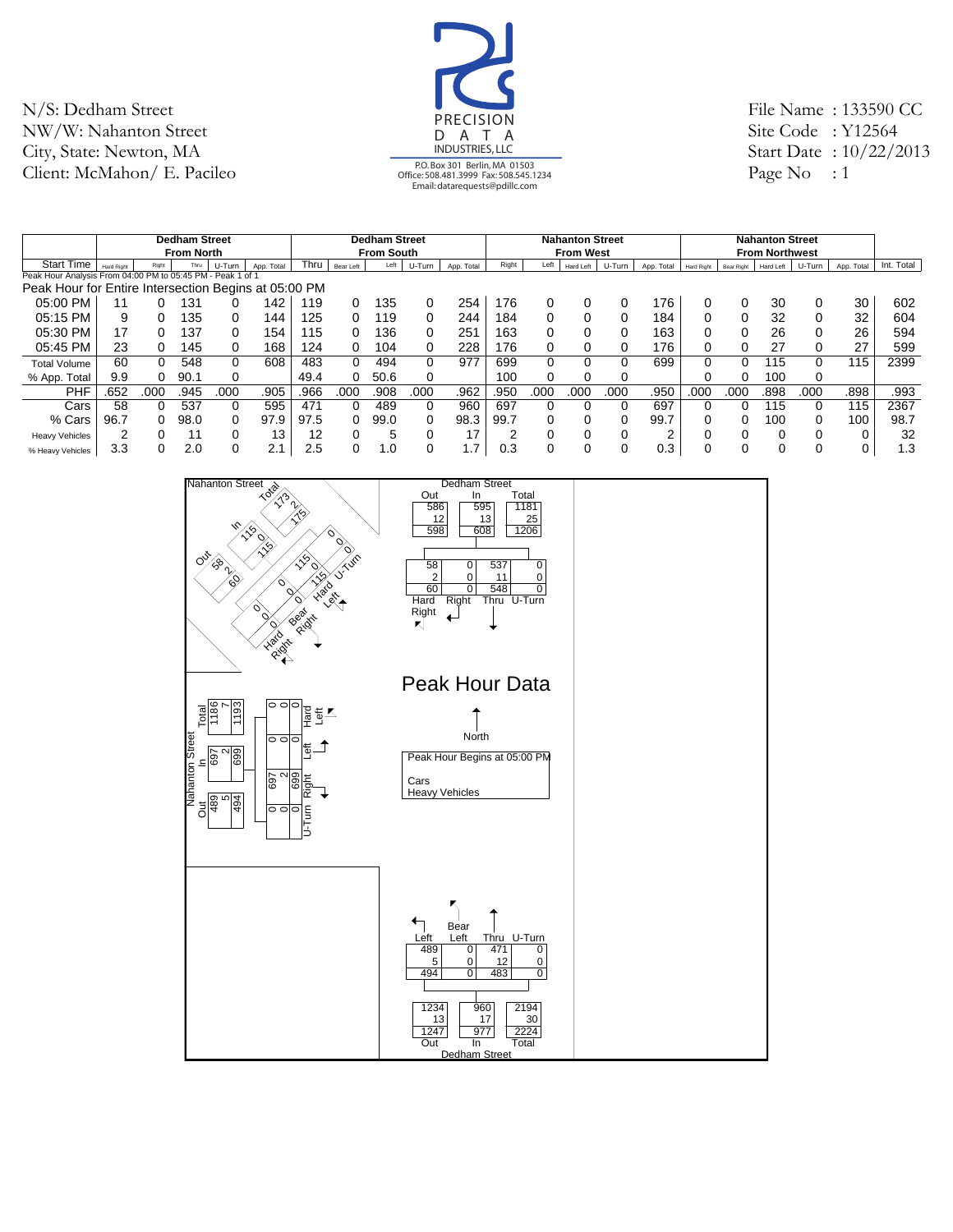![](_page_42_Picture_1.jpeg)

File Name : 133590 D Site Code: Y12564 Start Date : 10/22/2013 Page No  $: 1$ 

|                       |                |                   |        | Groups Printed- Cars - Heavy Vehicles |                  |        |      |                  |             |            |
|-----------------------|----------------|-------------------|--------|---------------------------------------|------------------|--------|------|------------------|-------------|------------|
|                       |                | Larkspur Road     |        |                                       | Quinobequin Road |        |      | Quinobequin Road |             |            |
|                       |                | <b>From North</b> |        |                                       | <b>From East</b> |        |      | <b>From West</b> |             |            |
| <b>Start Time</b>     | Right          | Left              | U-Turn | Right                                 | Thru             | U-Turn | Thru | Left             | U-Turn      | Int. Total |
| 07:00 AM              | 2              | 2                 | n      | 11                                    | 8                | 0      | 16   | 2                | 0           | 41         |
| 07:15 AM              |                |                   |        | 18                                    | 19               |        | 20   |                  |             | 59         |
| 07:30 AM              |                |                   |        | 28                                    | 33               |        | 18   |                  |             | 88         |
| 07:45 AM              |                | 5                 |        | 19                                    | 31               | 0      | 30   |                  | 0           | 89         |
| Total                 | 6              | 13                | 0      | 76                                    | 91               | 0      | 84   | $\overline{ }$   | 0           | 277        |
| 08:00 AM              |                | 5                 |        | 20                                    | 41               | 0      | 25   |                  | 0           | 93         |
| 08:15 AM              |                | 5                 |        | 23                                    | 35               | 0      | 25   |                  | 0           | 90         |
| 08:30 AM              | 3              | 17                |        | 18                                    | 32               |        | 24   |                  |             | 97         |
| 08:45 AM              |                |                   |        | 6                                     | 32               | 0      | 20   |                  | 0           | 67         |
| Total                 | 8              | 34                | 0      | 67                                    | 140              | 0      | 94   | 4                | 0           | 347        |
| <b>Grand Total</b>    | 14             | 47                |        | 143                                   | 231              | 0      | 178  | 11               | 0           | 624        |
| Apprch %              | 23             | 77                |        | 38.2                                  | 61.8             | 0      | 94.2 | 5.8              | 0           |            |
| Total %               | 2.2            | 7.5               |        | 22.9                                  | 37               | 0      | 28.5 | 1.8              |             |            |
| Cars                  | 12             | 46                | O      | 140                                   | 223              | 0      | 176  | 10               | $\Omega$    | 607        |
| % Cars                | 85.7           | 97.9              |        | 97.9                                  | 96.5             | 0      | 98.9 | 90.9             | 0           | 97.3       |
| <b>Heavy Vehicles</b> | $\overline{2}$ |                   | U      | 3                                     | 8                | 0      | 2    |                  | $\mathbf 0$ | 17         |
| % Heavy Vehicles      | 14.3           | 2.1               |        | 2.1                                   | 3.5              | 0      | 1.1  | 9.1              | 0           | 2.7        |

|                                                            |       |      | <b>Larkspur Road</b><br><b>From North</b> |            |       |      | Quinobequin Road<br><b>From East</b> |               |      |      | Quinobequin Road<br><b>From West</b> |            |            |
|------------------------------------------------------------|-------|------|-------------------------------------------|------------|-------|------|--------------------------------------|---------------|------|------|--------------------------------------|------------|------------|
| <b>Start Time</b>                                          | Right | Left | $U-T$ urn                                 | App. Total | Right | Thru | U-Turn                               | Total<br>App. | Thru | Left | U-Turn                               | App. Total | Int. Total |
| Peak Hour Analysis From 07:00 AM to 08:45 AM - Peak 1 of 1 |       |      |                                           |            |       |      |                                      |               |      |      |                                      |            |            |
| Peak Hour for Entire Intersection Begins at 07:45 AM       |       |      |                                           |            |       |      |                                      |               |      |      |                                      |            |            |
| 07:45 AM                                                   |       |      |                                           |            | 19    | 31   |                                      | 50            | 30   | ົ    |                                      | 32         | 89         |
| 08:00 AM                                                   |       |      |                                           | ค          | 20    | 41   |                                      | 61            | 25   |      |                                      | 26         | 93         |
| 08:15 AM                                                   |       |      |                                           |            | 23    | 35   |                                      | 58            | 25   |      |                                      | 25         | 90         |
| 08:30 AM                                                   |       | 17   | 0                                         | 20         | 18    | 32   |                                      | 50            | 24   |      |                                      | 27         | 97         |
| Total Volume                                               | 8     | 32   | 0                                         | 40         | 80    | 139  |                                      | 219           | 104  | 6    |                                      | 110        | 369        |
| % App. Total                                               | 20    | 80   |                                           |            | 36.5  | 63.5 |                                      |               | 94.5 | 5.5  |                                      |            |            |
| <b>PHF</b>                                                 | .667  | .471 | .000                                      | .500       | .870  | .848 | .000                                 | .898          | .867 | .500 | .000                                 | .859       | .951       |
| Cars                                                       | 8     | 31   | 0                                         | 39         | 77    | 137  |                                      | 214           | 103  | 5    |                                      | 108        | 361        |
| % Cars                                                     | 100   | 96.9 | 0                                         | 97.5       | 96.3  | 98.6 |                                      | 97.7          | 99.0 | 83.3 |                                      | 98.2       | 97.8       |
| <b>Heavy Vehicles</b>                                      |       |      |                                           |            |       |      |                                      |               |      |      |                                      |            |            |
| % Heavy Vehicles                                           |       | 3.1  |                                           | 2.5        | 3.8   | 1.4  |                                      | 2.3           | 1.0  | 16.7 |                                      | 1.8        | 2.2        |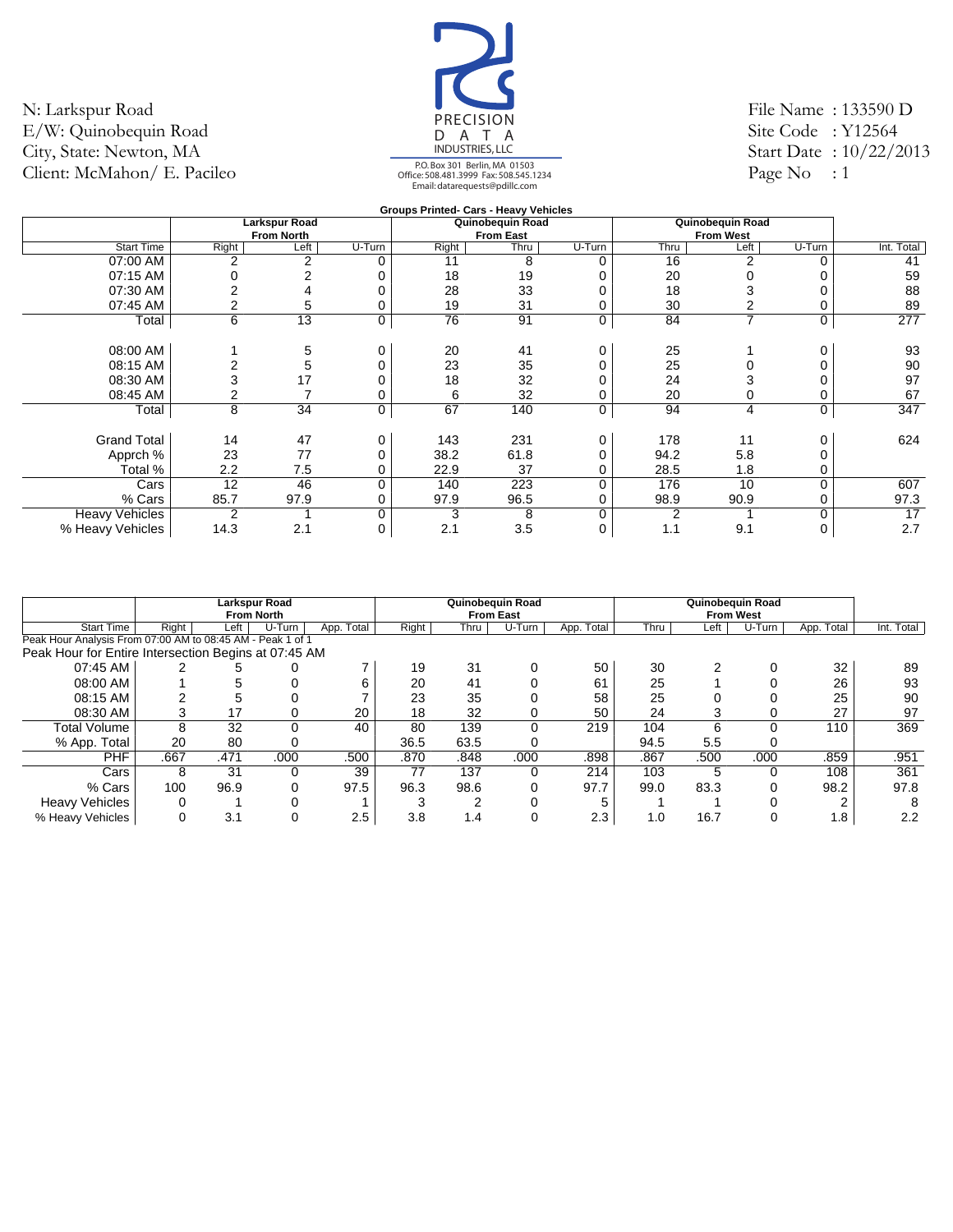![](_page_43_Picture_1.jpeg)

File Name : 133590 D Site Code: Y12564 Start Date : 10/22/2013 Page  $No$  : 1

|                    |       |                      |        |       | <b>Groups Printed- Cars</b> |        |      |                  |        |            |
|--------------------|-------|----------------------|--------|-------|-----------------------------|--------|------|------------------|--------|------------|
|                    |       | <b>Larkspur Road</b> |        |       | Quinobequin Road            |        |      | Quinobequin Road |        |            |
|                    |       | <b>From North</b>    |        |       | <b>From East</b>            |        |      | <b>From West</b> |        |            |
| <b>Start Time</b>  | Right | Left                 | U-Turn | Right | Thru                        | U-Turn | Thru | Left             | U-Turn | Int. Total |
| 07:00 AM           | 2     | $\mathcal{P}$        | 0      | 11    | 6                           | U      | 16   | 2                | ∩      | 39         |
| 07:15 AM           |       | 2                    | 0      | 18    | 18                          |        | 20   |                  |        | 58         |
| 07:30 AM           |       |                      |        | 28    | 32                          |        | 17   |                  |        | 84         |
| 07:45 AM           |       | 5                    | 0      | 18    | 31                          |        | 30   | $\sim$           |        | 88         |
| Total              | 4     | 13                   | 0      | 75    | 87                          | 0      | 83   | 7                | 0      | 269        |
|                    |       |                      |        |       |                             |        |      |                  |        |            |
| 08:00 AM           |       | 5                    | 0      | 19    | 41                          |        | 24   | 0                | 0      | 90         |
| 08:15 AM           |       |                      |        | 22    | 33                          |        | 25   | $\Omega$         |        | 86         |
| 08:30 AM           |       | 17                   |        | 18    | 32                          |        | 24   | 3                |        | 97         |
| 08:45 AM           |       |                      |        | 6     | 30                          |        | 20   | 0                |        | 65         |
| Total              | 8     | 33                   | 0      | 65    | 136                         | 0      | 93   | 3                | 0      | 338        |
|                    |       |                      |        |       |                             |        |      |                  |        |            |
| <b>Grand Total</b> | 12    | 46                   | 0      | 140   | 223                         | 0      | 176  | 10               | 0      | 607        |
| Apprch %           | 20.7  | 79.3                 |        | 38.6  | 61.4                        |        | 94.6 | 5.4              |        |            |
| Total %            | 2     | 7.6                  | 0      | 23.1  | 36.7                        |        | 29   | 1.6              |        |            |
|                    |       |                      |        |       |                             |        |      |                  |        |            |

|                                                            |       |      | <b>Larkspur Road</b><br><b>From North</b> |            |       |      | Quinobequin Road<br><b>From East</b> |            |      |      | Quinobequin Road<br><b>From West</b> |            |            |
|------------------------------------------------------------|-------|------|-------------------------------------------|------------|-------|------|--------------------------------------|------------|------|------|--------------------------------------|------------|------------|
| <b>Start Time</b>                                          | Right | Left | U-Turn                                    | App. Total | Right | Thru | U-Turn                               | App. Total | Thru | ∟eft | U-Turn                               | App. Total | Int. Total |
| Peak Hour Analysis From 07:00 AM to 08:45 AM - Peak 1 of 1 |       |      |                                           |            |       |      |                                      |            |      |      |                                      |            |            |
| Peak Hour for Entire Intersection Begins at 07:45 AM       |       |      |                                           |            |       |      |                                      |            |      |      |                                      |            |            |
| 07:45 AM                                                   |       |      |                                           |            | 18    | 31   |                                      | 49         | 30   |      |                                      | 32         | 88         |
| 08:00 AM                                                   |       | h.   |                                           | 6          | 19    | 41   |                                      | 60         | 24   |      |                                      | 24         | 90         |
| 08:15 AM                                                   |       |      |                                           | 6          | 22    | 33   |                                      | 55         | 25   |      |                                      | 25         | 86         |
| 08:30 AM                                                   |       |      |                                           | 20         | 18    | 32   |                                      | 50         | 24   |      |                                      | 27         | 97         |
| Total Volume                                               |       | 31   |                                           | 39         | 77    | 137  |                                      | 214        | 103  | 5    |                                      | 108        | 361        |
| % App. Total                                               | 20.5  | 79.5 |                                           |            | 36    | 64   |                                      |            | 95.4 | 4.6  |                                      |            |            |
| <b>PHF</b>                                                 | .667  | .456 | .000                                      | .488       | .875  | .835 | .000                                 | .892       | .858 | .417 | .000                                 | .844       | .930       |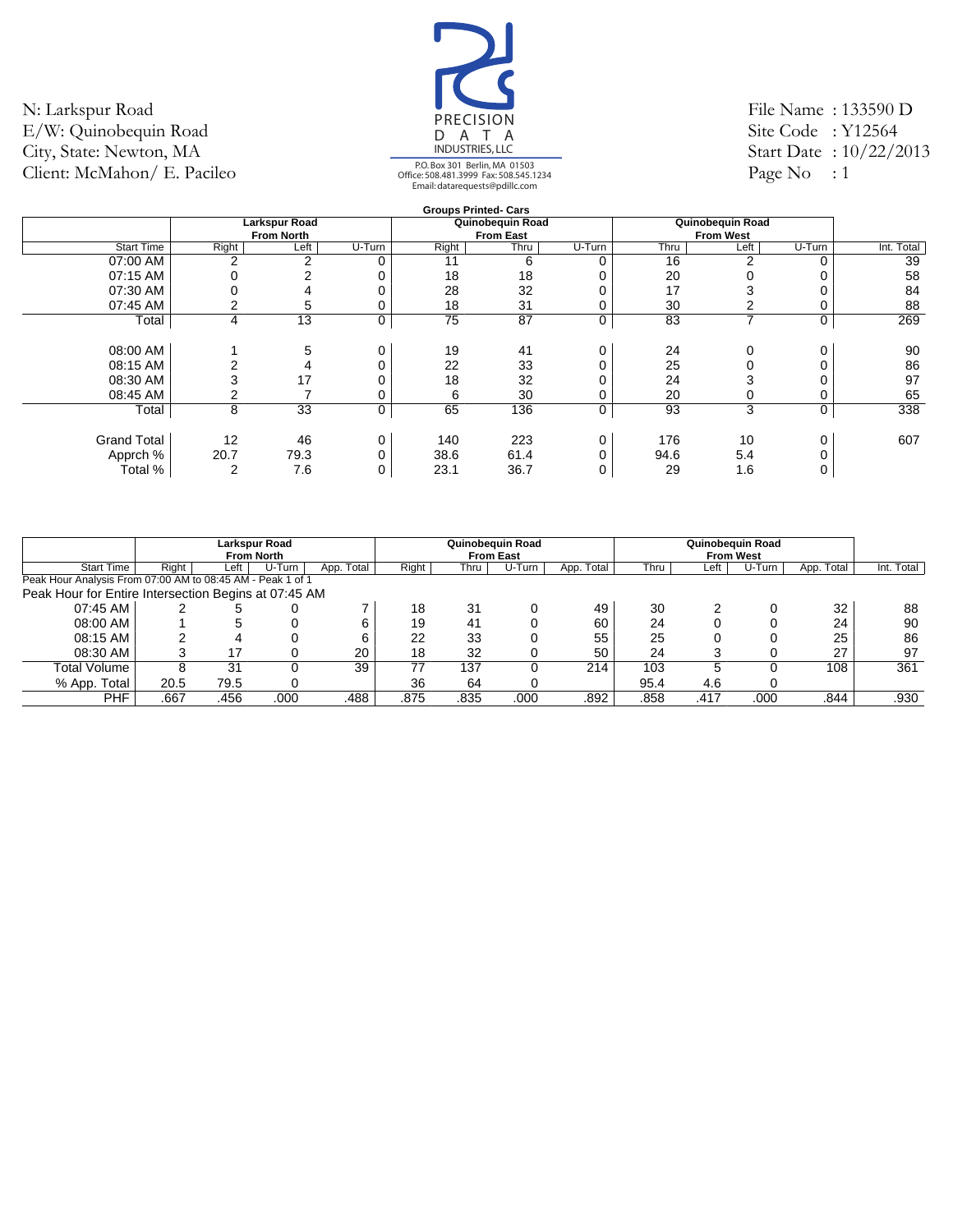![](_page_44_Picture_1.jpeg)

File Name : 133590 D Site Code: Y12564 Start Date : 10/22/2013 Page  $No$  : 1

|                    |       |                   |        |                | <b>Groups Printed- Heavy Vehicles</b> |        |      |                  |        |            |
|--------------------|-------|-------------------|--------|----------------|---------------------------------------|--------|------|------------------|--------|------------|
|                    |       | Larkspur Road     |        |                | Quinobequin Road                      |        |      | Quinobequin Road |        |            |
|                    |       | <b>From North</b> |        |                | <b>From East</b>                      |        |      | <b>From West</b> |        |            |
| <b>Start Time</b>  | Right | Left              | U-Turn | Right          | Thru                                  | U-Turn | Thru | Left             | U-Turn | Int. Total |
| 07:00 AM           |       |                   |        |                |                                       |        |      |                  |        | 2          |
| 07:15 AM           |       |                   |        |                |                                       |        |      |                  |        |            |
| 07:30 AM           |       |                   |        |                |                                       |        |      |                  |        |            |
| 07:45 AM           |       |                   |        |                |                                       |        |      |                  |        |            |
| Total              | 2     | $\Omega$          | 0      |                | 4                                     | 0      |      | $\mathbf 0$      | 0      | 8          |
|                    |       |                   |        |                |                                       |        |      |                  |        |            |
| 08:00 AM           |       |                   |        |                |                                       |        |      |                  |        | 3          |
| 08:15 AM           |       |                   |        |                |                                       |        |      |                  |        |            |
| 08:30 AM           |       |                   |        |                |                                       |        |      |                  |        |            |
| 08:45 AM           |       |                   |        |                |                                       |        |      |                  |        |            |
| Total              | 0     |                   | 0      | $\overline{2}$ | 4                                     | 0      |      |                  | 0      | 9          |
|                    |       |                   |        |                |                                       |        |      |                  |        |            |
| <b>Grand Total</b> |       |                   |        |                | 8                                     |        |      |                  |        | 17         |
| Apprch %           | 66.7  | 33.3              |        | 27.3           | 72.7                                  |        | 66.7 | 33.3             |        |            |
| Total %            | 11.8  | 5.9               |        | 17.6           | 47.1                                  |        | 11.8 | 5.9              |        |            |
|                    |       |                   |        |                |                                       |        |      |                  |        |            |

|                                                            |       |      | Larkspur Road<br><b>From North</b> |            |       |      | Quinobeguin Road<br><b>From East</b> |            |      |      | Quinobeguin Road<br><b>From West</b> |            |            |
|------------------------------------------------------------|-------|------|------------------------------------|------------|-------|------|--------------------------------------|------------|------|------|--------------------------------------|------------|------------|
| <b>Start Time</b>                                          | Right | Left | U-Turn                             | App. Total | Right | Thru | U-Turn                               | App. Total | Thru | Left | U-Turn                               | App. Total | Int. Total |
| Peak Hour Analysis From 07:00 AM to 08:45 AM - Peak 1 of 1 |       |      |                                    |            |       |      |                                      |            |      |      |                                      |            |            |
| Peak Hour for Entire Intersection Begins at 07:30 AM       |       |      |                                    |            |       |      |                                      |            |      |      |                                      |            |            |
| 07:30 AM                                                   |       |      |                                    |            |       |      |                                      |            |      |      |                                      |            |            |
| 07:45 AM                                                   |       |      |                                    |            |       |      |                                      |            |      |      |                                      |            |            |
| 08:00 AM                                                   |       |      |                                    |            |       |      |                                      |            |      |      |                                      |            |            |
| 08:15 AM                                                   |       |      |                                    |            |       |      |                                      |            |      |      |                                      |            |            |
| Total Volume                                               |       |      |                                    | 3          |       |      |                                      | 6          |      |      |                                      | 3          | 12         |
| % App. Total                                               | 66.7  | 33.3 |                                    |            | 50    | 50   |                                      |            | 66.7 | 33.3 |                                      |            |            |
| <b>PHF</b>                                                 | .250  | .250 | .000                               | .375       | .750  | .375 | .000                                 | .500       | .500 | .250 | .000                                 | .375       | .750       |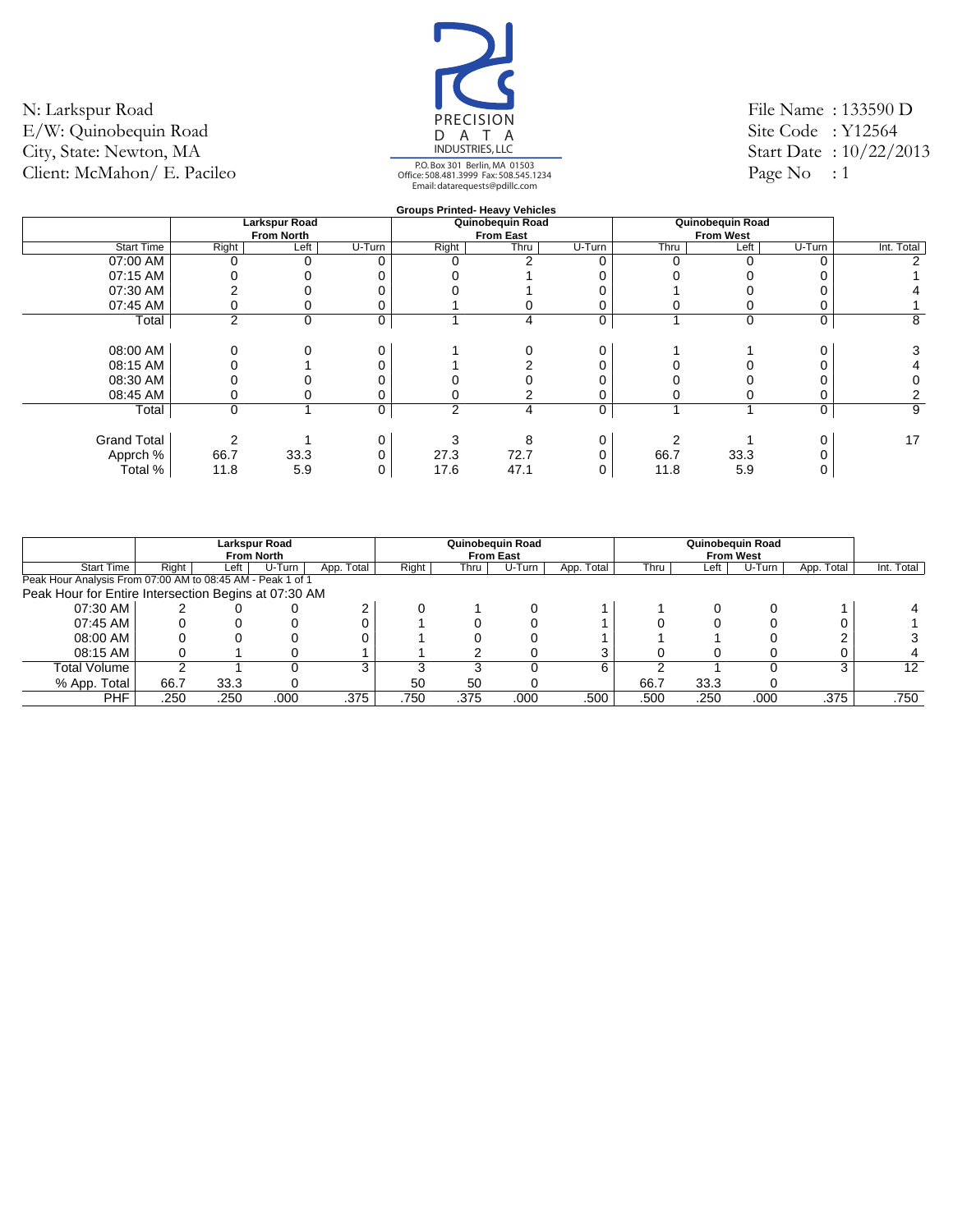![](_page_45_Picture_1.jpeg)

File Name : 133590 D Site Code: Y12564 Start Date : 10/22/2013 Page  $No$  : 1

|                    |             |                      |      |       | <b>Groups Printed- Peds and Bikes</b> |      |             |                  |      |            |
|--------------------|-------------|----------------------|------|-------|---------------------------------------|------|-------------|------------------|------|------------|
|                    |             | <b>Larkspur Road</b> |      |       | Quinobequin Road                      |      |             | Quinobequin Road |      |            |
|                    |             | <b>From North</b>    |      |       | <b>From East</b>                      |      |             | <b>From West</b> |      |            |
| <b>Start Time</b>  | Right       | Left                 | Peds | Right | Thru                                  | Peds | Thru        | Left             | Peds | Int. Total |
| 07:00 AM           |             |                      |      |       |                                       |      |             |                  |      |            |
| 07:15 AM           |             |                      |      |       |                                       |      |             |                  |      |            |
| 07:30 AM           |             |                      |      |       |                                       |      |             |                  |      |            |
| 07:45 AM           |             |                      |      |       |                                       |      |             |                  |      |            |
| Total              | 0           | $\mathbf 0$          |      | 0     | $\overline{2}$                        | 0    | 2           | $\mathbf 0$      | 0    | 5          |
|                    |             |                      |      |       |                                       |      |             |                  |      |            |
| 08:00 AM           |             |                      |      |       |                                       |      |             |                  |      |            |
| 08:15 AM           |             |                      |      |       |                                       |      |             |                  |      |            |
| 08:30 AM           |             |                      |      |       |                                       |      |             |                  |      |            |
| 08:45 AM           |             |                      |      |       |                                       |      |             |                  |      |            |
| Total              | $\mathbf 0$ | $\mathbf 0$          | 6    |       |                                       | 0    | $\mathbf 0$ | $\Omega$         | 4    | 12         |
|                    |             |                      |      |       |                                       |      |             |                  |      |            |
| <b>Grand Total</b> |             |                      |      |       |                                       |      |             |                  |      | 17         |
| Apprch %           |             |                      | 100  | 25    | 75                                    |      | 33.3        |                  | 66.7 |            |
| Total %            |             |                      | 41.2 | 5.9   | 17.6                                  |      | 11.8        |                  | 23.5 |            |
|                    |             |                      |      |       |                                       |      |             |                  |      |            |

|                                                            |       | <b>Larkspur Road</b><br><b>From North</b> |      |            |       |      | Quinobequin Road<br><b>From East</b> |            |      |      | Quinobequin Road<br><b>From West</b> |            |            |
|------------------------------------------------------------|-------|-------------------------------------------|------|------------|-------|------|--------------------------------------|------------|------|------|--------------------------------------|------------|------------|
| <b>Start Time</b>                                          | Right | Left '                                    | Peds | App. Total | Right | Thru | Peds                                 | App. Total | Thru | ∟eft | Peds                                 | App. Total | Int. Total |
| Peak Hour Analysis From 07:00 AM to 08:45 AM - Peak 1 of 1 |       |                                           |      |            |       |      |                                      |            |      |      |                                      |            |            |
| Peak Hour for Entire Intersection Begins at 07:45 AM       |       |                                           |      |            |       |      |                                      |            |      |      |                                      |            |            |
| 07:45 AM                                                   |       |                                           |      |            |       |      |                                      |            |      |      |                                      |            |            |
| 08:00 AM                                                   |       |                                           |      |            |       |      |                                      |            |      |      |                                      |            |            |
| 08:15 AM                                                   |       |                                           |      |            |       |      |                                      |            |      |      |                                      |            |            |
| 08:30 AM                                                   |       |                                           |      | 4          |       |      |                                      |            |      |      |                                      |            |            |
| Total Volume                                               |       |                                           | 6    | 6          |       |      |                                      | ົ          |      |      |                                      |            | 12         |
| % App. Total                                               |       |                                           | 100  |            | 50    | 50   |                                      |            |      |      | 100                                  |            |            |
| PHF                                                        | .000  | .000                                      | .375 | .375       | .250  | .250 | .000                                 | .500       | .000 | .000 | .333                                 | .333       | .429       |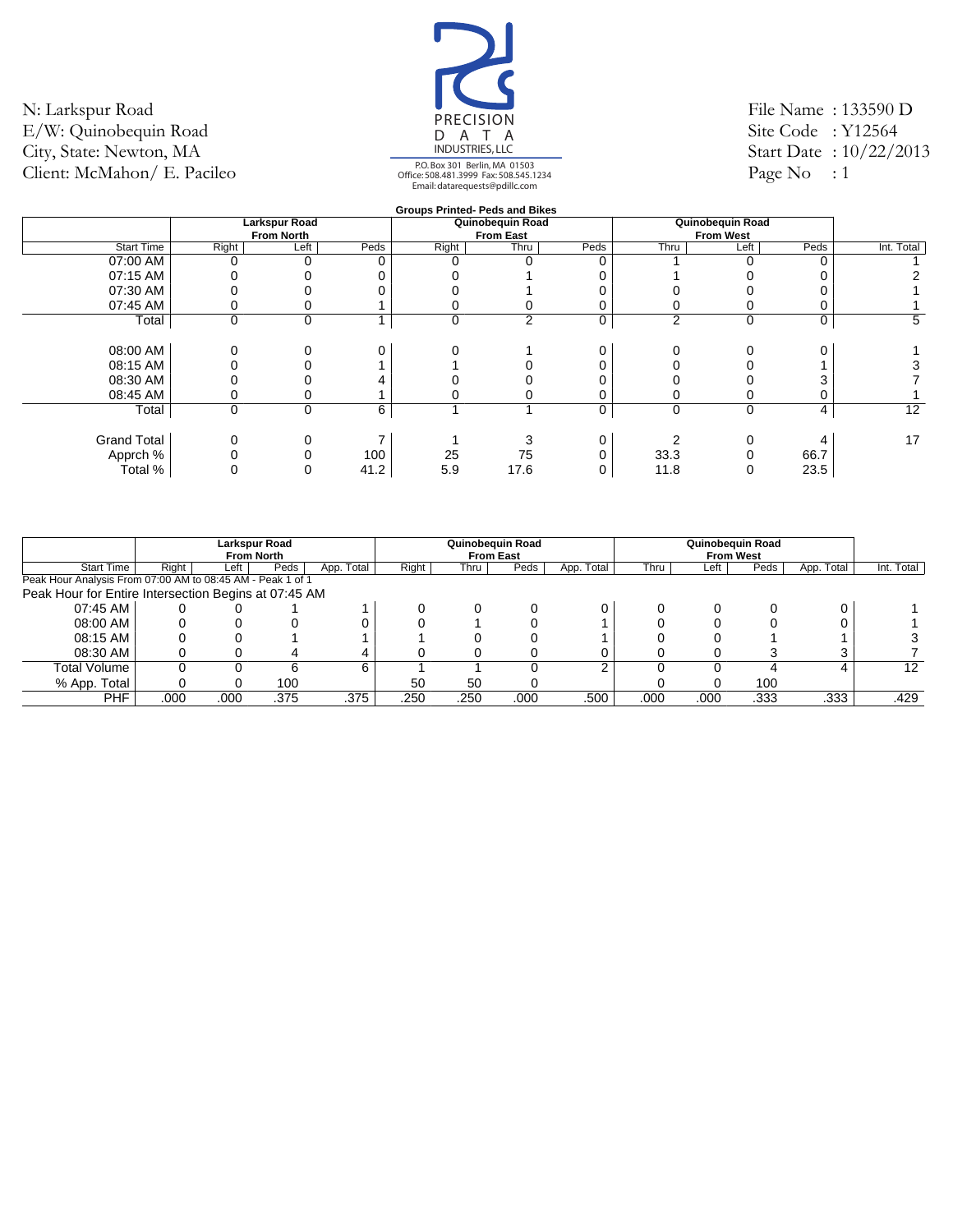![](_page_46_Picture_1.jpeg)

File Name : 133590 D Site Code : Y12564 Start Date : 10/22/2013 Page No : 1

|                                                            |       |      | <b>Larkspur Road</b> |            |       |      | Quinobequin Road |            | Quinobequin Road |      |                  |            |            |
|------------------------------------------------------------|-------|------|----------------------|------------|-------|------|------------------|------------|------------------|------|------------------|------------|------------|
|                                                            |       |      | <b>From North</b>    |            |       |      | <b>From East</b> |            |                  |      | <b>From West</b> |            |            |
| <b>Start Time</b>                                          | Right | Left | U-Turn               | App. Total | Right | Thru | U-Turn           | App. Total | Thru             | Left | U-Turn           | App. Total | Int. Total |
| Peak Hour Analysis From 07:00 AM to 08:45 AM - Peak 1 of 1 |       |      |                      |            |       |      |                  |            |                  |      |                  |            |            |
| Peak Hour for Entire Intersection Begins at 07:45 AM       |       |      |                      |            |       |      |                  |            |                  |      |                  |            |            |
| 07:45 AM                                                   |       |      |                      |            | 19    | 31   | 0                | 50         | 30               | ◠    |                  | 32         | 89         |
| 08:00 AM                                                   |       |      |                      | 6          | 20    | 41   |                  | 61         | 25               |      |                  | 26         | 93         |
| 08:15 AM                                                   |       |      |                      |            | 23    | 35   |                  | 58         | 25               |      |                  | 25         | 90         |
| 08:30 AM                                                   |       | 17   | 0                    | 20         | 18    | 32   |                  | 50         | 24               |      | 0                | 27         | 97         |
| Total Volume                                               | 8     | 32   | $\Omega$             | 40         | 80    | 139  | $\Omega$         | 219        | 104              | 6    | $\Omega$         | 110        | 369        |
| % App. Total                                               | 20    | 80   |                      |            | 36.5  | 63.5 | 0                |            | 94.5             | 5.5  |                  |            |            |
| <b>PHF</b>                                                 | .667  | .471 | .000                 | .500       | .870  | .848 | .000             | .898       | .867             | .500 | .000             | .859       | .951       |
| Cars                                                       | 8     | 31   | 0                    | 39         | 77    | 137  | 0                | 214        | 103              | 5    | 0                | 108        | 361        |
| % Cars                                                     | 100   | 96.9 | 0                    | 97.5       | 96.3  | 98.6 | 0                | 97.7       | 99.0             | 83.3 | 0                | 98.2       | 97.8       |
| <b>Heavy Vehicles</b>                                      |       |      | 0                    |            | p     |      |                  | 5          |                  |      |                  |            | 8          |
| % Heavy Vehicles                                           |       | 3.1  | $\Omega$             | 2.5        | 3.8   | 1.4  | 0                | 2.3        | 1.0              | 16.7 | 0                | 1.8        | 2.2        |

![](_page_46_Figure_4.jpeg)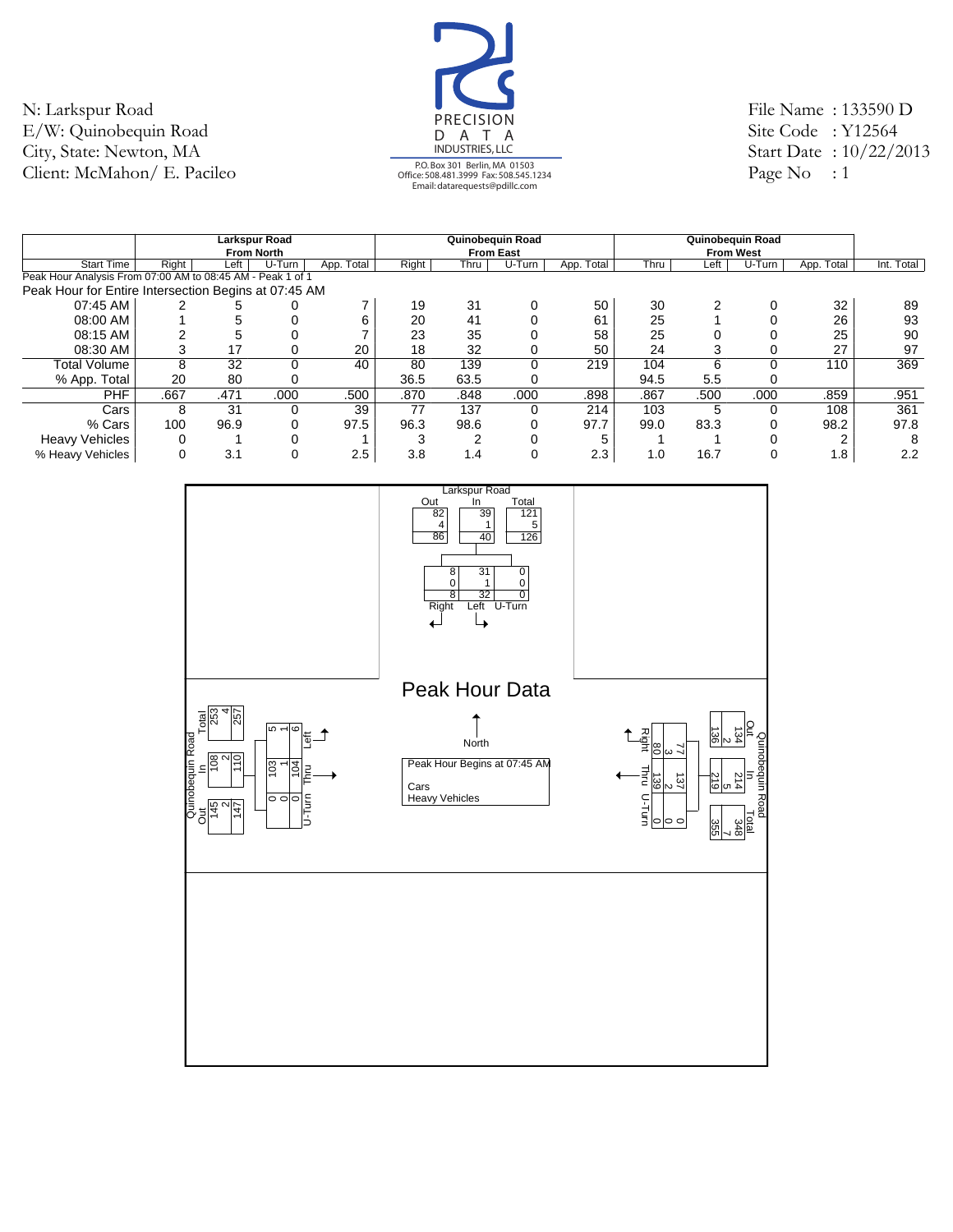![](_page_47_Picture_1.jpeg)

File Name : 133590 DD Site Code : Y12564 Start Date : 10/22/2013 Page No  $: 1$ 

|                       |                |                   |          | Groups Printed- Cars - Heavy Vehicles |                  |        |      |                  |             |            |
|-----------------------|----------------|-------------------|----------|---------------------------------------|------------------|--------|------|------------------|-------------|------------|
|                       |                | Larkspur Road     |          |                                       | Quinobequin Road |        |      | Quinobequin Road |             |            |
|                       |                | <b>From North</b> |          |                                       | <b>From East</b> |        |      | <b>From West</b> |             |            |
| <b>Start Time</b>     | Right          | Left              | U-Turn   | Right                                 | Thru             | U-Turn | Thru | Left             | U-Turn      | Int. Total |
| 04:00 PM              | 0              | 5                 | 0        | 4                                     | 10               | 0      | 39   | 0                | 0           | 58         |
| 04:15 PM              |                |                   |          | n                                     | 15               |        | 46   |                  |             | 77         |
| 04:30 PM              |                |                   |          |                                       | 19               |        | 37   | 2                |             | 74         |
| 04:45 PM              |                | 13                |          | 6                                     | 20               | 0      | 43   | 2                | 0           | 84         |
| Total                 | $\overline{4}$ | 34                | 0        | 20                                    | 64               | 0      | 165  | 6                | 0           | 293        |
|                       |                |                   |          |                                       |                  |        |      |                  |             |            |
| 05:00 PM              | 0              | 8                 | 0        | 4                                     | 11               | 0      | 42   | 0                | 0           | 65         |
| 05:15 PM              |                | 18                |          | 6                                     | 11               | 0      | 51   | 0                | 0           | 86         |
| 05:30 PM              |                | 15                |          |                                       | 21               |        | 36   |                  |             | 84         |
| 05:45 PM              |                | 10                |          |                                       | 24               |        | 60   |                  | $\mathbf 0$ | 101        |
| Total                 | 3              | 51                | 0        | 23                                    | 67               | 0      | 189  | 3                | $\mathbf 0$ | 336        |
|                       |                |                   |          |                                       |                  |        |      |                  |             |            |
| <b>Grand Total</b>    | ⇁              | 85                |          | 43                                    | 131              | 0      | 354  | 9                | 0           | 629        |
| Apprch %              | 7.6            | 92.4              |          | 24.7                                  | 75.3             | ი      | 97.5 | 2.5              | $\Omega$    |            |
| Total %               | 1.1            | 13.5              |          | 6.8                                   | 20.8             |        | 56.3 | 1.4              | 0           |            |
| Cars                  | ⇁              | 84                | $\Omega$ | 42                                    | 129              | 0      | 352  | 9                | $\mathbf 0$ | 623        |
| % Cars                | 100            | 98.8              |          | 97.7                                  | 98.5             |        | 99.4 | 100              | 0           | 99         |
| <b>Heavy Vehicles</b> | 0              |                   | 0        |                                       | 2                | 0      | 2    | 0                | 0           | 6          |
| % Heavy Vehicles      | 0              | 1.2               | 0        | 2.3                                   | 1.5              | 0      | 0.6  | 0                | 0           |            |

|                                                            |       |      | <b>Larkspur Road</b><br><b>From North</b> |            |       |      | Quinobequin Road<br><b>From East</b> |            |      |         | Quinobequin Road<br><b>From West</b> |               |            |
|------------------------------------------------------------|-------|------|-------------------------------------------|------------|-------|------|--------------------------------------|------------|------|---------|--------------------------------------|---------------|------------|
| <b>Start Time</b>                                          | Right | Left | U-Turn                                    | App. Total | Right | Thru | U-Turn                               | App. Total | Thru | $E$ eft | U-Turn                               | Total<br>App. | Int. Total |
| Peak Hour Analysis From 04:00 PM to 05:45 PM - Peak 1 of 1 |       |      |                                           |            |       |      |                                      |            |      |         |                                      |               |            |
| Peak Hour for Entire Intersection Begins at 05:00 PM       |       |      |                                           |            |       |      |                                      |            |      |         |                                      |               |            |
| 05:00 PM                                                   |       | ົ    |                                           | 8          |       | 11   |                                      | 15         | 42   |         |                                      | 42            | 65         |
| 05:15 PM                                                   |       | 18   |                                           | 18         |       | 11   |                                      | 17         | 51   |         |                                      | 51            | 86         |
| 05:30 PM                                                   |       | 15   |                                           | 16         |       | 21   |                                      | 30         | 36   |         |                                      | 38            | 84         |
| 05:45 PM                                                   |       | 10   |                                           | 12         |       | 24   |                                      | 28         | 60   |         |                                      | 61            | 101        |
| Total Volume                                               |       | 51   | O                                         | 54         | 23    | 67   |                                      | 90         | 189  | ົ       | $\Omega$                             | 192           | 336        |
| % App. Total                                               | 5.6   | 94.4 |                                           |            | 25.6  | 74.4 |                                      |            | 98.4 | 1.6     |                                      |               |            |
| <b>PHF</b>                                                 | .375  | .708 | .000                                      | .750       | .639  | .698 | .000                                 | .750       | .788 | .375    | .000                                 | .787          | .832       |
| Cars                                                       |       | 51   | 0                                         | 54         | 23    | 67   |                                      | 90         | 188  | 3       | 0                                    | 191           | 335        |
| % Cars                                                     | 100   | 100  |                                           | 100        | 100   | 100  |                                      | 100        | 99.5 | 100     | $\Omega$                             | 99.5          | 99.7       |
| <b>Heavy Vehicles</b>                                      |       |      |                                           |            |       |      |                                      |            |      |         |                                      |               |            |
| % Heavy Vehicles                                           |       |      |                                           |            |       |      |                                      |            | 0.5  |         |                                      | 0.5           | 0.3        |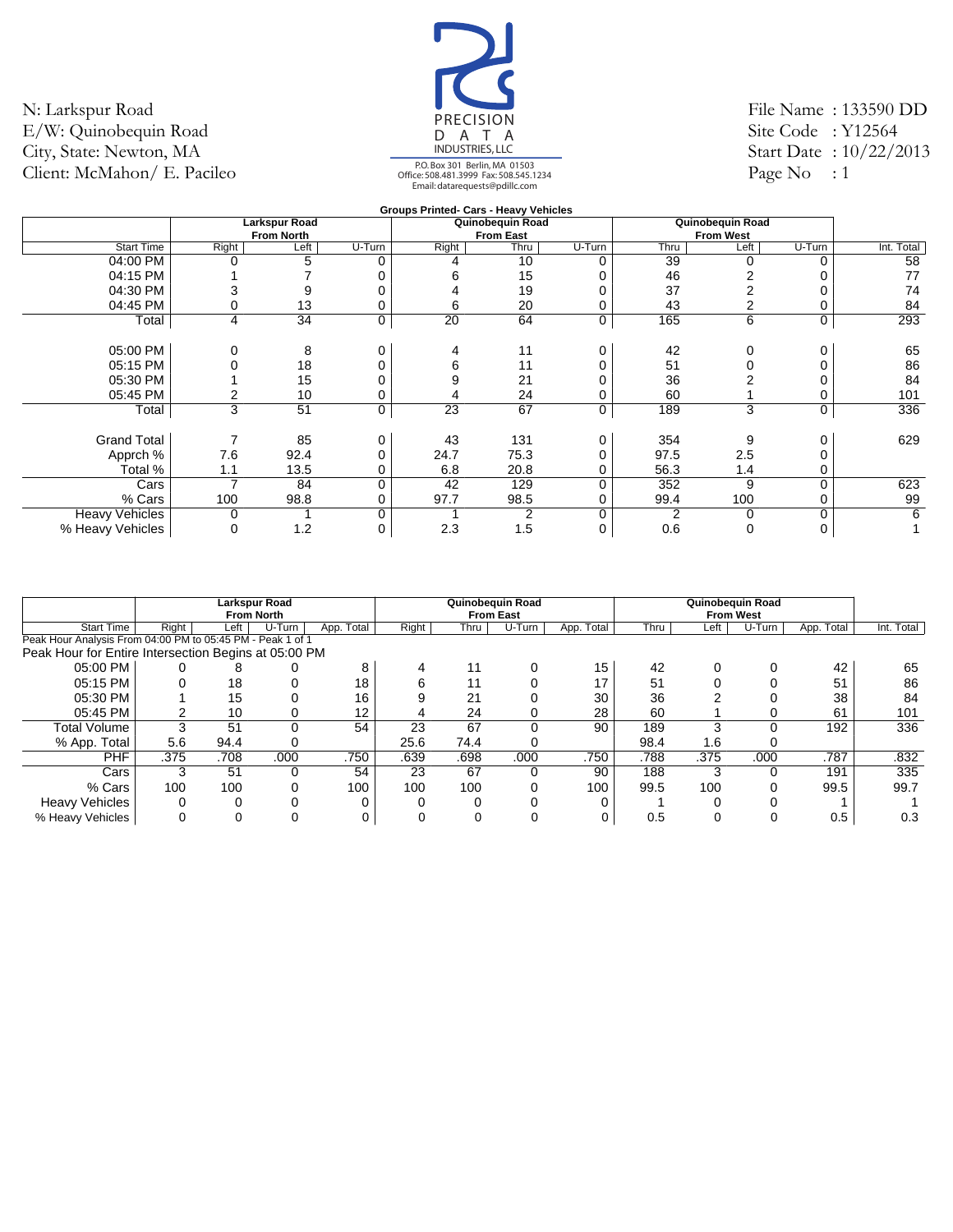![](_page_48_Picture_1.jpeg)

File Name : 133590 DD Site Code : Y12564 Start Date : 10/22/2013 Page No  $: 1$ 

|                    |       |                      |        |       | <b>Groups Printed- Cars</b> |        |      |                  |          |            |
|--------------------|-------|----------------------|--------|-------|-----------------------------|--------|------|------------------|----------|------------|
|                    |       | <b>Larkspur Road</b> |        |       | Quinobequin Road            |        |      | Quinobequin Road |          |            |
|                    |       | <b>From North</b>    |        |       | <b>From East</b>            |        |      | <b>From West</b> |          |            |
| <b>Start Time</b>  | Right | Left                 | U-Turn | Right | Thru                        | U-Turn | Thru | Left             | U-Turn   | Int. Total |
| 04:00 PM           |       | 5                    |        |       | 10                          | U      | 39   | 0                | $\Omega$ | 58         |
| 04:15 PM           |       |                      |        |       | 13                          |        | 45   | 2                |          | 73         |
| 04:30 PM           |       | 8                    |        |       | 19                          |        | 37   | $\overline{2}$   |          | 73         |
| 04:45 PM           |       | 13                   |        | 6     | 20                          |        | 43   | 2                |          | 84         |
| Total              | 4     | 33                   | 0      | 19    | 62                          | 0      | 164  | 6                | 0        | 288        |
|                    |       |                      |        |       |                             |        |      |                  |          |            |
| 05:00 PM           |       | 8                    |        | 4     | 11                          |        | 41   | 0                | 0        | 64         |
| 05:15 PM           |       | 18                   |        | 6     | 11                          |        | 51   | 0                | 0        | 86         |
| 05:30 PM           |       | 15                   |        | 9     | 21                          |        | 36   |                  |          | 84         |
| 05:45 PM           |       | 10                   |        |       | 24                          |        | 60   |                  | 0        | 101        |
| Total              | 3     | 51                   | 0      | 23    | 67                          | 0      | 188  | 3                | 0        | 335        |
|                    |       |                      |        |       |                             |        |      |                  |          |            |
| <b>Grand Total</b> |       | 84                   |        | 42    | 129                         | 0      | 352  | 9                | 0        | 623        |
| Apprch %           | 7.7   | 92.3                 |        | 24.6  | 75.4                        |        | 97.5 | 2.5              |          |            |
| Total %            | 1.1   | 13.5                 |        | 6.7   | 20.7                        | 0      | 56.5 | 1.4              | 0        |            |

|                                                            |       |      | Larkspur Road<br><b>From North</b> |            |       |      | Quinobeguin Road<br><b>From East</b> |            | Quinobequin Road<br><b>From West</b> |      |        |            |            |
|------------------------------------------------------------|-------|------|------------------------------------|------------|-------|------|--------------------------------------|------------|--------------------------------------|------|--------|------------|------------|
| <b>Start Time</b>                                          | Right | Left | U-Turn                             | App. Total | Right | Thru | U-Turn                               | App. Total | Thru                                 | Left | U-Turn | App. Total | Int. Total |
| Peak Hour Analysis From 04:00 PM to 05:45 PM - Peak 1 of 1 |       |      |                                    |            |       |      |                                      |            |                                      |      |        |            |            |
| Peak Hour for Entire Intersection Begins at 05:00 PM       |       |      |                                    |            |       |      |                                      |            |                                      |      |        |            |            |
| 05:00 PM                                                   |       |      |                                    | 8          |       | 11   |                                      | 15         | 41                                   |      |        | 41         | 64         |
| 05:15 PM                                                   |       | 18   |                                    | 18         |       | 11   |                                      | 17         | 51                                   |      |        | 51         | 86         |
| 05:30 PM                                                   |       | 15   |                                    | 16         |       | 21   |                                      | 30         | 36                                   |      |        | 38         | 84         |
| 05:45 PM                                                   |       | 10   |                                    | 12         |       | 24   |                                      | 28         | 60                                   |      |        | 61         | 101        |
| Total Volume                                               |       | 51   |                                    | 54         | 23    | 67   |                                      | 90         | 188                                  |      |        | 191        | 335        |
| % App. Total                                               | 5.6   | 94.4 |                                    |            | 25.6  | 74.4 |                                      |            | 98.4                                 | 1.6  |        |            |            |
| <b>PHF</b>                                                 | .375  | .708 | .000                               | .750       | .639  | .698 | .000                                 | .750       | .783                                 | .375 | .000   | .783       | .829       |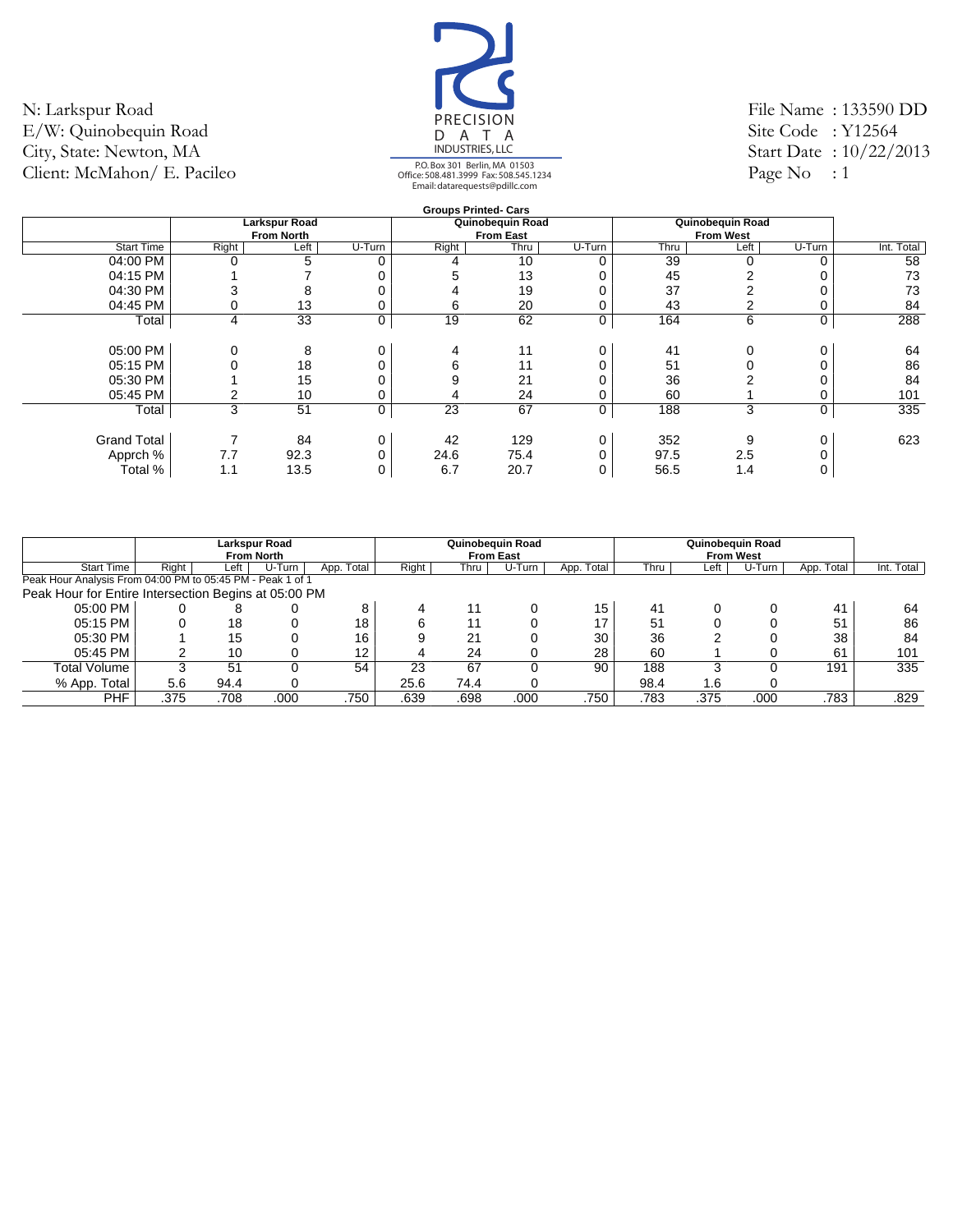![](_page_49_Picture_1.jpeg)

File Name : 133590 DD Site Code : Y12564 Start Date : 10/22/2013 Page No  $: 1$ 

|                    |          |                      |        |       | <b>Groups Printed- Heavy Vehicles</b> |          |          |                  |        |            |
|--------------------|----------|----------------------|--------|-------|---------------------------------------|----------|----------|------------------|--------|------------|
|                    |          | <b>Larkspur Road</b> |        |       | Quinobequin Road                      |          |          | Quinobequin Road |        |            |
|                    |          | <b>From North</b>    |        |       | <b>From East</b>                      |          |          | <b>From West</b> |        |            |
| <b>Start Time</b>  | Right    | Left                 | U-Turn | Right | Thru                                  | U-Turn   | Thru     | Left             | U-Turn | Int. Total |
| 04:00 PM           |          |                      |        |       |                                       | $\Omega$ | $\Omega$ |                  | ∩      | 0          |
| 04:15 PM           |          |                      |        |       |                                       |          |          |                  |        |            |
| 04:30 PM           |          |                      |        |       |                                       |          |          |                  |        |            |
| 04:45 PM           |          |                      |        |       |                                       | 0        |          |                  |        | 0          |
| Total              | 0        |                      | 0      |       | 2                                     | 0        |          | $\Omega$         | 0      | 5          |
|                    |          |                      |        |       |                                       |          |          |                  |        |            |
| 05:00 PM           |          |                      |        |       |                                       | 0        |          |                  |        |            |
| 05:15 PM           |          |                      |        |       |                                       |          |          |                  |        |            |
| 05:30 PM           |          |                      |        |       |                                       |          |          |                  |        | 0          |
| 05:45 PM           |          |                      |        |       |                                       | 0        |          |                  |        | 0          |
| Total              | $\Omega$ | $\mathbf 0$          | 0      | 0     | 0                                     | 0        |          | $\Omega$         | 0      |            |
|                    |          |                      |        |       |                                       |          |          |                  |        |            |
| <b>Grand Total</b> |          |                      |        |       |                                       | 0        |          |                  |        | 6          |
| Apprch %           |          | 100                  |        | 33.3  | 66.7                                  | ∩        | 100      |                  |        |            |
| Total %            |          | 16.7                 |        | 16.7  | 33.3                                  | 0        | 33.3     |                  |        |            |
|                    |          |                      |        |       |                                       |          |          |                  |        |            |

|                                                            |       |      | Larkspur Road<br><b>From North</b> |            |       |      | Quinobequin Road<br><b>From East</b> |            | Quinobeguin Road<br><b>From West</b> |      |        |                   |            |
|------------------------------------------------------------|-------|------|------------------------------------|------------|-------|------|--------------------------------------|------------|--------------------------------------|------|--------|-------------------|------------|
| <b>Start Time</b>                                          | Right | Left | U-Turn                             | App. Total | Right | Thru | U-Turn                               | App. Total | Thru                                 | Left | U-Turn | App. Total        | Int. Total |
| Peak Hour Analysis From 04:00 PM to 05:45 PM - Peak 1 of 1 |       |      |                                    |            |       |      |                                      |            |                                      |      |        |                   |            |
| Peak Hour for Entire Intersection Begins at 04:15 PM       |       |      |                                    |            |       |      |                                      |            |                                      |      |        |                   |            |
| 04:15 PM                                                   |       |      |                                    |            |       |      |                                      | 3          |                                      |      |        |                   |            |
| 04:30 PM                                                   |       |      |                                    |            |       |      |                                      |            |                                      |      |        |                   |            |
| 04:45 PM                                                   |       |      |                                    |            |       |      |                                      |            |                                      |      |        |                   |            |
| 05:00 PM                                                   |       |      |                                    |            |       |      |                                      |            |                                      |      |        |                   |            |
| Total Volume                                               |       |      |                                    |            |       |      |                                      | 3          |                                      |      |        |                   | 6          |
| % App. Total                                               |       | 100  |                                    |            | 33.3  | 66.7 |                                      |            | 100                                  |      |        |                   |            |
| <b>PHF</b>                                                 | .000  | .250 | .000                               | .250       | .250  | .250 | .000                                 | .250       | .500                                 | .000 | .000   | .500 <sup>2</sup> | .375       |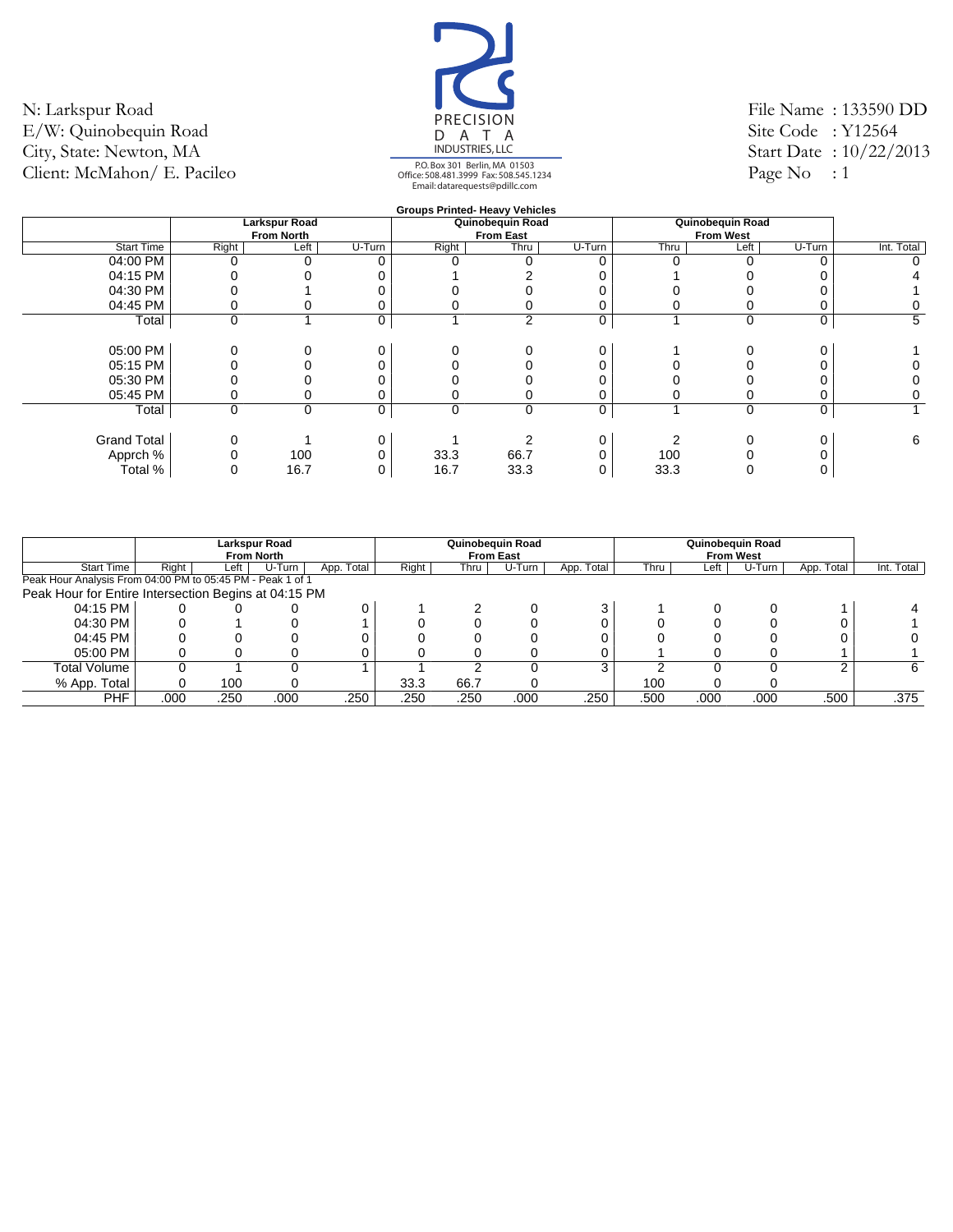![](_page_50_Picture_1.jpeg)

File Name : 133590 DD Site Code : Y12564 Start Date : 10/22/2013 Page No  $: 1$ 

|                    |             |                      |      | <b>Groups Printed- Peds and Bikes</b> |                  |      |                |                  |      |            |
|--------------------|-------------|----------------------|------|---------------------------------------|------------------|------|----------------|------------------|------|------------|
|                    |             | <b>Larkspur Road</b> |      |                                       | Quinobequin Road |      |                | Quinobequin Road |      |            |
|                    |             | <b>From North</b>    |      |                                       | <b>From East</b> |      |                | <b>From West</b> |      |            |
| <b>Start Time</b>  | Right       | Left                 | Peds | Right                                 | Thru             | Peds | Thru           | Left             | Peds | Int. Total |
| 04:00 PM           |             |                      |      |                                       |                  |      |                |                  |      |            |
| 04:15 PM           |             |                      |      |                                       |                  |      |                |                  |      |            |
| 04:30 PM           |             |                      |      |                                       |                  |      |                |                  |      |            |
| 04:45 PM           |             |                      |      |                                       |                  |      |                |                  |      | 0          |
| Total              | $\mathbf 0$ | $\mathbf 0$          | 0    | 0                                     |                  | 0    | 0              | 0                | 0    |            |
|                    |             |                      |      |                                       |                  |      |                |                  |      |            |
| 05:00 PM           |             |                      |      |                                       |                  |      |                |                  |      |            |
| 05:15 PM           |             |                      |      |                                       |                  |      |                |                  |      |            |
| 05:30 PM           |             |                      |      |                                       |                  |      |                |                  |      |            |
| 05:45 PM           |             |                      |      |                                       |                  |      |                |                  |      |            |
| Total              | $\mathbf 0$ | $\mathbf 0$          | 3    | 0                                     | 0                | 3    | $\overline{2}$ | $\mathbf 0$      | 0    | 8          |
|                    |             |                      |      |                                       |                  |      |                |                  |      |            |
| <b>Grand Total</b> |             |                      | 3    |                                       |                  | 3    |                |                  |      | 9          |
| Apprch %           |             |                      | 100  |                                       | 25               | 75   | 100            |                  |      |            |
| Total %            |             |                      | 33.3 |                                       | 11.1             | 33.3 | 22.2           |                  |      |            |
|                    |             |                      |      |                                       |                  |      |                |                  |      |            |

|                                                            |       |      | Larkspur Road<br><b>From North</b> |            |       |      | Quinobequin Road<br><b>From East</b> |            | Quinobeguin Road<br><b>From West</b> |      |      |            |            |
|------------------------------------------------------------|-------|------|------------------------------------|------------|-------|------|--------------------------------------|------------|--------------------------------------|------|------|------------|------------|
| <b>Start Time</b>                                          | Right | Left | Peds                               | App. Total | Right | Thru | Peds                                 | App. Total | Thru                                 | Left | Peds | App. Total | Int. Total |
| Peak Hour Analysis From 04:00 PM to 05:45 PM - Peak 1 of 1 |       |      |                                    |            |       |      |                                      |            |                                      |      |      |            |            |
| Peak Hour for Entire Intersection Begins at 05:00 PM       |       |      |                                    |            |       |      |                                      |            |                                      |      |      |            |            |
| 05:00 PM                                                   |       |      |                                    |            |       |      |                                      |            |                                      |      |      |            |            |
| 05:15 PM                                                   |       |      |                                    |            |       |      |                                      |            |                                      |      |      |            |            |
| 05:30 PM                                                   |       |      |                                    |            |       |      |                                      |            |                                      |      |      |            |            |
| 05:45 PM                                                   |       |      |                                    |            |       |      |                                      |            |                                      |      |      |            |            |
| Total Volume                                               |       |      |                                    | 3          |       |      |                                      | 3          |                                      |      |      |            | 8          |
| % App. Total                                               |       |      | 100                                |            |       |      | 100                                  |            | 100                                  |      |      |            |            |
| <b>PHF</b>                                                 | .000  | .000 | .750                               | .750       | .000  | .000 | .375                                 | .375       | .250                                 | .000 | .000 | .250       | .667       |